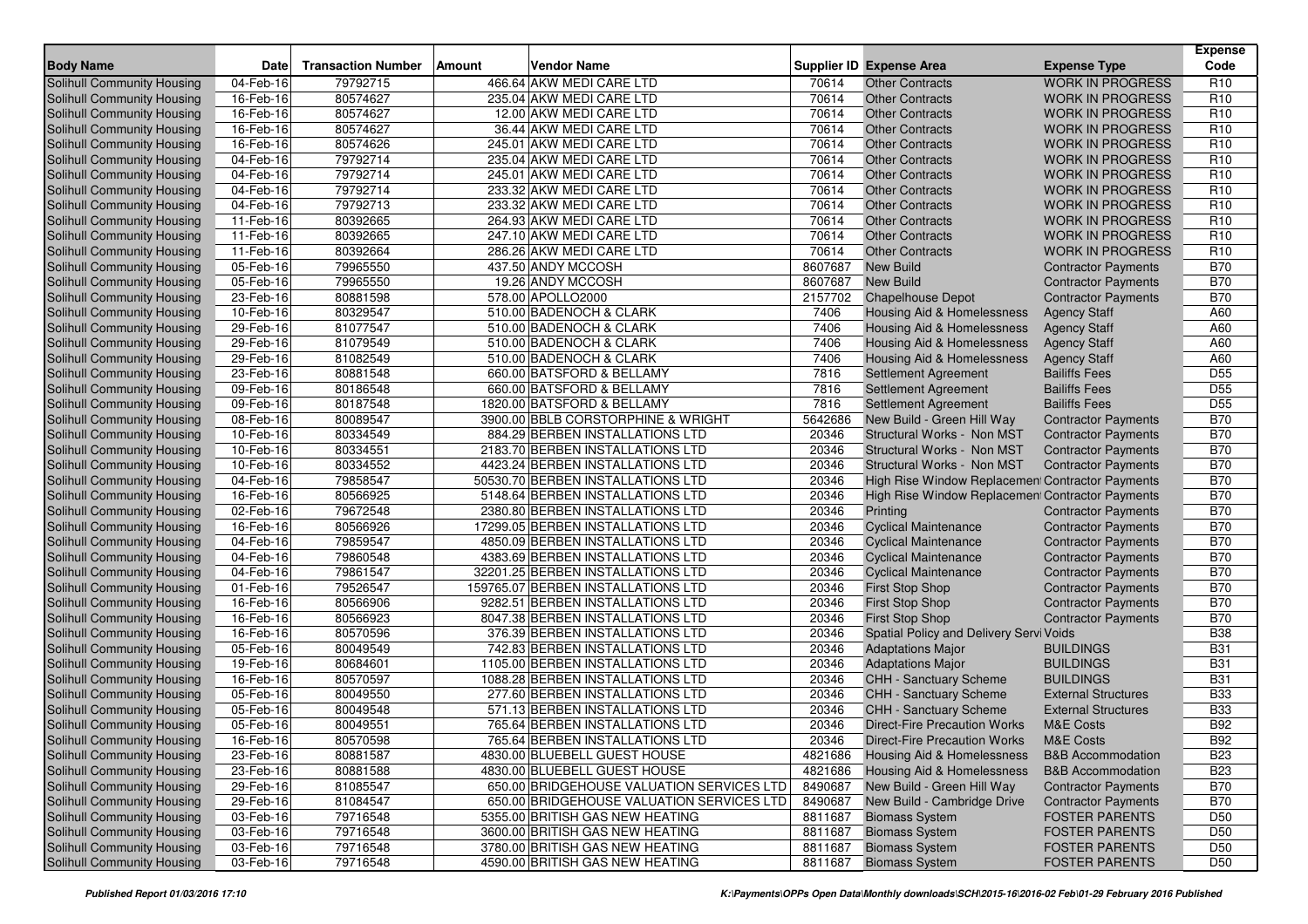| <b>Body Name</b>                  | <b>Date</b> | <b>Transaction Number</b> | Amount | Vendor Name                               |         | <b>Supplier ID Expense Area</b>                        | <b>Expense Type</b>        | <b>Expense</b><br>Code             |
|-----------------------------------|-------------|---------------------------|--------|-------------------------------------------|---------|--------------------------------------------------------|----------------------------|------------------------------------|
| Solihull Community Housing        | 03-Feb-16   | 79716548                  |        | 4050.00 BRITISH GAS NEW HEATING           | 8811687 | <b>Biomass System</b>                                  | <b>FOSTER PARENTS</b>      | D <sub>50</sub>                    |
| Solihull Community Housing        | 03-Feb-16   | 79716548                  |        | 1620.00 BRITISH GAS NEW HEATING           | 8811687 | <b>Biomass System</b>                                  | <b>FOSTER PARENTS</b>      | D <sub>50</sub>                    |
| Solihull Community Housing        | 03-Feb-16   | 79716548                  |        | 1530.00 BRITISH GAS NEW HEATING           | 8811687 | <b>Biomass System</b>                                  | <b>FOSTER PARENTS</b>      | D <sub>50</sub>                    |
| Solihull Community Housing        | 03-Feb-16   | 79716548                  |        | 2340.00 BRITISH GAS NEW HEATING           | 8811687 |                                                        | <b>FOSTER PARENTS</b>      | D <sub>50</sub>                    |
|                                   |             |                           |        |                                           | 8811687 | <b>Biomass System</b>                                  |                            |                                    |
| Solihull Community Housing        | 03-Feb-16   | 79716548                  |        | 2295.00 BRITISH GAS NEW HEATING           |         | <b>Biomass System</b>                                  | <b>FOSTER PARENTS</b>      | D <sub>50</sub>                    |
| Solihull Community Housing        | 03-Feb-16   | 79716548                  |        | 2115.00 BRITISH GAS NEW HEATING           | 8811687 | <b>Biomass System</b>                                  | <b>FOSTER PARENTS</b>      | D <sub>50</sub><br>D <sub>50</sub> |
| Solihull Community Housing        | 03-Feb-16   | 79716548                  |        | 13275.00 BRITISH GAS NEW HEATING          | 8811687 | <b>Biomass System</b>                                  | <b>FOSTER PARENTS</b>      |                                    |
| Solihull Community Housing        | 03-Feb-16   | 79716548                  |        | 7785.00 BRITISH GAS NEW HEATING           | 8811687 | <b>Biomass System</b>                                  | <b>FOSTER PARENTS</b>      | D <sub>50</sub>                    |
| <b>Solihull Community Housing</b> | 03-Feb-16   | 79716548                  |        | 1800.00 BRITISH GAS NEW HEATING           | 8811687 | <b>Biomass System</b>                                  | <b>FOSTER PARENTS</b>      | D <sub>50</sub>                    |
| Solihull Community Housing        | 23-Feb-16   | 80881585                  |        | 763.76 BRITISH GAS TRADING LTD            | 9637    | Subscriptions-Employees                                | Bangor/Keele/Wham/Ww       | <b>B11</b>                         |
| Solihull Community Housing        | 23-Feb-16   | 80881585                  |        | -12.00 BRITISH GAS TRADING LTD            | 9637    | Subscriptions-Employees                                | Bangor/Keele/Wham/Ww       | <b>B11</b>                         |
| Solihull Community Housing        | 23-Feb-16   | 80881585                  |        | -12.00 BRITISH GAS TRADING LTD            | 9637    | Subscriptions-Employees                                | Bangor/Keele/Wham/Ww       | <b>B11</b>                         |
| Solihull Community Housing        | 10-Feb-16   | 80330547                  |        | 792.00 BROPHY RIAZ AND PARTNERS CHARTERED | 167258  | Private Sector - Disabled Faciliti Contractor Payments |                            | <b>B70</b>                         |
| Solihull Community Housing        | 11-Feb-16   | 80392655                  |        | 154.80 BUILDBASE                          | 56468   | <b>Other Contracts</b>                                 | <b>WORK IN PROGRESS</b>    | R <sub>10</sub>                    |
| <b>Solihull Community Housing</b> | 11-Feb-16   | 80392655                  |        | 92.51 BUILDBASE                           | 56468   | <b>Other Contracts</b>                                 | <b>WORK IN PROGRESS</b>    | R <sub>10</sub>                    |
| Solihull Community Housing        | 11-Feb-16   | 80392655                  |        | 58.80 BUILDBASE                           | 56468   | <b>Other Contracts</b>                                 | <b>WORK IN PROGRESS</b>    | R <sub>10</sub>                    |
| Solihull Community Housing        | $10-Feb-16$ | 80334553                  |        | 3705.16 BURROWS HOME COMFORTS LTD         | 273054  | <b>Fire Protection Works</b>                           | <b>Contractor Payments</b> | <b>B70</b>                         |
| Solihull Community Housing        | 01-Feb-16   | 79529547                  |        | 15087.00 C & C FLOORING                   | 164498  | <b>Cyclical Maintenance</b>                            | <b>Contractor Payments</b> | <b>B70</b>                         |
| Solihull Community Housing        | 16-Feb-16   | 80570594                  |        | 267.25 C & C FLOORING                     | 164498  | Decent Homes Prog - Internal                           | <b>Contractor Payments</b> | <b>B70</b>                         |
| Solihull Community Housing        | 26-Feb-16   | 81048588                  |        | 268.30 C & C FLOORING                     | 164498  | Decent Homes Prog - Internal                           | <b>Contractor Payments</b> | <b>B70</b>                         |
| <b>Solihull Community Housing</b> | 16-Feb-16   | 80570595                  |        | 238.44 C & C FLOORING                     | 164498  | Spatial Policy and Delivery Servi Voids                |                            | <b>B38</b>                         |
| Solihull Community Housing        | 26-Feb-16   | 81048591                  |        | 213.80 C & C FLOORING                     | 164498  | <b>Adaptations Major</b>                               | <b>BUILDINGS</b>           | <b>B31</b>                         |
| Solihull Community Housing        | 19-Feb-16   | 80684599                  |        | 328.32 C & C FLOORING                     | 164498  | CHH - Sanctuary Scheme                                 | <b>BUILDINGS</b>           | <b>B31</b>                         |
| Solihull Community Housing        | 26-Feb-16   | 81048592                  |        | 492.27 C & C FLOORING                     | 164498  | CHH - Sanctuary Scheme                                 | <b>BUILDINGS</b>           | <b>B31</b>                         |
| Solihull Community Housing        | 26-Feb-16   | 81048589                  |        | 238.44 C & C FLOORING                     | 164498  | <b>CHH - Sanctuary Scheme</b>                          | <b>BUILDINGS</b>           | <b>B31</b>                         |
| Solihull Community Housing        | 19-Feb-16   | 80684598                  |        | 215.72 C & C FLOORING                     | 164498  | <b>CHH - Sanctuary Scheme</b>                          | <b>BUILDINGS</b>           | <b>B31</b>                         |
| Solihull Community Housing        | 17-Feb-16   | 80598547                  |        | 305.00 CAMERON FORECOURT LTD              | 102083  | <b>Business Support - MST Back O Tools</b>             |                            | D <sub>16</sub>                    |
| Solihull Community Housing        | 19-Feb-16   | 80684556                  |        | 310.00 CAPITAL FURNISHINGS                | 2071841 | <b>Private Sector Leasing</b>                          | <b>MATERIALS</b>           | D <sub>11</sub>                    |
| Solihull Community Housing        | 19-Feb-16   | 80684552                  |        | 365.00 CAPITAL FURNISHINGS                | 2071841 | <b>Subscriptions-Employees</b>                         | <b>MATERIALS</b>           | D <sub>11</sub>                    |
| Solihull Community Housing        | 04-Feb-16   | 79792711                  |        | 160.00 CAPITOL JOINERY                    | 66253   | <b>Other Contracts</b>                                 | <b>WORK IN PROGRESS</b>    | R <sub>10</sub>                    |
| Solihull Community Housing        | 04-Feb-16   | 79792711                  |        | 65.00 CAPITOL JOINERY                     | 66253   | <b>Other Contracts</b>                                 | <b>WORK IN PROGRESS</b>    | R <sub>10</sub>                    |
| Solihull Community Housing        | 04-Feb-16   | 79792711                  |        | 240.00 CAPITOL JOINERY                    | 66253   | <b>Other Contracts</b>                                 | <b>WORK IN PROGRESS</b>    | R <sub>10</sub>                    |
| Solihull Community Housing        | 04-Feb-16   | 79792711                  |        | 121.00 CAPITOL JOINERY                    | 66253   | <b>Other Contracts</b>                                 | <b>WORK IN PROGRESS</b>    | R <sub>10</sub>                    |
| Solihull Community Housing        | 04-Feb-16   | 79792711                  |        | 56.10 CAPITOL JOINERY                     | 66253   | <b>Other Contracts</b>                                 | <b>WORK IN PROGRESS</b>    | R <sub>10</sub>                    |
| Solihull Community Housing        | 25-Feb-16   | 80939690                  |        | 120.00 CAPITOL JOINERY                    | 66253   | <b>Other Contracts</b>                                 | <b>WORK IN PROGRESS</b>    | R <sub>10</sub>                    |
| Solihull Community Housing        | 25-Feb-16   | 80939690                  |        | 280.00 CAPITOL JOINERY                    | 66253   | <b>Other Contracts</b>                                 | <b>WORK IN PROGRESS</b>    | R <sub>10</sub>                    |
| Solihull Community Housing        | 25-Feb-16   | 80939690                  |        | 120.00 CAPITOL JOINERY                    | 66253   | <b>Other Contracts</b>                                 | <b>WORK IN PROGRESS</b>    | R <sub>10</sub>                    |
| Solihull Community Housing        | 25-Feb-16   | 80939690                  |        | 75.00 CAPITOL JOINERY                     | 66253   | <b>Other Contracts</b>                                 | <b>WORK IN PROGRESS</b>    | R <sub>10</sub>                    |
| Solihull Community Housing        | 25-Feb-16   | 80939690                  |        | 75.00 CAPITOL JOINERY                     | 66253   | <b>Other Contracts</b>                                 | <b>WORK IN PROGRESS</b>    | R <sub>10</sub>                    |
| Solihull Community Housing        | 25-Feb-16   | 80939690                  |        | 77.00 CAPITOL JOINERY                     | 66253   | <b>Other Contracts</b>                                 | <b>WORK IN PROGRESS</b>    | R <sub>10</sub>                    |
| Solihull Community Housing        | 09-Feb-16   | 80187549                  |        | 888.00 CAVERSHAM ENTERPRISES LTD          | 8261687 | Business Support - MST Back O Agency Staff             |                            | A60                                |
| <b>Solihull Community Housing</b> | 10-Feb-16   | 80334556                  |        | 33.00 CAVERSHAM ENTERPRISES LTD           | 8261687 | Business Support - MST Back O Agency Staff             |                            | A60                                |
| Solihull Community Housing        | 10-Feb-16   | 80334556                  |        | 687.00 CAVERSHAM ENTERPRISES LTD          | 8261687 | Business Support - MST Back O Agency Staff             |                            | A60                                |
| Solihull Community Housing        | 24-Feb-16   | 80912554                  |        | 240.00 CAVERSHAM ENTERPRISES LTD          | 8261687 | Business Support - MST Back O Agency Staff             |                            | A60                                |
| Solihull Community Housing        | 04-Feb-16   | 79862547                  |        | 1050.00 CDC TECHNICAL SERVICES LTD        | 2212688 | <b>SRB</b>                                             | <b>Contractor Payments</b> | <b>B70</b>                         |
| Solihull Community Housing        | 26-Feb-16   | 81039547                  |        | 230.00 CENTRAL CONSULTANCY & TRAINING LTD | 261151  | Training                                               | Training                   | A80                                |
| <b>Solihull Community Housing</b> | 19-Feb-16   | 80684558                  |        | 820.00 CHARTER OFFICE EQUIPMENT LTD       | 9886    | Business Support - MST Back OUNCOMMITTED EXPEN:        |                            | D99                                |
| Solihull Community Housing        | 08-Feb-16   | 80090547                  |        | 1680.40 CHARTER OFFICE EQUIPMENT LTD      | 9886    | Leisure, Parks & Play Administra MATERIALS             |                            | D11                                |
| Solihull Community Housing        | 01-Feb-16   | 79535547                  |        | 10680.05 CLEARWATER TECHNOLOGY LTD        | 121213  | Client ¿ H & S Water Risk                              | Kerble                     | <b>B13</b>                         |
| <b>Solihull Community Housing</b> | 01-Feb-16   | 79536547                  |        | 2736.89 CLEARWATER TECHNOLOGY LTD         | 121213  | Client ¿ H & S Water Risk                              | Kerble                     | <b>B13</b>                         |
| <b>Solihull Community Housing</b> | 25-Feb-16   | 80963549                  |        | 218.00 DAMPCO (UK) LTD                    | 5116    | CHH - Sanctuary Scheme                                 | <b>DEPRECIATION</b>        | D13                                |
| Solihull Community Housing        | 09-Feb-16   | 80203547                  |        | 1689.95 DANIEL OWEN LTD                   | 9360687 | CHH - Sanctuary Scheme                                 | <b>Agency Staff</b>        | A60                                |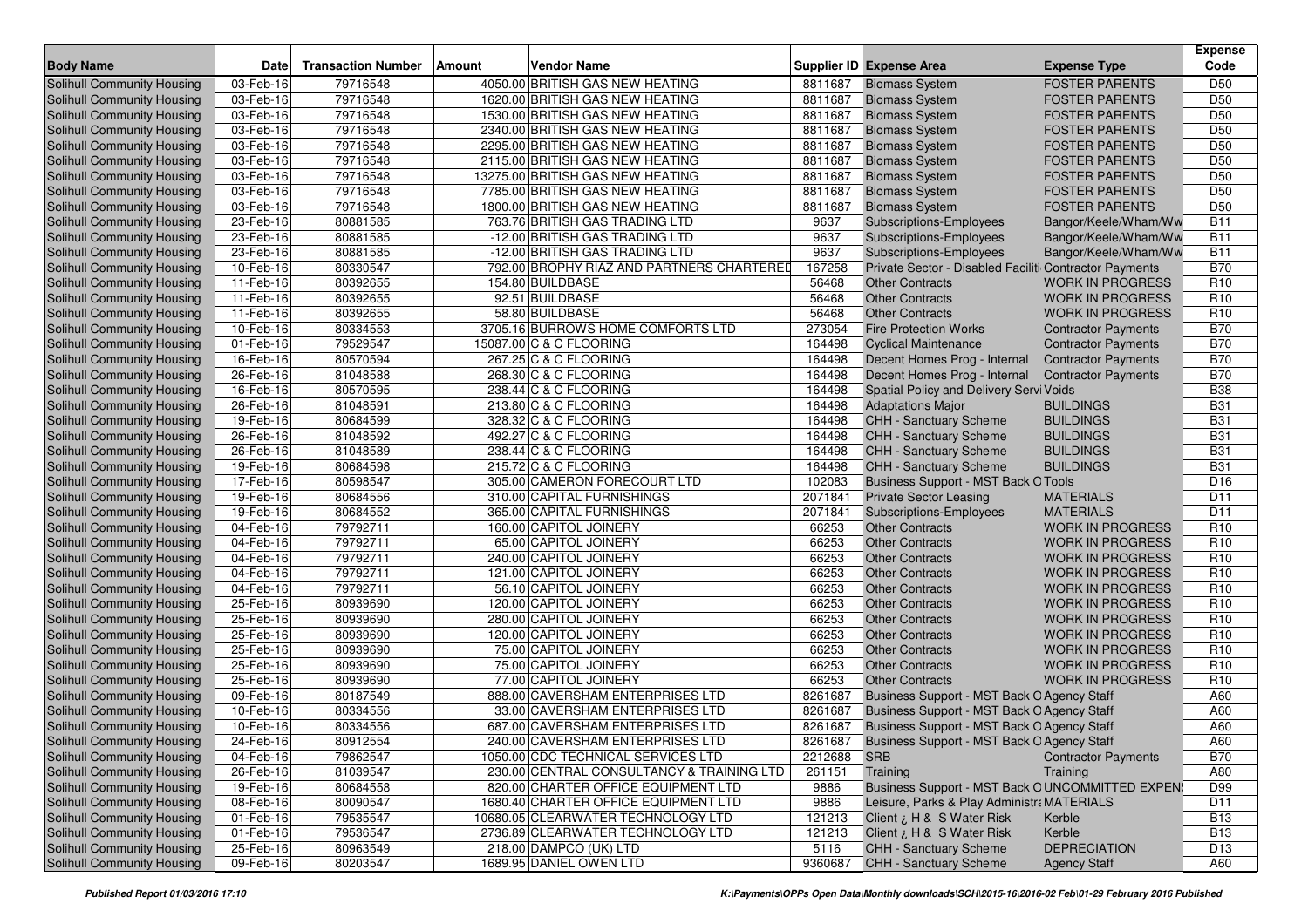| <b>Body Name</b>                  | <b>Date</b> | <b>Transaction Number</b> | Amount | <b>Vendor Name</b>                 |         | <b>Supplier ID Expense Area</b>                     | <b>Expense Type</b>        | <b>Expense</b><br>Code |
|-----------------------------------|-------------|---------------------------|--------|------------------------------------|---------|-----------------------------------------------------|----------------------------|------------------------|
| Solihull Community Housing        | 22-Feb-16   | 80732547                  |        | 1022.88 DANIEL OWEN LTD            | 9360687 | CHH - Sanctuary Scheme                              | <b>Agency Staff</b>        | A60                    |
| <b>Solihull Community Housing</b> | 02-Feb-16   | 79640577                  |        | 1377.48 DANIEL OWEN LTD            | 9360687 | <b>CHH - Sanctuary Scheme</b>                       | <b>Agency Staff</b>        | A60                    |
| <b>Solihull Community Housing</b> | 16-Feb-16   | 80566963                  |        | 1129.98 DANIEL OWEN LTD            | 9360687 | <b>CHH - Sanctuary Scheme</b>                       | <b>Agency Staff</b>        | A60                    |
| Solihull Community Housing        | 25-Feb-16   | 80939555                  |        | 300.00 DIRECT ROOFING SUPPLIES LTD | 11346   | <b>Other Contracts</b>                              | <b>WORK IN PROGRESS</b>    | R <sub>10</sub>        |
| Solihull Community Housing        | 25-Feb-16   | 80939552                  |        | 300.00 DIRECT ROOFING SUPPLIES LTD | 11346   | <b>Other Contracts</b>                              | <b>WORK IN PROGRESS</b>    | R <sub>10</sub>        |
| <b>Solihull Community Housing</b> | 05-Feb-16   | 80049747                  |        | 95.00 DMW ENVIRONMENTAL            | 281856  | Gas Warm Air/B'boiler/Storage I Contractor Payments |                            | <b>B70</b>             |
| Solihull Community Housing        | 05-Feb-16   | 80049747                  |        | 95.00 DMW ENVIRONMENTAL            | 281856  | Gas Warm Air/B'boiler/Storage I Contractor Payments |                            | <b>B70</b>             |
| Solihull Community Housing        | 05-Feb-16   | 80049747                  |        | 95.00 DMW ENVIRONMENTAL            | 281856  | Gas Warm Air/B'boiler/Storage I Contractor Payments |                            | <b>B70</b>             |
| Solihull Community Housing        | 05-Feb-16   | 80049747                  |        | 95.00 DMW ENVIRONMENTAL            | 281856  | Gas Warm Air/B'boiler/Storage I Contractor Payments |                            | <b>B70</b>             |
| <b>Solihull Community Housing</b> | 05-Feb-16   | 80049747                  |        | 95.00 DMW ENVIRONMENTAL            | 281856  | Gas Warm Air/B'boiler/Storage I Contractor Payments |                            | <b>B70</b>             |
| <b>Solihull Community Housing</b> | 16-Feb-16   | 80570657                  |        | 225.00 DMW ENVIRONMENTAL           | 281856  | Gas Warm Air/B'boiler/Storage I Contractor Payments |                            | <b>B70</b>             |
| Solihull Community Housing        | 16-Feb-16   | 80570657                  |        | 225.00 DMW ENVIRONMENTAL           | 281856  | Gas Warm Air/B'boiler/Storage I Contractor Payments |                            | <b>B70</b>             |
| <b>Solihull Community Housing</b> | 16-Feb-16   | 80570657                  |        | 95.00 DMW ENVIRONMENTAL            | 281856  | Gas Warm Air/B'boiler/Storage I Contractor Payments |                            | <b>B70</b>             |
| <b>Solihull Community Housing</b> | 16-Feb-16   | 80570657                  |        | 95.00 DMW ENVIRONMENTAL            | 281856  | Gas Warm Air/B'boiler/Storage I Contractor Payments |                            | <b>B70</b>             |
| Solihull Community Housing        | 16-Feb-16   | 80570657                  |        | 95.00 DMW ENVIRONMENTAL            | 281856  | Gas Warm Air/B'boiler/Storage I Contractor Payments |                            | <b>B70</b>             |
| Solihull Community Housing        | 16-Feb-16   | 80570657                  |        | 95.00 DMW ENVIRONMENTAL            | 281856  | Gas Warm Air/B'boiler/Storage I Contractor Payments |                            | <b>B70</b>             |
| <b>Solihull Community Housing</b> | 16-Feb-16   | 80570657                  |        | 95.00 DMW ENVIRONMENTAL            | 281856  | Gas Warm Air/B'boiler/Storage I Contractor Payments |                            | <b>B70</b>             |
| Solihull Community Housing        | 16-Feb-16   | 80570657                  |        | 95.00 DMW ENVIRONMENTAL            | 281856  | Gas Warm Air/B'boiler/Storage I Contractor Payments |                            | <b>B70</b>             |
| Solihull Community Housing        | 16-Feb-16   | 80570657                  |        | 95.00 DMW ENVIRONMENTAL            | 281856  | Gas Warm Air/B'boiler/Storage I Contractor Payments |                            | <b>B70</b>             |
| Solihull Community Housing        | 16-Feb-16   | 80570653                  |        | 135.00 DMW ENVIRONMENTAL           | 281856  | Health & Safety - Other                             | <b>Contractor Payments</b> | <b>B70</b>             |
| Solihull Community Housing        | 16-Feb-16   | 80570653                  |        | 135.00 DMW ENVIRONMENTAL           | 281856  | Health & Safety - Other                             | <b>Contractor Payments</b> | <b>B70</b>             |
| Solihull Community Housing        | 05-Feb-16   | 80049743                  |        | 135.00 DMW ENVIRONMENTAL           | 281856  | Health & Safety - Other                             | <b>Contractor Payments</b> | <b>B70</b>             |
| Solihull Community Housing        | 05-Feb-16   | 80049743                  |        | 135.00 DMW ENVIRONMENTAL           | 281856  | Health & Safety - Other                             | <b>Contractor Payments</b> | <b>B70</b>             |
| Solihull Community Housing        | 05-Feb-16   | 80049743                  |        | 135.00 DMW ENVIRONMENTAL           | 281856  | Health & Safety - Other                             | <b>Contractor Payments</b> | <b>B70</b>             |
| <b>Solihull Community Housing</b> | 05-Feb-16   | 80049743                  |        | 135.00 DMW ENVIRONMENTAL           | 281856  | Health & Safety - Other                             | <b>Contractor Payments</b> | <b>B70</b>             |
| Solihull Community Housing        | 05-Feb-16   | 80049743                  |        | 135.00 DMW ENVIRONMENTAL           | 281856  | Health & Safety - Other                             | <b>Contractor Payments</b> | <b>B70</b>             |
| Solihull Community Housing        | 16-Feb-16   | 80570653                  |        | 135.00 DMW ENVIRONMENTAL           | 281856  | Health & Safety - Other                             | <b>Contractor Payments</b> | <b>B70</b>             |
| <b>Solihull Community Housing</b> | 16-Feb-16   | 80570653                  |        | 135.00 DMW ENVIRONMENTAL           | 281856  | Health & Safety - Other                             | <b>Contractor Payments</b> | <b>B70</b>             |
| Solihull Community Housing        | 16-Feb-16   | 80570653                  |        | 135.00 DMW ENVIRONMENTAL           | 281856  | Health & Safety - Other                             | <b>Contractor Payments</b> | <b>B70</b>             |
| <b>Solihull Community Housing</b> | 16-Feb-16   | 80570653                  |        | 135.00 DMW ENVIRONMENTAL           | 281856  | Health & Safety - Other                             | <b>Contractor Payments</b> | <b>B70</b>             |
| Solihull Community Housing        | 05-Feb-16   | 80049747                  |        | 225.00 DMW ENVIRONMENTAL           | 281856  | CL - Stowe Pool                                     | <b>Contractor Payments</b> | <b>B70</b>             |
| Solihull Community Housing        | 05-Feb-16   | 80049747                  |        | 225.00 DMW ENVIRONMENTAL           | 281856  | CL - Stowe Pool                                     | <b>Contractor Payments</b> | <b>B70</b>             |
| Solihull Community Housing        | 05-Feb-16   | 80049747                  |        | 225.00 DMW ENVIRONMENTAL           | 281856  | CL - Stowe Pool                                     | <b>Contractor Payments</b> | <b>B70</b>             |
| Solihull Community Housing        | 05-Feb-16   | 80049747                  |        | 225.00 DMW ENVIRONMENTAL           | 281856  | CL - Stowe Pool                                     | <b>Contractor Payments</b> | <b>B70</b>             |
| <b>Solihull Community Housing</b> | 05-Feb-16   | 80049747                  |        | 225.00 DMW ENVIRONMENTAL           | 281856  | <b>CL</b> - Stowe Pool                              | <b>Contractor Payments</b> | <b>B70</b>             |
| Solihull Community Housing        | 05-Feb-16   | 80049747                  |        | 225.00 DMW ENVIRONMENTAL           | 281856  | CL - Stowe Pool                                     | <b>Contractor Payments</b> | <b>B70</b>             |
| Solihull Community Housing        | 05-Feb-16   | 80049747                  |        | 225.00 DMW ENVIRONMENTAL           | 281856  | CL - Stowe Pool                                     | <b>Contractor Payments</b> | <b>B70</b>             |
| <b>Solihull Community Housing</b> | 16-Feb-16   | 80570657                  |        | 95.00 DMW ENVIRONMENTAL            | 281856  | CL - Stowe Pool                                     | <b>Contractor Payments</b> | <b>B70</b>             |
| Solihull Community Housing        | 16-Feb-16   | 80570655                  |        | 85.00 DMW ENVIRONMENTAL            | 281856  | <b>Adaptations Major</b>                            | <b>BUILDINGS</b>           | <b>B31</b>             |
| Solihull Community Housing        | 16-Feb-16   | 80570655                  |        | 135.00 DMW ENVIRONMENTAL           | 281856  | <b>Adaptations Major</b>                            | <b>BUILDINGS</b>           | <b>B31</b>             |
| Solihull Community Housing        | 05-Feb-16   | 80049745                  |        | 135.00 DMW ENVIRONMENTAL           | 281856  | <b>Adaptations Major</b>                            | <b>BUILDINGS</b>           | <b>B31</b>             |
| <b>Solihull Community Housing</b> | 05-Feb-16   | 80049745                  |        | 135.00 DMW ENVIRONMENTAL           | 281856  | <b>Adaptations Major</b>                            | <b>BUILDINGS</b>           | <b>B31</b>             |
| Solihull Community Housing        | 05-Feb-16   | 80049745                  |        | 135.00 DMW ENVIRONMENTAL           | 281856  | <b>Adaptations Major</b>                            | <b>BUILDINGS</b>           | <b>B31</b>             |
| Solihull Community Housing        | 05-Feb-16   | 80049745                  |        | 85.00 DMW ENVIRONMENTAL            | 281856  | <b>Adaptations Major</b>                            | <b>BUILDINGS</b>           | <b>B31</b>             |
| Solihull Community Housing        | 05-Feb-16   | 80049745                  |        | 135.00 DMW ENVIRONMENTAL           | 281856  | <b>Adaptations Major</b>                            | <b>BUILDINGS</b>           | <b>B31</b>             |
| Solihull Community Housing        | 05-Feb-16   | 80049745                  |        | 85.00 DMW ENVIRONMENTAL            | 281856  | <b>Adaptations Major</b>                            | <b>BUILDINGS</b>           | <b>B31</b>             |
| Solihull Community Housing        | 05-Feb-16   | 80049745                  |        | 135.00 DMW ENVIRONMENTAL           | 281856  | <b>Adaptations Major</b>                            | <b>BUILDINGS</b>           | <b>B31</b>             |
| Solihull Community Housing        | 16-Feb-16   | 80570655                  |        | 85.00 DMW ENVIRONMENTAL            | 281856  | <b>Adaptations Major</b>                            | <b>BUILDINGS</b>           | <b>B31</b>             |
| Solihull Community Housing        | 16-Feb-16   | 80570655                  |        | 85.00 DMW ENVIRONMENTAL            | 281856  | <b>Adaptations Major</b>                            | <b>BUILDINGS</b>           | <b>B31</b>             |
| Solihull Community Housing        | 16-Feb-16   | 80570655                  |        | 85.00 DMW ENVIRONMENTAL            | 281856  | <b>Adaptations Major</b>                            | <b>BUILDINGS</b>           | <b>B31</b>             |
| Solihull Community Housing        | 16-Feb-16   | 80570655                  |        | 85.00 DMW ENVIRONMENTAL            | 281856  | <b>Adaptations Major</b>                            | <b>BUILDINGS</b>           | <b>B31</b>             |
| Solihull Community Housing        | 16-Feb-16   | 80570655                  |        | 135.00 DMW ENVIRONMENTAL           | 281856  | <b>Adaptations Major</b>                            | <b>BUILDINGS</b>           | <b>B31</b>             |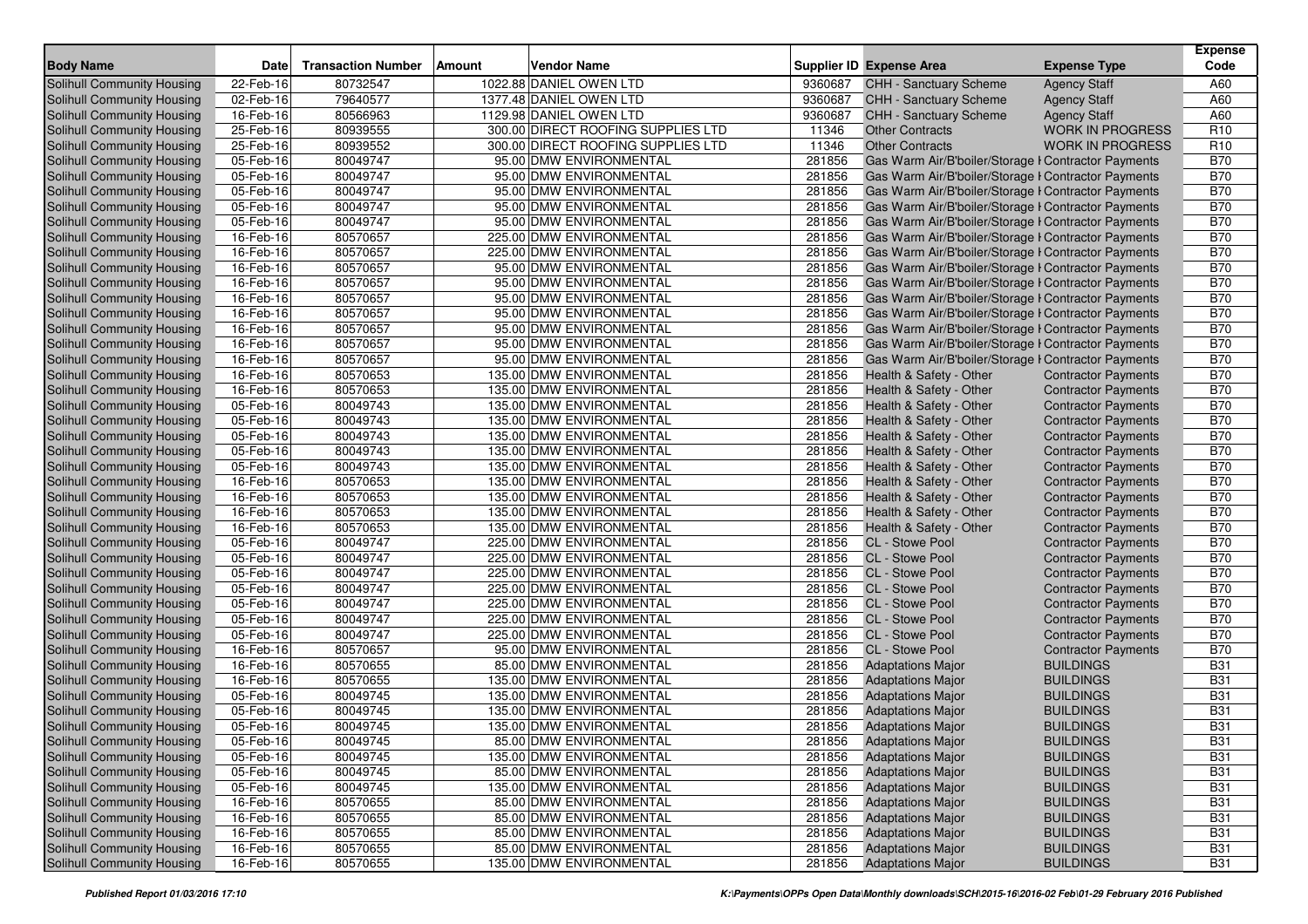| <b>Body Name</b>                                                | <b>Date</b> | <b>Transaction Number</b> | Amount | Vendor Name              |        | <b>Supplier ID Expense Area</b>                         | <b>Expense Type</b> | <b>Expense</b><br>Code |
|-----------------------------------------------------------------|-------------|---------------------------|--------|--------------------------|--------|---------------------------------------------------------|---------------------|------------------------|
| <b>Solihull Community Housing</b>                               | 16-Feb-16   | 80570655                  |        | 135.00 DMW ENVIRONMENTAL | 281856 | <b>Adaptations Major</b>                                | <b>BUILDINGS</b>    | <b>B31</b>             |
| Solihull Community Housing                                      | 16-Feb-16   | 80570655                  |        | 85.00 DMW ENVIRONMENTAL  | 281856 | <b>Adaptations Major</b>                                | <b>BUILDINGS</b>    | <b>B31</b>             |
| Solihull Community Housing                                      | 16-Feb-16   | 80570655                  |        | 85.00 DMW ENVIRONMENTAL  | 281856 | <b>Adaptations Major</b>                                | <b>BUILDINGS</b>    | <b>B31</b>             |
| Solihull Community Housing                                      | 16-Feb-16   | 80570655                  |        | 135.00 DMW ENVIRONMENTAL | 281856 | <b>Adaptations Major</b>                                | <b>BUILDINGS</b>    | <b>B31</b>             |
| Solihull Community Housing                                      | 16-Feb-16   | 80570655                  |        | 135.00 DMW ENVIRONMENTAL | 281856 | <b>Adaptations Major</b>                                | <b>BUILDINGS</b>    | <b>B31</b>             |
| Solihull Community Housing                                      | 16-Feb-16   | 80570655                  |        | 85.00 DMW ENVIRONMENTAL  | 281856 | <b>Adaptations Major</b>                                | <b>BUILDINGS</b>    | <b>B31</b>             |
| Solihull Community Housing                                      | 16-Feb-16   | 80570654                  |        | 95.00 DMW ENVIRONMENTAL  | 281856 | <b>CHH - Sanctuary Scheme</b>                           | <b>BUILDINGS</b>    | <b>B31</b>             |
| Solihull Community Housing                                      | 16-Feb-16   | 80570654                  |        | 95.00 DMW ENVIRONMENTAL  | 281856 | CHH - Sanctuary Scheme                                  | <b>BUILDINGS</b>    | <b>B31</b>             |
| Solihull Community Housing                                      | 16-Feb-16   | 80570654                  |        | 225.00 DMW ENVIRONMENTAL | 281856 | <b>CHH - Sanctuary Scheme</b>                           | <b>BUILDINGS</b>    | <b>B31</b>             |
| Solihull Community Housing                                      | 16-Feb-16   | 80570654                  |        | 95.00 DMW ENVIRONMENTAL  | 281856 | <b>CHH - Sanctuary Scheme</b>                           | <b>BUILDINGS</b>    | <b>B31</b>             |
| Solihull Community Housing                                      | 16-Feb-16   | 80570654                  |        | 95.00 DMW ENVIRONMENTAL  | 281856 | CHH - Sanctuary Scheme                                  | <b>BUILDINGS</b>    | <b>B31</b>             |
| Solihull Community Housing                                      | 16-Feb-16   | 80570654                  |        | 95.00 DMW ENVIRONMENTAL  | 281856 | CHH - Sanctuary Scheme                                  | <b>BUILDINGS</b>    | <b>B31</b>             |
| Solihull Community Housing                                      | 16-Feb-16   | 80570654                  |        | 95.00 DMW ENVIRONMENTAL  | 281856 | CHH - Sanctuary Scheme                                  | <b>BUILDINGS</b>    | <b>B31</b>             |
|                                                                 | 16-Feb-16   | 80570654                  |        | 95.00 DMW ENVIRONMENTAL  | 281856 | <b>CHH - Sanctuary Scheme</b>                           | <b>BUILDINGS</b>    | <b>B31</b>             |
| Solihull Community Housing<br><b>Solihull Community Housing</b> | 16-Feb-16   | 80570654                  |        | 95.00 DMW ENVIRONMENTAL  | 281856 | <b>CHH - Sanctuary Scheme</b>                           | <b>BUILDINGS</b>    | <b>B31</b>             |
|                                                                 |             | 80570654                  |        | 95.00 DMW ENVIRONMENTAL  | 281856 |                                                         | <b>BUILDINGS</b>    | <b>B31</b>             |
| Solihull Community Housing                                      | 16-Feb-16   |                           |        | 95.00 DMW ENVIRONMENTAL  | 281856 | CHH - Sanctuary Scheme<br><b>CHH - Sanctuary Scheme</b> | <b>BUILDINGS</b>    | <b>B31</b>             |
| Solihull Community Housing                                      | 16-Feb-16   | 80570654                  |        | 95.00 DMW ENVIRONMENTAL  |        |                                                         | <b>BUILDINGS</b>    |                        |
| Solihull Community Housing                                      | 16-Feb-16   | 80570654                  |        |                          | 281856 | CHH - Sanctuary Scheme                                  |                     | <b>B31</b>             |
| Solihull Community Housing                                      | 16-Feb-16   | 80570654                  |        | 95.00 DMW ENVIRONMENTAL  | 281856 | CHH - Sanctuary Scheme                                  | <b>BUILDINGS</b>    | <b>B31</b>             |
| Solihull Community Housing                                      | 16-Feb-16   | 80570654                  |        | 95.00 DMW ENVIRONMENTAL  | 281856 | CHH - Sanctuary Scheme                                  | <b>BUILDINGS</b>    | <b>B31</b>             |
| Solihull Community Housing                                      | 16-Feb-16   | 80570654                  |        | 95.00 DMW ENVIRONMENTAL  | 281856 | CHH - Sanctuary Scheme                                  | <b>BUILDINGS</b>    | <b>B31</b>             |
| Solihull Community Housing                                      | 16-Feb-16   | 80570654                  |        | 95.00 DMW ENVIRONMENTAL  | 281856 | CHH - Sanctuary Scheme                                  | <b>BUILDINGS</b>    | <b>B31</b>             |
| Solihull Community Housing                                      | 05-Feb-16   | 80049744                  |        | 95.00 DMW ENVIRONMENTAL  | 281856 | CHH - Sanctuary Scheme                                  | <b>BUILDINGS</b>    | <b>B31</b>             |
| <b>Solihull Community Housing</b>                               | 05-Feb-16   | 80049744                  |        | 95.00 DMW ENVIRONMENTAL  | 281856 | CHH - Sanctuary Scheme                                  | <b>BUILDINGS</b>    | <b>B31</b>             |
| Solihull Community Housing                                      | 05-Feb-16   | 80049744                  |        | 95.00 DMW ENVIRONMENTAL  | 281856 | <b>CHH - Sanctuary Scheme</b>                           | <b>BUILDINGS</b>    | <b>B31</b>             |
| <b>Solihull Community Housing</b>                               | 05-Feb-16   | 80049744                  |        | 95.00 DMW ENVIRONMENTAL  | 281856 | CHH - Sanctuary Scheme                                  | <b>BUILDINGS</b>    | <b>B31</b>             |
| Solihull Community Housing                                      | 05-Feb-16   | 80049744                  |        | 95.00 DMW ENVIRONMENTAL  | 281856 | CHH - Sanctuary Scheme                                  | <b>BUILDINGS</b>    | <b>B31</b>             |
| Solihull Community Housing                                      | 05-Feb-16   | 80049744                  |        | 95.00 DMW ENVIRONMENTAL  | 281856 | CHH - Sanctuary Scheme                                  | <b>BUILDINGS</b>    | <b>B31</b>             |
| <b>Solihull Community Housing</b>                               | 05-Feb-16   | 80049744                  |        | 95.00 DMW ENVIRONMENTAL  | 281856 | CHH - Sanctuary Scheme                                  | <b>BUILDINGS</b>    | <b>B31</b>             |
| <b>Solihull Community Housing</b>                               | 05-Feb-16   | 80049744                  |        | 95.00 DMW ENVIRONMENTAL  | 281856 | CHH - Sanctuary Scheme                                  | <b>BUILDINGS</b>    | <b>B31</b>             |
| Solihull Community Housing                                      | 05-Feb-16   | 80049744                  |        | 95.00 DMW ENVIRONMENTAL  | 281856 | CHH - Sanctuary Scheme                                  | <b>BUILDINGS</b>    | <b>B31</b>             |
| Solihull Community Housing                                      | 05-Feb-16   | 80049744                  |        | 95.00 DMW ENVIRONMENTAL  | 281856 | CHH - Sanctuary Scheme                                  | <b>BUILDINGS</b>    | <b>B31</b>             |
| Solihull Community Housing                                      | 05-Feb-16   | 80049744                  |        | 95.00 DMW ENVIRONMENTAL  | 281856 | <b>CHH - Sanctuary Scheme</b>                           | <b>BUILDINGS</b>    | <b>B31</b>             |
| Solihull Community Housing                                      | 05-Feb-16   | 80049744                  |        | 95.00 DMW ENVIRONMENTAL  | 281856 | CHH - Sanctuary Scheme                                  | <b>BUILDINGS</b>    | <b>B31</b>             |
| <b>Solihull Community Housing</b>                               | 05-Feb-16   | 80049744                  |        | 95.00 DMW ENVIRONMENTAL  | 281856 | CHH - Sanctuary Scheme                                  | <b>BUILDINGS</b>    | <b>B31</b>             |
| Solihull Community Housing                                      | 05-Feb-16   | 80049744                  |        | 95.00 DMW ENVIRONMENTAL  | 281856 | CHH - Sanctuary Scheme                                  | <b>BUILDINGS</b>    | <b>B31</b>             |
| Solihull Community Housing                                      | 05-Feb-16   | 80049744                  |        | 95.00 DMW ENVIRONMENTAL  | 281856 | <b>CHH - Sanctuary Scheme</b>                           | <b>BUILDINGS</b>    | <b>B31</b>             |
| Solihull Community Housing                                      | 05-Feb-16   | 80049744                  |        | 95.00 DMW ENVIRONMENTAL  | 281856 | <b>CHH - Sanctuary Scheme</b>                           | <b>BUILDINGS</b>    | <b>B31</b>             |
| Solihull Community Housing                                      | 05-Feb-16   | 80049744                  |        | 95.00 DMW ENVIRONMENTAL  | 281856 | CHH - Sanctuary Scheme                                  | <b>BUILDINGS</b>    | <b>B31</b>             |
| Solihull Community Housing                                      | 05-Feb-16   | 80049744                  |        | 95.00 DMW ENVIRONMENTAL  | 281856 | CHH - Sanctuary Scheme                                  | <b>BUILDINGS</b>    | <b>B31</b>             |
| Solihull Community Housing                                      | 05-Feb-16   | 80049746                  |        | 225.00 DMW ENVIRONMENTAL | 281856 | CHH - Sanctuary Scheme                                  | <b>BUILDINGS</b>    | <b>B31</b>             |
| Solihull Community Housing                                      | 05-Feb-16   | 80049746                  |        | 225.00 DMW ENVIRONMENTAL | 281856 | CHH - Sanctuary Scheme                                  | <b>BUILDINGS</b>    | <b>B31</b>             |
| Solihull Community Housing                                      | 05-Feb-16   | 80049746                  |        | 95.00 DMW ENVIRONMENTAL  | 281856 | CHH - Sanctuary Scheme                                  | <b>BUILDINGS</b>    | <b>B31</b>             |
| Solihull Community Housing                                      | 05-Feb-16   | 80049746                  |        | 95.00 DMW ENVIRONMENTAL  | 281856 | CHH - Sanctuary Scheme                                  | <b>BUILDINGS</b>    | <b>B31</b>             |
| Solihull Community Housing                                      | 05-Feb-16   | 80049746                  |        | 95.00 DMW ENVIRONMENTAL  | 281856 | <b>CHH - Sanctuary Scheme</b>                           | <b>BUILDINGS</b>    | <b>B31</b>             |
| Solihull Community Housing                                      | 05-Feb-16   | 80049746                  |        | 95.00 DMW ENVIRONMENTAL  | 281856 | CHH - Sanctuary Scheme                                  | <b>BUILDINGS</b>    | <b>B31</b>             |
| Solihull Community Housing                                      | 05-Feb-16   | 80049746                  |        | 95.00 DMW ENVIRONMENTAL  | 281856 | CHH - Sanctuary Scheme                                  | <b>BUILDINGS</b>    | <b>B31</b>             |
| Solihull Community Housing                                      | 05-Feb-16   | 80049746                  |        | 95.00 DMW ENVIRONMENTAL  | 281856 | CHH - Sanctuary Scheme                                  | <b>BUILDINGS</b>    | <b>B31</b>             |
| <b>Solihull Community Housing</b>                               | 05-Feb-16   | 80049746                  |        | 95.00 DMW ENVIRONMENTAL  | 281856 | CHH - Sanctuary Scheme                                  | <b>BUILDINGS</b>    | <b>B31</b>             |
| Solihull Community Housing                                      | 05-Feb-16   | 80049746                  |        | 95.00 DMW ENVIRONMENTAL  | 281856 | CHH - Sanctuary Scheme                                  | <b>BUILDINGS</b>    | <b>B31</b>             |
| Solihull Community Housing                                      | 05-Feb-16   | 80049746                  |        | 95.00 DMW ENVIRONMENTAL  | 281856 | CHH - Sanctuary Scheme                                  | <b>BUILDINGS</b>    | <b>B31</b>             |
| Solihull Community Housing                                      | 05-Feb-16   | 80049746                  |        | 95.00 DMW ENVIRONMENTAL  | 281856 | CHH - Sanctuary Scheme                                  | <b>BUILDINGS</b>    | <b>B31</b>             |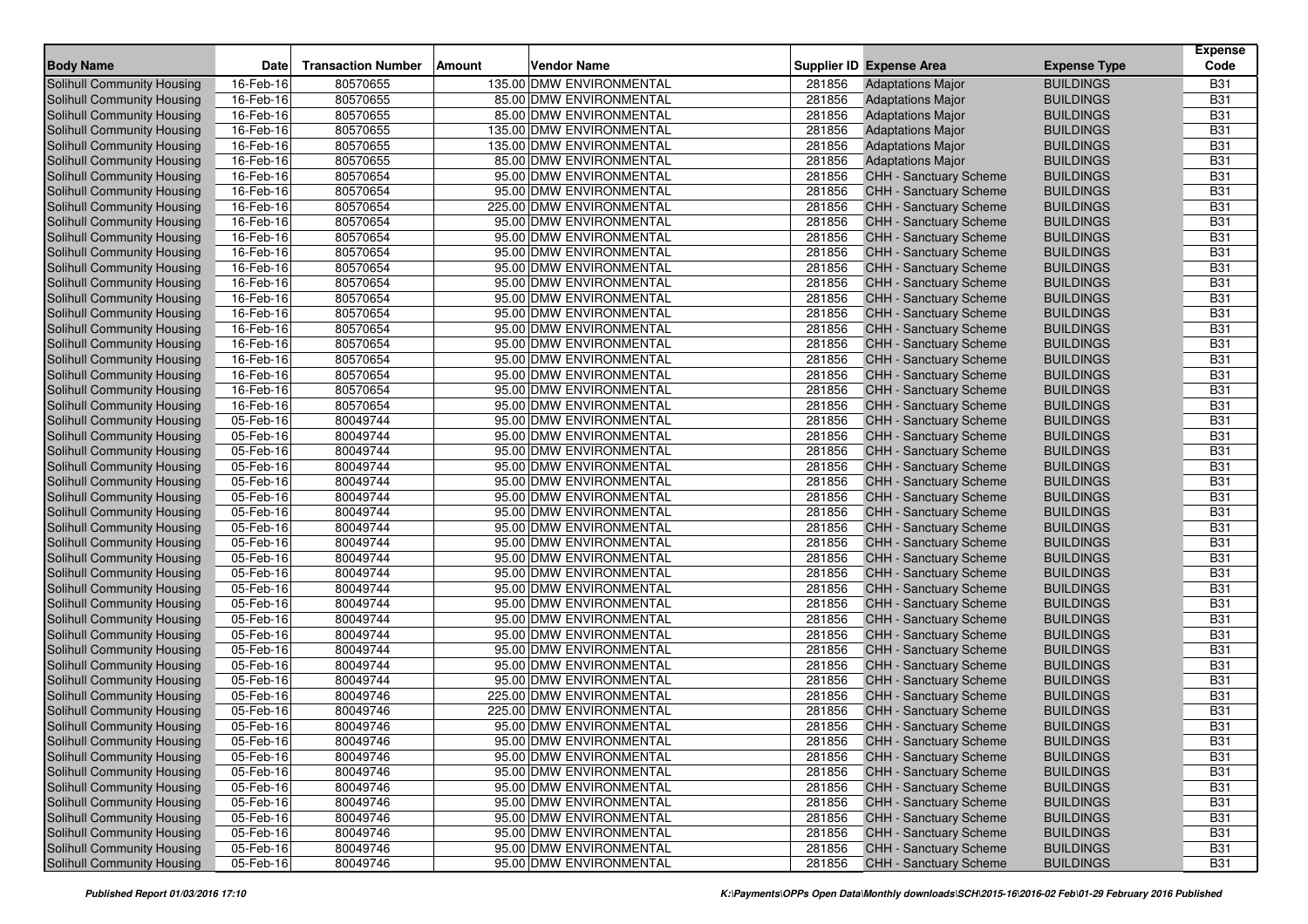| <b>Body Name</b>                                         | <b>Date</b> |                           |        |                                                    |        |                                                     | <b>Expense Type</b>                  | <b>Expense</b><br>Code   |
|----------------------------------------------------------|-------------|---------------------------|--------|----------------------------------------------------|--------|-----------------------------------------------------|--------------------------------------|--------------------------|
|                                                          |             | <b>Transaction Number</b> | Amount | <b>Vendor Name</b>                                 |        | <b>Supplier ID Expense Area</b>                     |                                      |                          |
| Solihull Community Housing<br>Solihull Community Housing | 05-Feb-16   | 80049746                  |        | 95.00 DMW ENVIRONMENTAL<br>95.00 DMW ENVIRONMENTAL | 281856 | <b>CHH - Sanctuary Scheme</b>                       | <b>BUILDINGS</b><br><b>BUILDINGS</b> | <b>B31</b><br><b>B31</b> |
|                                                          | 05-Feb-16   | 80049746                  |        |                                                    | 281856 | CHH - Sanctuary Scheme                              | <b>BUILDINGS</b>                     |                          |
| Solihull Community Housing                               | 05-Feb-16   | 80049746                  |        | 95.00 DMW ENVIRONMENTAL                            | 281856 | CHH - Sanctuary Scheme                              | <b>BUILDINGS</b>                     | <b>B31</b>               |
| Solihull Community Housing                               | 05-Feb-16   | 80049746                  |        | 95.00 DMW ENVIRONMENTAL                            | 281856 | CHH - Sanctuary Scheme                              |                                      | <b>B31</b>               |
| <b>Solihull Community Housing</b>                        | 05-Feb-16   | 80049746                  |        | 95.00 DMW ENVIRONMENTAL                            | 281856 | <b>CHH - Sanctuary Scheme</b>                       | <b>BUILDINGS</b>                     | <b>B31</b>               |
| Solihull Community Housing                               | 05-Feb-16   | 80049746                  |        | 95.00 DMW ENVIRONMENTAL                            | 281856 | <b>CHH - Sanctuary Scheme</b>                       | <b>BUILDINGS</b>                     | <b>B31</b>               |
| Solihull Community Housing                               | 05-Feb-16   | 80049746                  |        | 95.00 DMW ENVIRONMENTAL                            | 281856 | <b>CHH - Sanctuary Scheme</b>                       | <b>BUILDINGS</b>                     | <b>B31</b>               |
| Solihull Community Housing                               | 05-Feb-16   | 80049744                  |        | 95.00 DMW ENVIRONMENTAL                            | 281856 | <b>CHH - Sanctuary Scheme</b>                       | <b>BUILDINGS</b>                     | <b>B31</b>               |
| Solihull Community Housing                               | 16-Feb-16   | 80570657                  |        | 95.00 DMW ENVIRONMENTAL                            | 281856 | <b>CHH - Sanctuary Scheme</b>                       | <b>BUILDINGS</b>                     | <b>B31</b>               |
| Solihull Community Housing                               | 16-Feb-16   | 80570656                  |        | 95.00 DMW ENVIRONMENTAL                            | 281856 | <b>CHH - Sanctuary Scheme</b>                       | <b>BUILDINGS</b>                     | <b>B31</b>               |
| Solihull Community Housing                               | 16-Feb-16   | 80570656                  |        | 95.00 DMW ENVIRONMENTAL                            | 281856 | CHH - Sanctuary Scheme                              | <b>BUILDINGS</b>                     | <b>B31</b>               |
| <b>Solihull Community Housing</b>                        | 16-Feb-16   | 80570656                  |        | 95.00 DMW ENVIRONMENTAL                            | 281856 | CHH - Sanctuary Scheme                              | <b>BUILDINGS</b>                     | <b>B31</b>               |
| Solihull Community Housing                               | 16-Feb-16   | 80570656                  |        | 95.00 DMW ENVIRONMENTAL                            | 281856 | <b>CHH - Sanctuary Scheme</b>                       | <b>BUILDINGS</b>                     | <b>B31</b>               |
| <b>Solihull Community Housing</b>                        | 16-Feb-16   | 80570656                  |        | 95.00 DMW ENVIRONMENTAL                            | 281856 | CHH - Sanctuary Scheme                              | <b>BUILDINGS</b>                     | <b>B31</b>               |
| <b>Solihull Community Housing</b>                        | 16-Feb-16   | 80570656                  |        | 135.00 DMW ENVIRONMENTAL                           | 281856 | <b>CHH - Sanctuary Scheme</b>                       | <b>BUILDINGS</b>                     | <b>B31</b>               |
| Solihull Community Housing                               | 16-Feb-16   | 80570656                  |        | 95.00 DMW ENVIRONMENTAL                            | 281856 | <b>CHH - Sanctuary Scheme</b>                       | <b>BUILDINGS</b>                     | <b>B31</b>               |
| Solihull Community Housing                               | 16-Feb-16   | 80570656                  |        | 95.00 DMW ENVIRONMENTAL                            | 281856 | <b>CHH - Sanctuary Scheme</b>                       | <b>BUILDINGS</b>                     | <b>B31</b>               |
| Solihull Community Housing                               | 16-Feb-16   | 80570656                  |        | 95.00 DMW ENVIRONMENTAL                            | 281856 | CHH - Sanctuary Scheme                              | <b>BUILDINGS</b>                     | <b>B31</b>               |
| Solihull Community Housing                               | 16-Feb-16   | 80570656                  |        | 135.00 DMW ENVIRONMENTAL                           | 281856 | CHH - Sanctuary Scheme                              | <b>BUILDINGS</b>                     | <b>B31</b>               |
| Solihull Community Housing                               | 16-Feb-16   | 80570656                  |        | 95.00 DMW ENVIRONMENTAL                            | 281856 | CHH - Sanctuary Scheme                              | <b>BUILDINGS</b>                     | <b>B31</b>               |
| Solihull Community Housing                               | 16-Feb-16   | 80570656                  |        | 95.00 DMW ENVIRONMENTAL                            | 281856 | <b>CHH - Sanctuary Scheme</b>                       | <b>BUILDINGS</b>                     | <b>B31</b>               |
| <b>Solihull Community Housing</b>                        | 16-Feb-16   | 80570656                  |        | 95.00 DMW ENVIRONMENTAL                            | 281856 | CHH - Sanctuary Scheme                              | <b>BUILDINGS</b>                     | <b>B31</b>               |
| Solihull Community Housing                               | 16-Feb-16   | 80570656                  |        | 95.00 DMW ENVIRONMENTAL                            | 281856 | CHH - Sanctuary Scheme                              | <b>BUILDINGS</b>                     | <b>B31</b>               |
| Solihull Community Housing                               | 16-Feb-16   | 80570656                  |        | 95.00 DMW ENVIRONMENTAL                            | 281856 | CHH - Sanctuary Scheme                              | <b>BUILDINGS</b>                     | <b>B31</b>               |
| Solihull Community Housing                               | 16-Feb-16   | 80570656                  |        | 95.00 DMW ENVIRONMENTAL                            | 281856 | CHH - Sanctuary Scheme                              | <b>BUILDINGS</b>                     | <b>B31</b>               |
| Solihull Community Housing                               | 16-Feb-16   | 80570656                  |        | 95.00 DMW ENVIRONMENTAL                            | 281856 | CHH - Sanctuary Scheme                              | <b>BUILDINGS</b>                     | <b>B31</b>               |
| Solihull Community Housing                               | 16-Feb-16   | 80570656                  |        | 95.00 DMW ENVIRONMENTAL                            | 281856 | CHH - Sanctuary Scheme                              | <b>BUILDINGS</b>                     | <b>B31</b>               |
| Solihull Community Housing                               | 16-Feb-16   | 80570656                  |        | 95.00 DMW ENVIRONMENTAL                            | 281856 | CHH - Sanctuary Scheme                              | <b>BUILDINGS</b>                     | <b>B31</b>               |
| Solihull Community Housing                               | 16-Feb-16   | 80570656                  |        | 95.00 DMW ENVIRONMENTAL                            | 281856 | <b>CHH - Sanctuary Scheme</b>                       | <b>BUILDINGS</b>                     | <b>B31</b>               |
| Solihull Community Housing                               | 16-Feb-16   | 80570656                  |        | 95.00 DMW ENVIRONMENTAL                            | 281856 | <b>CHH - Sanctuary Scheme</b>                       | <b>BUILDINGS</b>                     | <b>B31</b>               |
| Solihull Community Housing                               | 16-Feb-16   | 80570656                  |        | 95.00 DMW ENVIRONMENTAL                            | 281856 | CHH - Sanctuary Scheme                              | <b>BUILDINGS</b>                     | <b>B31</b>               |
| Solihull Community Housing                               | 16-Feb-16   | 80570656                  |        | 95.00 DMW ENVIRONMENTAL                            | 281856 | <b>CHH - Sanctuary Scheme</b>                       | <b>BUILDINGS</b>                     | <b>B31</b>               |
| Solihull Community Housing                               | 16-Feb-16   | 80570656                  |        | 95.00 DMW ENVIRONMENTAL                            | 281856 | CHH - Sanctuary Scheme                              | <b>BUILDINGS</b>                     | <b>B31</b>               |
| <b>Solihull Community Housing</b>                        | 16-Feb-16   | 80570656                  |        | 95.00 DMW ENVIRONMENTAL                            | 281856 | CHH - Sanctuary Scheme                              | <b>BUILDINGS</b>                     | <b>B31</b>               |
| Solihull Community Housing                               | 16-Feb-16   | 80570656                  |        | 95.00 DMW ENVIRONMENTAL                            | 281856 | <b>CHH - Sanctuary Scheme</b>                       | <b>BUILDINGS</b>                     | <b>B31</b>               |
| Solihull Community Housing                               | 16-Feb-16   | 80570656                  |        | 95.00 DMW ENVIRONMENTAL                            | 281856 | <b>CHH - Sanctuary Scheme</b>                       | <b>BUILDINGS</b>                     | <b>B31</b>               |
| <b>Solihull Community Housing</b>                        | 16-Feb-16   | 80570656                  |        | 95.00 DMW ENVIRONMENTAL                            | 281856 | <b>CHH - Sanctuary Scheme</b>                       | <b>BUILDINGS</b>                     | <b>B31</b>               |
| Solihull Community Housing                               | 16-Feb-16   | 80570656                  |        | 95.00 DMW ENVIRONMENTAL                            | 281856 | CHH - Sanctuary Scheme                              | <b>BUILDINGS</b>                     | <b>B31</b>               |
| Solihull Community Housing                               | 16-Feb-16   | 80570656                  |        | 95.00 DMW ENVIRONMENTAL                            | 281856 | CHH - Sanctuary Scheme                              | <b>BUILDINGS</b>                     | <b>B31</b>               |
| Solihull Community Housing                               | 16-Feb-16   | 80570656                  |        | 95.00 DMW ENVIRONMENTAL                            | 281856 | CHH - Sanctuary Scheme                              | <b>BUILDINGS</b>                     | <b>B31</b>               |
| <b>Solihull Community Housing</b>                        | 16-Feb-16   | 80570656                  |        | 95.00 DMW ENVIRONMENTAL                            | 281856 | CHH - Sanctuary Scheme                              | <b>BUILDINGS</b>                     | <b>B31</b>               |
| <b>Solihull Community Housing</b>                        | 25-Feb-16   | 80995023                  |        | 283.27 DODD GROUP                                  | 164798 | Emergency Planning and Busine Other Building Costs  |                                      | <b>B39</b>               |
| Solihull Community Housing                               | 25-Feb-16   | 80995019                  |        | 213.74 DODD GROUP                                  | 164798 | Emergency Planning and Busine Other Building Costs  |                                      | <b>B39</b>               |
| Solihull Community Housing                               | 25-Feb-16   | 80994910                  |        | 263.81 DODD GROUP                                  | 164798 | Emergency Planning and Busine Other Building Costs  |                                      | <b>B39</b>               |
| <b>Solihull Community Housing</b>                        | 25-Feb-16   | 80994926                  |        | 348.97 DODD GROUP                                  | 164798 | Emergency Planning and Busine Other Building Costs  |                                      | <b>B39</b>               |
| Solihull Community Housing                               | 25-Feb-16   | 80994638                  |        | 242.30 DODD GROUP                                  | 164798 | Emergency Planning and Busine Other Building Costs  |                                      | <b>B39</b>               |
| Solihull Community Housing                               | 01-Feb-16   | 79537547                  |        | 49300.00 DODD GROUP                                | 164798 | Gas Warm Air/B'boiler/Storage I Contractor Payments |                                      | <b>B70</b>               |
| Solihull Community Housing                               | 05-Feb-16   | 79962549                  |        | 26100.00 DODD GROUP                                | 164798 | Gas Warm Air/B'boiler/Storage I Contractor Payments |                                      | <b>B70</b>               |
| <b>Solihull Community Housing</b>                        | 26-Feb-16   | 81040550                  |        | 49300.00 DODD GROUP                                | 164798 | Gas Warm Air/B'boiler/Storage I Contractor Payments |                                      | <b>B70</b>               |
| Solihull Community Housing                               | 25-Feb-16   | 80993315                  |        | 302.06 DODD GROUP                                  | 164798 | Electrical Improvement Works Contractor Payments    |                                      | <b>B70</b>               |
| Solihull Community Housing                               | 04-Feb-16   | 79893549                  |        | 219.05 DODD GROUP                                  | 164798 | Printing                                            | <b>Contractor Payments</b>           | <b>B70</b>               |
| Solihull Community Housing                               | 10-Feb-16   | 80336651                  |        | 583.91 DODD GROUP                                  | 164798 | Printing                                            | <b>Contractor Payments</b>           | <b>B70</b>               |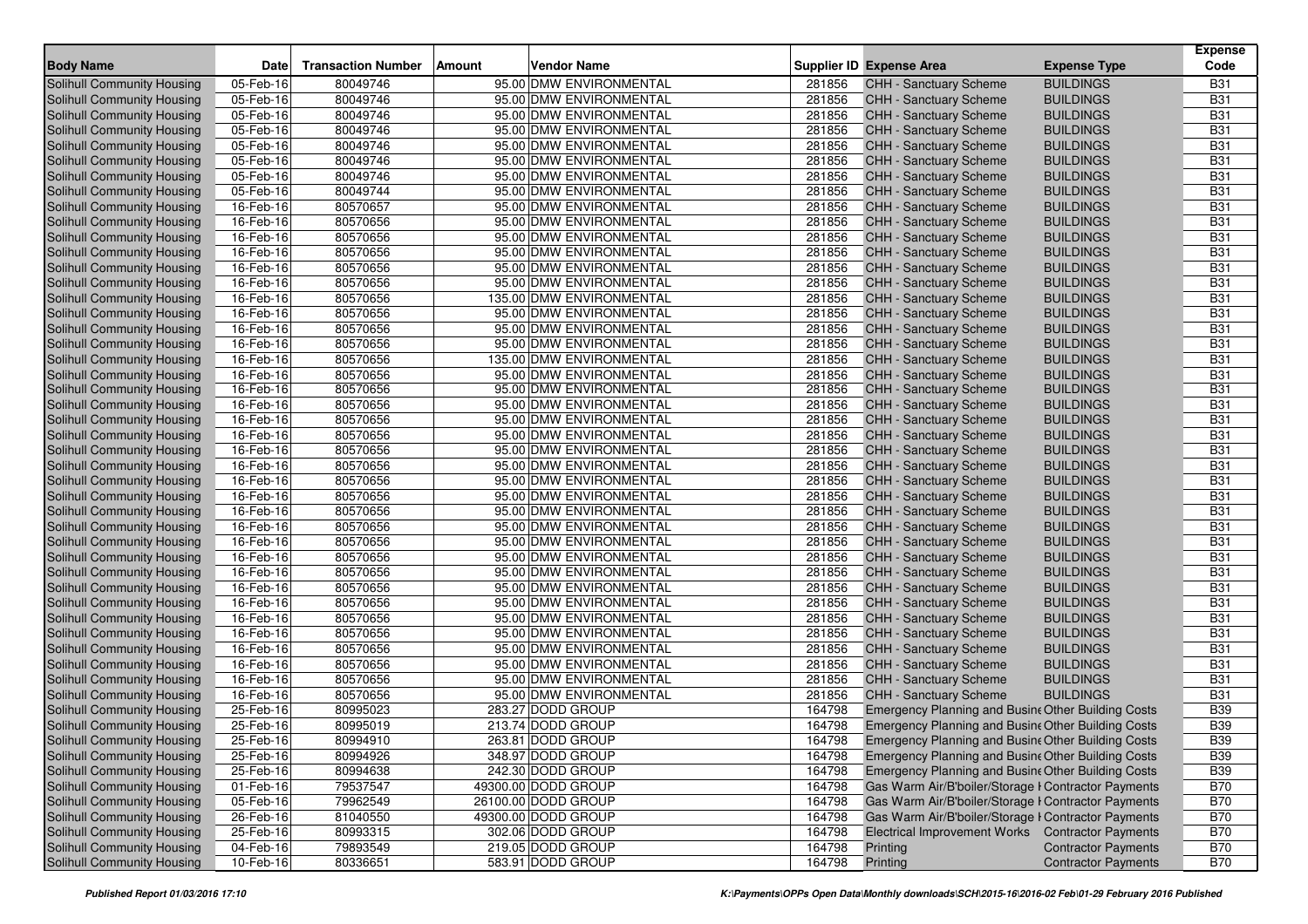| <b>Body Name</b>                  | Date                       | <b>Transaction Number</b> | <b>Amount</b> | <b>Vendor Name</b>                     |                  | <b>Supplier ID Expense Area</b>         | <b>Expense Type</b> | <b>Expense</b><br>Code   |
|-----------------------------------|----------------------------|---------------------------|---------------|----------------------------------------|------------------|-----------------------------------------|---------------------|--------------------------|
|                                   |                            |                           |               |                                        |                  |                                         |                     |                          |
| <b>Solihull Community Housing</b> | 10-Feb-16                  | 80336560                  |               | 612.86 DODD GROUP                      | 164798           | Overtime - Salaries                     | <b>GROUNDS</b>      | <b>B30</b><br><b>B38</b> |
| Solihull Community Housing        | 25-Feb-16<br>25-Feb-16     | 81017642<br>81017641      |               | 411.58 DODD GROUP<br>437.26 DODD GROUP | 164798<br>164798 | Spatial Policy and Delivery Servi Voids |                     | <b>B38</b>               |
| Solihull Community Housing        |                            |                           |               | 479.27 DODD GROUP                      |                  | Spatial Policy and Delivery Servi Voids |                     |                          |
| Solihull Community Housing        | 25-Feb-16                  | 81017632                  |               |                                        | 164798           | Spatial Policy and Delivery Servi Voids |                     | <b>B38</b>               |
| Solihull Community Housing        | 25-Feb-16                  | 81017622                  |               | 325.00 DODD GROUP                      | 164798           | Spatial Policy and Delivery Servi Voids |                     | <b>B38</b>               |
| Solihull Community Housing        | 25-Feb-16                  | 81017620                  |               | 329.57 DODD GROUP                      | 164798           | Spatial Policy and Delivery Servi Voids |                     | <b>B38</b>               |
| Solihull Community Housing        | 25-Feb-16                  | 81017614                  |               | 223.81 DODD GROUP                      | 164798           | Spatial Policy and Delivery Servi Voids |                     | <b>B38</b>               |
| Solihull Community Housing        | 25-Feb-16                  | 81017612                  |               | 335.92 DODD GROUP                      | 164798           | Spatial Policy and Delivery Servi Voids |                     | <b>B38</b>               |
| Solihull Community Housing        | 25-Feb-16                  | 81017611                  |               | 238.77 DODD GROUP                      | 164798           | Spatial Policy and Delivery Servi Voids |                     | <b>B38</b>               |
| Solihull Community Housing        | 25-Feb-16                  | 81017605                  |               | 248.15 DODD GROUP                      | 164798           | Spatial Policy and Delivery Servi Voids |                     | <b>B38</b>               |
| Solihull Community Housing        | 25-Feb-16                  | 81017726                  |               | 210.65 DODD GROUP                      | 164798           | Spatial Policy and Delivery Servi Voids |                     | <b>B38</b>               |
| Solihull Community Housing        | 25-Feb-16                  | 81017720                  |               | 258.22 DODD GROUP                      | 164798           | Spatial Policy and Delivery Servi Voids |                     | <b>B38</b>               |
| Solihull Community Housing        | 25-Feb-16                  | 81017716                  |               | 559.09 DODD GROUP                      | 164798           | Spatial Policy and Delivery Servi Voids |                     | <b>B38</b>               |
| Solihull Community Housing        | 04-Feb-16                  | 79857556                  |               | 255.41 DODD GROUP                      | 164798           | Spatial Policy and Delivery Servi Voids |                     | <b>B38</b>               |
| <b>Solihull Community Housing</b> | 04-Feb-16                  | 79857555                  |               | 740.69 DODD GROUP                      | 164798           | Spatial Policy and Delivery Servi Voids |                     | <b>B38</b>               |
| Solihull Community Housing        | 04-Feb-16                  | 79857554                  |               | 347.88 DODD GROUP                      | 164798           | Spatial Policy and Delivery Servi Voids |                     | <b>B38</b>               |
| Solihull Community Housing        | 04-Feb-16                  | 79857580                  |               | 473.45 DODD GROUP                      | 164798           | Spatial Policy and Delivery Servi Voids |                     | <b>B38</b>               |
| Solihull Community Housing        | 04-Feb-16                  | 79857576                  |               | 235.67 DODD GROUP                      | 164798           | Spatial Policy and Delivery Servi Voids |                     | <b>B38</b>               |
| Solihull Community Housing        | 04-Feb-16                  | 79857573                  |               | 297.70 DODD GROUP                      | 164798           | Spatial Policy and Delivery Servi Voids |                     | <b>B38</b>               |
| Solihull Community Housing        | 25-Feb-16                  | 81017712                  |               | 261.03 DODD GROUP                      | 164798           | Spatial Policy and Delivery Servi Voids |                     | <b>B38</b>               |
| <b>Solihull Community Housing</b> | 25-Feb-16                  | 81017710                  |               | 302.92 DODD GROUP                      | 164798           | Spatial Policy and Delivery Servi Voids |                     | <b>B38</b>               |
| Solihull Community Housing        | 25-Feb-16                  | 81017706                  |               | 342.25 DODD GROUP                      | 164798           | Spatial Policy and Delivery Servi Voids |                     | <b>B38</b>               |
| Solihull Community Housing        | 25-Feb-16                  | 81017702                  |               | 277.51 DODD GROUP                      | 164798           | Spatial Policy and Delivery Servi Voids |                     | <b>B38</b>               |
| Solihull Community Housing        | 25-Feb-16                  | 81017701                  |               | 384.98 DODD GROUP                      | 164798           | Spatial Policy and Delivery Servi Voids |                     | <b>B38</b>               |
| Solihull Community Housing        | 25-Feb-16                  | 81017689                  |               | 391.36 DODD GROUP                      | 164798           | Spatial Policy and Delivery Servi Voids |                     | <b>B38</b>               |
| Solihull Community Housing        | 25-Feb-16                  | 81017688                  |               | 404.75 DODD GROUP                      | 164798           | Spatial Policy and Delivery Servi Voids |                     | <b>B38</b>               |
| Solihull Community Housing        | 25-Feb-16                  | 81017687                  |               | 243.00 DODD GROUP                      | 164798           | Spatial Policy and Delivery Servi Voids |                     | <b>B38</b>               |
| Solihull Community Housing        | 10-Feb-16                  | 80336640                  |               | 224.53 DODD GROUP                      | 164798           | Spatial Policy and Delivery Servi Voids |                     | <b>B38</b>               |
| Solihull Community Housing        | 10-Feb-16                  | 80336638                  |               | 372.95 DODD GROUP                      | 164798           | Spatial Policy and Delivery Servi Voids |                     | <b>B38</b>               |
| Solihull Community Housing        | 10-Feb-16                  | 80336637                  |               | 696.40 DODD GROUP                      | 164798           | Spatial Policy and Delivery Servi Voids |                     | <b>B38</b>               |
| Solihull Community Housing        | 10-Feb-16                  | 80336636                  |               | 854.74 DODD GROUP                      | 164798           | Spatial Policy and Delivery Servi Voids |                     | <b>B38</b>               |
| Solihull Community Housing        | 10-Feb-16                  | 80336635                  |               | 990.14 DODD GROUP                      | 164798           | Spatial Policy and Delivery Servi Voids |                     | <b>B38</b>               |
| Solihull Community Housing        | 10-Feb-16                  | 80336634                  |               | 914.13 DODD GROUP                      | 164798           | Spatial Policy and Delivery Servi Voids |                     | <b>B38</b>               |
| Solihull Community Housing        | 10-Feb-16                  | 80336633                  |               | 1709.00 DODD GROUP                     | 164798           | Spatial Policy and Delivery Servi Voids |                     | <b>B38</b>               |
| Solihull Community Housing        | 10-Feb-16                  | 80336632                  |               | 368.92 DODD GROUP                      | 164798           | Spatial Policy and Delivery Servi Voids |                     | <b>B38</b>               |
| Solihull Community Housing        | $10$ -Feb- $\overline{16}$ | 80336631                  |               | 508.46 DODD GROUP                      | 164798           | Spatial Policy and Delivery Servi Voids |                     | <b>B38</b>               |
| Solihull Community Housing        | 10-Feb-16                  | 80336630                  |               | 671.06 DODD GROUP                      | 164798           | Spatial Policy and Delivery Servi Voids |                     | <b>B38</b>               |
| Solihull Community Housing        | 10-Feb-16                  | 80336629                  |               | 361.99 DODD GROUP                      | 164798           | Spatial Policy and Delivery Servi Voids |                     | <b>B38</b>               |
| Solihull Community Housing        | 10-Feb-16                  | 80336628                  |               | 769.32 DODD GROUP                      | 164798           | Spatial Policy and Delivery Servi Voids |                     | <b>B38</b>               |
| <b>Solihull Community Housing</b> | 10-Feb-16                  | 80336627                  |               | 610.51 DODD GROUP                      | 164798           | Spatial Policy and Delivery Servi Voids |                     | <b>B38</b>               |
| Solihull Community Housing        | 10-Feb-16                  | 80336626                  |               | 214.85 DODD GROUP                      | 164798           | Spatial Policy and Delivery Servi Voids |                     | <b>B38</b>               |
| Solihull Community Housing        | 10-Feb-16                  | 80336625                  |               | 1015.52 DODD GROUP                     | 164798           | Spatial Policy and Delivery Servi Voids |                     | <b>B38</b>               |
| Solihull Community Housing        | 04-Feb-16                  | 79893552                  |               | 411.52 DODD GROUP                      | 164798           | <b>Adaptations Major</b>                | BUILDINGS           | <b>B31</b>               |
| Solihull Community Housing        | 04-Feb-16                  | 79893551                  |               | 467.93 DODD GROUP                      | 164798           | <b>Adaptations Major</b>                | <b>BUILDINGS</b>    | <b>B31</b>               |
| <b>Solihull Community Housing</b> | 04-Feb-16                  | 79893548                  |               | 428.60 DODD GROUP                      | 164798           | <b>Adaptations Major</b>                | <b>BUILDINGS</b>    | <b>B31</b>               |
| <b>Solihull Community Housing</b> | 10-Feb-16                  | 80336654                  |               | 480.68 DODD GROUP                      | 164798           | <b>Adaptations Major</b>                | <b>BUILDINGS</b>    | <b>B31</b>               |
| Solihull Community Housing        | 10-Feb-16                  | 80336653                  |               | 474.69 DODD GROUP                      | 164798           | <b>Adaptations Major</b>                | <b>BUILDINGS</b>    | <b>B31</b>               |
| Solihull Community Housing        | 10-Feb-16                  | 80336649                  |               | 362.82 DODD GROUP                      | 164798           | <b>Adaptations Major</b>                | <b>BUILDINGS</b>    | <b>B31</b>               |
| Solihull Community Housing        | 10-Feb-16                  | 80336650                  |               | 475.50 DODD GROUP                      | 164798           | <b>Adaptations Major</b>                | <b>BUILDINGS</b>    | <b>B31</b>               |
| Solihull Community Housing        | 10-Feb-16                  | 80336652                  |               | 221.20 DODD GROUP                      | 164798           | <b>Adaptations Major</b>                | <b>BUILDINGS</b>    | <b>B31</b>               |
| Solihull Community Housing        | $26$ -Feb-16               | 81026552                  |               | 433.60 DODD GROUP                      | 164798           | <b>Adaptations Major</b>                | <b>BUILDINGS</b>    | <b>B31</b>               |
| <b>Solihull Community Housing</b> | 26-Feb-16                  | 81026547                  |               | 447.18 DODD GROUP                      | 164798           | <b>Adaptations Major</b>                | <b>BUILDINGS</b>    | <b>B31</b>               |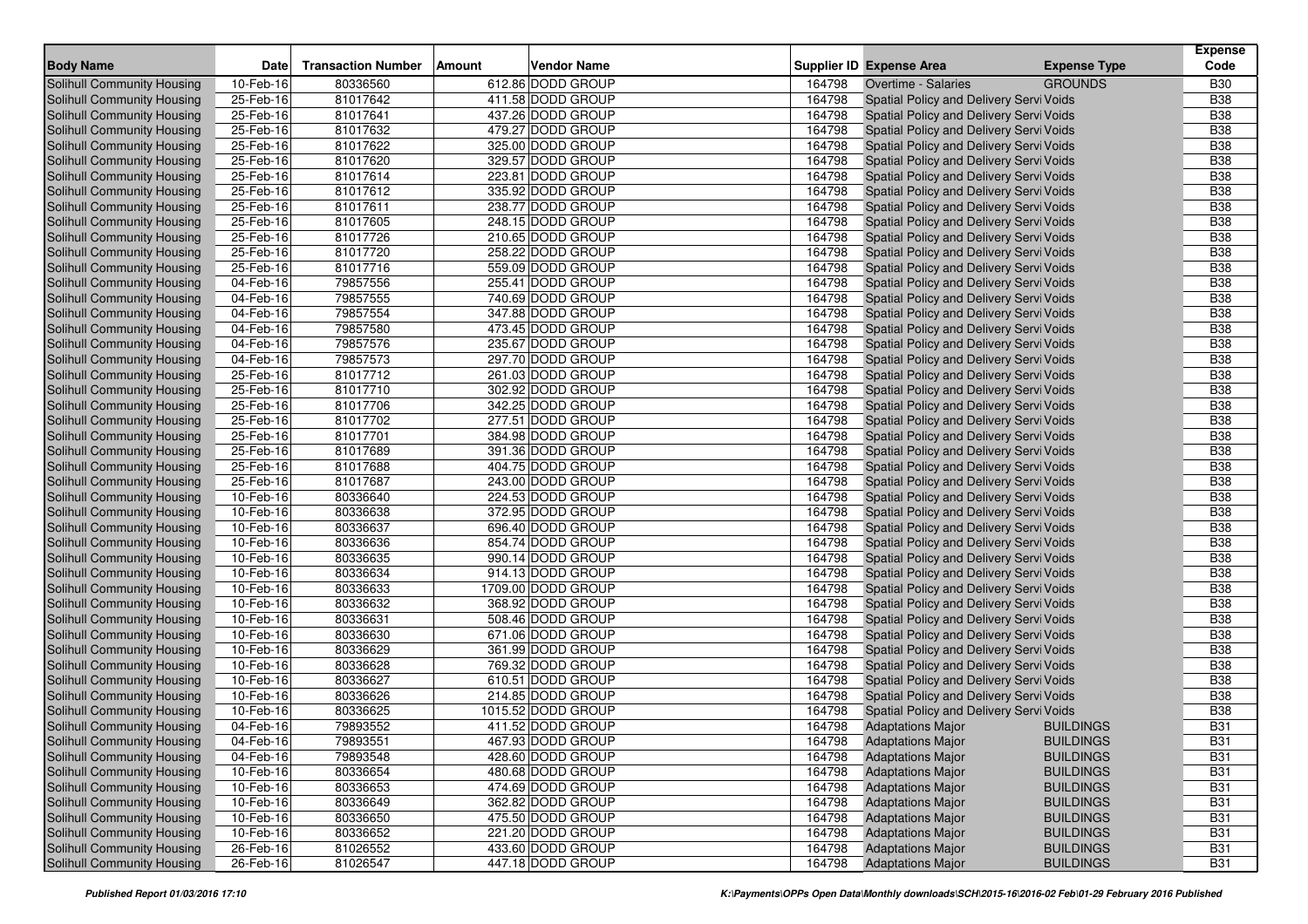| <b>Body Name</b>                                         | Date                   | <b>Transaction Number</b> | <b>Amount</b> | <b>Vendor Name</b>                     |                  | <b>Supplier ID Expense Area</b>          | <b>Expense Type</b>                                          | <b>Expense</b><br>Code |
|----------------------------------------------------------|------------------------|---------------------------|---------------|----------------------------------------|------------------|------------------------------------------|--------------------------------------------------------------|------------------------|
| <b>Solihull Community Housing</b>                        | 26-Feb-16              | 81026549                  |               | 408.79 DODD GROUP                      | 164798           | <b>Adaptations Major</b>                 | <b>BUILDINGS</b>                                             | <b>B31</b>             |
| Solihull Community Housing                               | 26-Feb-16              | 81026548                  |               | 456.81 DODD GROUP                      | 164798           | <b>Adaptations Major</b>                 | <b>BUILDINGS</b>                                             | <b>B31</b>             |
| Solihull Community Housing                               | 26-Feb-16              | 81026550                  |               | 458.11 DODD GROUP                      | 164798           | <b>Adaptations Major</b>                 | <b>BUILDINGS</b>                                             | <b>B31</b>             |
|                                                          |                        | 81029548                  |               | 315.46 DODD GROUP                      | 164798           |                                          | <b>BUILDINGS</b>                                             | <b>B31</b>             |
| Solihull Community Housing<br>Solihull Community Housing | 26-Feb-16              | 81029549                  |               |                                        |                  | <b>Fradley BID</b>                       | <b>BUILDINGS</b>                                             | <b>B31</b>             |
| Solihull Community Housing                               | 26-Feb-16<br>09-Feb-16 | 80298548                  |               | 309.05 DODD GROUP<br>344.82 DODD GROUP | 164798<br>164798 | <b>Fradley BID</b><br><b>Fradley BID</b> | <b>BUILDINGS</b>                                             | <b>B31</b>             |
|                                                          | 10-Feb-16              | 80334557                  |               | 3519.50 DODD GROUP                     | 164798           | <b>Electrical Testing</b>                |                                                              | <b>B34</b>             |
| Solihull Community Housing<br>Solihull Community Housing | 05-Feb-16              | 79962548                  |               | 3589.89 DODD GROUP                     | 164798           | <b>Electrical Testing</b>                | <b>Utility Related Works</b><br><b>Utility Related Works</b> | <b>B34</b>             |
| Solihull Community Housing                               | 04-Feb-16              | 79827599                  |               | 286.06 DODD GROUP                      | 164798           | Catering                                 |                                                              | <b>B34</b>             |
| Solihull Community Housing                               | 04-Feb-16              | 79827596                  |               | 272.87 DODD GROUP                      | 164798           | Catering                                 | <b>Utility Related Works</b>                                 | <b>B34</b>             |
|                                                          | 04-Feb-16              | 79825584                  |               | 303.54 DODD GROUP                      | 164798           |                                          | <b>Utility Related Works</b>                                 | <b>B34</b>             |
| Solihull Community Housing                               | 04-Feb-16              | 79827020                  |               | 243.04 DODD GROUP                      | 164798           | Catering                                 | <b>Utility Related Works</b>                                 | <b>B34</b>             |
| Solihull Community Housing<br>Solihull Community Housing | 04-Feb-16              | 79826467                  |               | 319.88 DODD GROUP                      | 164798           | Catering                                 | <b>Utility Related Works</b>                                 | <b>B34</b>             |
| Solihull Community Housing                               | 04-Feb-16              | 79827010                  |               | 568.76 DODD GROUP                      | 164798           | Catering                                 | <b>Utility Related Works</b>                                 | <b>B34</b>             |
| <b>Solihull Community Housing</b>                        | 04-Feb-16              | 79827145                  |               | 215.85 DODD GROUP                      | 164798           | Catering<br>Catering                     | <b>Utility Related Works</b><br><b>Utility Related Works</b> | <b>B34</b>             |
| Solihull Community Housing                               | 04-Feb-16              | 79825967                  |               | 272.42 DODD GROUP                      | 164798           | Catering                                 | <b>Utility Related Works</b>                                 | <b>B34</b>             |
| Solihull Community Housing                               | 04-Feb-16              | 79827497                  |               | 238.25 DODD GROUP                      | 164798           | Catering                                 | <b>Utility Related Works</b>                                 | <b>B34</b>             |
| Solihull Community Housing                               | 04-Feb-16              | 79826969                  |               | 269.96 DODD GROUP                      | 164798           | Catering                                 | <b>Utility Related Works</b>                                 | <b>B34</b>             |
| Solihull Community Housing                               | 04-Feb-16              | 79826968                  |               | 245.00 DODD GROUP                      | 164798           | Catering                                 | <b>Utility Related Works</b>                                 | <b>B34</b>             |
| Solihull Community Housing                               | 04-Feb-16              | 79826708                  |               | 213.69 DODD GROUP                      | 164798           | Catering                                 | <b>Utility Related Works</b>                                 | <b>B34</b>             |
| Solihull Community Housing                               | 04-Feb-16              | 79825571                  |               | 277.89 DODD GROUP                      | 164798           | Catering                                 | <b>Utility Related Works</b>                                 | <b>B34</b>             |
| Solihull Community Housing                               | 10-Feb-16              | 80336566                  |               | 272.51 DODD GROUP                      | 164798           | Catering                                 | <b>Utility Related Works</b>                                 | <b>B34</b>             |
| <b>Solihull Community Housing</b>                        | 04-Feb-16              | 79827592                  |               | 407.28 DODD GROUP                      | 164798           | Catering                                 | <b>Utility Related Works</b>                                 | <b>B34</b>             |
| Solihull Community Housing                               | 04-Feb-16              | 79826531                  |               | 302.82 DODD GROUP                      | 164798           | Catering                                 | <b>Utility Related Works</b>                                 | <b>B34</b>             |
| Solihull Community Housing                               | 04-Feb-16              | 79826120                  |               | 462.01 DODD GROUP                      | 164798           | Catering                                 | <b>Utility Related Works</b>                                 | <b>B34</b>             |
| <b>Solihull Community Housing</b>                        | 04-Feb-16              | 79826115                  |               | 291.47 DODD GROUP                      | 164798           | Catering                                 | <b>Utility Related Works</b>                                 | <b>B34</b>             |
| Solihull Community Housing                               | 04-Feb-16              | 79826113                  |               | 214.34 DODD GROUP                      | 164798           | Catering                                 | <b>Utility Related Works</b>                                 | <b>B34</b>             |
| Solihull Community Housing                               | 04-Feb-16              | 79826102                  |               | 277.89 DODD GROUP                      | 164798           | Catering                                 | <b>Utility Related Works</b>                                 | <b>B34</b>             |
| Solihull Community Housing                               | 04-Feb-16              | 79825947                  |               | 444.97 DODD GROUP                      | 164798           | Catering                                 | <b>Utility Related Works</b>                                 | <b>B34</b>             |
| Solihull Community Housing                               | 04-Feb-16              | 79825943                  |               | 332.99 DODD GROUP                      | 164798           | Catering                                 | <b>Utility Related Works</b>                                 | <b>B34</b>             |
| Solihull Community Housing                               | 04-Feb-16              | 79825935                  |               | 277.89 DODD GROUP                      | 164798           | Catering                                 | <b>Utility Related Works</b>                                 | <b>B34</b>             |
| Solihull Community Housing                               | 04-Feb-16              | 79826702                  |               | 277.89 DODD GROUP                      | 164798           | Catering                                 | <b>Utility Related Works</b>                                 | <b>B34</b>             |
| Solihull Community Housing                               | 04-Feb-16              | 79826690                  |               | 221.85 DODD GROUP                      | 164798           | Catering                                 | <b>Utility Related Works</b>                                 | <b>B34</b>             |
| Solihull Community Housing                               | 04-Feb-16              | 79826087                  |               | 277.89 DODD GROUP                      | 164798           | Catering                                 | <b>Utility Related Works</b>                                 | <b>B34</b>             |
| Solihull Community Housing                               | 04-Feb-16              | 79826662                  |               | 331.85 DODD GROUP                      | 164798           | Catering                                 | <b>Utility Related Works</b>                                 | <b>B34</b>             |
| Solihull Community Housing                               | 25-Feb-16              | 80993038                  |               | 430.84 DODD GROUP                      | 164798           | Catering                                 | <b>Utility Related Works</b>                                 | <b>B34</b>             |
| Solihull Community Housing                               | 25-Feb-16              | 80992709                  |               | 471.35 DODD GROUP                      | 164798           | Catering                                 | <b>Utility Related Works</b>                                 | <b>B34</b>             |
| Solihull Community Housing                               | 25-Feb-16              | 80992708                  |               | 277.28 DODD GROUP                      | 164798           | Catering                                 | <b>Utility Related Works</b>                                 | <b>B34</b>             |
| Solihull Community Housing                               | 04-Feb-16              | 79827054                  |               | 505.10 DODD GROUP                      | 164798           | Catering                                 | <b>Utility Related Works</b>                                 | <b>B34</b>             |
| Solihull Community Housing                               | 04-Feb-16              | 79825562                  |               | 286.88 DODD GROUP                      | 164798           | Catering                                 | <b>Utility Related Works</b>                                 | <b>B34</b>             |
| Solihull Community Housing                               | 04-Feb-16              | 79825557                  |               | 353.09 DODD GROUP                      | 164798           | Catering                                 | <b>Utility Related Works</b>                                 | <b>B34</b>             |
| Solihull Community Housing                               | 04-Feb-16              | 79827572                  |               | 218.25 DODD GROUP                      | 164798           | Catering                                 | <b>Utility Related Works</b>                                 | <b>B34</b>             |
| Solihull Community Housing                               | 25-Feb-16              | 80993221                  |               | 403.86 DODD GROUP                      | 164798           | Catering                                 | <b>Utility Related Works</b>                                 | <b>B34</b>             |
| Solihull Community Housing                               | 25-Feb-16              | 80993220                  |               | 437.61 DODD GROUP                      | 164798           | Catering                                 | <b>Utility Related Works</b>                                 | <b>B34</b>             |
| Solihull Community Housing                               | 25-Feb-16              | 80992925                  |               | 224.63 DODD GROUP                      | 164798           | Catering                                 | <b>Utility Related Works</b>                                 | <b>B34</b>             |
| Solihull Community Housing                               | 25-Feb-16              | 80992912                  |               | 217.38 DODD GROUP                      | 164798           | Catering                                 | <b>Utility Related Works</b>                                 | <b>B34</b>             |
| Solihull Community Housing                               | 25-Feb-16              | 80992903                  |               | 256.45 DODD GROUP                      | 164798           | Catering                                 | <b>Utility Related Works</b>                                 | <b>B34</b>             |
| Solihull Community Housing                               | 25-Feb-16              | 80992957                  |               | 240.33 DODD GROUP                      | 164798           | Catering                                 | <b>Utility Related Works</b>                                 | <b>B34</b>             |
| Solihull Community Housing                               | 25-Feb-16              | 80992938                  |               | 219.07 DODD GROUP                      | 164798           | Catering                                 | <b>Utility Related Works</b>                                 | <b>B34</b>             |
| Solihull Community Housing                               | 25-Feb-16              | 80993209                  |               | 277.89 DODD GROUP                      | 164798           | Catering                                 | <b>Utility Related Works</b>                                 | <b>B34</b>             |
| Solihull Community Housing                               | 25-Feb-16              | 80993197                  |               | 269.92 DODD GROUP                      | 164798           | Catering                                 | <b>Utility Related Works</b>                                 | <b>B34</b>             |
| Solihull Community Housing                               | 25-Feb-16              | 80993190                  |               | 277.89 DODD GROUP                      | 164798           | Catering                                 | <b>Utility Related Works</b>                                 | <b>B34</b>             |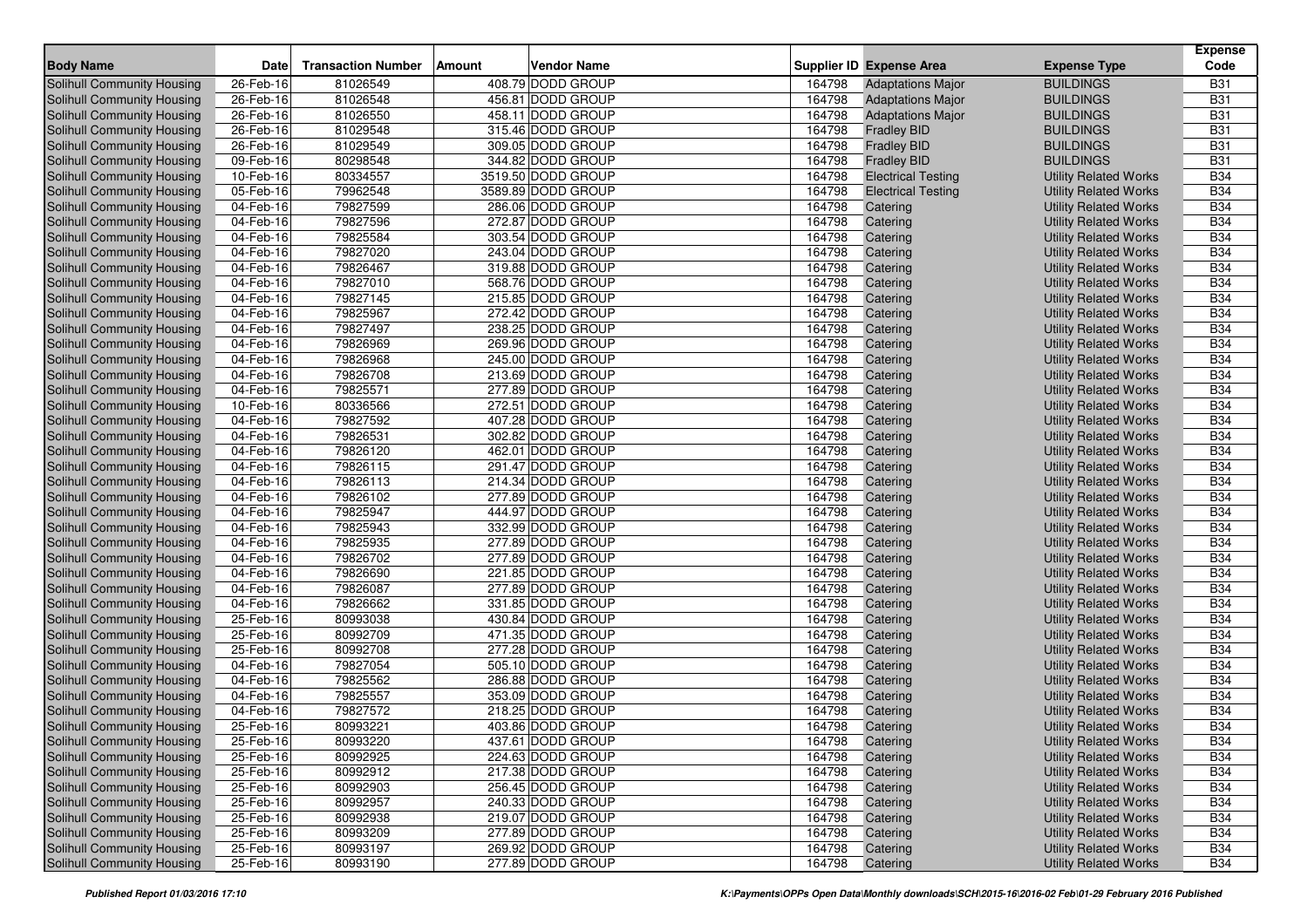|                                   |           |                           |               |                    |        |                          |                              | <b>Expense</b> |
|-----------------------------------|-----------|---------------------------|---------------|--------------------|--------|--------------------------|------------------------------|----------------|
| <b>Body Name</b>                  | Date      | <b>Transaction Number</b> | <b>Amount</b> | <b>Vendor Name</b> |        | Supplier ID Expense Area | <b>Expense Type</b>          | Code           |
| Solihull Community Housing        | 25-Feb-16 | 80993173                  |               | 229.79 DODD GROUP  | 164798 | Catering                 | <b>Utility Related Works</b> | <b>B34</b>     |
| Solihull Community Housing        | 25-Feb-16 | 80993172                  |               | 260.98 DODD GROUP  | 164798 | Catering                 | <b>Utility Related Works</b> | <b>B34</b>     |
| Solihull Community Housing        | 25-Feb-16 | 80993261                  |               | 331.21 DODD GROUP  | 164798 | Catering                 | <b>Utility Related Works</b> | <b>B34</b>     |
| Solihull Community Housing        | 25-Feb-16 | 80992672                  |               | 406.58 DODD GROUP  | 164798 | Catering                 | <b>Utility Related Works</b> | <b>B34</b>     |
| Solihull Community Housing        | 25-Feb-16 | 80992659                  |               | 236.09 DODD GROUP  | 164798 | Catering                 | <b>Utility Related Works</b> | <b>B34</b>     |
| <b>Solihull Community Housing</b> | 25-Feb-16 | 80992649                  |               | 226.31 DODD GROUP  | 164798 | Catering                 | <b>Utility Related Works</b> | <b>B34</b>     |
| Solihull Community Housing        | 25-Feb-16 | 80992645                  |               | 522.92 DODD GROUP  | 164798 | Catering                 | <b>Utility Related Works</b> | <b>B34</b>     |
| Solihull Community Housing        | 25-Feb-16 | 80992643                  |               | 389.34 DODD GROUP  | 164798 | Catering                 | <b>Utility Related Works</b> | <b>B34</b>     |
| <b>Solihull Community Housing</b> | 25-Feb-16 | 80992634                  |               | 261.99 DODD GROUP  | 164798 | Catering                 | <b>Utility Related Works</b> | <b>B34</b>     |
| Solihull Community Housing        | 25-Feb-16 | 80992724                  |               | 292.18 DODD GROUP  | 164798 | Catering                 | <b>Utility Related Works</b> | <b>B34</b>     |
| Solihull Community Housing        | 25-Feb-16 | 80992713                  |               | 413.10 DODD GROUP  | 164798 | Catering                 | <b>Utility Related Works</b> | <b>B34</b>     |
| Solihull Community Housing        | 25-Feb-16 | 80992899                  |               | 1179.94 DODD GROUP | 164798 | Catering                 | <b>Utility Related Works</b> | <b>B34</b>     |
| Solihull Community Housing        | 04-Feb-16 | 79825860                  |               | 376.02 DODD GROUP  | 164798 | Catering                 | <b>Utility Related Works</b> | <b>B34</b>     |
| Solihull Community Housing        | 01-Feb-16 | 79439569                  |               | 355.81 DODD GROUP  | 164798 | Catering                 | <b>Utility Related Works</b> | <b>B34</b>     |
| Solihull Community Housing        | 01-Feb-16 | 79439566                  |               | 336.84 DODD GROUP  | 164798 | Catering                 | <b>Utility Related Works</b> | <b>B34</b>     |
| Solihull Community Housing        | 01-Feb-16 | 79439564                  |               | 319.60 DODD GROUP  | 164798 | Catering                 | <b>Utility Related Works</b> | <b>B34</b>     |
| <b>Solihull Community Housing</b> | 01-Feb-16 | 79439561                  |               | 338.70 DODD GROUP  | 164798 | Catering                 | <b>Utility Related Works</b> | <b>B34</b>     |
| Solihull Community Housing        | 01-Feb-16 | 79439558                  |               | 333.36 DODD GROUP  | 164798 | Catering                 | <b>Utility Related Works</b> | <b>B34</b>     |
| Solihull Community Housing        | 01-Feb-16 | 79439556                  |               | 374.90 DODD GROUP  | 164798 | Catering                 | <b>Utility Related Works</b> | <b>B34</b>     |
| <b>Solihull Community Housing</b> | 01-Feb-16 | 79439553                  |               | 395.31 DODD GROUP  | 164798 | Catering                 | <b>Utility Related Works</b> | <b>B34</b>     |
| Solihull Community Housing        | 01-Feb-16 | 79439549                  |               | 338.70 DODD GROUP  | 164798 | Catering                 | <b>Utility Related Works</b> | <b>B34</b>     |
| Solihull Community Housing        | 04-Feb-16 | 79825669                  |               | 325.43 DODD GROUP  | 164798 | Catering                 | <b>Utility Related Works</b> | <b>B34</b>     |
| Solihull Community Housing        | 04-Feb-16 | 79825667                  |               | 345.57 DODD GROUP  | 164798 | Catering                 | <b>Utility Related Works</b> | <b>B34</b>     |
| Solihull Community Housing        | 04-Feb-16 | 79825665                  |               | 335.06 DODD GROUP  | 164798 | Catering                 | <b>Utility Related Works</b> | <b>B34</b>     |
| Solihull Community Housing        | 10-Feb-16 | 80336562                  |               | 385.57 DODD GROUP  | 164798 | Catering                 | <b>Utility Related Works</b> | <b>B34</b>     |
| Solihull Community Housing        | 10-Feb-16 | 80336559                  |               | 333.36 DODD GROUP  | 164798 | Catering                 | <b>Utility Related Works</b> | <b>B34</b>     |
| Solihull Community Housing        | 10-Feb-16 | 80336558                  |               | 307.70 DODD GROUP  | 164798 | Catering                 | <b>Utility Related Works</b> | <b>B34</b>     |
| Solihull Community Housing        | 04-Feb-16 | 79825838                  |               | 347.02 DODD GROUP  | 164798 | Catering                 | <b>Utility Related Works</b> | <b>B34</b>     |
| Solihull Community Housing        | 04-Feb-16 | 79825886                  |               | 322.70 DODD GROUP  | 164798 | Catering                 | <b>Utility Related Works</b> | <b>B34</b>     |
| Solihull Community Housing        | 04-Feb-16 | 79825883                  |               | 344.02 DODD GROUP  | 164798 | Catering                 | <b>Utility Related Works</b> | <b>B34</b>     |
| <b>Solihull Community Housing</b> | 25-Feb-16 | 80993422                  |               | 244.42 DODD GROUP  | 164798 | Catering                 | <b>Utility Related Works</b> | <b>B34</b>     |
| Solihull Community Housing        | 25-Feb-16 | 80993413                  |               | 388.61 DODD GROUP  | 164798 | Catering                 | <b>Utility Related Works</b> | <b>B34</b>     |
| Solihull Community Housing        | 25-Feb-16 | 80993071                  |               | 218.54 DODD GROUP  | 164798 | Catering                 | <b>Utility Related Works</b> | <b>B34</b>     |
| <b>Solihull Community Housing</b> | 04-Feb-16 | 79825820                  |               | 319.54 DODD GROUP  | 164798 | Catering                 | <b>Utility Related Works</b> | <b>B34</b>     |
| Solihull Community Housing        | 25-Feb-16 | 80993342                  |               | 239.27 DODD GROUP  | 164798 | Catering                 | <b>Utility Related Works</b> | <b>B34</b>     |
| Solihull Community Housing        | 25-Feb-16 | 80993114                  |               | 301.38 DODD GROUP  | 164798 | Catering                 | <b>Utility Related Works</b> | <b>B34</b>     |
| <b>Solihull Community Housing</b> | 25-Feb-16 | 80993110                  |               | 301.38 DODD GROUP  | 164798 | Catering                 | <b>Utility Related Works</b> | <b>B34</b>     |
| Solihull Community Housing        | 25-Feb-16 | 80993105                  |               | 288.63 DODD GROUP  | 164798 | Catering                 | <b>Utility Related Works</b> | <b>B34</b>     |
| Solihull Community Housing        | 25-Feb-16 | 80993301                  |               | 414.87 DODD GROUP  | 164798 | Catering                 | <b>Utility Related Works</b> | <b>B34</b>     |
| Solihull Community Housing        | 25-Feb-16 | 80993142                  |               | 356.54 DODD GROUP  | 164798 | Catering                 | <b>Utility Related Works</b> | <b>B34</b>     |
| Solihull Community Housing        | 25-Feb-16 | 80992830                  |               | 232.43 DODD GROUP  | 164798 | Catering                 | <b>Utility Related Works</b> | <b>B34</b>     |
| Solihull Community Housing        | 25-Feb-16 | 80992827                  |               | 411.66 DODD GROUP  | 164798 | Catering                 | <b>Utility Related Works</b> | <b>B34</b>     |
| Solihull Community Housing        | 25-Feb-16 | 80992809                  |               | 298.90 DODD GROUP  | 164798 | Catering                 | <b>Utility Related Works</b> | <b>B34</b>     |
| Solihull Community Housing        | 25-Feb-16 | 80992787                  |               | 258.10 DODD GROUP  | 164798 | Catering                 | <b>Utility Related Works</b> | <b>B34</b>     |
| Solihull Community Housing        | 04-Feb-16 | 79826637                  |               | 243.04 DODD GROUP  | 164798 | Catering                 | <b>Utility Related Works</b> | <b>B34</b>     |
| Solihull Community Housing        | 04-Feb-16 | 79827478                  |               | 269.66 DODD GROUP  | 164798 | Catering                 | <b>Utility Related Works</b> | <b>B34</b>     |
| <b>Solihull Community Housing</b> | 04-Feb-16 | 79826365                  |               | 243.04 DODD GROUP  | 164798 | Catering                 | <b>Utility Related Works</b> | <b>B34</b>     |
| <b>Solihull Community Housing</b> | 04-Feb-16 | 79825950                  |               | 277.89 DODD GROUP  | 164798 | Catering                 | <b>Utility Related Works</b> | <b>B34</b>     |
| Solihull Community Housing        | 25-Feb-16 | 80993051                  |               | 459.92 DODD GROUP  | 164798 | Catering                 | <b>Utility Related Works</b> | <b>B34</b>     |
| Solihull Community Housing        | 04-Feb-16 | 79825563                  |               | 230.42 DODD GROUP  | 164798 | Catering                 | <b>Utility Related Works</b> | <b>B34</b>     |
| Solihull Community Housing        | 25-Feb-16 | 80992927                  |               | 314.15 DODD GROUP  | 164798 | Catering                 | <b>Utility Related Works</b> | <b>B34</b>     |
| <b>Solihull Community Housing</b> | 25-Feb-16 | 80992880                  |               | 291.38 DODD GROUP  | 164798 | Catering                 | <b>Utility Related Works</b> | <b>B34</b>     |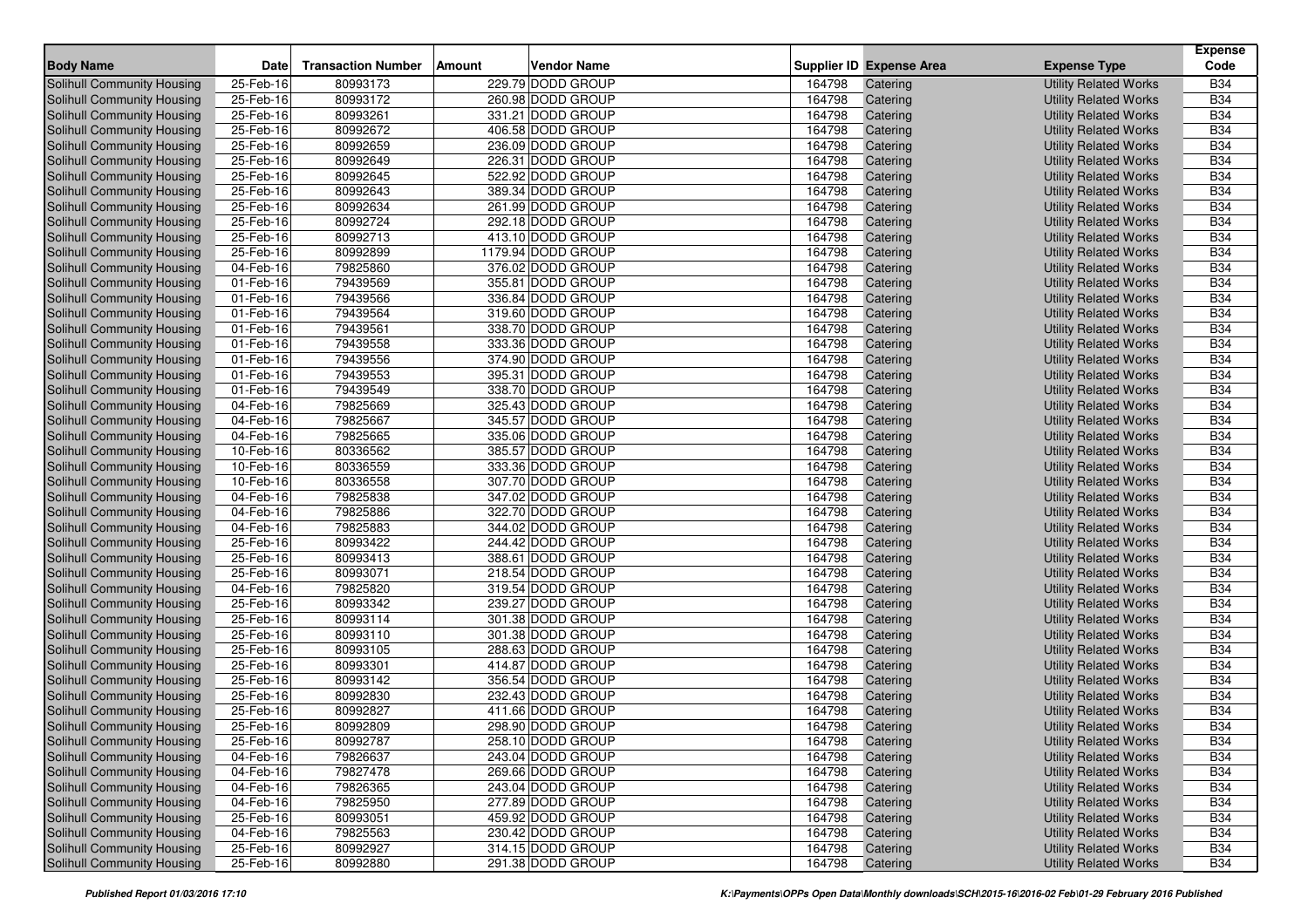| <b>Body Name</b>                  | Date                   | <b>Transaction Number</b> | <b>Amount</b> | <b>Vendor Name</b>                       |         | <b>Supplier ID Expense Area</b>              | <b>Expense Type</b>             | <b>Expense</b><br>Code |
|-----------------------------------|------------------------|---------------------------|---------------|------------------------------------------|---------|----------------------------------------------|---------------------------------|------------------------|
| <b>Solihull Community Housing</b> | 25-Feb-16              | 80992580                  |               | 270.59 DODD GROUP                        | 164798  | Catering                                     | <b>Utility Related Works</b>    | <b>B34</b>             |
| Solihull Community Housing        | 25-Feb-16              | 80992640                  |               | 261.99 DODD GROUP                        | 164798  | Catering                                     | <b>Utility Related Works</b>    | <b>B34</b>             |
| Solihull Community Housing        | 11-Feb-16              | 80392556                  |               | 320.00 DOORFIT PRODUCTS LTD              | 5228    | <b>Other Contracts</b>                       | <b>WORK IN PROGRESS</b>         | R <sub>10</sub>        |
| Solihull Community Housing        | 11-Feb-16              | 80392555                  |               | 40.00 DOORFIT PRODUCTS LTD               | 5228    | <b>Other Contracts</b>                       | <b>WORK IN PROGRESS</b>         | R <sub>10</sub>        |
| Solihull Community Housing        | 11-Feb-16              | 80392555                  |               | 83.80 DOORFIT PRODUCTS LTD               | 5228    | <b>Other Contracts</b>                       | <b>WORK IN PROGRESS</b>         | R <sub>10</sub>        |
| Solihull Community Housing        | 11-Feb-16              | 80392555                  |               | 88.25 DOORFIT PRODUCTS LTD               | 5228    | <b>Other Contracts</b>                       | <b>WORK IN PROGRESS</b>         | R <sub>10</sub>        |
| Solihull Community Housing        | 11-Feb-16              | 80392554                  |               | 325.00 DOORFIT PRODUCTS LTD              | 5228    | <b>Other Contracts</b>                       | <b>WORK IN PROGRESS</b>         | R <sub>10</sub>        |
| Solihull Community Housing        | 04-Feb-16              | 79792557                  |               | 560.00 DOORFIT PRODUCTS LTD              | 5228    | <b>Other Contracts</b>                       | <b>WORK IN PROGRESS</b>         | R <sub>10</sub>        |
| Solihull Community Housing        | $\overline{04-Feb-16}$ | 79792555                  |               | 479.80 DOORFIT PRODUCTS LTD              | 5228    | <b>Other Contracts</b>                       | <b>WORK IN PROGRESS</b>         | R <sub>10</sub>        |
| Solihull Community Housing        | 04-Feb-16              | 79792555                  |               | 37.60 DOORFIT PRODUCTS LTD               | 5228    | <b>Other Contracts</b>                       | <b>WORK IN PROGRESS</b>         | R <sub>10</sub>        |
| Solihull Community Housing        | 04-Feb-16              | 79792555                  |               | 30.00 DOORFIT PRODUCTS LTD               | 5228    | <b>Other Contracts</b>                       | <b>WORK IN PROGRESS</b>         | R <sub>10</sub>        |
| Solihull Community Housing        | 25-Feb-16              | 80939560                  |               | 280.00 DOORFIT PRODUCTS LTD              | 5228    | <b>Other Contracts</b>                       | <b>WORK IN PROGRESS</b>         | R <sub>10</sub>        |
| Solihull Community Housing        | 16-Feb-16              | 80574556                  |               | 479.80 DOORFIT PRODUCTS LTD              | 5228    | <b>Other Contracts</b>                       | <b>WORK IN PROGRESS</b>         | R <sub>10</sub>        |
| Solihull Community Housing        | 16-Feb-16              | 80574556                  |               | 109.00 DOORFIT PRODUCTS LTD              | 5228    | <b>Other Contracts</b>                       | <b>WORK IN PROGRESS</b>         | R <sub>10</sub>        |
| Solihull Community Housing        | 16-Feb-16              | 80574556                  |               | 50.00 DOORFIT PRODUCTS LTD               | 5228    | <b>Other Contracts</b>                       | <b>WORK IN PROGRESS</b>         | R <sub>10</sub>        |
| Solihull Community Housing        | 16-Feb-16              | 80574550                  |               | 285.00 DOORFIT PRODUCTS LTD              | 5228    | <b>Other Contracts</b>                       | <b>WORK IN PROGRESS</b>         | R <sub>10</sub>        |
| Solihull Community Housing        | 16-Feb-16              | 80574550                  |               | 13.50 DOORFIT PRODUCTS LTD               | 5228    | <b>Other Contracts</b>                       | <b>WORK IN PROGRESS</b>         | R <sub>10</sub>        |
| Solihull Community Housing        | 16-Feb-16              | 80574550                  |               | 32.50 DOORFIT PRODUCTS LTD               | 5228    | <b>Other Contracts</b>                       | <b>WORK IN PROGRESS</b>         | R <sub>10</sub>        |
| Solihull Community Housing        | 16-Feb-16              | 80574550                  |               | 75.20 DOORFIT PRODUCTS LTD               | 5228    | <b>Other Contracts</b>                       | <b>WORK IN PROGRESS</b>         | R <sub>10</sub>        |
| Solihull Community Housing        | 16-Feb-16              | 80574549                  |               | 280.00 DOORFIT PRODUCTS LTD              | 5228    | <b>Other Contracts</b>                       | <b>WORK IN PROGRESS</b>         | R <sub>10</sub>        |
| Solihull Community Housing        | 05-Feb-16              | 80049808                  |               | 587.50 DRAINTECH SERVICES (MIDLANDS) LTD | 338596  | CHH - Sanctuary Scheme                       | <b>Other Works</b>              | <b>B32</b>             |
| Solihull Community Housing        | 05-Feb-16              | 80049777                  |               | 272.00 DRAINTECH SERVICES (MIDLANDS) LTD | 338596  | CHH - Sanctuary Scheme                       | <b>Other Works</b>              | <b>B32</b>             |
| <b>Solihull Community Housing</b> | 05-Feb-16              | 80049751                  |               | 218.75 DRAINTECH SERVICES (MIDLANDS) LTD | 338596  | CHH - Sanctuary Scheme                       | <b>Other Works</b>              | <b>B32</b>             |
| Solihull Community Housing        | 05-Feb-16              | 80049750                  |               | 396.50 DRAINTECH SERVICES (MIDLANDS) LTD | 338596  | CHH - Sanctuary Scheme                       | <b>Other Works</b>              | <b>B32</b>             |
| Solihull Community Housing        | 26-Feb-16              | 81048621                  |               | 283.78 DRAINTECH SERVICES (MIDLANDS) LTD | 338596  | CHH - Sanctuary Scheme                       | <b>Other Works</b>              | <b>B32</b>             |
| <b>Solihull Community Housing</b> | 26-Feb-16              | 81048616                  |               | 237.50 DRAINTECH SERVICES (MIDLANDS) LTD | 338596  | <b>CHH - Sanctuary Scheme</b>                | <b>Other Works</b>              | <b>B32</b>             |
| Solihull Community Housing        | 26-Feb-16              | 81048605                  |               | 593.50 DRAINTECH SERVICES (MIDLANDS) LTD | 338596  | CHH - Sanctuary Scheme                       | <b>Other Works</b>              | <b>B32</b>             |
| Solihull Community Housing        | 26-Feb-16              | 81048598                  |               | 210.78 DRAINTECH SERVICES (MIDLANDS) LTD | 338596  | <b>CHH - Sanctuary Scheme</b>                | <b>Other Works</b>              | <b>B32</b>             |
| <b>Solihull Community Housing</b> | 25-Feb-16              | 80939574                  |               | 103.70 E J GILBERT & SONS                | 5296    | <b>Other Contracts</b>                       | <b>WORK IN PROGRESS</b>         | R <sub>10</sub>        |
| Solihull Community Housing        | 25-Feb-16              | 80939574                  |               | 51.85 E J GILBERT & SONS                 | 5296    | <b>Other Contracts</b>                       | <b>WORK IN PROGRESS</b>         | R <sub>10</sub>        |
| Solihull Community Housing        | 25-Feb-16              | 80939574                  |               | 79.05 E J GILBERT & SONS                 | 5296    | <b>Other Contracts</b>                       | <b>WORK IN PROGRESS</b>         | R <sub>10</sub>        |
| <b>Solihull Community Housing</b> | 09-Feb-16              | 80188547                  |               | 410.19 E.ON ENERGY                       | 108799  | Private Sector Leasing - 87 War Newham       |                                 | <b>B10</b>             |
| Solihull Community Housing        | 17-Feb-16              | 80583548                  |               | 1417.68 EDEN ADAPTIONS LTD               | 267999  | <b>Wellbeing Service</b>                     | <b>Falls Prevention Service</b> | <b>B44</b>             |
| Solihull Community Housing        | $17-Feb-16$            | 80583548                  |               | -283.54 EDEN ADAPTIONS LTD               | 267999  | Community Child & Family Tean INLAND REVENUE |                                 | S02                    |
| Solihull Community Housing        | 03-Feb-16              | 79715566                  |               | 170.70 EDENRED                           | 276843  | CASH - Call Accounts (HBOS)                  | <b>PWLB</b>                     | S01                    |
| Solihull Community Housing        | 03-Feb-16              | 79715566                  |               | 1246.00 EDENRED                          | 276843  | CASH - Call Accounts (HBOS)                  | <b>PWLB</b>                     | S01                    |
| Solihull Community Housing        | 03-Feb-16              | 79715566                  |               | 5.67 EDENRED                             | 276843  | Director - Leisure & Parks                   | Other Fees & Charges            | D <sub>59</sub>        |
| Solihull Community Housing        | 16-Feb-16              | 80570709                  |               | 113.40 ENVIROCALL LTD                    | 105902  | CHH - Sanctuary Scheme                       | <b>BUILDINGS</b>                | <b>B31</b>             |
| Solihull Community Housing        | 16-Feb-16              | 80570709                  |               | 555.20 ENVIROCALL LTD                    | 105902  | <b>Adaptations Major</b>                     | <b>BUILDINGS</b>                | <b>B31</b>             |
| Solihull Community Housing        | 16-Feb-16              | 80570709                  |               | 49.60 ENVIROCALL LTD                     | 105902  | <b>Adaptations Major</b>                     | <b>BUILDINGS</b>                | <b>B31</b>             |
| Solihull Community Housing        | 16-Feb-16              | 80570709                  |               | 297.00 ENVIROCALL LTD                    | 105902  | <b>CHH - Sanctuary Scheme</b>                | <b>BUILDINGS</b>                | <b>B31</b>             |
| Solihull Community Housing        | 16-Feb-16              | 80570709                  |               | 108.00 ENVIROCALL LTD                    | 105902  | <b>CHH - Sanctuary Scheme</b>                | <b>BUILDINGS</b>                | <b>B31</b>             |
| Solihull Community Housing        | 16-Feb-16              | 80570709                  |               | 840.00 ENVIROCALL LTD                    | 105902  | <b>CHH - Sanctuary Scheme</b>                | <b>BUILDINGS</b>                | <b>B31</b>             |
| Solihull Community Housing        | 12-Feb-16              | 80422551                  |               | 459.80 ENVIRONMENTAL CONTRACTS LTD       |         | 9435687 Local Land Charges-LDC               | <b>ASC</b>                      | E20                    |
| Solihull Community Housing        | 12-Feb-16              | 80422551                  |               | 13076.88 ENVIRONMENTAL CONTRACTS LTD     | 9435687 | <b>Other Contracts</b>                       | <b>ASC</b>                      | E20                    |
| Solihull Community Housing        | 19-Feb-16              | 80684560                  |               | 262.98 EXPERIAN LTD                      | 51482   | Housing Aid & Homelessness                   | <b>CONTRIBUTION TO PRO</b>      | D90                    |
| Solihull Community Housing        | 09-Feb-16              | 80188548                  |               | 375.00 FAMILY CARE TRUST (SOLIHULL)      | 5472    | Private Sector Leasing - 87 War Other Works  |                                 | <b>B32</b>             |
| Solihull Community Housing        | 09-Feb-16              | 80188548                  |               | 20.00 FAMILY CARE TRUST (SOLIHULL)       | 5472    | <b>Private Sector Leasing</b>                | <b>Other Works</b>              | <b>B32</b>             |
| Solihull Community Housing        | 09-Feb-16              | 80188548                  |               | 20.00 FAMILY CARE TRUST (SOLIHULL)       | 5472    | <b>Private Sector Leasing</b>                | <b>Other Works</b>              | <b>B32</b>             |
| Solihull Community Housing        | 09-Feb-16              | 80188548                  |               | 30.00 FAMILY CARE TRUST (SOLIHULL)       | 5472    | <b>Private Sector Leasing</b>                | <b>Other Works</b>              | <b>B32</b>             |
| Solihull Community Housing        | 09-Feb-16              | 80188548                  |               | 60.00 FAMILY CARE TRUST (SOLIHULL)       | 5472    | <b>Private Sector Leasing</b>                | Other Works                     | <b>B32</b>             |
| <b>Solihull Community Housing</b> | 10-Feb-16              | 80334559                  |               | 1010.00 FAMILY CARE TRUST (SOLIHULL)     | 5472    | Spatial Policy and Delivery Servi Voids      |                                 | <b>B38</b>             |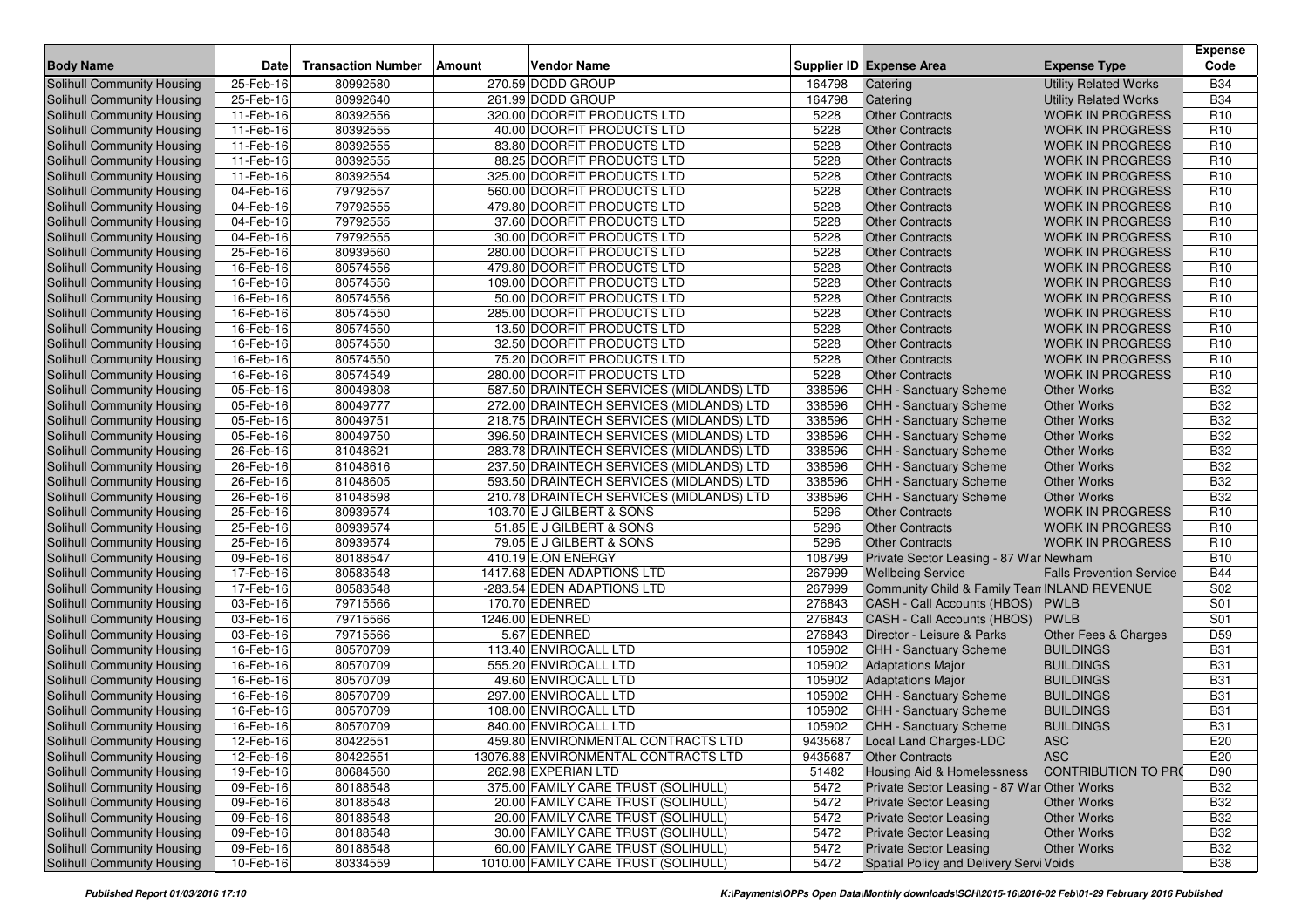| <b>Body Name</b>                                                | <b>Date</b>            |                           | Amount                                                              |              | <b>Supplier ID Expense Area</b>                                                   |                                                 | <b>Expense</b><br>Code             |
|-----------------------------------------------------------------|------------------------|---------------------------|---------------------------------------------------------------------|--------------|-----------------------------------------------------------------------------------|-------------------------------------------------|------------------------------------|
|                                                                 |                        | <b>Transaction Number</b> | Vendor Name                                                         |              |                                                                                   | <b>Expense Type</b>                             |                                    |
| Solihull Community Housing                                      | 08-Feb-16              | 80089548                  | 8300.00 FLOOR RESTORATIONS LTD                                      | 5521         | Overtime - Salaries                                                               | <b>PROVISIONS</b>                               | <b>B90</b>                         |
| Solihull Community Housing                                      | 16-Feb-16              | 80570599                  | 302.48 FLOOR RESTORATIONS LTD                                       | 5521         | Spatial Policy and Delivery Servi Voids                                           |                                                 | <b>B38</b><br>C60                  |
| Solihull Community Housing                                      | 03-Feb-16              | 79715547                  | 500.00 GEMINI ARC NUNEATON                                          | 7688686      | CCC - Sustainability Challenge (Vehicle service and repai<br><b>Food Festival</b> |                                                 |                                    |
| Solihull Community Housing                                      | 10-Feb-16              | 80334572                  | 230.00 GRANGE REMOVAL CO LTD                                        | 5676         |                                                                                   | <b>Contractor Payments</b>                      | <b>B70</b>                         |
| Solihull Community Housing                                      | 19-Feb-16              | 80684571                  | 230.00 GRANGE REMOVAL CO LTD                                        | 5676         | <b>Welfare Reform Work</b>                                                        | <b>FOSTER PARENTS</b>                           | D <sub>50</sub>                    |
| Solihull Community Housing                                      | 19-Feb-16              | 80684572                  | 230.00 GRANGE REMOVAL CO LTD                                        | 5676<br>5676 | <b>Welfare Reform Work</b>                                                        | <b>FOSTER PARENTS</b>                           | D <sub>50</sub><br>D <sub>50</sub> |
| Solihull Community Housing                                      | 19-Feb-16              | 80684576                  | 230.00 GRANGE REMOVAL CO LTD                                        |              | <b>Welfare Reform Work</b>                                                        | <b>FOSTER PARENTS</b>                           |                                    |
| Solihull Community Housing                                      | 19-Feb-16              | 80684568<br>80684569      | 230.00 GRANGE REMOVAL CO LTD                                        | 5676<br>5676 | <b>Welfare Reform Work</b>                                                        | <b>FOSTER PARENTS</b><br><b>FOSTER PARENTS</b>  | D <sub>50</sub><br>D <sub>50</sub> |
| Solihull Community Housing<br>Solihull Community Housing        | 19-Feb-16              |                           | 230.00 GRANGE REMOVAL CO LTD                                        |              | <b>Welfare Reform Work</b>                                                        |                                                 | D <sub>50</sub>                    |
|                                                                 | 19-Feb-16<br>19-Feb-16 | 80684575<br>80684563      | 230.00 GRANGE REMOVAL CO LTD<br>230.00 GRANGE REMOVAL CO LTD        | 5676<br>5676 | <b>Welfare Reform Work</b><br><b>Welfare Reform Work</b>                          | <b>FOSTER PARENTS</b><br><b>FOSTER PARENTS</b>  | D <sub>50</sub>                    |
| Solihull Community Housing                                      | 19-Feb-16              | 80684564                  | 230.00 GRANGE REMOVAL CO LTD                                        | 5676         | <b>Welfare Reform Work</b>                                                        | <b>FOSTER PARENTS</b>                           | D <sub>50</sub>                    |
| Solihull Community Housing                                      |                        |                           |                                                                     | 5676         |                                                                                   |                                                 |                                    |
| Solihull Community Housing                                      | 29-Feb-16<br>19-Feb-16 | 81086548                  | 230.00 GRANGE REMOVAL CO LTD                                        | 21420        | Housing Aid & Homelessness                                                        | <b>CONTRIBUTION TO PRO</b><br><b>PROVISIONS</b> | D90<br><b>B90</b>                  |
| Solihull Community Housing<br><b>Solihull Community Housing</b> | 04-Feb-16              | 80684579<br>79863547      | 320.00 H M LOWE & SON<br>96958.96 HAMILTON BUILDING CONTRACTORS LTD | 9453687      | Overtime - Salaries<br>Low Rise Overcladding                                      |                                                 | <b>B70</b>                         |
| Solihull Community Housing                                      | 16-Feb-16              | 80570644                  | 1637.50 HANDICARE ACCESSIBILITY LTD                                 | 277953       | Private Sector - Disabled Faciliti Contractor Payments                            | <b>Contractor Payments</b>                      | <b>B70</b>                         |
| Solihull Community Housing                                      | 16-Feb-16              | 80570643                  | 1786.50 HANDICARE ACCESSIBILITY LTD                                 | 277953       | Private Sector - Disabled Faciliti Contractor Payments                            |                                                 | <b>B70</b>                         |
|                                                                 | 16-Feb-16              | 80570642                  | 3706.00 HANDICARE ACCESSIBILITY LTD                                 | 277953       | Private Sector - Disabled Faciliti Contractor Payments                            |                                                 | <b>B70</b>                         |
| Solihull Community Housing<br><b>Solihull Community Housing</b> | 16-Feb-16              | 80570641                  | 2150.00 HANDICARE ACCESSIBILITY LTD                                 | 277953       | Private Sector - Disabled Faciliti Contractor Payments                            |                                                 | <b>B70</b>                         |
| Solihull Community Housing                                      | 11-Feb-16              | 80360582                  | 525.06 HANDICARE ACCESSIBILITY LTD                                  | 277953       | Gas                                                                               | Adaptations                                     | <b>B83</b>                         |
| Solihull Community Housing                                      | $11-Feb-16$            | 80360584                  | 291.62 HANDICARE ACCESSIBILITY LTD                                  | 277953       | Gas                                                                               | Adaptations                                     | <b>B83</b>                         |
| Solihull Community Housing                                      | 11-Feb-16              | 80360585                  | 881.85 HANDICARE ACCESSIBILITY LTD                                  | 277953       | Gas                                                                               | Adaptations                                     | <b>B83</b>                         |
| <b>Solihull Community Housing</b>                               | 01-Feb-16              | 79538547                  | 1475.00 HARDALL INTERNATIONAL LIMITED                               | 73091        | <b>Fire Protection Works</b>                                                      | <b>Contractor Payments</b>                      | <b>B70</b>                         |
| <b>Solihull Community Housing</b>                               | 16-Feb-16              | 80566927                  | 2845.66 HARROLD-JONES SERVICES                                      | 5768         | <b>Capacity Building</b>                                                          | <b>Contractor Payments</b>                      | <b>B70</b>                         |
| Solihull Community Housing                                      | 23-Feb-16              | 80881574                  | 1150.00 HERON PRESS                                                 | 42709        | <b>Overtime - Salaries</b>                                                        | Printing                                        | D80                                |
| <b>Solihull Community Housing</b>                               | 08-Feb-16              | 80091551                  | 152.10 HI-SPEC FACILITIES SERVICES PLC                              | 9978688      | <b>Greenfield Centre</b>                                                          | OTHER OCCUPANCY CO                              | <b>B50</b>                         |
| Solihull Community Housing                                      | 08-Feb-16              | 80091550                  | 152.10 HI-SPEC FACILITIES SERVICES PLC                              | 9978688      | <b>Greenfield Centre</b>                                                          | OTHER OCCUPANCY CO                              | <b>B50</b>                         |
| Solihull Community Housing                                      | 08-Feb-16              | 80091551                  | 152.10 HI-SPEC FACILITIES SERVICES PLC                              | 9978688      | <b>Auckland Hall</b>                                                              | OTHER OCCUPANCY CO                              | <b>B50</b>                         |
| Solihull Community Housing                                      | 08-Feb-16              | 80091550                  | 152.10 HI-SPEC FACILITIES SERVICES PLC                              | 9978688      | <b>Auckland Hall</b>                                                              | OTHER OCCUPANCY CO                              | <b>B50</b>                         |
| <b>Solihull Community Housing</b>                               | 08-Feb-16              | 80091551                  | 602.98 HI-SPEC FACILITIES SERVICES PLC                              | 9978688      | <b>Frontline Offices</b>                                                          | OTHER OCCUPANCY CO                              | <b>B50</b>                         |
| <b>Solihull Community Housing</b>                               | 08-Feb-16              | 80091551                  | 321.59 HI-SPEC FACILITIES SERVICES PLC                              | 9978688      | <b>Frontline Offices</b>                                                          | OTHER OCCUPANCY CO                              | <b>B50</b>                         |
| Solihull Community Housing                                      | 08-Feb-16              | 80091550                  | 602.98 HI-SPEC FACILITIES SERVICES PLC                              | 9978688      | <b>Frontline Offices</b>                                                          | OTHER OCCUPANCY CO                              | <b>B50</b>                         |
| Solihull Community Housing                                      | 08-Feb-16              | 80091550                  | 321.59 HI-SPEC FACILITIES SERVICES PLC                              | 9978688      | <b>Frontline Offices</b>                                                          | OTHER OCCUPANCY CO                              | <b>B50</b>                         |
| Solihull Community Housing                                      | 08-Feb-16              | 80091551                  | 152.10 HI-SPEC FACILITIES SERVICES PLC                              | 9978688      | Whar Hall Farm Community Hall OTHER OCCUPANCY C                                   |                                                 | <b>B50</b>                         |
| <b>Solihull Community Housing</b>                               | 08-Feb-16              | 80091550                  | 152.10 HI-SPEC FACILITIES SERVICES PLC                              | 9978688      | Whar Hall Farm Community Hall OTHER OCCUPANCY CO                                  |                                                 | <b>B50</b>                         |
| Solihull Community Housing                                      | 08-Feb-16              | 80091551                  | 201.00 HI-SPEC FACILITIES SERVICES PLC                              | 9978688      | <b>Crabtree Hall</b>                                                              | OTHER OCCUPANCY CO                              | <b>B50</b>                         |
| Solihull Community Housing                                      | 08-Feb-16              | 80091550                  | 201.00 HI-SPEC FACILITIES SERVICES PLC                              | 9978688      | <b>Crabtree Hall</b>                                                              | OTHER OCCUPANCY CO                              | <b>B50</b>                         |
| Solihull Community Housing                                      | 08-Feb-16              | 80091551                  | 1090.71 HI-SPEC FACILITIES SERVICES PLC                             | 9978688      | Business Support - MST Back OOTHER OCCUPANCY CO                                   |                                                 | <b>B50</b>                         |
| Solihull Community Housing                                      | 08-Feb-16              | 80091550                  | 825.71 HI-SPEC FACILITIES SERVICES PLC                              | 9978688      | Business Support - MST Back OOTHER OCCUPANCY CO                                   |                                                 | <b>B50</b>                         |
| Solihull Community Housing                                      | 08-Feb-16              | 80091551                  | 2844.69 HI-SPEC FACILITIES SERVICES PLC                             | 9978688      | Overtime - Salaries                                                               | OTHER OCCUPANCY CO                              | <b>B50</b>                         |
| Solihull Community Housing                                      | 08-Feb-16              | 80091550                  | 2210.94 HI-SPEC FACILITIES SERVICES PLC                             | 9978688      | Overtime - Salaries                                                               | OTHER OCCUPANCY CO                              | <b>B50</b>                         |
| Solihull Community Housing                                      | 08-Feb-16              | 80091551                  | 1051.67 HI-SPEC FACILITIES SERVICES PLC                             | 9978688      | Overtime - Salaries                                                               | <b>PROVISIONS</b>                               | <b>B90</b>                         |
| Solihull Community Housing                                      | 08-Feb-16              | 80091550                  | 1051.67 HI-SPEC FACILITIES SERVICES PLC                             | 9978688      | <b>Overtime - Salaries</b>                                                        | <b>PROVISIONS</b>                               | <b>B90</b>                         |
| Solihull Community Housing                                      | 01-Feb-16              | 79570547                  | 717293.30 HM REVENUE & CUSTOMS                                      | 121335       | <b>VAT</b>                                                                        | <b>GOVERNMENT DEPART</b>                        | S <sub>04</sub>                    |
| Solihull Community Housing                                      | 05-Feb-16              | 79962547                  | 450.00 HOUSING ASSET MANAGEMENT MAINTENA                            | 279388       | Business Support - MST Back O Conference Costs                                    |                                                 | D <sub>56</sub>                    |
| Solihull Community Housing                                      | 19-Feb-16              | 80684578                  | 820.00 HQN LTD                                                      | 120599       | <b>Welfare Reform Work</b>                                                        | <b>FOSTER PARENTS</b>                           | D <sub>50</sub>                    |
| Solihull Community Housing                                      | $01$ -Feb-16           | 79539547                  | 366.22 HUB SOLUTIONS                                                | 210859       | <b>IT Strategy</b>                                                                | <b>TELEPHONES</b>                               | D30                                |
| Solihull Community Housing                                      | $01$ -Feb-16           | 79540547                  | 2197.32 HUB SOLUTIONS                                               | 210859       | <b>IT Strategy</b>                                                                | <b>TELEPHONES</b>                               | D30                                |
| <b>Solihull Community Housing</b>                               | 15-Feb-16              | 80521548                  | 475.53 INLAND REVENUE ONLY                                          | 5962         | Community Child & Family Tean INLAND REVENUE                                      |                                                 | S02                                |
| Solihull Community Housing                                      | 10-Feb-16              | 80333550                  | 528.00 IONICS RECRUITMENT LTD                                       | 8687687      | <b>Other Contracts</b>                                                            | <b>Agency Staff</b>                             | A60                                |
| Solihull Community Housing                                      | 18-Feb-16              | 80638547                  | 592.00 IONICS RECRUITMENT LTD                                       | 8687687      | <b>Other Contracts</b>                                                            | <b>Agency Staff</b>                             | A60                                |
| <b>Solihull Community Housing</b>                               | 02-Feb-16              | 79640580                  | 600.00 IONICS RECRUITMENT LTD                                       | 8687687      | <b>Other Contracts</b>                                                            | <b>Agency Staff</b>                             | A60                                |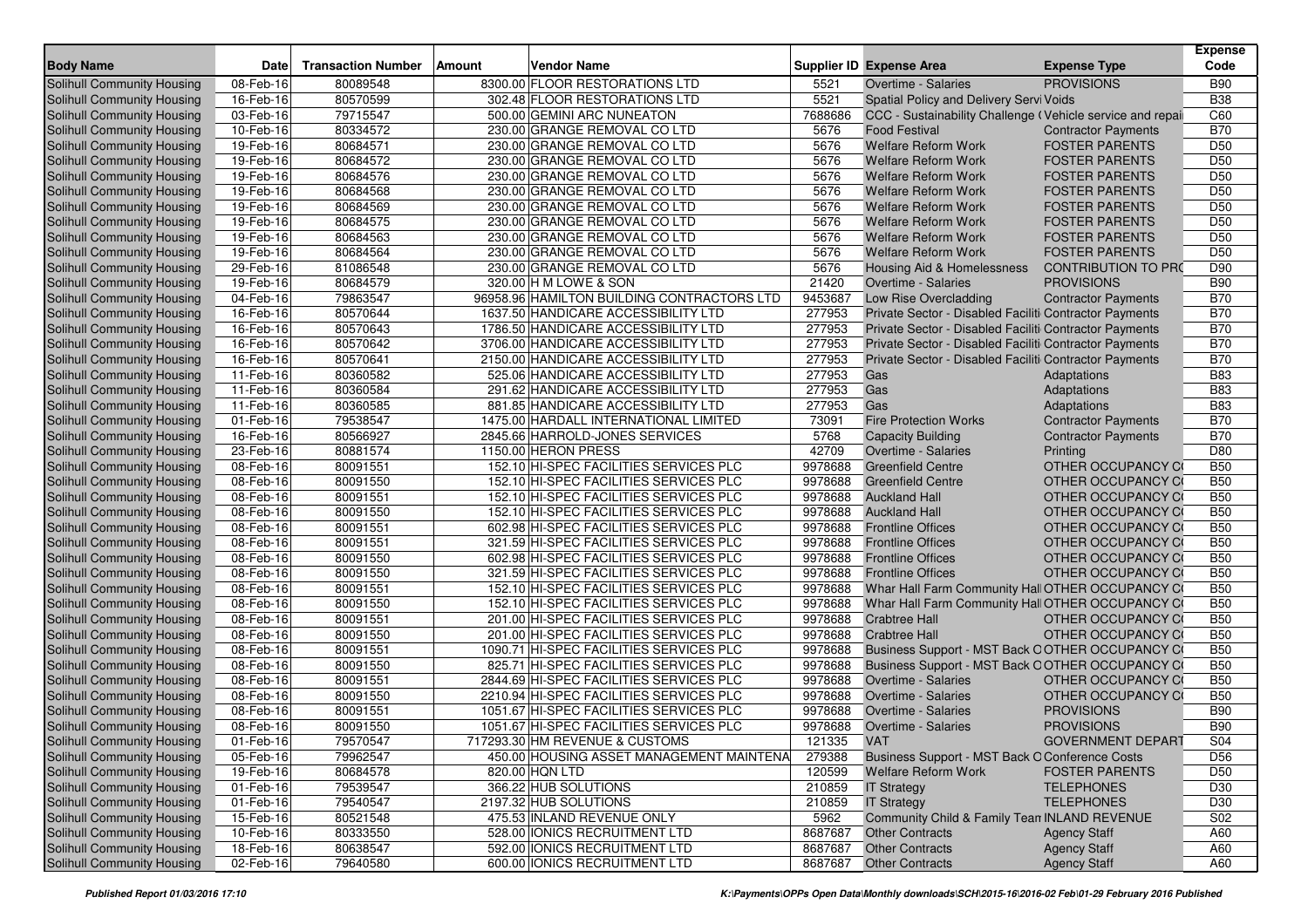| <b>Body Name</b>                  | <b>Date</b> | <b>Transaction Number</b> | Amount | Vendor Name                              |         | <b>Supplier ID Expense Area</b>     | <b>Expense Type</b>        | <b>Expense</b><br>Code |
|-----------------------------------|-------------|---------------------------|--------|------------------------------------------|---------|-------------------------------------|----------------------------|------------------------|
| Solihull Community Housing        | 04-Feb-16   | 79867547                  |        | 1847.74 J C S COCHRANE ELECTRICAL LTD    | 4056686 | <b>Electrical Improvement Works</b> | <b>Contractor Payments</b> | <b>B70</b>             |
| Solihull Community Housing        | 04-Feb-16   | 79868547                  |        | 6751.08 J C S COCHRANE ELECTRICAL LTD    | 4056686 | <b>Electrical Improvement Works</b> | <b>Contractor Payments</b> | <b>B70</b>             |
| Solihull Community Housing        | 04-Feb-16   | 79869547                  |        | 738.96 J C S COCHRANE ELECTRICAL LTD     | 4056686 | <b>Electrical Improvement Works</b> | <b>Contractor Payments</b> | <b>B70</b>             |
| Solihull Community Housing        | 01-Feb-16   | 79545547                  |        | 4551.23 J C S COCHRANE ELECTRICAL LTD    | 4056686 | <b>Electrical Improvement Works</b> | <b>Contractor Payments</b> | <b>B70</b>             |
| Solihull Community Housing        | 25-Feb-16   | 80963550                  |        | 6797.60 J C S COCHRANE ELECTRICAL LTD    | 4056686 | <b>Electrical Improvement Works</b> | <b>Contractor Payments</b> | <b>B70</b>             |
| Solihull Community Housing        | 25-Feb-16   | 80966547                  |        | 3697.64 J C S COCHRANE ELECTRICAL LTD    | 4056686 | <b>Electrical Improvement Works</b> | <b>Contractor Payments</b> | <b>B70</b>             |
| Solihull Community Housing        | 25-Feb-16   | 80966548                  |        | 4164.71 J C S COCHRANE ELECTRICAL LTD    | 4056686 | <b>Electrical Improvement Works</b> | <b>Contractor Payments</b> | <b>B70</b>             |
| Solihull Community Housing        | 25-Feb-16   | 80966549                  |        | 3318.13 J C S COCHRANE ELECTRICAL LTD    | 4056686 | <b>Electrical Improvement Works</b> | <b>Contractor Payments</b> | <b>B70</b>             |
| Solihull Community Housing        | 04-Feb-16   | 79864547                  |        | 4661.26 J C S COCHRANE ELECTRICAL LTD    | 4056686 | <b>Electrical Improvement Works</b> | <b>Contractor Payments</b> | <b>B70</b>             |
| Solihull Community Housing        | 12-Feb-16   | 80422552                  |        | 1745.24 J C S COCHRANE ELECTRICAL LTD    | 4056686 | <b>Electrical Improvement Works</b> | <b>Contractor Payments</b> | <b>B70</b>             |
| Solihull Community Housing        | 04-Feb-16   | 79866547                  |        | 4032.12 J C S COCHRANE ELECTRICAL LTD    | 4056686 | <b>Electrical Improvement Works</b> | <b>Contractor Payments</b> | <b>B70</b>             |
| Solihull Community Housing        | 05-Feb-16   | 79962552                  |        | 2388.94 J C S COCHRANE ELECTRICAL LTD    | 4056686 | <b>Electrical Improvement Works</b> | <b>Contractor Payments</b> | <b>B70</b>             |
| Solihull Community Housing        | 09-Feb-16   | 80190548                  |        | 253.22 JAMES ANDREWS RECRUITMENT SOLUTIO | 673596  | Housing Aid & Homelessness          | <b>Agency Staff</b>        | A60                    |
| <b>Solihull Community Housing</b> | 09-Feb-16   | 80190548                  |        | 522.28 JAMES ANDREWS RECRUITMENT SOLUTIO | 673596  | Housing Aid & Homelessness          | <b>Agency Staff</b>        | A60                    |
| <b>Solihull Community Housing</b> | 19-Feb-16   | 80684580                  |        | 575.75 JAMES ANDREWS RECRUITMENT SOLUTIO | 673596  | Housing Aid & Homelessness          | <b>Agency Staff</b>        | A60                    |
| Solihull Community Housing        | 09-Feb-16   | 80189547                  |        | 740.25 JAMES ANDREWS RECRUITMENT SOLUTIO | 673596  | Housing Aid & Homelessness          | <b>Agency Staff</b>        | A60                    |
| Solihull Community Housing        | 23-Feb-16   | 80881578                  |        | 822.50 JAMES ANDREWS RECRUITMENT SOLUTIO | 673596  | Housing Aid & Homelessness          | <b>Agency Staff</b>        | A60                    |
| Solihull Community Housing        | 04-Feb-16   | 79792632                  |        | 26.75 JEWSON LTD                         | 6111    | <b>Other Contracts</b>              | <b>WORK IN PROGRESS</b>    | R <sub>10</sub>        |
| Solihull Community Housing        | 04-Feb-16   | 79792632                  |        | 179.20 JEWSON LTD                        | 6111    | <b>Other Contracts</b>              | <b>WORK IN PROGRESS</b>    | R <sub>10</sub>        |
| Solihull Community Housing        | 04-Feb-16   | 79792632                  |        | 4.60 JEWSON LTD                          | 6111    | <b>Other Contracts</b>              | <b>WORK IN PROGRESS</b>    | R <sub>10</sub>        |
| Solihull Community Housing        | 04-Feb-16   | 79792632                  |        | 31.01 JEWSON LTD                         | 6111    | <b>Other Contracts</b>              | <b>WORK IN PROGRESS</b>    | R <sub>10</sub>        |
| Solihull Community Housing        | 04-Feb-16   | 79792632                  |        | 170.50 JEWSON LTD                        | 6111    | <b>Other Contracts</b>              | <b>WORK IN PROGRESS</b>    | R <sub>10</sub>        |
| Solihull Community Housing        | 04-Feb-16   | 79792632                  |        | 130.80 JEWSON LTD                        | 6111    | <b>Other Contracts</b>              | <b>WORK IN PROGRESS</b>    | R <sub>10</sub>        |
| Solihull Community Housing        | 04-Feb-16   | 79792632                  |        | 47.28 JEWSON LTD                         | 6111    | <b>Other Contracts</b>              | <b>WORK IN PROGRESS</b>    | R <sub>10</sub>        |
| Solihull Community Housing        | 04-Feb-16   | 79792632                  |        | 130.00 JEWSON LTD                        | 6111    | <b>Other Contracts</b>              | <b>WORK IN PROGRESS</b>    | R <sub>10</sub>        |
| Solihull Community Housing        | 04-Feb-16   | 79792632                  |        | 127.70 JEWSON LTD                        | 6111    | <b>Other Contracts</b>              | <b>WORK IN PROGRESS</b>    | R <sub>10</sub>        |
| Solihull Community Housing        | 04-Feb-16   | 79792631                  |        | 520.00 JEWSON LTD                        | 6111    | <b>Other Contracts</b>              | <b>WORK IN PROGRESS</b>    | R <sub>10</sub>        |
| Solihull Community Housing        | 11-Feb-16   | 80392607                  |        | 11.60 JEWSON LTD                         | 6111    | <b>Other Contracts</b>              | <b>WORK IN PROGRESS</b>    | R <sub>10</sub>        |
| Solihull Community Housing        | 11-Feb-16   | 80392607                  |        | 59.40 JEWSON LTD                         | 6111    | <b>Other Contracts</b>              | <b>WORK IN PROGRESS</b>    | R <sub>10</sub>        |
| Solihull Community Housing        | 11-Feb-16   | 80392607                  |        | 169.70 JEWSON LTD                        | 6111    | <b>Other Contracts</b>              | <b>WORK IN PROGRESS</b>    | R <sub>10</sub>        |
| Solihull Community Housing        | 11-Feb-16   | 80392607                  |        | 53.50 JEWSON LTD                         | 6111    | <b>Other Contracts</b>              | <b>WORK IN PROGRESS</b>    | R <sub>10</sub>        |
| Solihull Community Housing        | 11-Feb-16   | 80392607                  |        | 62.55 JEWSON LTD                         | 6111    | <b>Other Contracts</b>              | <b>WORK IN PROGRESS</b>    | R <sub>10</sub>        |
| Solihull Community Housing        | 11-Feb-16   | 80392607                  |        | 91.00 JEWSON LTD                         | 6111    | <b>Other Contracts</b>              | <b>WORK IN PROGRESS</b>    | R <sub>10</sub>        |
| Solihull Community Housing        | 11-Feb-16   | 80392607                  |        | 20.25 JEWSON LTD                         | 6111    | <b>Other Contracts</b>              | <b>WORK IN PROGRESS</b>    | R <sub>10</sub>        |
| <b>Solihull Community Housing</b> | 11-Feb-16   | 80392607                  |        | 122.20 JEWSON LTD                        | 6111    | <b>Other Contracts</b>              | <b>WORK IN PROGRESS</b>    | R <sub>10</sub>        |
| Solihull Community Housing        | 11-Feb-16   | 80392607                  |        | 5.30 JEWSON LTD                          | 6111    | <b>Other Contracts</b>              | <b>WORK IN PROGRESS</b>    | R <sub>10</sub>        |
| Solihull Community Housing        | 11-Feb-16   | 80392607                  |        | 10.00 JEWSON LTD                         | 6111    | <b>Other Contracts</b>              | <b>WORK IN PROGRESS</b>    | R <sub>10</sub>        |
| Solihull Community Housing        | 11-Feb-16   | 80392607                  |        | 9.80 JEWSON LTD                          | 6111    | <b>Other Contracts</b>              | <b>WORK IN PROGRESS</b>    | R <sub>10</sub>        |
| Solihull Community Housing        | $11-Feb-16$ | 80392607                  |        | 268.50 JEWSON LTD                        | 6111    | <b>Other Contracts</b>              | <b>WORK IN PROGRESS</b>    | R <sub>10</sub>        |
| Solihull Community Housing        | 11-Feb-16   | 80392606                  |        | 320.00 JEWSON LTD                        | 6111    | <b>Other Contracts</b>              | <b>WORK IN PROGRESS</b>    | R <sub>10</sub>        |
| Solihull Community Housing        | 16-Feb-16   | 80574576                  |        | 46.00 JEWSON LTD                         | 6111    | <b>Other Contracts</b>              | <b>WORK IN PROGRESS</b>    | R <sub>10</sub>        |
| Solihull Community Housing        | 16-Feb-16   | 80574576                  |        | 49.74 JEWSON LTD                         | 6111    | <b>Other Contracts</b>              | <b>WORK IN PROGRESS</b>    | R <sub>10</sub>        |
| Solihull Community Housing        | 16-Feb-16   | 80574576                  |        | 53.50 JEWSON LTD                         | 6111    | <b>Other Contracts</b>              | <b>WORK IN PROGRESS</b>    | R <sub>10</sub>        |
| Solihull Community Housing        | 16-Feb-16   | 80574576                  |        | 44.20 JEWSON LTD                         | 6111    | <b>Other Contracts</b>              | WORK IN PROGRESS           | R <sub>10</sub>        |
| Solihull Community Housing        | 16-Feb-16   | 80574576                  |        | 17.00 JEWSON LTD                         | 6111    | <b>Other Contracts</b>              | <b>WORK IN PROGRESS</b>    | R <sub>10</sub>        |
| Solihull Community Housing        | 16-Feb-16   | 80574576                  |        | 192.00 JEWSON LTD                        | 6111    | <b>Other Contracts</b>              | <b>WORK IN PROGRESS</b>    | R <sub>10</sub>        |
| Solihull Community Housing        | 16-Feb-16   | 80574576                  |        | 80.36 JEWSON LTD                         | 6111    | <b>Other Contracts</b>              | <b>WORK IN PROGRESS</b>    | R <sub>10</sub>        |
| Solihull Community Housing        | 16-Feb-16   | 80574576                  |        | 245.10 JEWSON LTD                        | 6111    | <b>Other Contracts</b>              | <b>WORK IN PROGRESS</b>    | R <sub>10</sub>        |
| Solihull Community Housing        | 16-Feb-16   | 80574576                  |        | 395.70 JEWSON LTD                        | 6111    | <b>Other Contracts</b>              | WORK IN PROGRESS           | R <sub>10</sub>        |
| Solihull Community Housing        | 16-Feb-16   | 80574576                  |        | 574.40 JEWSON LTD                        | 6111    | <b>Other Contracts</b>              | <b>WORK IN PROGRESS</b>    | R <sub>10</sub>        |
| Solihull Community Housing        | 16-Feb-16   | 80574576                  |        | 5.00 JEWSON LTD                          | 6111    | <b>Other Contracts</b>              | <b>WORK IN PROGRESS</b>    | R <sub>10</sub>        |
| <b>Solihull Community Housing</b> | 16-Feb-16   | 80574576                  |        | 51.70 JEWSON LTD                         | 6111    | <b>Other Contracts</b>              | WORK IN PROGRESS           | R <sub>10</sub>        |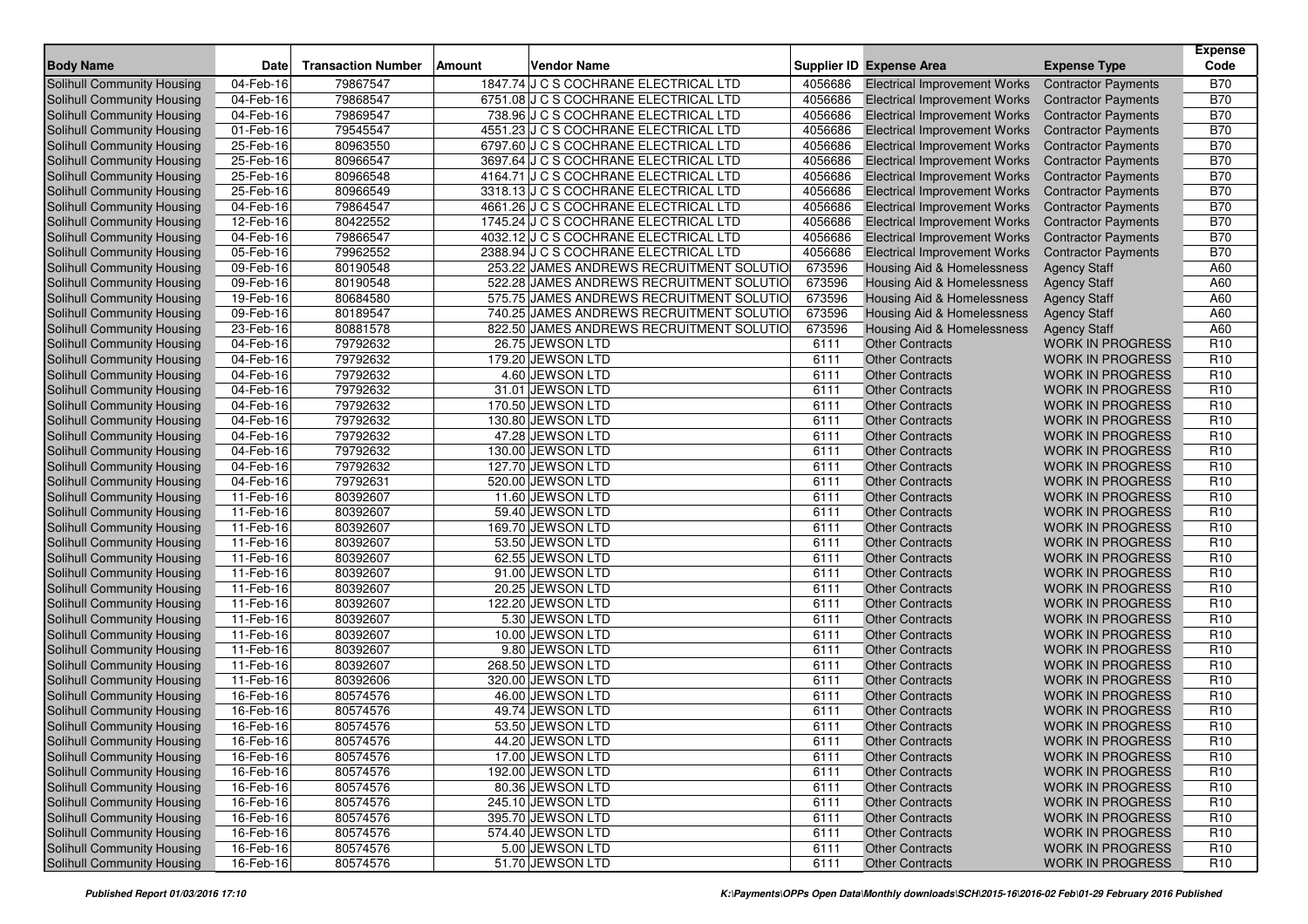| <b>Body Name</b>                  | <b>Date</b>  | <b>Transaction Number</b> | Amount | Vendor Name        |      | <b>Supplier ID Expense Area</b> | <b>Expense Type</b>     | <b>Expense</b><br>Code |
|-----------------------------------|--------------|---------------------------|--------|--------------------|------|---------------------------------|-------------------------|------------------------|
| Solihull Community Housing        | 16-Feb-16    | 80574576                  |        | 72.60 JEWSON LTD   | 6111 | <b>Other Contracts</b>          | <b>WORK IN PROGRESS</b> | R <sub>10</sub>        |
| Solihull Community Housing        | 16-Feb-16    | 80574576                  |        | 37.50 JEWSON LTD   | 6111 | <b>Other Contracts</b>          | <b>WORK IN PROGRESS</b> | R <sub>10</sub>        |
| Solihull Community Housing        | 16-Feb-16    | 80574576                  |        | 668.80 JEWSON LTD  | 6111 | <b>Other Contracts</b>          | <b>WORK IN PROGRESS</b> | R <sub>10</sub>        |
| Solihull Community Housing        | 16-Feb-16    | 80574576                  |        | 376.20 JEWSON LTD  | 6111 | <b>Other Contracts</b>          | <b>WORK IN PROGRESS</b> | R <sub>10</sub>        |
| Solihull Community Housing        | 16-Feb-16    | 80574576                  |        | 78.75 JEWSON LTD   | 6111 | <b>Other Contracts</b>          | <b>WORK IN PROGRESS</b> | R <sub>10</sub>        |
| Solihull Community Housing        | 16-Feb-16    | 80574576                  |        | 48.60 JEWSON LTD   | 6111 | <b>Other Contracts</b>          | <b>WORK IN PROGRESS</b> | R <sub>10</sub>        |
| Solihull Community Housing        | 16-Feb-16    | 80574618                  |        | 476.16 JEWSON LTD  | 6111 | <b>Other Contracts</b>          | <b>WORK IN PROGRESS</b> | R <sub>10</sub>        |
| Solihull Community Housing        | 16-Feb-16    | 80574576                  |        | 3.60 JEWSON LTD    | 6111 | <b>Other Contracts</b>          | <b>WORK IN PROGRESS</b> | R <sub>10</sub>        |
| Solihull Community Housing        | 16-Feb-16    | 80574576                  |        | 342.24 JEWSON LTD  | 6111 | <b>Other Contracts</b>          | <b>WORK IN PROGRESS</b> | R <sub>10</sub>        |
| Solihull Community Housing        | 16-Feb-16    | 80574573                  |        | 484.02 JEWSON LTD  | 6111 | <b>Other Contracts</b>          | <b>WORK IN PROGRESS</b> | R <sub>10</sub>        |
| Solihull Community Housing        | 16-Feb-16    | 80574573                  |        | 364.86 JEWSON LTD  | 6111 | <b>Other Contracts</b>          | <b>WORK IN PROGRESS</b> | R <sub>10</sub>        |
| Solihull Community Housing        | 16-Feb-16    | 80574573                  |        | 843.76 JEWSON LTD  | 6111 | <b>Other Contracts</b>          | <b>WORK IN PROGRESS</b> | R <sub>10</sub>        |
| Solihull Community Housing        | 16-Feb-16    | 80574573                  |        | 48.00 JEWSON LTD   | 6111 | <b>Other Contracts</b>          | <b>WORK IN PROGRESS</b> | R <sub>10</sub>        |
| Solihull Community Housing        | 16-Feb-16    | 80574573                  |        | 68.31 JEWSON LTD   | 6111 | <b>Other Contracts</b>          | <b>WORK IN PROGRESS</b> | R <sub>10</sub>        |
| Solihull Community Housing        | 16-Feb-16    | 80574573                  |        | 22.50 JEWSON LTD   | 6111 | <b>Other Contracts</b>          | <b>WORK IN PROGRESS</b> | R <sub>10</sub>        |
| Solihull Community Housing        | 16-Feb-16    | 80574573                  |        | 30.30 JEWSON LTD   | 6111 | <b>Other Contracts</b>          | <b>WORK IN PROGRESS</b> | R <sub>10</sub>        |
| Solihull Community Housing        | 16-Feb-16    | 80574573                  |        | 54.00 JEWSON LTD   | 6111 | <b>Other Contracts</b>          | <b>WORK IN PROGRESS</b> | R <sub>10</sub>        |
| Solihull Community Housing        | $16$ -Feb-16 | 80574573                  |        | 78.00 JEWSON LTD   | 6111 | <b>Other Contracts</b>          | <b>WORK IN PROGRESS</b> | R <sub>10</sub>        |
| Solihull Community Housing        | 16-Feb-16    | 80574573                  |        | 195.00 JEWSON LTD  | 6111 | <b>Other Contracts</b>          | <b>WORK IN PROGRESS</b> | R <sub>10</sub>        |
| Solihull Community Housing        | 16-Feb-16    | 80574573                  |        | 141.48 JEWSON LTD  | 6111 | <b>Other Contracts</b>          | <b>WORK IN PROGRESS</b> | R <sub>10</sub>        |
| <b>Solihull Community Housing</b> | 16-Feb-16    | 80574563                  |        | 16.80 JEWSON LTD   | 6111 | <b>Other Contracts</b>          | <b>WORK IN PROGRESS</b> | R <sub>10</sub>        |
| Solihull Community Housing        | 16-Feb-16    | 80574563                  |        | 14.50 JEWSON LTD   | 6111 | <b>Other Contracts</b>          | <b>WORK IN PROGRESS</b> | R <sub>10</sub>        |
| <b>Solihull Community Housing</b> | 16-Feb-16    | 80574563                  |        | 18.24 JEWSON LTD   | 6111 | <b>Other Contracts</b>          | <b>WORK IN PROGRESS</b> | R <sub>10</sub>        |
| Solihull Community Housing        | 16-Feb-16    | 80574563                  |        | 16.50 JEWSON LTD   | 6111 | <b>Other Contracts</b>          | <b>WORK IN PROGRESS</b> | R <sub>10</sub>        |
| Solihull Community Housing        | 16-Feb-16    | 80574563                  |        | 96.00 JEWSON LTD   | 6111 | <b>Other Contracts</b>          | <b>WORK IN PROGRESS</b> | R <sub>10</sub>        |
| <b>Solihull Community Housing</b> | 16-Feb-16    | 80574563                  |        | 24.00 JEWSON LTD   | 6111 | <b>Other Contracts</b>          | <b>WORK IN PROGRESS</b> | R <sub>10</sub>        |
| Solihull Community Housing        | 16-Feb-16    | 80574563                  |        | 145.83 JEWSON LTD  | 6111 | <b>Other Contracts</b>          | <b>WORK IN PROGRESS</b> | R <sub>10</sub>        |
| Solihull Community Housing        | 16-Feb-16    | 80574563                  |        | 358.80 JEWSON LTD  | 6111 | <b>Other Contracts</b>          | <b>WORK IN PROGRESS</b> | R <sub>10</sub>        |
| Solihull Community Housing        | 16-Feb-16    | 80574563                  |        | 43.75 JEWSON LTD   | 6111 | <b>Other Contracts</b>          | <b>WORK IN PROGRESS</b> | R <sub>10</sub>        |
| Solihull Community Housing        | 16-Feb-16    | 80574563                  |        | 34.25 JEWSON LTD   | 6111 | <b>Other Contracts</b>          | <b>WORK IN PROGRESS</b> | R <sub>10</sub>        |
| Solihull Community Housing        | 16-Feb-16    | 80574563                  |        | 36.00 JEWSON LTD   | 6111 | <b>Other Contracts</b>          | <b>WORK IN PROGRESS</b> | R <sub>10</sub>        |
| Solihull Community Housing        | 16-Feb-16    | 80574563                  |        | 69.55 JEWSON LTD   | 6111 | <b>Other Contracts</b>          | <b>WORK IN PROGRESS</b> | R <sub>10</sub>        |
| Solihull Community Housing        | 16-Feb-16    | 80574563                  |        | 29.40 JEWSON LTD   | 6111 | <b>Other Contracts</b>          | <b>WORK IN PROGRESS</b> | R <sub>10</sub>        |
| Solihull Community Housing        | 16-Feb-16    | 80574563                  |        | 14.00 JEWSON LTD   | 6111 | <b>Other Contracts</b>          | <b>WORK IN PROGRESS</b> | R <sub>10</sub>        |
| Solihull Community Housing        | 16-Feb-16    | 80574563                  |        | 1066.70 JEWSON LTD | 6111 | <b>Other Contracts</b>          | <b>WORK IN PROGRESS</b> | R <sub>10</sub>        |
| Solihull Community Housing        | 16-Feb-16    | 80574562                  |        | 273.54 JEWSON LTD  | 6111 | <b>Other Contracts</b>          | <b>WORK IN PROGRESS</b> | R <sub>10</sub>        |
| Solihull Community Housing        | 16-Feb-16    | 80574562                  |        | 30.00 JEWSON LTD   | 6111 | <b>Other Contracts</b>          | <b>WORK IN PROGRESS</b> | R <sub>10</sub>        |
| Solihull Community Housing        | 29-Feb-16    | 81066547                  |        | 239.54 JEWSON LTD  | 6111 | <b>Other Contracts</b>          | <b>WORK IN PROGRESS</b> | R <sub>10</sub>        |
| Solihull Community Housing        | 25-Feb-16    | 80939633                  |        | 988.00 JEWSON LTD  | 6111 | <b>Other Contracts</b>          | <b>WORK IN PROGRESS</b> | R <sub>10</sub>        |
| Solihull Community Housing        | 25-Feb-16    | 80939632                  |        | 780.00 JEWSON LTD  | 6111 | <b>Other Contracts</b>          | <b>WORK IN PROGRESS</b> | R <sub>10</sub>        |
| Solihull Community Housing        | 25-Feb-16    | 80939631                  |        | 101.00 JEWSON LTD  | 6111 | <b>Other Contracts</b>          | <b>WORK IN PROGRESS</b> | R <sub>10</sub>        |
| Solihull Community Housing        | 25-Feb-16    | 80939631                  |        | 143.00 JEWSON LTD  | 6111 | <b>Other Contracts</b>          | <b>WORK IN PROGRESS</b> | R <sub>10</sub>        |
| Solihull Community Housing        | 25-Feb-16    | 80939631                  |        | 252.00 JEWSON LTD  | 6111 | <b>Other Contracts</b>          | <b>WORK IN PROGRESS</b> | R <sub>10</sub>        |
| Solihull Community Housing        | 04-Feb-16    | 79792610                  |        | 143.00 JEWSON LTD  | 6111 | Other Contracts                 | <b>WORK IN PROGRESS</b> | R <sub>10</sub>        |
| Solihull Community Housing        | 04-Feb-16    | 79792610                  |        | 700.00 JEWSON LTD  | 6111 | <b>Other Contracts</b>          | <b>WORK IN PROGRESS</b> | R <sub>10</sub>        |
| Solihull Community Housing        | 04-Feb-16    | 79792606                  |        | 105.00 JEWSON LTD  | 6111 | <b>Other Contracts</b>          | <b>WORK IN PROGRESS</b> | R <sub>10</sub>        |
| Solihull Community Housing        | 04-Feb-16    | 79792606                  |        | 2.70 JEWSON LTD    | 6111 | <b>Other Contracts</b>          | <b>WORK IN PROGRESS</b> | R <sub>10</sub>        |
| Solihull Community Housing        | 04-Feb-16    | 79792606                  |        | 263.58 JEWSON LTD  | 6111 | <b>Other Contracts</b>          | <b>WORK IN PROGRESS</b> | R <sub>10</sub>        |
| Solihull Community Housing        | 04-Feb-16    | 79792606                  |        | 171.00 JEWSON LTD  | 6111 | <b>Other Contracts</b>          | WORK IN PROGRESS        | R <sub>10</sub>        |
| Solihull Community Housing        | 04-Feb-16    | 79792606                  |        | 388.86 JEWSON LTD  | 6111 | <b>Other Contracts</b>          | <b>WORK IN PROGRESS</b> | R <sub>10</sub>        |
| <b>Solihull Community Housing</b> | 04-Feb-16    | 79792606                  |        | 12.60 JEWSON LTD   | 6111 | <b>Other Contracts</b>          | <b>WORK IN PROGRESS</b> | R <sub>10</sub>        |
| Solihull Community Housing        | 04-Feb-16    | 79792606                  |        | 326.00 JEWSON LTD  | 6111 | <b>Other Contracts</b>          | WORK IN PROGRESS        | R <sub>10</sub>        |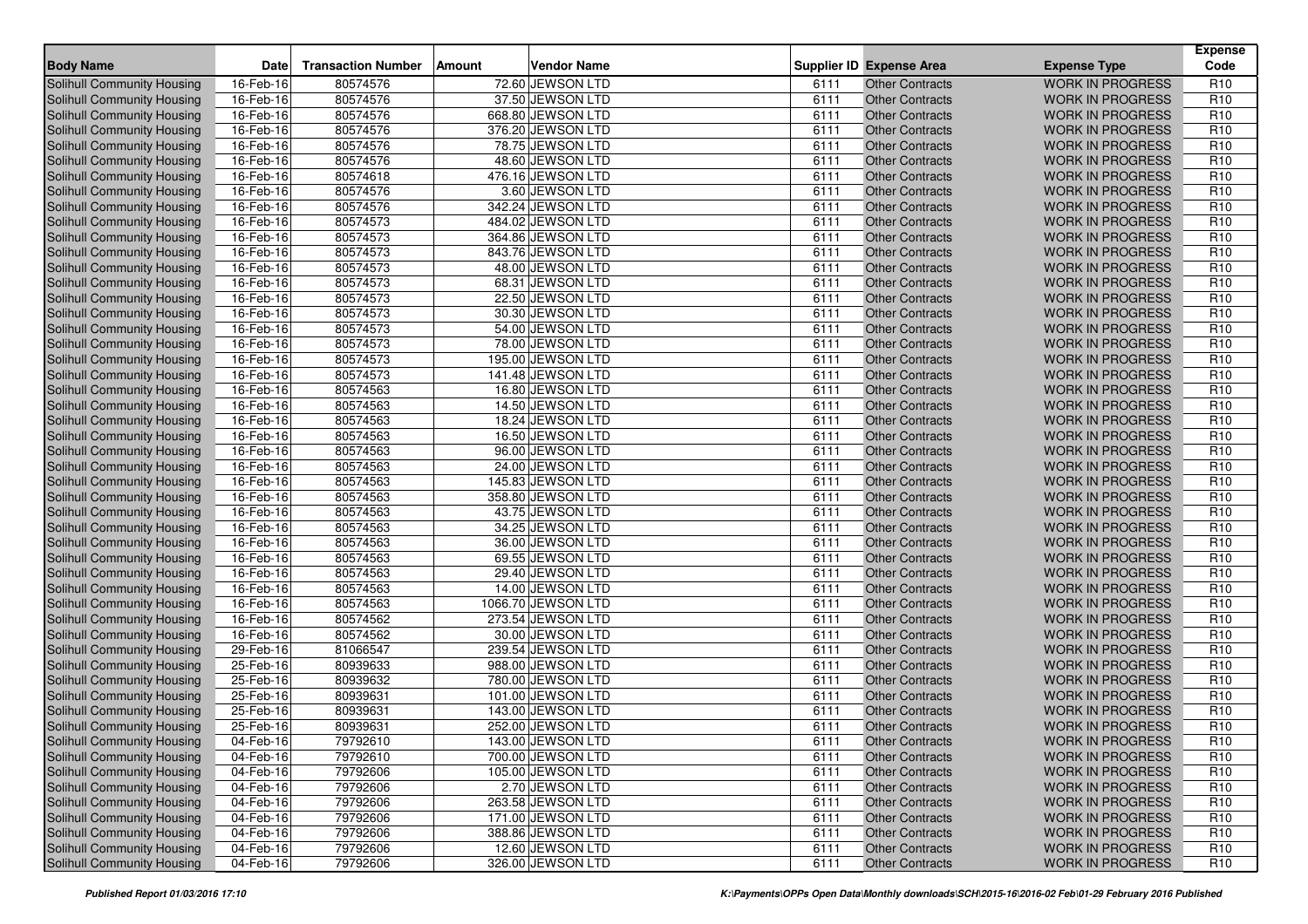| <b>Body Name</b>                  | <b>Date</b>  | <b>Transaction Number</b> | Amount | Vendor Name       |      | <b>Supplier ID Expense Area</b> | <b>Expense Type</b>     | <b>Expense</b><br>Code |
|-----------------------------------|--------------|---------------------------|--------|-------------------|------|---------------------------------|-------------------------|------------------------|
| Solihull Community Housing        | 04-Feb-16    | 79792606                  |        | 26.90 JEWSON LTD  | 6111 | <b>Other Contracts</b>          | <b>WORK IN PROGRESS</b> | R <sub>10</sub>        |
| Solihull Community Housing        | 04-Feb-16    | 79792606                  |        | 29.10 JEWSON LTD  | 6111 | <b>Other Contracts</b>          | <b>WORK IN PROGRESS</b> | R <sub>10</sub>        |
| Solihull Community Housing        | 04-Feb-16    | 79792606                  |        | 235.80 JEWSON LTD | 6111 | <b>Other Contracts</b>          | <b>WORK IN PROGRESS</b> | R <sub>10</sub>        |
| Solihull Community Housing        | 04-Feb-16    | 79792606                  |        | 35.88 JEWSON LTD  | 6111 | <b>Other Contracts</b>          | <b>WORK IN PROGRESS</b> | R <sub>10</sub>        |
| Solihull Community Housing        | 04-Feb-16    | 79792606                  |        | 94.00 JEWSON LTD  | 6111 | <b>Other Contracts</b>          | <b>WORK IN PROGRESS</b> | R <sub>10</sub>        |
| Solihull Community Housing        | 16-Feb-16    | 80574608                  |        | 12.60 JEWSON LTD  | 6111 | <b>Other Contracts</b>          | <b>WORK IN PROGRESS</b> | R <sub>10</sub>        |
| Solihull Community Housing        | 16-Feb-16    | 80574608                  |        | 5.60 JEWSON LTD   | 6111 | <b>Other Contracts</b>          | <b>WORK IN PROGRESS</b> | R <sub>10</sub>        |
| Solihull Community Housing        | 16-Feb-16    | 80574608                  |        | 137.16 JEWSON LTD | 6111 | <b>Other Contracts</b>          | <b>WORK IN PROGRESS</b> | R <sub>10</sub>        |
| Solihull Community Housing        | 16-Feb-16    | 80574608                  |        | 10.00 JEWSON LTD  | 6111 | <b>Other Contracts</b>          | <b>WORK IN PROGRESS</b> | R <sub>10</sub>        |
| Solihull Community Housing        | 16-Feb-16    | 80574573                  |        | 72.80 JEWSON LTD  | 6111 | <b>Other Contracts</b>          | <b>WORK IN PROGRESS</b> | R <sub>10</sub>        |
| Solihull Community Housing        | 16-Feb-16    | 80574573                  |        | 48.50 JEWSON LTD  | 6111 | <b>Other Contracts</b>          | <b>WORK IN PROGRESS</b> | R <sub>10</sub>        |
| Solihull Community Housing        | 16-Feb-16    | 80574573                  |        | 112.20 JEWSON LTD | 6111 | <b>Other Contracts</b>          | <b>WORK IN PROGRESS</b> | R <sub>10</sub>        |
| Solihull Community Housing        | 16-Feb-16    | 80574573                  |        | 89.20 JEWSON LTD  | 6111 | <b>Other Contracts</b>          | <b>WORK IN PROGRESS</b> | R <sub>10</sub>        |
| Solihull Community Housing        | 16-Feb-16    | 80574573                  |        | 134.40 JEWSON LTD | 6111 | <b>Other Contracts</b>          | <b>WORK IN PROGRESS</b> | R <sub>10</sub>        |
| Solihull Community Housing        | 16-Feb-16    | 80574599                  |        | 8.40 JEWSON LTD   | 6111 | <b>Other Contracts</b>          | <b>WORK IN PROGRESS</b> | R <sub>10</sub>        |
| Solihull Community Housing        | 16-Feb-16    | 80574599                  |        | 14.10 JEWSON LTD  | 6111 | <b>Other Contracts</b>          | <b>WORK IN PROGRESS</b> | R <sub>10</sub>        |
| Solihull Community Housing        | 16-Feb-16    | 80574599                  |        | 26.80 JEWSON LTD  | 6111 | <b>Other Contracts</b>          | <b>WORK IN PROGRESS</b> | R <sub>10</sub>        |
| Solihull Community Housing        | $16$ -Feb-16 | 80574599                  |        | 37.15 JEWSON LTD  | 6111 | <b>Other Contracts</b>          | <b>WORK IN PROGRESS</b> | R <sub>10</sub>        |
| Solihull Community Housing        | 16-Feb-16    | 80574599                  |        | 16.50 JEWSON LTD  | 6111 | <b>Other Contracts</b>          | <b>WORK IN PROGRESS</b> | R <sub>10</sub>        |
| Solihull Community Housing        | 16-Feb-16    | 80574599                  |        | 155.90 JEWSON LTD | 6111 | <b>Other Contracts</b>          | <b>WORK IN PROGRESS</b> | R <sub>10</sub>        |
| <b>Solihull Community Housing</b> | 16-Feb-16    | 80574599                  |        | 24.66 JEWSON LTD  | 6111 | <b>Other Contracts</b>          | <b>WORK IN PROGRESS</b> | R <sub>10</sub>        |
| Solihull Community Housing        | 16-Feb-16    | 80574599                  |        | 93.40 JEWSON LTD  | 6111 | <b>Other Contracts</b>          | <b>WORK IN PROGRESS</b> | R <sub>10</sub>        |
| <b>Solihull Community Housing</b> | 16-Feb-16    | 80574588                  |        | 208.06 JEWSON LTD | 6111 | <b>Other Contracts</b>          | <b>WORK IN PROGRESS</b> | R <sub>10</sub>        |
| Solihull Community Housing        | 16-Feb-16    | 80574588                  |        | 25.92 JEWSON LTD  | 6111 | <b>Other Contracts</b>          | <b>WORK IN PROGRESS</b> | R <sub>10</sub>        |
| Solihull Community Housing        | 16-Feb-16    | 80574585                  |        | 531.42 JEWSON LTD | 6111 | <b>Other Contracts</b>          | <b>WORK IN PROGRESS</b> | R <sub>10</sub>        |
| <b>Solihull Community Housing</b> | 25-Feb-16    | 80939630                  |        | 101.00 JEWSON LTD | 6111 | <b>Other Contracts</b>          | <b>WORK IN PROGRESS</b> | R <sub>10</sub>        |
| Solihull Community Housing        | 25-Feb-16    | 80939630                  |        | 143.00 JEWSON LTD | 6111 | <b>Other Contracts</b>          | <b>WORK IN PROGRESS</b> | R <sub>10</sub>        |
| Solihull Community Housing        | 25-Feb-16    | 80939630                  |        | 280.00 JEWSON LTD | 6111 | <b>Other Contracts</b>          | <b>WORK IN PROGRESS</b> | R <sub>10</sub>        |
| Solihull Community Housing        | 25-Feb-16    | 80939630                  |        | 72.80 JEWSON LTD  | 6111 | <b>Other Contracts</b>          | <b>WORK IN PROGRESS</b> | R <sub>10</sub>        |
| Solihull Community Housing        | 25-Feb-16    | 80939630                  |        | 46.00 JEWSON LTD  | 6111 | <b>Other Contracts</b>          | <b>WORK IN PROGRESS</b> | R <sub>10</sub>        |
| Solihull Community Housing        | 25-Feb-16    | 80939630                  |        | 471.10 JEWSON LTD | 6111 | <b>Other Contracts</b>          | <b>WORK IN PROGRESS</b> | R <sub>10</sub>        |
| Solihull Community Housing        | 25-Feb-16    | 80939630                  |        | 10.00 JEWSON LTD  | 6111 | <b>Other Contracts</b>          | <b>WORK IN PROGRESS</b> | R <sub>10</sub>        |
| Solihull Community Housing        | 25-Feb-16    | 80939630                  |        | 4.00 JEWSON LTD   | 6111 | <b>Other Contracts</b>          | <b>WORK IN PROGRESS</b> | R <sub>10</sub>        |
| Solihull Community Housing        | 25-Feb-16    | 80939630                  |        | 101.65 JEWSON LTD | 6111 | <b>Other Contracts</b>          | <b>WORK IN PROGRESS</b> | R <sub>10</sub>        |
| Solihull Community Housing        | 25-Feb-16    | 80939630                  |        | 268.50 JEWSON LTD | 6111 | <b>Other Contracts</b>          | <b>WORK IN PROGRESS</b> | R <sub>10</sub>        |
| Solihull Community Housing        | 25-Feb-16    | 80939630                  |        | 14.00 JEWSON LTD  | 6111 | <b>Other Contracts</b>          | <b>WORK IN PROGRESS</b> | R <sub>10</sub>        |
| Solihull Community Housing        | 25-Feb-16    | 80939630                  |        | 29.28 JEWSON LTD  | 6111 | <b>Other Contracts</b>          | <b>WORK IN PROGRESS</b> | R <sub>10</sub>        |
| Solihull Community Housing        | 25-Feb-16    | 80939630                  |        | 520.00 JEWSON LTD | 6111 | <b>Other Contracts</b>          | <b>WORK IN PROGRESS</b> | R <sub>10</sub>        |
| Solihull Community Housing        | 25-Feb-16    | 80939630                  |        | 72.60 JEWSON LTD  | 6111 | <b>Other Contracts</b>          | <b>WORK IN PROGRESS</b> | R <sub>10</sub>        |
| Solihull Community Housing        | 25-Feb-16    | 80939630                  |        | 59.00 JEWSON LTD  | 6111 | <b>Other Contracts</b>          | <b>WORK IN PROGRESS</b> | R <sub>10</sub>        |
| Solihull Community Housing        | 25-Feb-16    | 80939630                  |        | 42.35 JEWSON LTD  | 6111 | <b>Other Contracts</b>          | <b>WORK IN PROGRESS</b> | R <sub>10</sub>        |
| Solihull Community Housing        | 25-Feb-16    | 80939628                  |        | 179.10 JEWSON LTD | 6111 | <b>Other Contracts</b>          | <b>WORK IN PROGRESS</b> | R <sub>10</sub>        |
| Solihull Community Housing        | 25-Feb-16    | 80939628                  |        | 326.00 JEWSON LTD | 6111 | <b>Other Contracts</b>          | <b>WORK IN PROGRESS</b> | R <sub>10</sub>        |
| Solihull Community Housing        | 25-Feb-16    | 80939628                  |        | 235.80 JEWSON LTD | 6111 | Other Contracts                 | <b>WORK IN PROGRESS</b> | R <sub>10</sub>        |
| Solihull Community Housing        | 25-Feb-16    | 80939628                  |        | 16.00 JEWSON LTD  | 6111 | <b>Other Contracts</b>          | <b>WORK IN PROGRESS</b> | R <sub>10</sub>        |
| Solihull Community Housing        | 25-Feb-16    | 80939628                  |        | 19.96 JEWSON LTD  | 6111 | <b>Other Contracts</b>          | <b>WORK IN PROGRESS</b> | R <sub>10</sub>        |
| Solihull Community Housing        | 25-Feb-16    | 80939628                  |        | 257.40 JEWSON LTD | 6111 | <b>Other Contracts</b>          | <b>WORK IN PROGRESS</b> | R <sub>10</sub>        |
| Solihull Community Housing        | 25-Feb-16    | 80939628                  |        | 28.70 JEWSON LTD  | 6111 | <b>Other Contracts</b>          | <b>WORK IN PROGRESS</b> | R <sub>10</sub>        |
| <b>Solihull Community Housing</b> | 25-Feb-16    | 80939628                  |        | 371.20 JEWSON LTD | 6111 | <b>Other Contracts</b>          | WORK IN PROGRESS        | R <sub>10</sub>        |
| Solihull Community Housing        | 25-Feb-16    | 80939628                  |        | 81.60 JEWSON LTD  | 6111 | <b>Other Contracts</b>          | <b>WORK IN PROGRESS</b> | R <sub>10</sub>        |
| <b>Solihull Community Housing</b> | 25-Feb-16    | 80939628                  |        | 61.39 JEWSON LTD  | 6111 | <b>Other Contracts</b>          | <b>WORK IN PROGRESS</b> | R <sub>10</sub>        |
| Solihull Community Housing        | 25-Feb-16    | 80939627                  |        | 308.00 JEWSON LTD | 6111 | <b>Other Contracts</b>          | WORK IN PROGRESS        | R <sub>10</sub>        |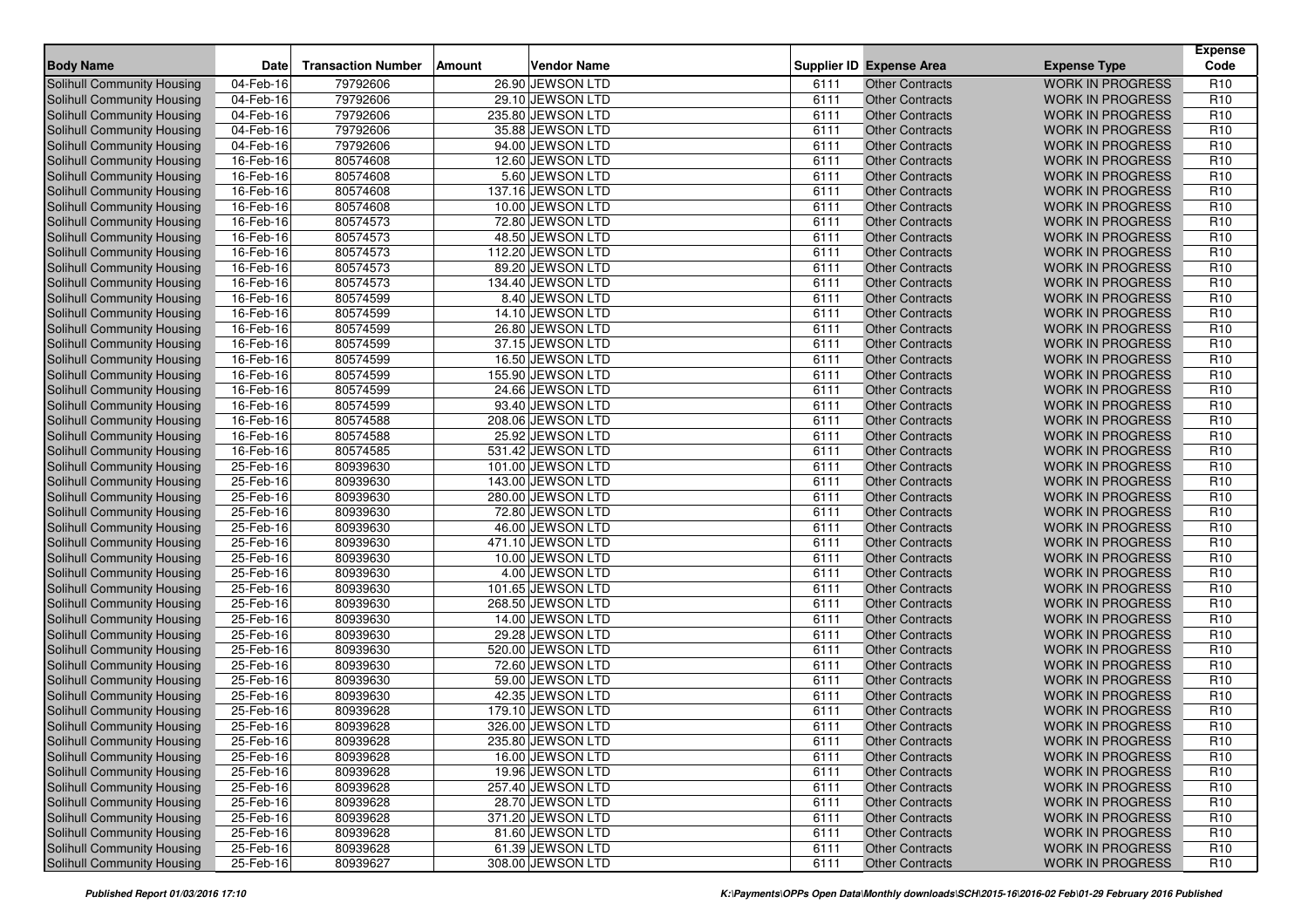| <b>Body Name</b>                  | <b>Date</b>  | <b>Transaction Number</b> | Amount | Vendor Name        |      | <b>Supplier ID Expense Area</b> | <b>Expense Type</b>     | <b>Expense</b><br>Code |
|-----------------------------------|--------------|---------------------------|--------|--------------------|------|---------------------------------|-------------------------|------------------------|
| Solihull Community Housing        | 25-Feb-16    | 80939650                  |        | 225.00 JEWSON LTD  | 6111 | <b>Other Contracts</b>          | <b>WORK IN PROGRESS</b> | R <sub>10</sub>        |
| Solihull Community Housing        | 04-Feb-16    | 79792696                  |        | 238.56 JEWSON LTD  | 6111 | <b>Other Contracts</b>          | <b>WORK IN PROGRESS</b> | R <sub>10</sub>        |
| Solihull Community Housing        | 04-Feb-16    | 79792606                  |        | 88.68 JEWSON LTD   | 6111 | <b>Other Contracts</b>          | <b>WORK IN PROGRESS</b> | R <sub>10</sub>        |
| Solihull Community Housing        | 04-Feb-16    | 79792606                  |        | 96.60 JEWSON LTD   | 6111 | <b>Other Contracts</b>          | <b>WORK IN PROGRESS</b> | R <sub>10</sub>        |
| Solihull Community Housing        | 04-Feb-16    | 79792606                  |        | 549.24 JEWSON LTD  | 6111 | <b>Other Contracts</b>          | <b>WORK IN PROGRESS</b> | R <sub>10</sub>        |
| Solihull Community Housing        | 04-Feb-16    | 79792606                  |        | 50.00 JEWSON LTD   | 6111 | <b>Other Contracts</b>          | <b>WORK IN PROGRESS</b> | R <sub>10</sub>        |
| Solihull Community Housing        | 04-Feb-16    | 79792603                  |        | 213.36 JEWSON LTD  | 6111 | <b>Other Contracts</b>          | <b>WORK IN PROGRESS</b> | R <sub>10</sub>        |
| Solihull Community Housing        | 04-Feb-16    | 79792603                  |        | 343.10 JEWSON LTD  | 6111 | <b>Other Contracts</b>          | <b>WORK IN PROGRESS</b> | R <sub>10</sub>        |
| Solihull Community Housing        | 04-Feb-16    | 79792603                  |        | 71.52 JEWSON LTD   | 6111 | <b>Other Contracts</b>          | <b>WORK IN PROGRESS</b> | R <sub>10</sub>        |
| Solihull Community Housing        | 04-Feb-16    | 79792597                  |        | 585.20 JEWSON LTD  | 6111 | <b>Other Contracts</b>          | <b>WORK IN PROGRESS</b> | R <sub>10</sub>        |
| Solihull Community Housing        | 04-Feb-16    | 79792687                  |        | 434.83 JEWSON LTD  | 6111 | <b>Other Contracts</b>          | <b>WORK IN PROGRESS</b> | R <sub>10</sub>        |
| Solihull Community Housing        | 04-Feb-16    | 79792687                  |        | 30.00 JEWSON LTD   | 6111 | <b>Other Contracts</b>          | <b>WORK IN PROGRESS</b> | R <sub>10</sub>        |
| Solihull Community Housing        | 04-Feb-16    | 79792686                  |        | 867.58 JEWSON LTD  | 6111 | <b>Other Contracts</b>          | <b>WORK IN PROGRESS</b> | R <sub>10</sub>        |
| Solihull Community Housing        | 04-Feb-16    | 79792685                  |        | 608.42 JEWSON LTD  | 6111 | <b>Other Contracts</b>          | <b>WORK IN PROGRESS</b> | R <sub>10</sub>        |
| Solihull Community Housing        | 04-Feb-16    | 79792596                  |        | 6.30 JEWSON LTD    | 6111 | <b>Other Contracts</b>          | <b>WORK IN PROGRESS</b> | R <sub>10</sub>        |
| Solihull Community Housing        | 04-Feb-16    | 79792596                  |        | 165.36 JEWSON LTD  | 6111 | <b>Other Contracts</b>          | <b>WORK IN PROGRESS</b> | R <sub>10</sub>        |
| Solihull Community Housing        | $04$ -Feb-16 | 79792596                  |        | 400.00 JEWSON LTD  | 6111 | <b>Other Contracts</b>          | <b>WORK IN PROGRESS</b> | R <sub>10</sub>        |
| Solihull Community Housing        | 04-Feb-16    | 79792596                  |        | 800.00 JEWSON LTD  | 6111 | <b>Other Contracts</b>          | <b>WORK IN PROGRESS</b> | R <sub>10</sub>        |
| Solihull Community Housing        | 04-Feb-16    | 79792596                  |        | 10.00 JEWSON LTD   | 6111 | <b>Other Contracts</b>          | <b>WORK IN PROGRESS</b> | R <sub>10</sub>        |
| Solihull Community Housing        | 04-Feb-16    | 79792596                  |        | 13.50 JEWSON LTD   | 6111 | <b>Other Contracts</b>          | <b>WORK IN PROGRESS</b> | R <sub>10</sub>        |
| Solihull Community Housing        | 04-Feb-16    | 79792596                  |        | 3.50 JEWSON LTD    | 6111 | <b>Other Contracts</b>          | <b>WORK IN PROGRESS</b> | R <sub>10</sub>        |
| Solihull Community Housing        | 04-Feb-16    | 79792596                  |        | 94.50 JEWSON LTD   | 6111 | <b>Other Contracts</b>          | <b>WORK IN PROGRESS</b> | R <sub>10</sub>        |
| <b>Solihull Community Housing</b> | 04-Feb-16    | 79792596                  |        | 54.00 JEWSON LTD   | 6111 | <b>Other Contracts</b>          | <b>WORK IN PROGRESS</b> | R <sub>10</sub>        |
| Solihull Community Housing        | 04-Feb-16    | 79792661                  |        | 269.10 JEWSON LTD  | 6111 | <b>Other Contracts</b>          | <b>WORK IN PROGRESS</b> | R <sub>10</sub>        |
| Solihull Community Housing        | 04-Feb-16    | 79792659                  |        | 182.43 JEWSON LTD  | 6111 | <b>Other Contracts</b>          | <b>WORK IN PROGRESS</b> | R <sub>10</sub>        |
| Solihull Community Housing        | 04-Feb-16    | 79792682                  |        | 84.00 JEWSON LTD   | 6111 | <b>Other Contracts</b>          | <b>WORK IN PROGRESS</b> | R <sub>10</sub>        |
| Solihull Community Housing        | 04-Feb-16    | 79792682                  |        | 312.00 JEWSON LTD  | 6111 | <b>Other Contracts</b>          | <b>WORK IN PROGRESS</b> | R <sub>10</sub>        |
| Solihull Community Housing        | 04-Feb-16    | 79792682                  |        | 400.00 JEWSON LTD  | 6111 | <b>Other Contracts</b>          | <b>WORK IN PROGRESS</b> | R <sub>10</sub>        |
| Solihull Community Housing        | 04-Feb-16    | 79792622                  |        | 485.00 JEWSON LTD  | 6111 | <b>Other Contracts</b>          | <b>WORK IN PROGRESS</b> | R <sub>10</sub>        |
| Solihull Community Housing        | 04-Feb-16    | 79792619                  |        | 12.60 JEWSON LTD   | 6111 | <b>Other Contracts</b>          | <b>WORK IN PROGRESS</b> | R <sub>10</sub>        |
| Solihull Community Housing        | 04-Feb-16    | 79792619                  |        | 24.18 JEWSON LTD   | 6111 | <b>Other Contracts</b>          | <b>WORK IN PROGRESS</b> | R <sub>10</sub>        |
| Solihull Community Housing        | 04-Feb-16    | 79792619                  |        | 14.40 JEWSON LTD   | 6111 | <b>Other Contracts</b>          | <b>WORK IN PROGRESS</b> | R <sub>10</sub>        |
| Solihull Community Housing        | 04-Feb-16    | 79792619                  |        | 32.00 JEWSON LTD   | 6111 | <b>Other Contracts</b>          | <b>WORK IN PROGRESS</b> | R <sub>10</sub>        |
| Solihull Community Housing        | 04-Feb-16    | 79792619                  |        | 5.36 JEWSON LTD    | 6111 | <b>Other Contracts</b>          | <b>WORK IN PROGRESS</b> | R <sub>10</sub>        |
| Solihull Community Housing        | 04-Feb-16    | 79792619                  |        | 7.50 JEWSON LTD    | 6111 | <b>Other Contracts</b>          | <b>WORK IN PROGRESS</b> | R <sub>10</sub>        |
| Solihull Community Housing        | 04-Feb-16    | 79792619                  |        | 19.50 JEWSON LTD   | 6111 | <b>Other Contracts</b>          | <b>WORK IN PROGRESS</b> | R <sub>10</sub>        |
| Solihull Community Housing        | 04-Feb-16    | 79792619                  |        | 12.75 JEWSON LTD   | 6111 | <b>Other Contracts</b>          | <b>WORK IN PROGRESS</b> | R <sub>10</sub>        |
| Solihull Community Housing        | 04-Feb-16    | 79792619                  |        | 78.00 JEWSON LTD   | 6111 | <b>Other Contracts</b>          | <b>WORK IN PROGRESS</b> | R <sub>10</sub>        |
| Solihull Community Housing        | 04-Feb-16    | 79792619                  |        | 11.12 JEWSON LTD   | 6111 | <b>Other Contracts</b>          | <b>WORK IN PROGRESS</b> | R <sub>10</sub>        |
| Solihull Community Housing        | 04-Feb-16    | 79792619                  |        | 1.96 JEWSON LTD    | 6111 | <b>Other Contracts</b>          | <b>WORK IN PROGRESS</b> | R <sub>10</sub>        |
| Solihull Community Housing        | 04-Feb-16    | 79792619                  |        | 18.33 JEWSON LTD   | 6111 | <b>Other Contracts</b>          | <b>WORK IN PROGRESS</b> | R <sub>10</sub>        |
| Solihull Community Housing        | 04-Feb-16    | 79792618                  |        | 750.28 JEWSON LTD  | 6111 | <b>Other Contracts</b>          | <b>WORK IN PROGRESS</b> | R <sub>10</sub>        |
| Solihull Community Housing        | 04-Feb-16    | 79792659                  |        | 101.28 JEWSON LTD  | 6111 | <b>Other Contracts</b>          | <b>WORK IN PROGRESS</b> | R <sub>10</sub>        |
| Solihull Community Housing        | 04-Feb-16    | 79792659                  |        | 348.95 JEWSON LTD  | 6111 | <b>Other Contracts</b>          | <b>WORK IN PROGRESS</b> | R <sub>10</sub>        |
| Solihull Community Housing        | 04-Feb-16    | 79792659                  |        | 173.20 JEWSON LTD  | 6111 | <b>Other Contracts</b>          | <b>WORK IN PROGRESS</b> | R <sub>10</sub>        |
| Solihull Community Housing        | 04-Feb-16    | 79792659                  |        | 574.40 JEWSON LTD  | 6111 | <b>Other Contracts</b>          | <b>WORK IN PROGRESS</b> | R <sub>10</sub>        |
| Solihull Community Housing        | 04-Feb-16    | 79792659                  |        | 149.10 JEWSON LTD  | 6111 | <b>Other Contracts</b>          | <b>WORK IN PROGRESS</b> | R <sub>10</sub>        |
| Solihull Community Housing        | 04-Feb-16    | 79792659                  |        | 11.48 JEWSON LTD   | 6111 | <b>Other Contracts</b>          | <b>WORK IN PROGRESS</b> | R <sub>10</sub>        |
| Solihull Community Housing        | 04-Feb-16    | 79792659                  |        | 12.60 JEWSON LTD   | 6111 | <b>Other Contracts</b>          | WORK IN PROGRESS        | R <sub>10</sub>        |
| Solihull Community Housing        | 04-Feb-16    | 79792659                  |        | 2115.00 JEWSON LTD | 6111 | <b>Other Contracts</b>          | <b>WORK IN PROGRESS</b> | R <sub>10</sub>        |
| <b>Solihull Community Housing</b> | 04-Feb-16    | 79792659                  |        | 210.80 JEWSON LTD  | 6111 | <b>Other Contracts</b>          | <b>WORK IN PROGRESS</b> | R <sub>10</sub>        |
| Solihull Community Housing        | 04-Feb-16    | 79792652                  |        | 52.29 JEWSON LTD   | 6111 | <b>Other Contracts</b>          | WORK IN PROGRESS        | R <sub>10</sub>        |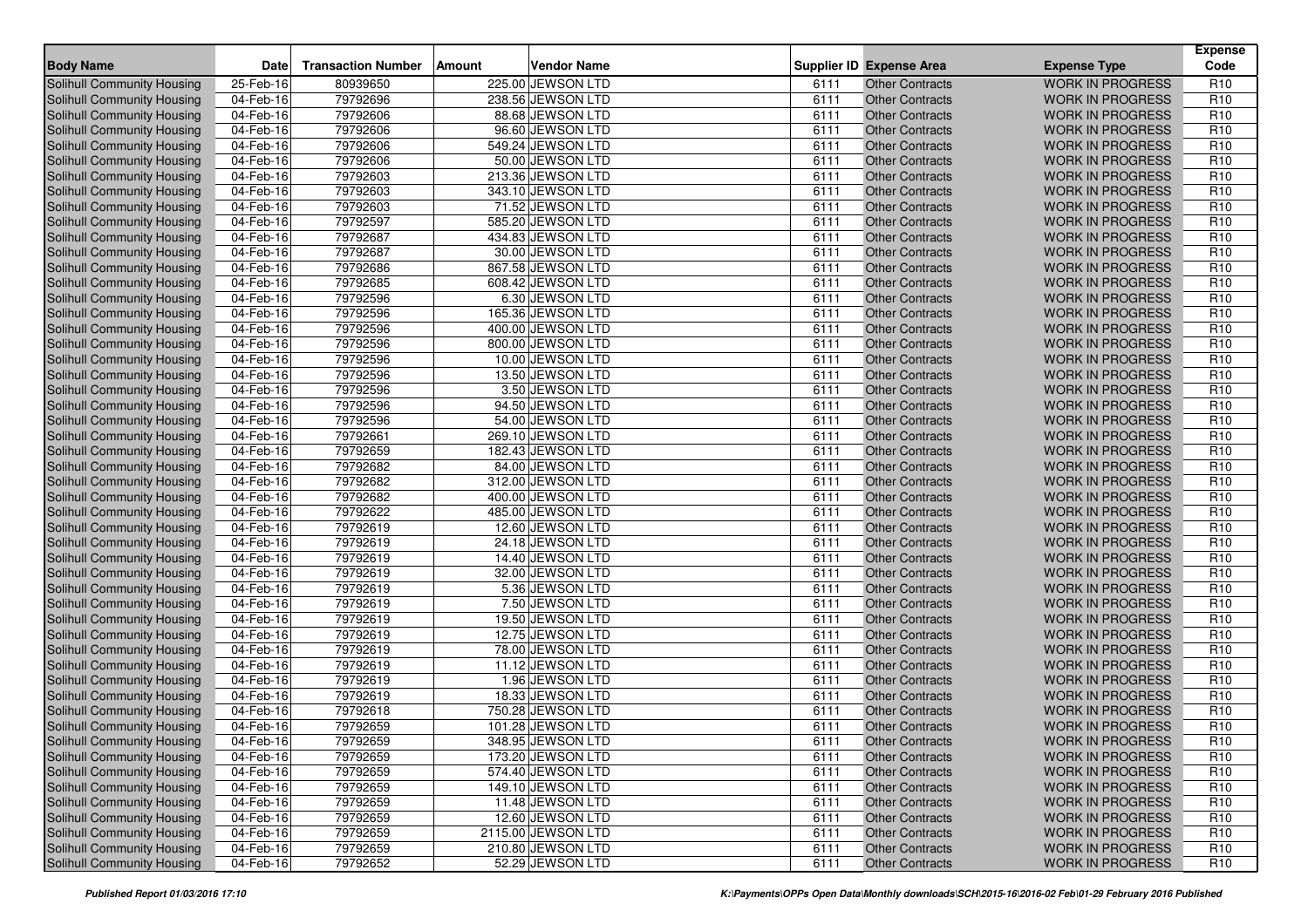| <b>Body Name</b>                  | <b>Date</b>  | <b>Transaction Number</b> | Amount | Vendor Name       |      | <b>Supplier ID Expense Area</b> | <b>Expense Type</b>     | <b>Expense</b><br>Code |
|-----------------------------------|--------------|---------------------------|--------|-------------------|------|---------------------------------|-------------------------|------------------------|
| Solihull Community Housing        | 04-Feb-16    | 79792652                  |        | 77.15 JEWSON LTD  | 6111 | <b>Other Contracts</b>          | <b>WORK IN PROGRESS</b> | R <sub>10</sub>        |
| Solihull Community Housing        | 04-Feb-16    | 79792682                  |        | 18.80 JEWSON LTD  | 6111 | <b>Other Contracts</b>          | <b>WORK IN PROGRESS</b> | R <sub>10</sub>        |
| Solihull Community Housing        | 04-Feb-16    | 79792682                  |        | 13.60 JEWSON LTD  | 6111 | <b>Other Contracts</b>          | <b>WORK IN PROGRESS</b> | R <sub>10</sub>        |
| Solihull Community Housing        | 04-Feb-16    | 79792682                  |        | 95.00 JEWSON LTD  | 6111 | <b>Other Contracts</b>          | <b>WORK IN PROGRESS</b> | R <sub>10</sub>        |
| Solihull Community Housing        | 04-Feb-16    | 79792682                  |        | 13.34 JEWSON LTD  | 6111 | <b>Other Contracts</b>          | <b>WORK IN PROGRESS</b> | R <sub>10</sub>        |
| Solihull Community Housing        | 04-Feb-16    | 79792682                  |        | 11.00 JEWSON LTD  | 6111 | <b>Other Contracts</b>          | <b>WORK IN PROGRESS</b> | R <sub>10</sub>        |
| Solihull Community Housing        | 04-Feb-16    | 79792682                  |        | 9.50 JEWSON LTD   | 6111 | <b>Other Contracts</b>          | <b>WORK IN PROGRESS</b> | R <sub>10</sub>        |
| Solihull Community Housing        | 04-Feb-16    | 79792682                  |        | 6.60 JEWSON LTD   | 6111 | <b>Other Contracts</b>          | <b>WORK IN PROGRESS</b> | R <sub>10</sub>        |
| Solihull Community Housing        | 16-Feb-16    | 80574599                  |        | 14.00 JEWSON LTD  | 6111 | <b>Other Contracts</b>          | <b>WORK IN PROGRESS</b> | R <sub>10</sub>        |
| Solihull Community Housing        | 16-Feb-16    | 80574598                  |        | 210.94 JEWSON LTD | 6111 | <b>Other Contracts</b>          | <b>WORK IN PROGRESS</b> | R <sub>10</sub>        |
| Solihull Community Housing        | 16-Feb-16    | 80574598                  |        | 69.55 JEWSON LTD  | 6111 | <b>Other Contracts</b>          | <b>WORK IN PROGRESS</b> | R <sub>10</sub>        |
| Solihull Community Housing        | 16-Feb-16    | 80574594                  |        | 29.00 JEWSON LTD  | 6111 | <b>Other Contracts</b>          | <b>WORK IN PROGRESS</b> | R <sub>10</sub>        |
| Solihull Community Housing        | 16-Feb-16    | 80574594                  |        | 38.20 JEWSON LTD  | 6111 | <b>Other Contracts</b>          | <b>WORK IN PROGRESS</b> | R <sub>10</sub>        |
| Solihull Community Housing        | 16-Feb-16    | 80574594                  |        | 538.30 JEWSON LTD | 6111 | <b>Other Contracts</b>          | <b>WORK IN PROGRESS</b> | R <sub>10</sub>        |
| Solihull Community Housing        | 16-Feb-16    | 80574594                  |        | 63.85 JEWSON LTD  | 6111 | <b>Other Contracts</b>          | <b>WORK IN PROGRESS</b> | R <sub>10</sub>        |
| Solihull Community Housing        | 16-Feb-16    | 80574594                  |        | 127.00 JEWSON LTD | 6111 | <b>Other Contracts</b>          | <b>WORK IN PROGRESS</b> | R <sub>10</sub>        |
| Solihull Community Housing        | 16-Feb-16    | 80574594                  |        | 82.58 JEWSON LTD  | 6111 | <b>Other Contracts</b>          | <b>WORK IN PROGRESS</b> | R <sub>10</sub>        |
| Solihull Community Housing        | $16$ -Feb-16 | 80574594                  |        | 34.25 JEWSON LTD  | 6111 | <b>Other Contracts</b>          | <b>WORK IN PROGRESS</b> | R <sub>10</sub>        |
| Solihull Community Housing        | 16-Feb-16    | 80574594                  |        | 268.50 JEWSON LTD | 6111 | <b>Other Contracts</b>          | <b>WORK IN PROGRESS</b> | R <sub>10</sub>        |
| Solihull Community Housing        | 16-Feb-16    | 80574594                  |        | 94.50 JEWSON LTD  | 6111 | <b>Other Contracts</b>          | <b>WORK IN PROGRESS</b> | R <sub>10</sub>        |
| <b>Solihull Community Housing</b> | 16-Feb-16    | 80574594                  |        | 95.00 JEWSON LTD  | 6111 | <b>Other Contracts</b>          | <b>WORK IN PROGRESS</b> | R <sub>10</sub>        |
| Solihull Community Housing        | 16-Feb-16    | 80574594                  |        | 12.30 JEWSON LTD  | 6111 | <b>Other Contracts</b>          | <b>WORK IN PROGRESS</b> | R <sub>10</sub>        |
| <b>Solihull Community Housing</b> | 16-Feb-16    | 80574594                  |        | 2.78 JEWSON LTD   | 6111 | <b>Other Contracts</b>          | <b>WORK IN PROGRESS</b> | R <sub>10</sub>        |
| Solihull Community Housing        | 25-Feb-16    | 80939616                  |        | 476.64 JEWSON LTD | 6111 | <b>Other Contracts</b>          | <b>WORK IN PROGRESS</b> | R <sub>10</sub>        |
| Solihull Community Housing        | 25-Feb-16    | 80939614                  |        | 112.50 JEWSON LTD | 6111 | <b>Other Contracts</b>          | <b>WORK IN PROGRESS</b> | R <sub>10</sub>        |
| <b>Solihull Community Housing</b> | 25-Feb-16    | 80939614                  |        | 163.00 JEWSON LTD | 6111 | <b>Other Contracts</b>          | <b>WORK IN PROGRESS</b> | R <sub>10</sub>        |
| Solihull Community Housing        | 25-Feb-16    | 80939614                  |        | 8.00 JEWSON LTD   | 6111 | <b>Other Contracts</b>          | <b>WORK IN PROGRESS</b> | R <sub>10</sub>        |
| Solihull Community Housing        | 25-Feb-16    | 80939614                  |        | 57.04 JEWSON LTD  | 6111 | <b>Other Contracts</b>          | <b>WORK IN PROGRESS</b> | R <sub>10</sub>        |
| Solihull Community Housing        | 25-Feb-16    | 80939614                  |        | 84.30 JEWSON LTD  | 6111 | <b>Other Contracts</b>          | <b>WORK IN PROGRESS</b> | R <sub>10</sub>        |
| Solihull Community Housing        | 25-Feb-16    | 80939614                  |        | 22.59 JEWSON LTD  | 6111 | <b>Other Contracts</b>          | <b>WORK IN PROGRESS</b> | R <sub>10</sub>        |
| Solihull Community Housing        | 25-Feb-16    | 80939614                  |        | 31.90 JEWSON LTD  | 6111 | <b>Other Contracts</b>          | <b>WORK IN PROGRESS</b> | R <sub>10</sub>        |
| Solihull Community Housing        | 25-Feb-16    | 80939614                  |        | 37.50 JEWSON LTD  | 6111 | <b>Other Contracts</b>          | <b>WORK IN PROGRESS</b> | R <sub>10</sub>        |
| Solihull Community Housing        | 25-Feb-16    | 80939614                  |        | 13.34 JEWSON LTD  | 6111 | <b>Other Contracts</b>          | <b>WORK IN PROGRESS</b> | R <sub>10</sub>        |
| Solihull Community Housing        | 25-Feb-16    | 80939614                  |        | 21.80 JEWSON LTD  | 6111 | <b>Other Contracts</b>          | <b>WORK IN PROGRESS</b> | R <sub>10</sub>        |
| Solihull Community Housing        | 25-Feb-16    | 80939614                  |        | 42.35 JEWSON LTD  | 6111 | <b>Other Contracts</b>          | <b>WORK IN PROGRESS</b> | R <sub>10</sub>        |
| Solihull Community Housing        | 25-Feb-16    | 80939614                  |        | 23.73 JEWSON LTD  | 6111 | <b>Other Contracts</b>          | <b>WORK IN PROGRESS</b> | R <sub>10</sub>        |
| Solihull Community Housing        | 25-Feb-16    | 80939612                  |        | 613.53 JEWSON LTD | 6111 | <b>Other Contracts</b>          | <b>WORK IN PROGRESS</b> | R <sub>10</sub>        |
| Solihull Community Housing        | 11-Feb-16    | 80392595                  |        | 348.95 JEWSON LTD | 6111 | <b>Other Contracts</b>          | <b>WORK IN PROGRESS</b> | R <sub>10</sub>        |
| Solihull Community Housing        | 11-Feb-16    | 80392593                  |        | 19.00 JEWSON LTD  | 6111 | <b>Other Contracts</b>          | <b>WORK IN PROGRESS</b> | R <sub>10</sub>        |
| Solihull Community Housing        | 11-Feb-16    | 80392593                  |        | 174.70 JEWSON LTD | 6111 | <b>Other Contracts</b>          | <b>WORK IN PROGRESS</b> | R <sub>10</sub>        |
| Solihull Community Housing        | 11-Feb-16    | 80392593                  |        | 26.40 JEWSON LTD  | 6111 | <b>Other Contracts</b>          | <b>WORK IN PROGRESS</b> | R <sub>10</sub>        |
| Solihull Community Housing        | 11-Feb-16    | 80392593                  |        | 173.80 JEWSON LTD | 6111 | <b>Other Contracts</b>          | <b>WORK IN PROGRESS</b> | R <sub>10</sub>        |
| Solihull Community Housing        | 11-Feb-16    | 80392593                  |        | 125.20 JEWSON LTD | 6111 | <b>Other Contracts</b>          | <b>WORK IN PROGRESS</b> | R <sub>10</sub>        |
| Solihull Community Housing        | 11-Feb-16    | 80392593                  |        | 19.10 JEWSON LTD  | 6111 | Other Contracts                 | <b>WORK IN PROGRESS</b> | R <sub>10</sub>        |
| Solihull Community Housing        | 11-Feb-16    | 80392644                  |        | 235.00 JEWSON LTD | 6111 | <b>Other Contracts</b>          | <b>WORK IN PROGRESS</b> | R <sub>10</sub>        |
| <b>Solihull Community Housing</b> | 11-Feb-16    | 80392642                  |        | 250.18 JEWSON LTD | 6111 | <b>Other Contracts</b>          | <b>WORK IN PROGRESS</b> | R <sub>10</sub>        |
| Solihull Community Housing        | 25-Feb-16    | 80939644                  |        | 173.80 JEWSON LTD | 6111 | <b>Other Contracts</b>          | <b>WORK IN PROGRESS</b> | R <sub>10</sub>        |
| Solihull Community Housing        | 25-Feb-16    | 80939644                  |        | 150.96 JEWSON LTD | 6111 | <b>Other Contracts</b>          | <b>WORK IN PROGRESS</b> | R <sub>10</sub>        |
| <b>Solihull Community Housing</b> | 25-Feb-16    | 80939644                  |        | 465.16 JEWSON LTD | 6111 | <b>Other Contracts</b>          | WORK IN PROGRESS        | R <sub>10</sub>        |
| Solihull Community Housing        | 25-Feb-16    | 80939644                  |        | 45.40 JEWSON LTD  | 6111 | <b>Other Contracts</b>          | <b>WORK IN PROGRESS</b> | R <sub>10</sub>        |
| <b>Solihull Community Housing</b> | 25-Feb-16    | 80939644                  |        | 179.20 JEWSON LTD | 6111 | <b>Other Contracts</b>          | <b>WORK IN PROGRESS</b> | R <sub>10</sub>        |
| Solihull Community Housing        | 25-Feb-16    | 80939644                  |        | 61.72 JEWSON LTD  | 6111 | <b>Other Contracts</b>          | <b>WORK IN PROGRESS</b> | R <sub>10</sub>        |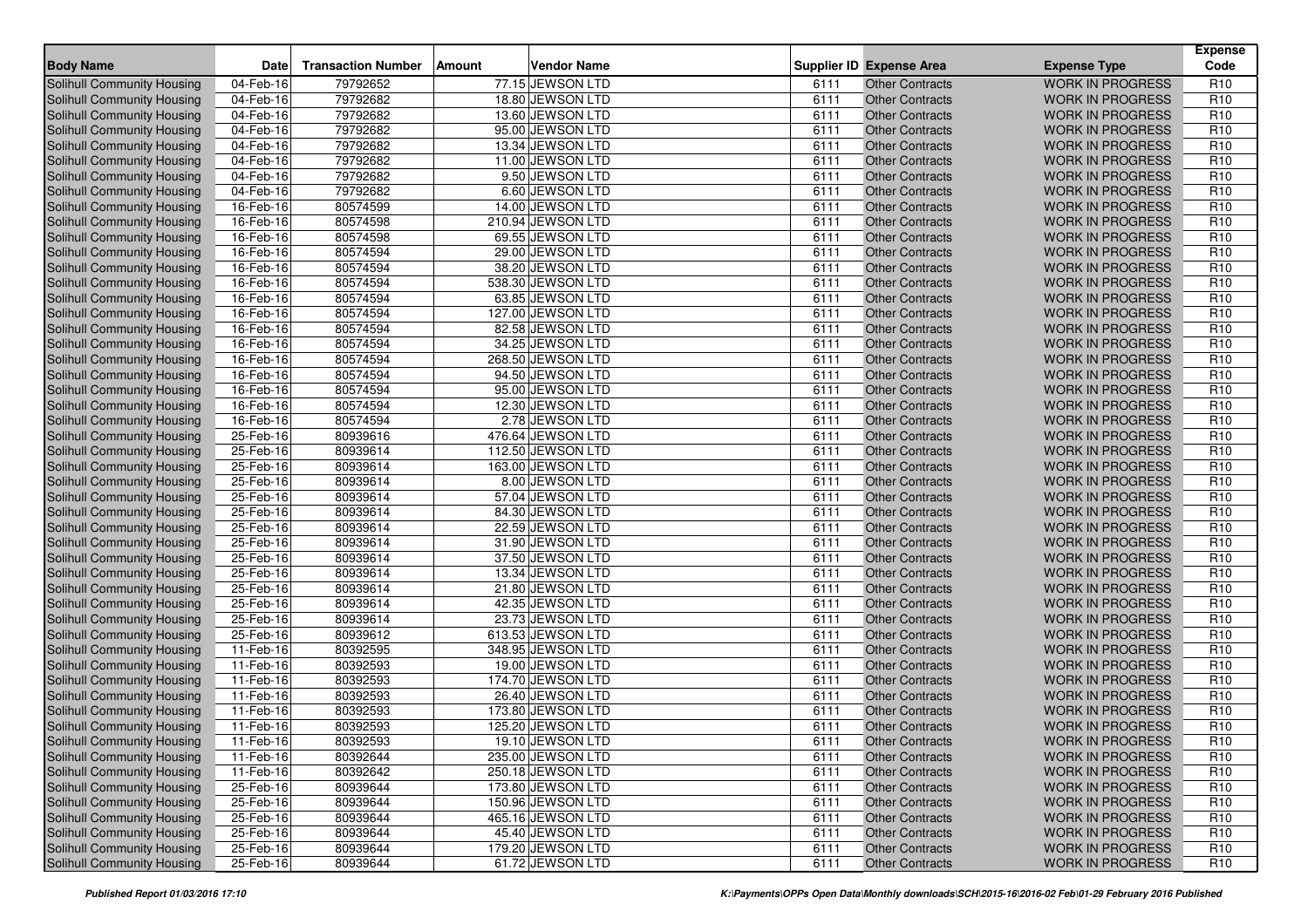| <b>Body Name</b>                  | <b>Date</b> | <b>Transaction Number</b> | Amount | Vendor Name       |      | <b>Supplier ID Expense Area</b>                  | <b>Expense Type</b>     | <b>Expense</b><br>Code |
|-----------------------------------|-------------|---------------------------|--------|-------------------|------|--------------------------------------------------|-------------------------|------------------------|
| Solihull Community Housing        | 25-Feb-16   | 80939644                  |        | 30.42 JEWSON LTD  | 6111 | <b>Other Contracts</b>                           | <b>WORK IN PROGRESS</b> | R <sub>10</sub>        |
| Solihull Community Housing        | 25-Feb-16   | 80939644                  |        | 3.80 JEWSON LTD   | 6111 | <b>Other Contracts</b>                           | <b>WORK IN PROGRESS</b> | R <sub>10</sub>        |
| Solihull Community Housing        | 25-Feb-16   | 80939644                  |        | 62.50 JEWSON LTD  | 6111 | <b>Other Contracts</b>                           | <b>WORK IN PROGRESS</b> | R <sub>10</sub>        |
| Solihull Community Housing        | 25-Feb-16   | 80939644                  |        | 13.60 JEWSON LTD  | 6111 | <b>Other Contracts</b>                           | <b>WORK IN PROGRESS</b> | R <sub>10</sub>        |
| Solihull Community Housing        | 25-Feb-16   | 80939644                  |        | 53.50 JEWSON LTD  | 6111 | <b>Other Contracts</b>                           | <b>WORK IN PROGRESS</b> | R <sub>10</sub>        |
| Solihull Community Housing        | 25-Feb-16   | 80939644                  |        | 110.40 JEWSON LTD | 6111 | <b>Other Contracts</b>                           | <b>WORK IN PROGRESS</b> | R <sub>10</sub>        |
| Solihull Community Housing        | 25-Feb-16   | 80939644                  |        | 64.00 JEWSON LTD  | 6111 | <b>Other Contracts</b>                           | <b>WORK IN PROGRESS</b> | R <sub>10</sub>        |
| Solihull Community Housing        | 25-Feb-16   | 80939644                  |        | 35.91 JEWSON LTD  | 6111 | <b>Other Contracts</b>                           | <b>WORK IN PROGRESS</b> | R <sub>10</sub>        |
| Solihull Community Housing        | 25-Feb-16   | 80939644                  |        | 86.40 JEWSON LTD  | 6111 | <b>Other Contracts</b>                           | <b>WORK IN PROGRESS</b> | R <sub>10</sub>        |
| Solihull Community Housing        | 25-Feb-16   | 80939644                  |        | 59.85 JEWSON LTD  | 6111 | <b>Other Contracts</b>                           | <b>WORK IN PROGRESS</b> | R <sub>10</sub>        |
| Solihull Community Housing        | 25-Feb-16   | 80939644                  |        | 93.24 JEWSON LTD  | 6111 | <b>Other Contracts</b>                           | <b>WORK IN PROGRESS</b> | R <sub>10</sub>        |
| Solihull Community Housing        | 25-Feb-16   | 80939644                  |        | 205.80 JEWSON LTD | 6111 | <b>Other Contracts</b>                           | <b>WORK IN PROGRESS</b> | R <sub>10</sub>        |
| Solihull Community Housing        | 25-Feb-16   | 80939641                  |        | 509.27 JEWSON LTD | 6111 | <b>Other Contracts</b>                           | <b>WORK IN PROGRESS</b> | R <sub>10</sub>        |
| Solihull Community Housing        | 25-Feb-16   | 80939636                  |        | 175.77 JEWSON LTD | 6111 | <b>Other Contracts</b>                           | <b>WORK IN PROGRESS</b> | R <sub>10</sub>        |
| Solihull Community Housing        | 25-Feb-16   | 80939636                  |        | 4.86 JEWSON LTD   | 6111 | <b>Other Contracts</b>                           | <b>WORK IN PROGRESS</b> | R <sub>10</sub>        |
| Solihull Community Housing        | 25-Feb-16   | 80939636                  |        | 58.61 JEWSON LTD  | 6111 | <b>Other Contracts</b>                           | <b>WORK IN PROGRESS</b> | R <sub>10</sub>        |
| Solihull Community Housing        | 25-Feb-16   | 80939636                  |        | 2.43 JEWSON LTD   | 6111 | <b>Other Contracts</b>                           | <b>WORK IN PROGRESS</b> | R <sub>10</sub>        |
| Solihull Community Housing        | 25-Feb-16   | 80939636                  |        | 185.13 JEWSON LTD | 6111 | <b>Other Contracts</b>                           | <b>WORK IN PROGRESS</b> | R <sub>10</sub>        |
| Solihull Community Housing        | 25-Feb-16   | 80939634                  |        | 421.88 JEWSON LTD | 6111 | <b>Other Contracts</b>                           | <b>WORK IN PROGRESS</b> | R <sub>10</sub>        |
| Solihull Community Housing        | 25-Feb-16   | 80939634                  |        | 390.00 JEWSON LTD | 6111 | <b>Other Contracts</b>                           | <b>WORK IN PROGRESS</b> | R <sub>10</sub>        |
| Solihull Community Housing        | 25-Feb-16   | 80939681                  |        | 230.00 JEWSON LTD | 6111 | <b>Other Contracts</b>                           | <b>WORK IN PROGRESS</b> | R <sub>10</sub>        |
| Solihull Community Housing        | 25-Feb-16   | 80939681                  |        | 12.24 JEWSON LTD  | 6111 | <b>Other Contracts</b>                           | <b>WORK IN PROGRESS</b> | R <sub>10</sub>        |
| <b>Solihull Community Housing</b> | 11-Feb-16   | 80392632                  |        | 160.80 JEWSON LTD | 6111 | <b>Other Contracts</b>                           | <b>WORK IN PROGRESS</b> | R <sub>10</sub>        |
| Solihull Community Housing        | 11-Feb-16   | 80392632                  |        | 93.60 JEWSON LTD  | 6111 | <b>Other Contracts</b>                           | <b>WORK IN PROGRESS</b> | R <sub>10</sub>        |
| Solihull Community Housing        | 11-Feb-16   | 80392630                  |        | 560.00 JEWSON LTD | 6111 | <b>Other Contracts</b>                           | <b>WORK IN PROGRESS</b> | R <sub>10</sub>        |
| Solihull Community Housing        | 11-Feb-16   | 80392626                  |        | 312.00 JEWSON LTD | 6111 | <b>Other Contracts</b>                           | <b>WORK IN PROGRESS</b> | R <sub>10</sub>        |
| Solihull Community Housing        | 11-Feb-16   | 80392626                  |        | 279.23 JEWSON LTD | 6111 | <b>Other Contracts</b>                           | <b>WORK IN PROGRESS</b> | R <sub>10</sub>        |
| Solihull Community Housing        | 11-Feb-16   | 80392626                  |        | 655.50 JEWSON LTD | 6111 | <b>Other Contracts</b>                           | <b>WORK IN PROGRESS</b> | R <sub>10</sub>        |
| Solihull Community Housing        | 11-Feb-16   | 80392626                  |        | 18.24 JEWSON LTD  | 6111 | <b>Other Contracts</b>                           | <b>WORK IN PROGRESS</b> | R <sub>10</sub>        |
| Solihull Community Housing        | 11-Feb-16   | 80392626                  |        | 20.40 JEWSON LTD  | 6111 | <b>Other Contracts</b>                           | <b>WORK IN PROGRESS</b> | R <sub>10</sub>        |
| Solihull Community Housing        | 11-Feb-16   | 80392626                  |        | 257.40 JEWSON LTD | 6111 | <b>Other Contracts</b>                           | <b>WORK IN PROGRESS</b> | R <sub>10</sub>        |
| Solihull Community Housing        | 11-Feb-16   | 80392626                  |        | 34.00 JEWSON LTD  | 6111 | <b>Other Contracts</b>                           | <b>WORK IN PROGRESS</b> | R <sub>10</sub>        |
| Solihull Community Housing        | 11-Feb-16   | 80392593                  |        | 163.20 JEWSON LTD | 6111 | <b>Other Contracts</b>                           | <b>WORK IN PROGRESS</b> | R <sub>10</sub>        |
| Solihull Community Housing        | 11-Feb-16   | 80392593                  |        | 78.90 JEWSON LTD  | 6111 | <b>Other Contracts</b>                           | <b>WORK IN PROGRESS</b> | R <sub>10</sub>        |
| Solihull Community Housing        | 11-Feb-16   | 80392593                  |        | 840.90 JEWSON LTD | 6111 | <b>Other Contracts</b>                           | <b>WORK IN PROGRESS</b> | R <sub>10</sub>        |
| Solihull Community Housing        | 11-Feb-16   | 80392593                  |        | 23.70 JEWSON LTD  | 6111 | <b>Other Contracts</b>                           | <b>WORK IN PROGRESS</b> | R <sub>10</sub>        |
| Solihull Community Housing        | 11-Feb-16   | 80392593                  |        | 31.80 JEWSON LTD  | 6111 | <b>Other Contracts</b>                           | <b>WORK IN PROGRESS</b> | R <sub>10</sub>        |
| Solihull Community Housing        | 11-Feb-16   | 80392593                  |        | 9.80 JEWSON LTD   | 6111 | <b>Other Contracts</b>                           | <b>WORK IN PROGRESS</b> | R <sub>10</sub>        |
| Solihull Community Housing        | 11-Feb-16   | 80392593                  |        | 246.60 JEWSON LTD | 6111 | <b>Other Contracts</b>                           | <b>WORK IN PROGRESS</b> | R <sub>10</sub>        |
| Solihull Community Housing        | 11-Feb-16   | 80392593                  |        | 88.60 JEWSON LTD  | 6111 | <b>Other Contracts</b>                           | <b>WORK IN PROGRESS</b> | R <sub>10</sub>        |
| Solihull Community Housing        | 11-Feb-16   | 80392593                  |        | 235.80 JEWSON LTD | 6111 | <b>Other Contracts</b>                           | <b>WORK IN PROGRESS</b> | R <sub>10</sub>        |
| Solihull Community Housing        | 11-Feb-16   | 80392593                  |        | 142.60 JEWSON LTD | 6111 | <b>Other Contracts</b>                           | <b>WORK IN PROGRESS</b> | R <sub>10</sub>        |
| Solihull Community Housing        | 11-Feb-16   | 80392593                  |        | 106.80 JEWSON LTD | 6111 | <b>Other Contracts</b>                           | <b>WORK IN PROGRESS</b> | R <sub>10</sub>        |
| Solihull Community Housing        | 11-Feb-16   | 80392593                  |        | 367.40 JEWSON LTD | 6111 | Other Contracts                                  | <b>WORK IN PROGRESS</b> | R <sub>10</sub>        |
| Solihull Community Housing        | 11-Feb-16   | 80392593                  |        | 69.50 JEWSON LTD  | 6111 | <b>Other Contracts</b>                           | <b>WORK IN PROGRESS</b> | R <sub>10</sub>        |
| Solihull Community Housing        | 11-Feb-16   | 80392593                  |        | 24.00 JEWSON LTD  | 6111 | <b>Other Contracts</b>                           | <b>WORK IN PROGRESS</b> | R <sub>10</sub>        |
| <b>Solihull Community Housing</b> | 11-Feb-16   | 80392593<br>80392593      |        | 164.00 JEWSON LTD | 6111 | <b>Other Contracts</b>                           | <b>WORK IN PROGRESS</b> | R <sub>10</sub>        |
| <b>Solihull Community Housing</b> | 11-Feb-16   |                           |        | 225.15 JEWSON LTD | 6111 | <b>Other Contracts</b>                           | <b>WORK IN PROGRESS</b> | R <sub>10</sub>        |
| Solihull Community Housing        | 11-Feb-16   | 80392593                  |        | 29.47 JEWSON LTD  | 6111 | <b>Other Contracts</b><br><b>Other Contracts</b> | WORK IN PROGRESS        | R <sub>10</sub>        |
| Solihull Community Housing        | 11-Feb-16   | 80392593                  |        | 237.42 JEWSON LTD | 6111 |                                                  | <b>WORK IN PROGRESS</b> | R <sub>10</sub>        |
| Solihull Community Housing        | 11-Feb-16   | 80392626                  |        | 44.70 JEWSON LTD  | 6111 | <b>Other Contracts</b>                           | <b>WORK IN PROGRESS</b> | R <sub>10</sub>        |
| Solihull Community Housing        | 11-Feb-16   | 80392626                  |        | 47.50 JEWSON LTD  | 6111 | <b>Other Contracts</b>                           | <b>WORK IN PROGRESS</b> | R <sub>10</sub>        |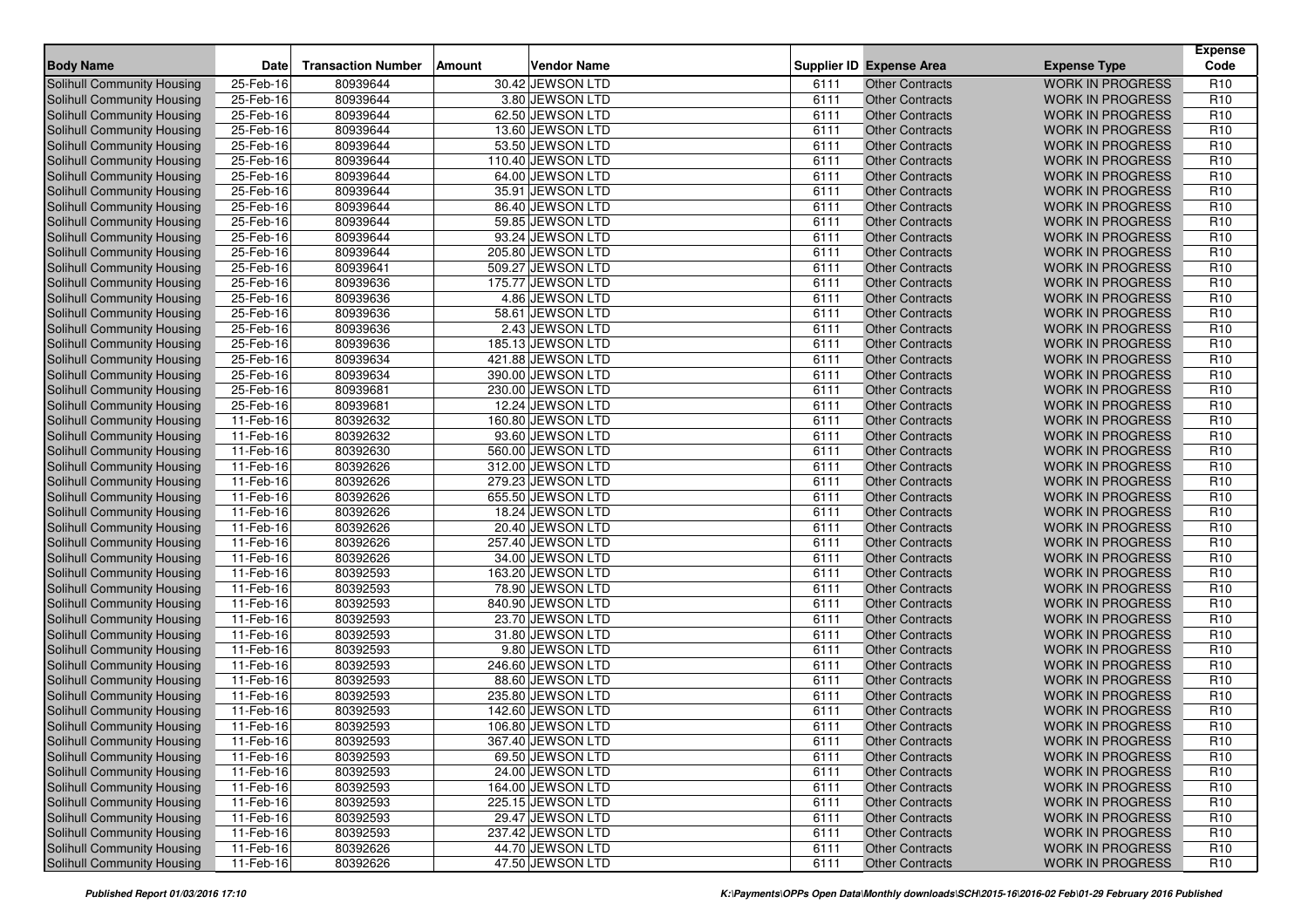| <b>Body Name</b>                                         | <b>Date</b>            | <b>Transaction Number</b> | Amount | Vendor Name                            |              | <b>Supplier ID Expense Area</b>                  | <b>Expense Type</b>                                | <b>Expense</b><br>Code             |
|----------------------------------------------------------|------------------------|---------------------------|--------|----------------------------------------|--------------|--------------------------------------------------|----------------------------------------------------|------------------------------------|
| Solihull Community Housing                               | 11-Feb-16              | 80392626                  |        | 9.50 JEWSON LTD                        | 6111         | <b>Other Contracts</b>                           | <b>WORK IN PROGRESS</b>                            | R <sub>10</sub>                    |
| Solihull Community Housing                               | 11-Feb-16              | 80392626                  |        | 70.00 JEWSON LTD                       | 6111         | <b>Other Contracts</b>                           | <b>WORK IN PROGRESS</b>                            | R <sub>10</sub>                    |
| Solihull Community Housing                               | 11-Feb-16              | 80392626                  |        | 15.40 JEWSON LTD                       | 6111         | <b>Other Contracts</b>                           | <b>WORK IN PROGRESS</b>                            | R <sub>10</sub>                    |
| Solihull Community Housing                               | $11-Feb-16$            | 80392626                  |        | 68.20 JEWSON LTD                       | 6111         | <b>Other Contracts</b>                           | <b>WORK IN PROGRESS</b>                            | R <sub>10</sub>                    |
| Solihull Community Housing                               | 11-Feb-16              | 80392626                  |        | 8.00 JEWSON LTD                        | 6111         | <b>Other Contracts</b>                           | <b>WORK IN PROGRESS</b>                            | R <sub>10</sub>                    |
| Solihull Community Housing                               | 11-Feb-16              | 80392626                  |        | 26.00 JEWSON LTD                       | 6111         | <b>Other Contracts</b>                           | <b>WORK IN PROGRESS</b>                            | R <sub>10</sub>                    |
| Solihull Community Housing                               | 11-Feb-16              | 80392620                  |        | 230.00 JEWSON LTD                      | 6111         | <b>Other Contracts</b>                           | <b>WORK IN PROGRESS</b>                            | R <sub>10</sub>                    |
| Solihull Community Housing                               | 11-Feb-16              | 80392619                  |        | 318.10 JEWSON LTD                      | 6111         | <b>Other Contracts</b>                           | <b>WORK IN PROGRESS</b>                            | R <sub>10</sub>                    |
| Solihull Community Housing                               | 11-Feb-16              | 80392619                  |        | 318.10 JEWSON LTD                      | 6111         | <b>Other Contracts</b>                           | <b>WORK IN PROGRESS</b>                            | R <sub>10</sub>                    |
| Solihull Community Housing                               | 16-Feb-16              | 80574608                  |        | 521.06 JEWSON LTD                      | 6111         | <b>Other Contracts</b>                           | <b>WORK IN PROGRESS</b>                            | R <sub>10</sub>                    |
| Solihull Community Housing                               | 16-Feb-16              | 80574608                  |        | 367.40 JEWSON LTD                      | 6111         | <b>Other Contracts</b>                           | <b>WORK IN PROGRESS</b>                            | R <sub>10</sub>                    |
| Solihull Community Housing                               | 16-Feb-16              | 80574608                  |        | 62.55 JEWSON LTD                       | 6111         | <b>Other Contracts</b>                           | <b>WORK IN PROGRESS</b>                            | R <sub>10</sub>                    |
| Solihull Community Housing                               | 16-Feb-16              | 80574608                  |        | 366.00 JEWSON LTD                      | 6111         | <b>Other Contracts</b>                           | <b>WORK IN PROGRESS</b>                            | R <sub>10</sub>                    |
| Solihull Community Housing                               | 16-Feb-16              | 80574608                  |        | 6.90 JEWSON LTD                        | 6111         | <b>Other Contracts</b>                           | <b>WORK IN PROGRESS</b>                            | R <sub>10</sub>                    |
| Solihull Community Housing                               | 16-Feb-16              | 80574608                  |        | 17.80 JEWSON LTD                       | 6111         | <b>Other Contracts</b>                           | <b>WORK IN PROGRESS</b>                            | R <sub>10</sub>                    |
| Solihull Community Housing                               | 16-Feb-16              | 80574590                  |        | 250.92 JEWSON LTD                      | 6111         | <b>Other Contracts</b>                           | <b>WORK IN PROGRESS</b>                            | R <sub>10</sub>                    |
| Solihull Community Housing                               | 16-Feb-16              | 80574570                  |        | 262.20 JEWSON LTD                      | 6111         | <b>Other Contracts</b>                           | <b>WORK IN PROGRESS</b>                            | R <sub>10</sub>                    |
| Solihull Community Housing                               | $16$ -Feb-16           | 80574570                  |        | 160.00 JEWSON LTD                      | 6111         | <b>Other Contracts</b>                           | <b>WORK IN PROGRESS</b>                            | R <sub>10</sub>                    |
| Solihull Community Housing                               | 16-Feb-16              | 80574577                  |        | 223.50 JEWSON LTD                      | 6111         | <b>Other Contracts</b>                           | <b>WORK IN PROGRESS</b>                            | R <sub>10</sub>                    |
| Solihull Community Housing                               | 16-Feb-16              | 80574576                  |        | 84.00 JEWSON LTD                       | 6111         | <b>Other Contracts</b>                           | <b>WORK IN PROGRESS</b>                            | R <sub>10</sub>                    |
| <b>Solihull Community Housing</b>                        | 16-Feb-16              | 80574576                  |        | 129.00 JEWSON LTD                      | 6111         | <b>Other Contracts</b>                           | <b>WORK IN PROGRESS</b>                            | R <sub>10</sub>                    |
| Solihull Community Housing                               | 16-Feb-16              | 80574576                  |        | 388.86 JEWSON LTD                      | 6111         | <b>Other Contracts</b>                           | <b>WORK IN PROGRESS</b>                            | R <sub>10</sub>                    |
| <b>Solihull Community Housing</b>                        | 16-Feb-16              | 80574576                  |        | 183.81 JEWSON LTD                      | 6111         | <b>Other Contracts</b>                           | <b>WORK IN PROGRESS</b>                            | R <sub>10</sub>                    |
| Solihull Community Housing                               | 16-Feb-16              | 80574576                  |        | 87.35 JEWSON LTD                       | 6111         | <b>Other Contracts</b>                           | <b>WORK IN PROGRESS</b>                            | R <sub>10</sub>                    |
| Solihull Community Housing                               | 16-Feb-16              | 80574576                  |        | 6.37 JEWSON LTD                        | 6111         | <b>Other Contracts</b>                           | <b>WORK IN PROGRESS</b>                            | R <sub>10</sub>                    |
| <b>Solihull Community Housing</b>                        | 16-Feb-16              | 80574576                  |        | 25.20 JEWSON LTD                       | 6111         | <b>Other Contracts</b>                           | <b>WORK IN PROGRESS</b>                            | R <sub>10</sub>                    |
| Solihull Community Housing                               | 16-Feb-16              | 80574576                  |        | 39.00 JEWSON LTD                       | 6111         | <b>Other Contracts</b>                           | <b>WORK IN PROGRESS</b>                            | R <sub>10</sub>                    |
| Solihull Community Housing                               | 16-Feb-16              | 80574576                  |        | 13.00 JEWSON LTD                       | 6111         | <b>Other Contracts</b>                           | <b>WORK IN PROGRESS</b>                            | R <sub>10</sub>                    |
| Solihull Community Housing                               | 16-Feb-16              | 80574576                  |        | 2638.00 JEWSON LTD                     | 6111         | <b>Other Contracts</b>                           | <b>WORK IN PROGRESS</b>                            | R <sub>10</sub>                    |
| Solihull Community Housing                               | 25-Feb-16              | 80939681                  |        | 21.60 JEWSON LTD                       | 6111         | <b>Other Contracts</b>                           | <b>WORK IN PROGRESS</b>                            | R <sub>10</sub>                    |
| Solihull Community Housing                               | 25-Feb-16              | 80939681                  |        | 36.48 JEWSON LTD                       | 6111         | <b>Other Contracts</b>                           | <b>WORK IN PROGRESS</b>                            | R <sub>10</sub>                    |
| Solihull Community Housing                               | 25-Feb-16              | 80939681                  |        | 268.20 JEWSON LTD                      | 6111         | <b>Other Contracts</b>                           | <b>WORK IN PROGRESS</b>                            | R <sub>10</sub>                    |
| Solihull Community Housing                               | 25-Feb-16              | 80939681                  |        | 84.00 JEWSON LTD                       | 6111         | <b>Other Contracts</b>                           | <b>WORK IN PROGRESS</b>                            | R <sub>10</sub>                    |
| Solihull Community Housing                               | 25-Feb-16              | 80939681                  |        | 243.05 JEWSON LTD                      | 6111         | <b>Other Contracts</b>                           | <b>WORK IN PROGRESS</b>                            | R <sub>10</sub>                    |
| Solihull Community Housing                               | 25-Feb-16              | 80939681                  |        | 30.40 JEWSON LTD                       | 6111         | <b>Other Contracts</b>                           | <b>WORK IN PROGRESS</b>                            | R <sub>10</sub>                    |
| Solihull Community Housing                               | 25-Feb-16              | 80939681                  |        | 69.55 JEWSON LTD                       | 6111         | <b>Other Contracts</b>                           | <b>WORK IN PROGRESS</b>                            | R <sub>10</sub>                    |
| Solihull Community Housing                               | 25-Feb-16              | 80939681                  |        | 95.00 JEWSON LTD                       | 6111         | <b>Other Contracts</b>                           | <b>WORK IN PROGRESS</b>                            | R <sub>10</sub>                    |
| Solihull Community Housing                               | 25-Feb-16              | 80939681                  |        | 104.90 JEWSON LTD                      | 6111         | <b>Other Contracts</b>                           | <b>WORK IN PROGRESS</b>                            | R <sub>10</sub>                    |
| Solihull Community Housing                               | 25-Feb-16              | 80939681                  |        | 205.80 JEWSON LTD                      | 6111         | <b>Other Contracts</b>                           | <b>WORK IN PROGRESS</b>                            | R <sub>10</sub>                    |
| Solihull Community Housing                               | 25-Feb-16              | 80939681                  |        | 33.60 JEWSON LTD                       | 6111         | <b>Other Contracts</b>                           | <b>WORK IN PROGRESS</b>                            | R <sub>10</sub>                    |
| Solihull Community Housing                               | 25-Feb-16              | 80939679                  |        | 303.00 JEWSON LTD                      | 6111         | <b>Other Contracts</b>                           | <b>WORK IN PROGRESS</b>                            | R <sub>10</sub>                    |
| Solihull Community Housing                               | 25-Feb-16              | 80939679                  |        | 166.80 JEWSON LTD<br>125.20 JEWSON LTD | 6111         | <b>Other Contracts</b>                           | <b>WORK IN PROGRESS</b>                            | R <sub>10</sub>                    |
| Solihull Community Housing                               | 25-Feb-16              | 80939679                  |        |                                        | 6111         | <b>Other Contracts</b>                           | <b>WORK IN PROGRESS</b>                            | R <sub>10</sub>                    |
| Solihull Community Housing                               | 25-Feb-16              | 80939679                  |        | 94.80 JEWSON LTD                       | 6111         | Other Contracts                                  | <b>WORK IN PROGRESS</b>                            | R <sub>10</sub>                    |
| Solihull Community Housing                               | 25-Feb-16              | 80939679                  |        | 2638.00 JEWSON LTD                     | 6111         | <b>Other Contracts</b>                           | <b>WORK IN PROGRESS</b>                            | R <sub>10</sub>                    |
| Solihull Community Housing<br>Solihull Community Housing | 25-Feb-16<br>25-Feb-16 | 80939679<br>80939679      |        | 163.50 JEWSON LTD<br>30.42 JEWSON LTD  | 6111<br>6111 | <b>Other Contracts</b><br><b>Other Contracts</b> | <b>WORK IN PROGRESS</b><br><b>WORK IN PROGRESS</b> | R <sub>10</sub><br>R <sub>10</sub> |
| Solihull Community Housing                               | 25-Feb-16              | 80939679                  |        | 16.50 JEWSON LTD                       | 6111         | <b>Other Contracts</b>                           | <b>WORK IN PROGRESS</b>                            | R <sub>10</sub>                    |
| <b>Solihull Community Housing</b>                        | 25-Feb-16              | 80939679                  |        | 11.60 JEWSON LTD                       | 6111         | <b>Other Contracts</b>                           | WORK IN PROGRESS                                   | R <sub>10</sub>                    |
| Solihull Community Housing                               | 25-Feb-16              | 80939679                  |        | 88.68 JEWSON LTD                       | 6111         | <b>Other Contracts</b>                           | <b>WORK IN PROGRESS</b>                            | R <sub>10</sub>                    |
| <b>Solihull Community Housing</b>                        | 25-Feb-16              | 80939679                  |        | 130.80 JEWSON LTD                      | 6111         | <b>Other Contracts</b>                           | <b>WORK IN PROGRESS</b>                            | R <sub>10</sub>                    |
| Solihull Community Housing                               | 25-Feb-16              | 80939679                  |        | 75.04 JEWSON LTD                       | 6111         | <b>Other Contracts</b>                           | <b>WORK IN PROGRESS</b>                            | R <sub>10</sub>                    |
|                                                          |                        |                           |        |                                        |              |                                                  |                                                    |                                    |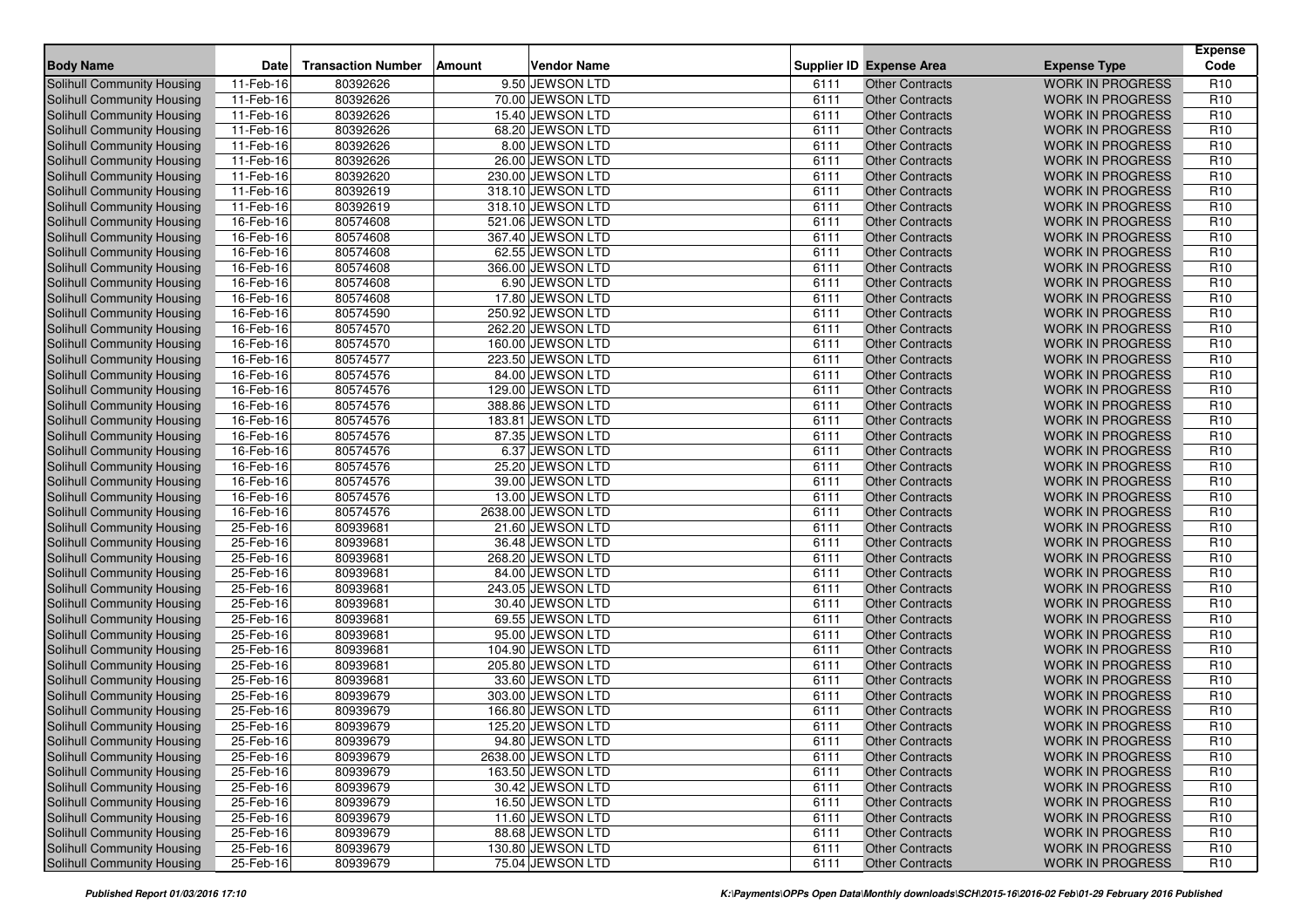| <b>Body Name</b>                  | <b>Date</b>  | <b>Transaction Number</b> | Amount | Vendor Name       |      | <b>Supplier ID Expense Area</b> | <b>Expense Type</b>     | <b>Expense</b><br>Code |
|-----------------------------------|--------------|---------------------------|--------|-------------------|------|---------------------------------|-------------------------|------------------------|
| Solihull Community Housing        | 25-Feb-16    | 80939679                  |        | 15.40 JEWSON LTD  | 6111 | <b>Other Contracts</b>          | <b>WORK IN PROGRESS</b> | R <sub>10</sub>        |
| Solihull Community Housing        | 25-Feb-16    | 80939679                  |        | 21.40 JEWSON LTD  | 6111 | <b>Other Contracts</b>          | <b>WORK IN PROGRESS</b> | R <sub>10</sub>        |
| Solihull Community Housing        | 25-Feb-16    | 80939670                  |        | 299.41 JEWSON LTD | 6111 | <b>Other Contracts</b>          | <b>WORK IN PROGRESS</b> | R <sub>10</sub>        |
| Solihull Community Housing        | 04-Feb-16    | 79792626                  |        | 47.40 JEWSON LTD  | 6111 | <b>Other Contracts</b>          | <b>WORK IN PROGRESS</b> | R <sub>10</sub>        |
| Solihull Community Housing        | 04-Feb-16    | 79792626                  |        | 655.50 JEWSON LTD | 6111 | <b>Other Contracts</b>          | <b>WORK IN PROGRESS</b> | R <sub>10</sub>        |
| Solihull Community Housing        | 04-Feb-16    | 79792626                  |        | 3.64 JEWSON LTD   | 6111 | <b>Other Contracts</b>          | <b>WORK IN PROGRESS</b> | R <sub>10</sub>        |
| Solihull Community Housing        | 04-Feb-16    | 79792626                  |        | 59.70 JEWSON LTD  | 6111 | <b>Other Contracts</b>          | <b>WORK IN PROGRESS</b> | R <sub>10</sub>        |
| Solihull Community Housing        | 04-Feb-16    | 79792626                  |        | 23.96 JEWSON LTD  | 6111 | <b>Other Contracts</b>          | <b>WORK IN PROGRESS</b> | R <sub>10</sub>        |
| Solihull Community Housing        | 04-Feb-16    | 79792626                  |        | 57.00 JEWSON LTD  | 6111 | <b>Other Contracts</b>          | <b>WORK IN PROGRESS</b> | R <sub>10</sub>        |
| Solihull Community Housing        | 04-Feb-16    | 79792626                  |        | 471.10 JEWSON LTD | 6111 | <b>Other Contracts</b>          | <b>WORK IN PROGRESS</b> | R <sub>10</sub>        |
| Solihull Community Housing        | 04-Feb-16    | 79792626                  |        | 84.70 JEWSON LTD  | 6111 | <b>Other Contracts</b>          | <b>WORK IN PROGRESS</b> | R <sub>10</sub>        |
| Solihull Community Housing        | 04-Feb-16    | 79792626                  |        | 843.76 JEWSON LTD | 6111 | <b>Other Contracts</b>          | <b>WORK IN PROGRESS</b> | R <sub>10</sub>        |
| Solihull Community Housing        | 04-Feb-16    | 79792626                  |        | 12.60 JEWSON LTD  | 6111 | <b>Other Contracts</b>          | <b>WORK IN PROGRESS</b> | R <sub>10</sub>        |
| Solihull Community Housing        | 04-Feb-16    | 79792652                  |        | 35.04 JEWSON LTD  | 6111 | <b>Other Contracts</b>          | <b>WORK IN PROGRESS</b> | R <sub>10</sub>        |
| Solihull Community Housing        | 04-Feb-16    | 79792652                  |        | 257.40 JEWSON LTD | 6111 | <b>Other Contracts</b>          | <b>WORK IN PROGRESS</b> | R <sub>10</sub>        |
| Solihull Community Housing        | 04-Feb-16    | 79792652                  |        | 210.00 JEWSON LTD | 6111 | <b>Other Contracts</b>          | <b>WORK IN PROGRESS</b> | R <sub>10</sub>        |
| Solihull Community Housing        | $04$ -Feb-16 | 79792652                  |        | 62.55 JEWSON LTD  | 6111 | <b>Other Contracts</b>          | <b>WORK IN PROGRESS</b> | R <sub>10</sub>        |
| Solihull Community Housing        | 04-Feb-16    | 79792652                  |        | 53.15 JEWSON LTD  | 6111 | <b>Other Contracts</b>          | <b>WORK IN PROGRESS</b> | R <sub>10</sub>        |
| Solihull Community Housing        | 04-Feb-16    | 79792652                  |        | 72.60 JEWSON LTD  | 6111 | <b>Other Contracts</b>          | <b>WORK IN PROGRESS</b> | R <sub>10</sub>        |
| Solihull Community Housing        | 04-Feb-16    | 79792650                  |        | 256.20 JEWSON LTD | 6111 | <b>Other Contracts</b>          | <b>WORK IN PROGRESS</b> | R <sub>10</sub>        |
| Solihull Community Housing        | 04-Feb-16    | 79792648                  |        | 34.11 JEWSON LTD  | 6111 | <b>Other Contracts</b>          | <b>WORK IN PROGRESS</b> | R <sub>10</sub>        |
| Solihull Community Housing        | 04-Feb-16    | 79792648                  |        | 21.60 JEWSON LTD  | 6111 | <b>Other Contracts</b>          | <b>WORK IN PROGRESS</b> | R <sub>10</sub>        |
| <b>Solihull Community Housing</b> | 04-Feb-16    | 79792648                  |        | 22.10 JEWSON LTD  | 6111 | <b>Other Contracts</b>          | <b>WORK IN PROGRESS</b> | R <sub>10</sub>        |
| Solihull Community Housing        | 04-Feb-16    | 79792648                  |        | 19.00 JEWSON LTD  | 6111 | <b>Other Contracts</b>          | <b>WORK IN PROGRESS</b> | R <sub>10</sub>        |
| Solihull Community Housing        | 04-Feb-16    | 79792648                  |        | 24.75 JEWSON LTD  | 6111 | <b>Other Contracts</b>          | <b>WORK IN PROGRESS</b> | R <sub>10</sub>        |
| Solihull Community Housing        | 04-Feb-16    | 79792648                  |        | 9.80 JEWSON LTD   | 6111 | <b>Other Contracts</b>          | <b>WORK IN PROGRESS</b> | R <sub>10</sub>        |
| Solihull Community Housing        | 04-Feb-16    | 79792648                  |        | 39.30 JEWSON LTD  | 6111 | <b>Other Contracts</b>          | <b>WORK IN PROGRESS</b> | R <sub>10</sub>        |
| Solihull Community Housing        | 04-Feb-16    | 79792648                  |        | 192.00 JEWSON LTD | 6111 | <b>Other Contracts</b>          | <b>WORK IN PROGRESS</b> | R <sub>10</sub>        |
| Solihull Community Housing        | 04-Feb-16    | 79792648                  |        | 48.00 JEWSON LTD  | 6111 | <b>Other Contracts</b>          | <b>WORK IN PROGRESS</b> | R <sub>10</sub>        |
| Solihull Community Housing        | 04-Feb-16    | 79792648                  |        | 7.00 JEWSON LTD   | 6111 | <b>Other Contracts</b>          | <b>WORK IN PROGRESS</b> | R <sub>10</sub>        |
| Solihull Community Housing        | 04-Feb-16    | 79792648                  |        | 18.60 JEWSON LTD  | 6111 | <b>Other Contracts</b>          | <b>WORK IN PROGRESS</b> | R <sub>10</sub>        |
| Solihull Community Housing        | 04-Feb-16    | 79792648                  |        | 42.60 JEWSON LTD  | 6111 | <b>Other Contracts</b>          | <b>WORK IN PROGRESS</b> | R <sub>10</sub>        |
| Solihull Community Housing        | 04-Feb-16    | 79792648                  |        | 4.80 JEWSON LTD   | 6111 | <b>Other Contracts</b>          | <b>WORK IN PROGRESS</b> | R <sub>10</sub>        |
| Solihull Community Housing        | 04-Feb-16    | 79792645                  |        | 120.00 JEWSON LTD | 6111 | <b>Other Contracts</b>          | <b>WORK IN PROGRESS</b> | R <sub>10</sub>        |
| Solihull Community Housing        | 04-Feb-16    | 79792645                  |        | 43.70 JEWSON LTD  | 6111 | <b>Other Contracts</b>          | <b>WORK IN PROGRESS</b> | R <sub>10</sub>        |
| Solihull Community Housing        | 04-Feb-16    | 79792645                  |        | 18.12 JEWSON LTD  | 6111 | <b>Other Contracts</b>          | <b>WORK IN PROGRESS</b> | R <sub>10</sub>        |
| Solihull Community Housing        | 04-Feb-16    | 79792645                  |        | 24.60 JEWSON LTD  | 6111 | <b>Other Contracts</b>          | <b>WORK IN PROGRESS</b> | R <sub>10</sub>        |
| Solihull Community Housing        | 04-Feb-16    | 79792645                  |        | 14.30 JEWSON LTD  | 6111 | <b>Other Contracts</b>          | <b>WORK IN PROGRESS</b> | R <sub>10</sub>        |
| Solihull Community Housing        | 04-Feb-16    | 79792645                  |        | 50.00 JEWSON LTD  | 6111 | <b>Other Contracts</b>          | <b>WORK IN PROGRESS</b> | R <sub>10</sub>        |
| Solihull Community Housing        | 04-Feb-16    | 79792645                  |        | 93.00 JEWSON LTD  | 6111 | <b>Other Contracts</b>          | <b>WORK IN PROGRESS</b> | R <sub>10</sub>        |
| Solihull Community Housing        | 04-Feb-16    | 79792645                  |        | 27.60 JEWSON LTD  | 6111 | <b>Other Contracts</b>          | <b>WORK IN PROGRESS</b> | R <sub>10</sub>        |
| Solihull Community Housing        | 04-Feb-16    | 79792645                  |        | 17.50 JEWSON LTD  | 6111 | <b>Other Contracts</b>          | <b>WORK IN PROGRESS</b> | R <sub>10</sub>        |
| Solihull Community Housing        | 11-Feb-16    | 80392585                  |        | 303.00 JEWSON LTD | 6111 | <b>Other Contracts</b>          | <b>WORK IN PROGRESS</b> | R <sub>10</sub>        |
| Solihull Community Housing        | 11-Feb-16    | 80392585                  |        | 286.00 JEWSON LTD | 6111 | Other Contracts                 | <b>WORK IN PROGRESS</b> | R <sub>10</sub>        |
| Solihull Community Housing        | 11-Feb-16    | 80392593                  |        | 1.20 JEWSON LTD   | 6111 | <b>Other Contracts</b>          | <b>WORK IN PROGRESS</b> | R <sub>10</sub>        |
| Solihull Community Housing        | 11-Feb-16    | 80392593                  |        | 139.00 JEWSON LTD | 6111 | <b>Other Contracts</b>          | <b>WORK IN PROGRESS</b> | R <sub>10</sub>        |
| <b>Solihull Community Housing</b> | 11-Feb-16    | 80392593                  |        | 62.55 JEWSON LTD  | 6111 | <b>Other Contracts</b>          | <b>WORK IN PROGRESS</b> | R <sub>10</sub>        |
| Solihull Community Housing        | 11-Feb-16    | 80392593                  |        | 115.16 JEWSON LTD | 6111 | <b>Other Contracts</b>          | <b>WORK IN PROGRESS</b> | R <sub>10</sub>        |
| Solihull Community Housing        | 11-Feb-16    | 80392593                  |        | 88.68 JEWSON LTD  | 6111 | <b>Other Contracts</b>          | WORK IN PROGRESS        | R <sub>10</sub>        |
| Solihull Community Housing        | 11-Feb-16    | 80392593                  |        | 24.30 JEWSON LTD  | 6111 | <b>Other Contracts</b>          | <b>WORK IN PROGRESS</b> | R <sub>10</sub>        |
| <b>Solihull Community Housing</b> | 11-Feb-16    | 80392593                  |        | 6.48 JEWSON LTD   | 6111 | <b>Other Contracts</b>          | <b>WORK IN PROGRESS</b> | R <sub>10</sub>        |
| Solihull Community Housing        | 11-Feb-16    | 80392593                  |        | 72.60 JEWSON LTD  | 6111 | <b>Other Contracts</b>          | <b>WORK IN PROGRESS</b> | R <sub>10</sub>        |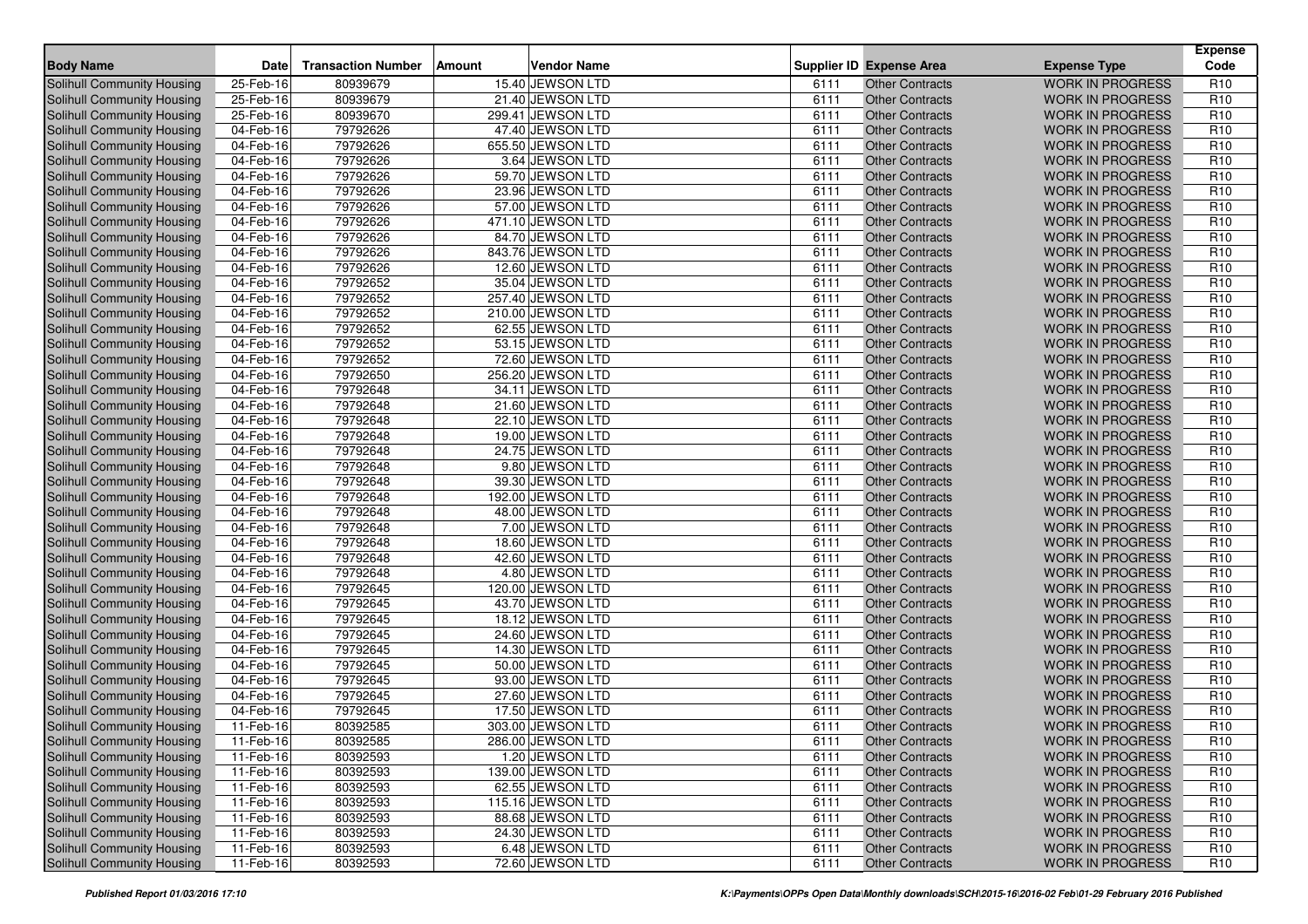| <b>Body Name</b>                                                | <b>Date</b>                  | <b>Transaction Number</b> | Vendor Name<br>Amount                 |              | <b>Supplier ID Expense Area</b>                  | <b>Expense Type</b>                                | <b>Expense</b><br>Code             |
|-----------------------------------------------------------------|------------------------------|---------------------------|---------------------------------------|--------------|--------------------------------------------------|----------------------------------------------------|------------------------------------|
| Solihull Community Housing                                      | 11-Feb-16                    | 80392593                  | 81.60 JEWSON LTD                      | 6111         | <b>Other Contracts</b>                           | <b>WORK IN PROGRESS</b>                            | R <sub>10</sub>                    |
| Solihull Community Housing                                      | 11-Feb-16                    | 80392593                  | 154.40 JEWSON LTD                     | 6111         | <b>Other Contracts</b>                           | <b>WORK IN PROGRESS</b>                            | R <sub>10</sub>                    |
| Solihull Community Housing                                      | 11-Feb-16                    | 80392593                  | 69.50 JEWSON LTD                      | 6111         | <b>Other Contracts</b>                           | <b>WORK IN PROGRESS</b>                            | R <sub>10</sub>                    |
| Solihull Community Housing                                      | $11-Feb-16$                  | 80392593                  | 11.76 JEWSON LTD                      | 6111         | <b>Other Contracts</b>                           | <b>WORK IN PROGRESS</b>                            | R <sub>10</sub>                    |
| <b>Solihull Community Housing</b>                               | 11-Feb-16                    | 80392593                  | 65.40 JEWSON LTD                      | 6111         | <b>Other Contracts</b>                           | <b>WORK IN PROGRESS</b>                            | R <sub>10</sub>                    |
| Solihull Community Housing                                      | 11-Feb-16                    | 80392593                  | 21.90 JEWSON LTD                      | 6111         | <b>Other Contracts</b>                           | <b>WORK IN PROGRESS</b>                            | R <sub>10</sub>                    |
| Solihull Community Housing                                      | 11-Feb-16                    | 80392588                  | 427.00 JEWSON LTD                     | 6111         | <b>Other Contracts</b>                           | <b>WORK IN PROGRESS</b>                            | R <sub>10</sub>                    |
| Solihull Community Housing                                      | 11-Feb-16                    | 80392617                  | 146.10 JEWSON LTD                     | 6111         | <b>Other Contracts</b>                           | <b>WORK IN PROGRESS</b>                            | R <sub>10</sub>                    |
| Solihull Community Housing                                      | 11-Feb-16                    | 80392617                  | 101.50 JEWSON LTD                     | 6111         | <b>Other Contracts</b>                           | <b>WORK IN PROGRESS</b>                            | R <sub>10</sub>                    |
| Solihull Community Housing                                      | 11-Feb-16                    | 80392612                  | 417.54 JEWSON LTD                     | 6111         | <b>Other Contracts</b>                           | <b>WORK IN PROGRESS</b>                            | R <sub>10</sub>                    |
| Solihull Community Housing                                      | 11-Feb-16                    | 80392611                  | 763.33 JEWSON LTD                     | 6111         | <b>Other Contracts</b>                           | <b>WORK IN PROGRESS</b>                            | R <sub>10</sub>                    |
| Solihull Community Housing                                      | 11-Feb-16                    | 80392610                  | 636.35 JEWSON LTD                     | 6111         | <b>Other Contracts</b>                           | <b>WORK IN PROGRESS</b>                            | R <sub>10</sub>                    |
| Solihull Community Housing                                      | 11-Feb-16                    | 80392609                  | 523.62 JEWSON LTD                     | 6111         | <b>Other Contracts</b>                           | <b>WORK IN PROGRESS</b>                            | R <sub>10</sub>                    |
| Solihull Community Housing                                      | 11-Feb-16                    | 80392607                  | 22.50 JEWSON LTD                      | 6111         | <b>Other Contracts</b>                           | <b>WORK IN PROGRESS</b>                            | R <sub>10</sub>                    |
| Solihull Community Housing                                      | 11-Feb-16                    | 80392607                  | 53.50 JEWSON LTD                      | 6111         | <b>Other Contracts</b>                           | <b>WORK IN PROGRESS</b>                            | R <sub>10</sub>                    |
| Solihull Community Housing                                      | 11-Feb-16                    | 80392607                  | 9.80 JEWSON LTD                       | 6111         | <b>Other Contracts</b>                           | <b>WORK IN PROGRESS</b>                            | R <sub>10</sub>                    |
| Solihull Community Housing                                      | 11-Feb-16                    | 80392607                  | 155.68 JEWSON LTD                     | 6111         | <b>Other Contracts</b>                           | <b>WORK IN PROGRESS</b>                            | R <sub>10</sub>                    |
| Solihull Community Housing                                      | 11-Feb-16                    | 80392607                  | 65.04 JEWSON LTD                      | 6111         | <b>Other Contracts</b>                           | <b>WORK IN PROGRESS</b>                            | R <sub>10</sub>                    |
| Solihull Community Housing                                      | 11-Feb-16                    | 80392607                  | 471.10 JEWSON LTD                     | 6111         | <b>Other Contracts</b>                           | <b>WORK IN PROGRESS</b>                            | R <sub>10</sub>                    |
| Solihull Community Housing                                      | 11-Feb-16                    | 80392607                  | 1459.20 JEWSON LTD                    | 6111         | <b>Other Contracts</b>                           | <b>WORK IN PROGRESS</b>                            | R <sub>10</sub>                    |
| <b>Solihull Community Housing</b>                               | 11-Feb-16                    | 80392607                  | 1170.00 JEWSON LTD                    | 6111         | <b>Other Contracts</b>                           | <b>WORK IN PROGRESS</b>                            | R <sub>10</sub>                    |
| <b>Solihull Community Housing</b>                               | 16-Feb-16                    | 80574570                  | 1.14 JEWSON LTD                       | 6111         | <b>Other Contracts</b>                           | <b>WORK IN PROGRESS</b>                            | R <sub>10</sub>                    |
| Solihull Community Housing                                      | 16-Feb-16                    | 80574570                  | 163.50 JEWSON LTD                     | 6111         | <b>Other Contracts</b>                           | <b>WORK IN PROGRESS</b>                            | R <sub>10</sub>                    |
| Solihull Community Housing                                      | 16-Feb-16                    | 80574570                  | 57.00 JEWSON LTD                      | 6111         | <b>Other Contracts</b>                           | <b>WORK IN PROGRESS</b>                            | R <sub>10</sub>                    |
| <b>Solihull Community Housing</b>                               | 16-Feb-16                    | 80574570                  | 14.00 JEWSON LTD                      | 6111         | <b>Other Contracts</b>                           | <b>WORK IN PROGRESS</b>                            | R <sub>10</sub>                    |
| Solihull Community Housing                                      | 16-Feb-16                    | 80574570                  | 24.80 JEWSON LTD                      | 6111         | <b>Other Contracts</b>                           | <b>WORK IN PROGRESS</b>                            | R <sub>10</sub>                    |
| Solihull Community Housing                                      | 16-Feb-16                    | 80574570                  | 27.00 JEWSON LTD                      | 6111         | <b>Other Contracts</b>                           | <b>WORK IN PROGRESS</b>                            | R <sub>10</sub>                    |
| Solihull Community Housing                                      | 16-Feb-16                    | 80574570                  | 41.40 JEWSON LTD                      | 6111         | <b>Other Contracts</b>                           | <b>WORK IN PROGRESS</b>                            | R <sub>10</sub>                    |
| Solihull Community Housing                                      | 16-Feb-16                    | 80574570                  | 6.85 JEWSON LTD                       | 6111         | <b>Other Contracts</b>                           | <b>WORK IN PROGRESS</b>                            | R <sub>10</sub>                    |
| Solihull Community Housing                                      | 16-Feb-16                    | 80574570                  | 8.60 JEWSON LTD                       | 6111         | <b>Other Contracts</b>                           | <b>WORK IN PROGRESS</b>                            | R <sub>10</sub>                    |
| Solihull Community Housing                                      | 16-Feb-16                    | 80574570                  | 6.30 JEWSON LTD                       | 6111         | <b>Other Contracts</b>                           | <b>WORK IN PROGRESS</b>                            | R <sub>10</sub>                    |
| Solihull Community Housing                                      | 16-Feb-16                    | 80574570                  | 75.04 JEWSON LTD                      | 6111         | <b>Other Contracts</b>                           | <b>WORK IN PROGRESS</b>                            | R <sub>10</sub>                    |
| <b>Solihull Community Housing</b>                               | 16-Feb-16                    | 80574570                  | 80.60 JEWSON LTD                      | 6111         | <b>Other Contracts</b>                           | <b>WORK IN PROGRESS</b>                            | R <sub>10</sub>                    |
| Solihull Community Housing                                      | 16-Feb-16                    | 80574570                  | 61.20 JEWSON LTD                      | 6111         | <b>Other Contracts</b>                           | <b>WORK IN PROGRESS</b>                            | R <sub>10</sub>                    |
| Solihull Community Housing                                      | 16-Feb-16                    | 80574570                  | 12.00 JEWSON LTD                      | 6111         | <b>Other Contracts</b>                           | <b>WORK IN PROGRESS</b>                            | R <sub>10</sub>                    |
| Solihull Community Housing                                      | 25-Feb-16                    | 80939668                  | 3.00 JEWSON LTD                       | 6111         | <b>Other Contracts</b>                           | <b>WORK IN PROGRESS</b>                            | R <sub>10</sub>                    |
| Solihull Community Housing                                      | 25-Feb-16                    | 80939668                  | 1950.00 JEWSON LTD                    | 6111         | <b>Other Contracts</b>                           | <b>WORK IN PROGRESS</b>                            | R <sub>10</sub>                    |
| Solihull Community Housing                                      | 25-Feb-16                    | 80939668                  | 364.86 JEWSON LTD                     | 6111         | <b>Other Contracts</b>                           | <b>WORK IN PROGRESS</b>                            | R <sub>10</sub>                    |
| Solihull Community Housing                                      | 25-Feb-16                    | 80939668                  | 655.50 JEWSON LTD<br>12.60 JEWSON LTD | 6111<br>6111 | <b>Other Contracts</b>                           | <b>WORK IN PROGRESS</b>                            | R <sub>10</sub><br>R <sub>10</sub> |
| Solihull Community Housing                                      | 25-Feb-16                    | 80939668                  | 235.80 JEWSON LTD                     | 6111         | <b>Other Contracts</b><br><b>Other Contracts</b> | <b>WORK IN PROGRESS</b>                            |                                    |
| Solihull Community Housing<br><b>Solihull Community Housing</b> | 25-Feb-16                    | 80939668<br>80939668      | 114.40 JEWSON LTD                     |              |                                                  | <b>WORK IN PROGRESS</b>                            | R <sub>10</sub><br>R <sub>10</sub> |
| Solihull Community Housing                                      | 25-Feb-16<br>$25 - Feb - 16$ |                           | 42.60 JEWSON LTD                      | 6111<br>6111 | <b>Other Contracts</b>                           | <b>WORK IN PROGRESS</b><br><b>WORK IN PROGRESS</b> | R <sub>10</sub>                    |
|                                                                 |                              | 80939668                  | 267.00 JEWSON LTD                     | 6111         | <b>Other Contracts</b><br>Other Contracts        | <b>WORK IN PROGRESS</b>                            | R <sub>10</sub>                    |
| Solihull Community Housing                                      | 25-Feb-16                    | 80939668                  |                                       |              |                                                  |                                                    |                                    |
| Solihull Community Housing<br>Solihull Community Housing        | 25-Feb-16<br>25-Feb-16       | 80939668<br>80939668      | 37.50 JEWSON LTD<br>49.74 JEWSON LTD  | 6111<br>6111 | <b>Other Contracts</b><br><b>Other Contracts</b> | <b>WORK IN PROGRESS</b><br><b>WORK IN PROGRESS</b> | R <sub>10</sub><br>R <sub>10</sub> |
| Solihull Community Housing                                      | 25-Feb-16                    | 80939668                  | 95.52 JEWSON LTD                      | 6111         | <b>Other Contracts</b>                           | <b>WORK IN PROGRESS</b>                            | R <sub>10</sub>                    |
| Solihull Community Housing                                      | $25$ -Feb-16                 | 80939668                  | 154.40 JEWSON LTD                     | 6111         | <b>Other Contracts</b>                           | <b>WORK IN PROGRESS</b>                            | R <sub>10</sub>                    |
| Solihull Community Housing                                      | 25-Feb-16                    | 80939668                  | 8.00 JEWSON LTD                       | 6111         | <b>Other Contracts</b>                           | WORK IN PROGRESS                                   | R <sub>10</sub>                    |
| Solihull Community Housing                                      | 04-Feb-16                    | 79792616                  | 2638.00 JEWSON LTD                    | 6111         | <b>Other Contracts</b>                           | <b>WORK IN PROGRESS</b>                            | R <sub>10</sub>                    |
| Solihull Community Housing                                      | 04-Feb-16                    | 79792615                  | 222.67 JEWSON LTD                     | 6111         | <b>Other Contracts</b>                           | <b>WORK IN PROGRESS</b>                            | R <sub>10</sub>                    |
| <b>Solihull Community Housing</b>                               | 04-Feb-16                    | 79792614                  | 603.65 JEWSON LTD                     | 6111         | <b>Other Contracts</b>                           | WORK IN PROGRESS                                   | R <sub>10</sub>                    |
|                                                                 |                              |                           |                                       |              |                                                  |                                                    |                                    |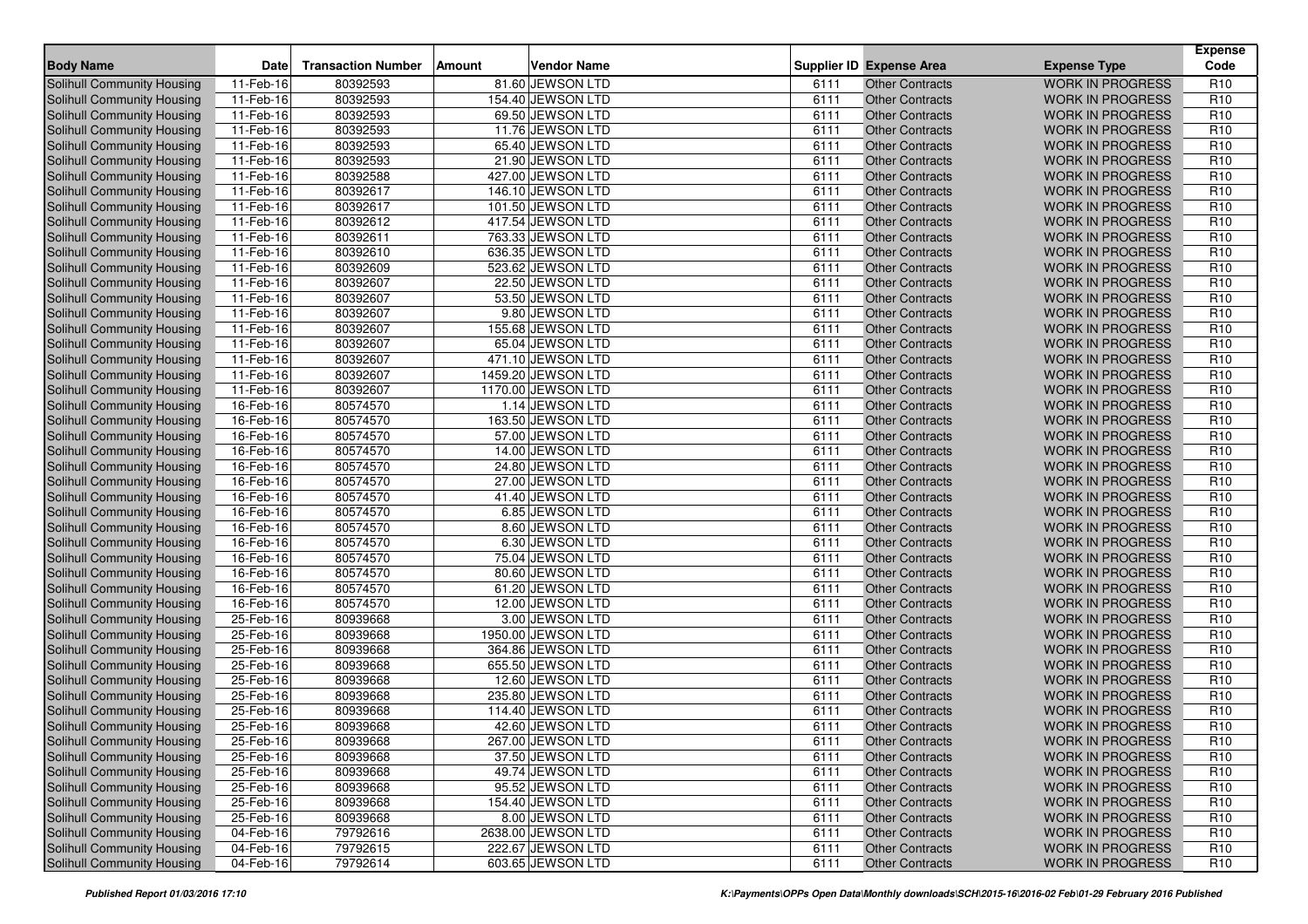| <b>Body Name</b>                                                | <b>Date</b>            | <b>Transaction Number</b> | Amount | <b>Vendor Name</b>                     |         | <b>Supplier ID Expense Area</b>                       | <b>Expense Type</b>        | <b>Expense</b><br>Code |
|-----------------------------------------------------------------|------------------------|---------------------------|--------|----------------------------------------|---------|-------------------------------------------------------|----------------------------|------------------------|
| Solihull Community Housing                                      | 04-Feb-16              | 79792613                  |        | 548.09 JEWSON LTD                      | 6111    | <b>Other Contracts</b>                                | <b>WORK IN PROGRESS</b>    | R <sub>10</sub>        |
| Solihull Community Housing                                      | 04-Feb-16              | 79792645                  |        | 34.25 JEWSON LTD                       | 6111    | <b>Other Contracts</b>                                | <b>WORK IN PROGRESS</b>    | R <sub>10</sub>        |
| Solihull Community Housing                                      | 04-Feb-16              | 79792635                  |        | 291.66 JEWSON LTD                      | 6111    | <b>Other Contracts</b>                                | <b>WORK IN PROGRESS</b>    | R <sub>10</sub>        |
| Solihull Community Housing                                      | $04-Feb-16$            | 79792633                  |        | 72.80 JEWSON LTD                       | 6111    | <b>Other Contracts</b>                                | <b>WORK IN PROGRESS</b>    | R <sub>10</sub>        |
| Solihull Community Housing                                      | 04-Feb-16              | 79792633                  |        | 78.75 JEWSON LTD                       | 6111    | <b>Other Contracts</b>                                | <b>WORK IN PROGRESS</b>    | R <sub>10</sub>        |
| Solihull Community Housing                                      | 04-Feb-16              | 79792633                  |        | 100.75 JEWSON LTD                      | 6111    | <b>Other Contracts</b>                                | <b>WORK IN PROGRESS</b>    | R <sub>10</sub>        |
| Solihull Community Housing                                      | 04-Feb-16              | 79792632                  |        | 14.00 JEWSON LTD                       | 6111    | <b>Other Contracts</b>                                | <b>WORK IN PROGRESS</b>    | R <sub>10</sub>        |
| Solihull Community Housing                                      | 04-Feb-16              | 79792632                  |        | 17.25 JEWSON LTD                       | 6111    | <b>Other Contracts</b>                                | <b>WORK IN PROGRESS</b>    | R <sub>10</sub>        |
| Solihull Community Housing                                      | 04-Feb-16              | 79792632                  |        | 179.10 JEWSON LTD                      | 6111    | <b>Other Contracts</b>                                | <b>WORK IN PROGRESS</b>    | R <sub>10</sub>        |
| Solihull Community Housing                                      | 04-Feb-16              | 79792632                  |        | 98.60 JEWSON LTD                       | 6111    | <b>Other Contracts</b>                                | <b>WORK IN PROGRESS</b>    | R <sub>10</sub>        |
| Solihull Community Housing                                      | 11-Feb-16              | 80392579                  |        | 294.00 JEWSON LTD                      | 6111    | <b>Other Contracts</b>                                | <b>WORK IN PROGRESS</b>    | R <sub>10</sub>        |
| Solihull Community Housing                                      | 11-Feb-16              | 80392576                  |        | 400.00 JEWSON LTD                      | 6111    | <b>Other Contracts</b>                                | <b>WORK IN PROGRESS</b>    | R <sub>10</sub>        |
| Solihull Community Housing                                      | 11-Feb-16              | 80392574                  |        | 492.96 JEWSON LTD                      | 6111    | <b>Other Contracts</b>                                | <b>WORK IN PROGRESS</b>    | R <sub>10</sub>        |
| Solihull Community Housing                                      | 11-Feb-16              | 80392574                  |        | 5.55 JEWSON LTD                        | 6111    | <b>Other Contracts</b>                                | <b>WORK IN PROGRESS</b>    | R <sub>10</sub>        |
| <b>Solihull Community Housing</b>                               | 11-Feb-16              | 80392568                  |        | 624.55 JEWSON LTD                      | 6111    | <b>Other Contracts</b>                                | <b>WORK IN PROGRESS</b>    | R <sub>10</sub>        |
| Solihull Community Housing                                      | 16-Feb-16              | 80574570                  |        | 121.20 JEWSON LTD                      | 6111    | <b>Other Contracts</b>                                | <b>WORK IN PROGRESS</b>    | R <sub>10</sub>        |
| Solihull Community Housing                                      | 16-Feb-16              | 80574570                  |        | 7.90 JEWSON LTD                        | 6111    | <b>Other Contracts</b>                                | <b>WORK IN PROGRESS</b>    | R <sub>10</sub>        |
|                                                                 | $16$ -Feb-16           | 80574570                  |        | 63.00 JEWSON LTD                       | 6111    | <b>Other Contracts</b>                                | <b>WORK IN PROGRESS</b>    | R <sub>10</sub>        |
| Solihull Community Housing                                      |                        | 80574570                  |        | 46.96 JEWSON LTD                       | 6111    | <b>Other Contracts</b>                                | <b>WORK IN PROGRESS</b>    | R <sub>10</sub>        |
| Solihull Community Housing                                      | 16-Feb-16<br>16-Feb-16 | 80574569                  |        | 205.80 JEWSON LTD                      | 6111    | <b>Other Contracts</b>                                | <b>WORK IN PROGRESS</b>    | R <sub>10</sub>        |
| Solihull Community Housing<br><b>Solihull Community Housing</b> |                        |                           |        |                                        | 6111    | <b>Other Contracts</b>                                | <b>WORK IN PROGRESS</b>    | R <sub>10</sub>        |
|                                                                 | 16-Feb-16              | 80574569<br>80574566      |        | 205.80 JEWSON LTD<br>476.90 JEWSON LTD | 6111    |                                                       | <b>WORK IN PROGRESS</b>    | R <sub>10</sub>        |
| Solihull Community Housing                                      | 16-Feb-16              | 80574566                  |        | 30.00 JEWSON LTD                       | 6111    | <b>Other Contracts</b>                                | <b>WORK IN PROGRESS</b>    |                        |
| <b>Solihull Community Housing</b>                               | 16-Feb-16              |                           |        |                                        |         | <b>Other Contracts</b>                                |                            | R <sub>10</sub>        |
| Solihull Community Housing                                      | 16-Feb-16              | 80574564                  |        | 316.00 JEWSON LTD                      | 6111    | <b>Other Contracts</b>                                | <b>WORK IN PROGRESS</b>    | R <sub>10</sub>        |
| Solihull Community Housing                                      | 16-Feb-16              | 80574563                  |        | 75.04 JEWSON LTD                       | 6111    | <b>Other Contracts</b>                                | <b>WORK IN PROGRESS</b>    | R <sub>10</sub>        |
| Solihull Community Housing                                      | 16-Feb-16              | 80574563                  |        | 221.50 JEWSON LTD                      | 6111    | <b>Other Contracts</b>                                | <b>WORK IN PROGRESS</b>    | R <sub>10</sub>        |
| Solihull Community Housing                                      | 16-Feb-16              | 80574563                  |        | 111.20 JEWSON LTD                      | 6111    | <b>Other Contracts</b>                                | <b>WORK IN PROGRESS</b>    | R <sub>10</sub>        |
| Solihull Community Housing                                      | 16-Feb-16              | 80574563                  |        | 170.43 JEWSON LTD                      | 6111    | <b>Other Contracts</b>                                | <b>WORK IN PROGRESS</b>    | R <sub>10</sub>        |
| <b>Solihull Community Housing</b>                               | 16-Feb-16              | 80574563                  |        | 524.40 JEWSON LTD                      | 6111    | <b>Other Contracts</b>                                | <b>WORK IN PROGRESS</b>    | R <sub>10</sub>        |
| Solihull Community Housing                                      | 16-Feb-16              | 80574563                  |        | 139.04 JEWSON LTD                      | 6111    | <b>Other Contracts</b>                                | <b>WORK IN PROGRESS</b>    | R <sub>10</sub>        |
| Solihull Community Housing                                      | 25-Feb-16              | 80939664                  |        | 12.60 JEWSON LTD                       | 6111    | <b>Other Contracts</b>                                | <b>WORK IN PROGRESS</b>    | R <sub>10</sub>        |
| Solihull Community Housing                                      | 25-Feb-16              | 80939664                  |        | 56.42 JEWSON LTD                       | 6111    | <b>Other Contracts</b>                                | <b>WORK IN PROGRESS</b>    | R <sub>10</sub>        |
| Solihull Community Housing                                      | 25-Feb-16              | 80939664                  |        | 152.00 JEWSON LTD                      | 6111    | <b>Other Contracts</b>                                | <b>WORK IN PROGRESS</b>    | R <sub>10</sub>        |
| Solihull Community Housing                                      | 25-Feb-16              | 80939664                  |        | 28.80 JEWSON LTD                       | 6111    | <b>Other Contracts</b>                                | <b>WORK IN PROGRESS</b>    | R <sub>10</sub>        |
| Solihull Community Housing                                      | 25-Feb-16              | 80939664                  |        | 52.00 JEWSON LTD                       | 6111    | <b>Other Contracts</b>                                | <b>WORK IN PROGRESS</b>    | R <sub>10</sub>        |
| Solihull Community Housing                                      | 25-Feb-16              | 80939664                  |        | 15.00 JEWSON LTD                       | 6111    | <b>Other Contracts</b>                                | <b>WORK IN PROGRESS</b>    | R <sub>10</sub>        |
| Solihull Community Housing                                      | $25 - \text{Feb} - 16$ | 80939664                  |        | 10.72 JEWSON LTD                       | 6111    | <b>Other Contracts</b>                                | <b>WORK IN PROGRESS</b>    | R <sub>10</sub>        |
| Solihull Community Housing                                      | 25-Feb-16              | 80939664                  |        | 25.50 JEWSON LTD                       | 6111    | <b>Other Contracts</b>                                | <b>WORK IN PROGRESS</b>    | R <sub>10</sub>        |
| Solihull Community Housing                                      | 25-Feb-16              | 80939664                  |        | 78.00 JEWSON LTD                       | 6111    | <b>Other Contracts</b>                                | <b>WORK IN PROGRESS</b>    | R <sub>10</sub>        |
| Solihull Community Housing                                      | 25-Feb-16              | 80939664                  |        | 6.11 JEWSON LTD                        | 6111    | <b>Other Contracts</b>                                | <b>WORK IN PROGRESS</b>    | R <sub>10</sub>        |
| Solihull Community Housing                                      | 25-Feb-16              | 80939664                  |        | 16.68 JEWSON LTD                       | 6111    | <b>Other Contracts</b>                                | <b>WORK IN PROGRESS</b>    | R <sub>10</sub>        |
| Solihull Community Housing                                      | 25-Feb-16              | 80939657                  |        | 543.58 JEWSON LTD                      | 6111    | <b>Other Contracts</b>                                | <b>WORK IN PROGRESS</b>    | R <sub>10</sub>        |
| Solihull Community Housing                                      | $29$ -Feb-16           | 81067547                  |        | -239.54 JEWSON LTD                     | 6111    | <b>Other Contracts</b>                                | <b>WORK IN PROGRESS</b>    | R <sub>10</sub>        |
| Solihull Community Housing                                      | 04-Feb-16              | 79872547                  |        | 39825.77 JMG ROOFING LTD               |         | 2076651 Flat Re-roofing                               | <b>Contractor Payments</b> | <b>B70</b>             |
| Solihull Community Housing                                      | 05-Feb-16              | 79965548                  |        | 360.00 JOCELYNE FILDES                 | 222213  | Director - Leisure & Parks                            | ADVERTISING/PUBLICIT       | D93                    |
| Solihull Community Housing                                      | 17-Feb-16              | 80587547                  |        | 859.15 LEX AUTOLEASE LIMITED           | 5540686 | CCC - Sustainability Challenge (CONTRACT HIRE         |                            | C <sub>30</sub>        |
| Solihull Community Housing                                      | 05-Feb-16              | 79965549                  |        | 60.00 LEX AUTOLEASE LIMITED            |         | 5540686 CCC - Sustainability Challenge (CONTRACT HIRE |                            | C <sub>30</sub>        |
| Solihull Community Housing                                      | 05-Feb-16              | 79965549                  |        | 1109.31 LEX AUTOLEASE LIMITED          |         | 5540686 CCC - Sustainability Challenge (CONTRACT HIRE |                            | C <sub>30</sub>        |
| Solihull Community Housing                                      | 17-Feb-16              | 80588547                  |        | 1888.12 LEX AUTOLEASE LIMITED          |         | 5540686 CCC - Sustainability Challenge (CONTRACT HIRE |                            | C30                    |
| Solihull Community Housing                                      | 17-Feb-16              | 80589548                  |        | 1530.53 LEX AUTOLEASE LIMITED          |         | 5540686 CCC - Sustainability Challenge (CONTRACT HIRE |                            | C <sub>30</sub>        |
| Solihull Community Housing                                      | 17-Feb-16              | 80589550                  |        | 355.34 LEX AUTOLEASE LIMITED           | 5540686 | CCC - Sustainability Challenge (CONTRACT HIRE         |                            | C30                    |
| Solihull Community Housing                                      | 17-Feb-16              | 80589551                  |        | 589.93 LEX AUTOLEASE LIMITED           | 5540686 | CCC - Sustainability Challenge (CONTRACT HIRE         |                            | C <sub>30</sub>        |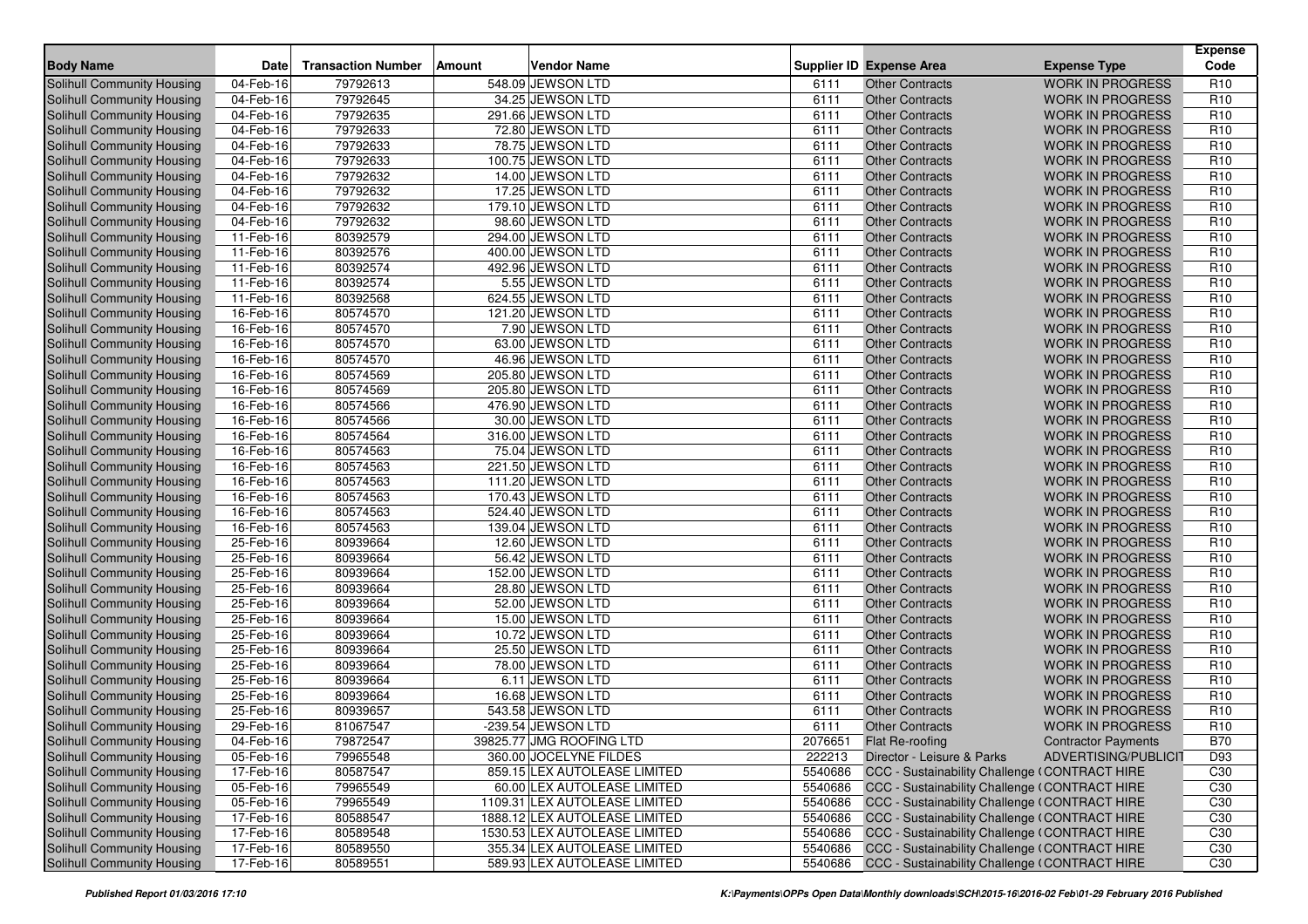| <b>Body Name</b>                  | <b>Date</b> | <b>Transaction Number</b> | Amount | Vendor Name                                |         | <b>Supplier ID Expense Area</b>                           | <b>Expense Type</b>        | <b>Expense</b><br>Code |
|-----------------------------------|-------------|---------------------------|--------|--------------------------------------------|---------|-----------------------------------------------------------|----------------------------|------------------------|
| <b>Solihull Community Housing</b> | 23-Feb-16   | 80881589                  |        | 19872.76 LEX AUTOLEASE LIMITED             | 5540686 | CCC - Sustainability Challenge (CONTRACT HIRE             |                            | C <sub>30</sub>        |
| <b>Solihull Community Housing</b> | 17-Feb-16   | 80587547                  |        | 579.43 LEX AUTOLEASE LIMITED               | 5540686 | CCC - Sustainability Challenge (Vehicle service and repai |                            | C60                    |
| <b>Solihull Community Housing</b> | 17-Feb-16   | 80588548                  |        | -1038.55 LEX AUTOLEASE LIMITED             | 5540686 | CCC - Sustainability Challenge (CONTRACT HIRE             |                            | C <sub>30</sub>        |
| Solihull Community Housing        | 26-Feb-16   | 81055636                  |        | 6750.00 LIBERATA UK LIMITED                | 260485  | Settlement Agreement                                      | <b>Court Fees</b>          | D <sub>54</sub>        |
| Solihull Community Housing        | 09-Feb-16   | 80240550                  |        | 4500.00 LIBERATA UK LIMITED                | 260485  | <b>Settlement Agreement</b>                               | <b>Court Fees</b>          | D <sub>54</sub>        |
| Solihull Community Housing        | 09-Feb-16   | 80239547                  |        | 5000.00 LIBERATA UK LIMITED                | 260485  | <b>Settlement Agreement</b>                               | <b>Court Fees</b>          | D <sub>54</sub>        |
| Solihull Community Housing        | 01-Feb-16   | 79546547                  |        | 18396.46 LIFT & ENGINEERING SERVICES       | 1656614 | CL - Stowe Pool                                           | <b>Contractor Payments</b> | <b>B70</b>             |
| Solihull Community Housing        | 01-Feb-16   | 79547547                  |        | 10717.79 LIFT & ENGINEERING SERVICES       | 1656614 | CL - Stowe Pool                                           | <b>Contractor Payments</b> | <b>B70</b>             |
| Solihull Community Housing        | 01-Feb-16   | 79547547                  |        | -10717.79 LIFT & ENGINEERING SERVICES      | 1656614 | <b>CL</b> - Stowe Pool                                    | <b>Contractor Payments</b> | <b>B70</b>             |
| Solihull Community Housing        | 01-Feb-16   | 79547547                  |        | 10717.49 LIFT & ENGINEERING SERVICES       | 1656614 | <b>CL</b> - Stowe Pool                                    | <b>Contractor Payments</b> | <b>B70</b>             |
| Solihull Community Housing        | 01-Feb-16   | 79548548                  |        | 12264.31 LIFT & ENGINEERING SERVICES       | 1656614 | <b>CL</b> - Stowe Pool                                    | <b>Contractor Payments</b> | <b>B70</b>             |
| Solihull Community Housing        | 18-Feb-16   | 80640547                  |        | 58150.00 LIFT & ENGINEERING SERVICES       | 1656614 | CL - Stowe Pool                                           | <b>Contractor Payments</b> | <b>B70</b>             |
| <b>Solihull Community Housing</b> | 08-Feb-16   | 80094549                  |        | 277.26 LYRECO UK LTD                       | 74691   | <b>Overtime - Salaries</b>                                | Stationery                 | D <sub>25</sub>        |
| <b>Solihull Community Housing</b> | 23-Feb-16   | 80881581                  |        | 27043.60 MITIE PROPERTY SERVICES MIDS LTD  | 6724    | High Rise - Communal Decoratii Contractor Payments        |                            | <b>B70</b>             |
| Solihull Community Housing        | 23-Feb-16   | 80881581                  |        | -27043.60 MITIE PROPERTY SERVICES MIDS LTD | 6724    | High Rise - Communal Decoratiı Contractor Payments        |                            | <b>B70</b>             |
| Solihull Community Housing        | 23-Feb-16   | 80881581                  |        | 27043.60 MITIE PROPERTY SERVICES MIDS LTD  | 6724    | High Rise - Communal Decoratii Contractor Payments        |                            | <b>B70</b>             |
| <b>Solihull Community Housing</b> | 19-Feb-16   | 80684608                  |        | 385.35 MTD SCAFFOLDING LTD                 | 233945  | CHH - Sanctuary Scheme                                    | <b>External Structures</b> | <b>B33</b>             |
| Solihull Community Housing        | 16-Feb-16   | 80570640                  |        | 256.90 MTD SCAFFOLDING LTD                 | 233945  | CHH - Sanctuary Scheme                                    | <b>External Structures</b> | <b>B33</b>             |
| Solihull Community Housing        | 19-Feb-16   | 80684607                  |        | 385.35 MTD SCAFFOLDING LTD                 | 233945  | CHH - Sanctuary Scheme                                    | <b>External Structures</b> | <b>B33</b>             |
| Solihull Community Housing        | 19-Feb-16   | 80684605                  |        | 385.35 MTD SCAFFOLDING LTD                 | 233945  | CHH - Sanctuary Scheme                                    | <b>External Structures</b> | <b>B33</b>             |
| Solihull Community Housing        | 16-Feb-16   | 80570639                  |        | 431.76 MTD SCAFFOLDING LTD                 | 233945  | CHH - Sanctuary Scheme                                    | <b>External Structures</b> | <b>B33</b>             |
| Solihull Community Housing        | 16-Feb-16   | 80570638                  |        | 587.21 MTD SCAFFOLDING LTD                 | 233945  | CHH - Sanctuary Scheme                                    | <b>External Structures</b> | <b>B33</b>             |
| Solihull Community Housing        | 16-Feb-16   | 80570636                  |        | 512.72 MTD SCAFFOLDING LTD                 | 233945  | CHH - Sanctuary Scheme                                    | <b>External Structures</b> | <b>B33</b>             |
| Solihull Community Housing        | 05-Feb-16   | 80049572                  |        | 385.35 MTD SCAFFOLDING LTD                 | 233945  | CHH - Sanctuary Scheme                                    | <b>External Structures</b> | <b>B33</b>             |
| Solihull Community Housing        | 05-Feb-16   | 80049570                  |        | 385.35 MTD SCAFFOLDING LTD                 | 233945  | CHH - Sanctuary Scheme                                    | <b>External Structures</b> | <b>B33</b>             |
| Solihull Community Housing        | 05-Feb-16   | 80049569                  |        | 385.35 MTD SCAFFOLDING LTD                 | 233945  | <b>CHH - Sanctuary Scheme</b>                             | <b>External Structures</b> | <b>B33</b>             |
| Solihull Community Housing        | 05-Feb-16   | 80049568                  |        | 431.76 MTD SCAFFOLDING LTD                 | 233945  | CHH - Sanctuary Scheme                                    | <b>External Structures</b> | <b>B33</b>             |
| Solihull Community Housing        | 05-Feb-16   | 80049567                  |        | 385.35 MTD SCAFFOLDING LTD                 | 233945  | CHH - Sanctuary Scheme                                    | <b>External Structures</b> | <b>B33</b>             |
| Solihull Community Housing        | 04-Feb-16   | 79792592                  |        | 308.02 NATIONAL PLASTICS                   | 206818  | <b>Other Contracts</b>                                    | <b>WORK IN PROGRESS</b>    | R <sub>10</sub>        |
| <b>Solihull Community Housing</b> | 04-Feb-16   | 79792592                  |        | 17.98 NATIONAL PLASTICS                    | 206818  | <b>Other Contracts</b>                                    | <b>WORK IN PROGRESS</b>    | R <sub>10</sub>        |
| Solihull Community Housing        | 04-Feb-16   | 79792592                  |        | 18.30 NATIONAL PLASTICS                    | 206818  | <b>Other Contracts</b>                                    | <b>WORK IN PROGRESS</b>    | R <sub>10</sub>        |
| Solihull Community Housing        | 04-Feb-16   | 79792591                  |        | 37.60 NATIONAL PLASTICS                    | 206818  | <b>Other Contracts</b>                                    | <b>WORK IN PROGRESS</b>    | R <sub>10</sub>        |
| Solihull Community Housing        | 04-Feb-16   | 79792591                  |        | 154.00 NATIONAL PLASTICS                   | 206818  | <b>Other Contracts</b>                                    | <b>WORK IN PROGRESS</b>    | R <sub>10</sub>        |
| Solihull Community Housing        | 04-Feb-16   | 79792591                  |        | 18.30 NATIONAL PLASTICS                    | 206818  | <b>Other Contracts</b>                                    | <b>WORK IN PROGRESS</b>    | R <sub>10</sub>        |
| Solihull Community Housing        | 11-Feb-16   | 80392562                  |        | 154.00 NATIONAL PLASTICS                   | 206818  | <b>Other Contracts</b>                                    | <b>WORK IN PROGRESS</b>    | R <sub>10</sub>        |
| Solihull Community Housing        | 11-Feb-16   | 80392562                  |        | 95.70 NATIONAL PLASTICS                    | 206818  | <b>Other Contracts</b>                                    | <b>WORK IN PROGRESS</b>    | R <sub>10</sub>        |
| Solihull Community Housing        | 11-Feb-16   | 80392562                  |        | 18.80 NATIONAL PLASTICS                    | 206818  | <b>Other Contracts</b>                                    | <b>WORK IN PROGRESS</b>    | R <sub>10</sub>        |
| Solihull Community Housing        | 11-Feb-16   | 80392562                  |        | 23.80 NATIONAL PLASTICS                    | 206818  | <b>Other Contracts</b>                                    | <b>WORK IN PROGRESS</b>    | R <sub>10</sub>        |
| Solihull Community Housing        | 11-Feb-16   | 80392565                  |        | 308.00 NATIONAL PLASTICS                   | 206818  | <b>Other Contracts</b>                                    | <b>WORK IN PROGRESS</b>    | R <sub>10</sub>        |
| Solihull Community Housing        | 04-Feb-16   | 79792703                  |        | 44.30 NATIONAL SAFETY SUPPLIES             | 8072696 | <b>Other Contracts</b>                                    | <b>WORK IN PROGRESS</b>    | R <sub>10</sub>        |
| Solihull Community Housing        | 04-Feb-16   | 79792703                  |        | 179.80 NATIONAL SAFETY SUPPLIES            | 8072696 | <b>Other Contracts</b>                                    | <b>WORK IN PROGRESS</b>    | R <sub>10</sub>        |
| <b>Solihull Community Housing</b> | 04-Feb-16   | 79792703                  |        | 22.92 NATIONAL SAFETY SUPPLIES             | 8072696 | <b>Other Contracts</b>                                    | <b>WORK IN PROGRESS</b>    | R <sub>10</sub>        |
| Solihull Community Housing        | 04-Feb-16   | 79792703                  |        | 74.40 NATIONAL SAFETY SUPPLIES             | 8072696 | <b>Other Contracts</b>                                    | <b>WORK IN PROGRESS</b>    | R <sub>10</sub>        |
| Solihull Community Housing        | 04-Feb-16   | 79792703                  |        | 12.72 NATIONAL SAFETY SUPPLIES             |         | 8072696 Other Contracts                                   | <b>WORK IN PROGRESS</b>    | R <sub>10</sub>        |
| Solihull Community Housing        | 04-Feb-16   | 79792703                  |        | 9.24 NATIONAL SAFETY SUPPLIES              |         | 8072696 Other Contracts                                   | <b>WORK IN PROGRESS</b>    | R <sub>10</sub>        |
| Solihull Community Housing        | 04-Feb-16   | 79792703                  |        | 10.60 NATIONAL SAFETY SUPPLIES             | 8072696 | <b>Other Contracts</b>                                    | <b>WORK IN PROGRESS</b>    | R <sub>10</sub>        |
| Solihull Community Housing        | 04-Feb-16   | 79792703                  |        | 5.20 NATIONAL SAFETY SUPPLIES              | 8072696 | <b>Other Contracts</b>                                    | <b>WORK IN PROGRESS</b>    | R <sub>10</sub>        |
| Solihull Community Housing        | 04-Feb-16   | 79792703                  |        | 39.11 NATIONAL SAFETY SUPPLIES             | 8072696 | <b>Other Contracts</b>                                    | <b>WORK IN PROGRESS</b>    | R <sub>10</sub>        |
| Solihull Community Housing        | 11-Feb-16   | 80392652                  |        | 3.45 NATIONAL SAFETY SUPPLIES              | 8072696 | <b>Other Contracts</b>                                    | <b>WORK IN PROGRESS</b>    | R <sub>10</sub>        |
| Solihull Community Housing        | 11-Feb-16   | 80392652                  |        | 18.50 NATIONAL SAFETY SUPPLIES             | 8072696 | <b>Other Contracts</b>                                    | <b>WORK IN PROGRESS</b>    | R <sub>10</sub>        |
| Solihull Community Housing        | 11-Feb-16   | 80392652                  |        | 88.60 NATIONAL SAFETY SUPPLIES             | 8072696 | <b>Other Contracts</b>                                    | <b>WORK IN PROGRESS</b>    | R <sub>10</sub>        |
| Solihull Community Housing        | 11-Feb-16   | 80392652                  |        | 20.00 NATIONAL SAFETY SUPPLIES             | 8072696 | <b>Other Contracts</b>                                    | <b>WORK IN PROGRESS</b>    | R <sub>10</sub>        |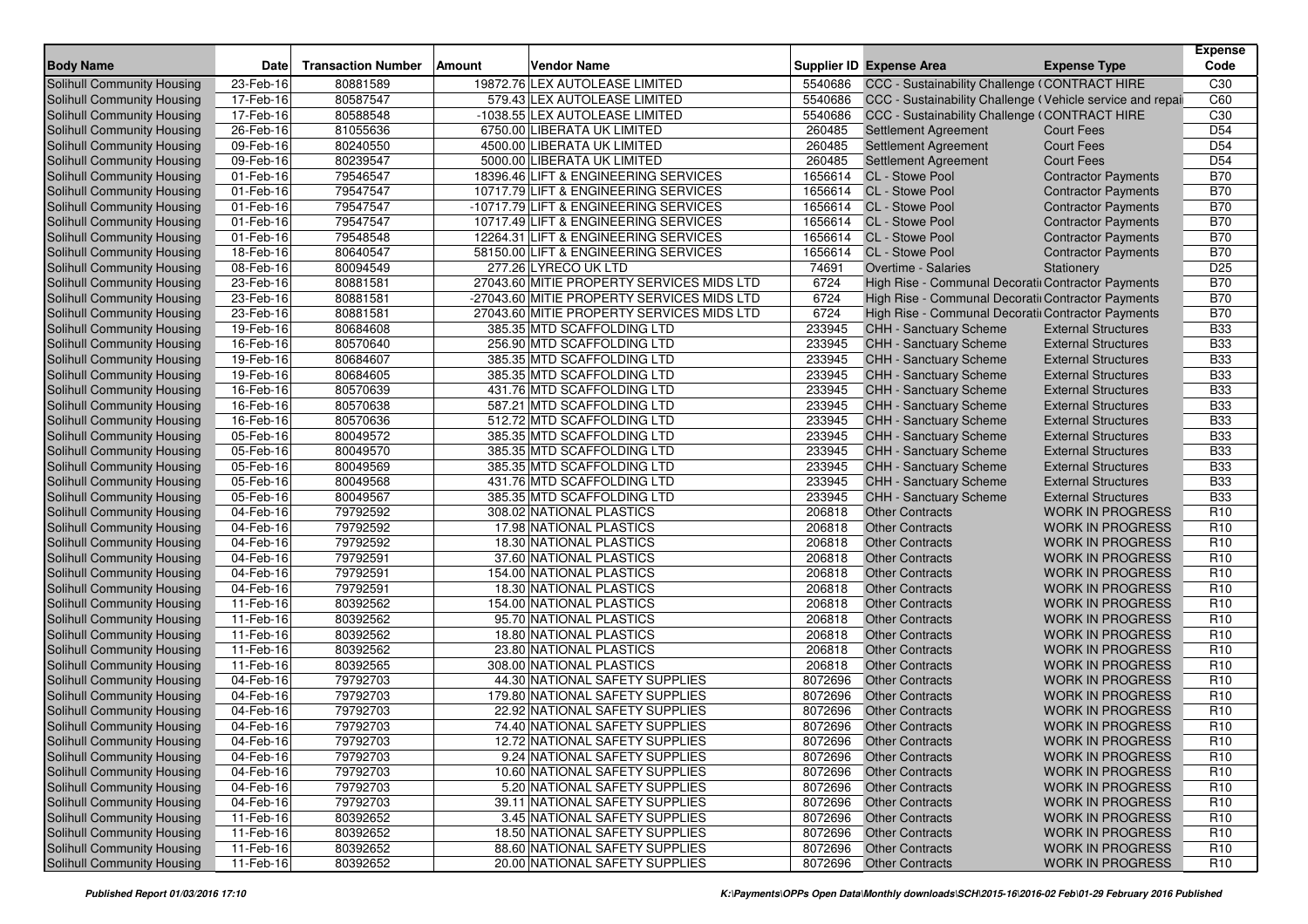| <b>Body Name</b>                                                | <b>Date</b> | <b>Transaction Number</b> | Amount | Vendor Name                                 |                  | <b>Supplier ID Expense Area</b>                        | <b>Expense Type</b>                                | <b>Expense</b><br>Code |
|-----------------------------------------------------------------|-------------|---------------------------|--------|---------------------------------------------|------------------|--------------------------------------------------------|----------------------------------------------------|------------------------|
| Solihull Community Housing                                      | 11-Feb-16   | 80392652                  |        | 67.50 NATIONAL SAFETY SUPPLIES              | 8072696          | <b>Other Contracts</b>                                 | <b>WORK IN PROGRESS</b>                            | R <sub>10</sub>        |
| Solihull Community Housing                                      | 11-Feb-16   | 80392652                  |        | 223.50 NATIONAL SAFETY SUPPLIES             | 8072696          | <b>Other Contracts</b>                                 | <b>WORK IN PROGRESS</b>                            | R <sub>10</sub>        |
| Solihull Community Housing                                      | 25-Feb-16   | 80939685                  |        | 21.60 NATIONAL SAFETY SUPPLIES              | 8072696          | <b>Other Contracts</b>                                 | <b>WORK IN PROGRESS</b>                            | R <sub>10</sub>        |
| Solihull Community Housing                                      | 25-Feb-16   | 80939685                  |        | 89.90 NATIONAL SAFETY SUPPLIES              | 8072696          | <b>Other Contracts</b>                                 | <b>WORK IN PROGRESS</b>                            | R <sub>10</sub>        |
| Solihull Community Housing                                      | 25-Feb-16   | 80939685                  |        | 223.50 NATIONAL SAFETY SUPPLIES             | 8072696          | <b>Other Contracts</b>                                 | <b>WORK IN PROGRESS</b>                            | R <sub>10</sub>        |
| Solihull Community Housing                                      | 25-Feb-16   | 80939685                  |        | 3.45 NATIONAL SAFETY SUPPLIES               | 8072696          | <b>Other Contracts</b>                                 | <b>WORK IN PROGRESS</b>                            | R <sub>10</sub>        |
| Solihull Community Housing                                      | 25-Feb-16   | 80939685                  |        | 20.00 NATIONAL SAFETY SUPPLIES              | 8072696          | <b>Other Contracts</b>                                 | <b>WORK IN PROGRESS</b>                            | R <sub>10</sub>        |
| Solihull Community Housing                                      | 25-Feb-16   | 80939685                  |        | 6.10 NATIONAL SAFETY SUPPLIES               | 8072696          | <b>Other Contracts</b>                                 | <b>WORK IN PROGRESS</b>                            | R <sub>10</sub>        |
| Solihull Community Housing                                      | 25-Feb-16   | 80939685                  |        | 5.20 NATIONAL SAFETY SUPPLIES               | 8072696          | <b>Other Contracts</b>                                 | <b>WORK IN PROGRESS</b>                            | R <sub>10</sub>        |
| Solihull Community Housing                                      | 25-Feb-16   | 80939685                  |        | 50.88 NATIONAL SAFETY SUPPLIES              | 8072696          | <b>Other Contracts</b>                                 | <b>WORK IN PROGRESS</b>                            | R <sub>10</sub>        |
| Solihull Community Housing                                      | 01-Feb-16   | 79550547                  |        | 855.53 NEOPOST LTD                          | 6967             | Overtime - Salaries                                    | <b>CATERING EQUIPMENT</b>                          | D <sub>21</sub>        |
| Solihull Community Housing                                      | 16-Feb-16   | 80566966                  |        | 463.22 NEOPOST LTD                          | 6967             | Overtime - Salaries                                    | <b>CATERING EQUIPMENT</b>                          | D <sub>21</sub>        |
| Solihull Community Housing                                      | 01-Feb-16   | 79515548                  |        | 300.00 NEOPOST LTD CREDIFON RCB ACCOUNT     | 90254            | Overtime - Salaries                                    | <b>CATERING EQUIPMENT</b>                          | D <sub>21</sub>        |
| Solihull Community Housing                                      | 19-Feb-16   | 80684585                  |        | 300.00 NEOPOST LTD CREDIFON RCB ACCOUNT     | 90254            | <b>Overtime - Salaries</b>                             | <b>CATERING EQUIPMENT</b>                          | D <sub>21</sub>        |
| <b>Solihull Community Housing</b>                               | 05-Feb-16   | 79965552                  |        | 650.00 NETWORK VENTURES LTD                 | 195778           | <b>Board Administration</b>                            | <b>FOSTER PARENTS</b>                              | D <sub>50</sub>        |
| Solihull Community Housing                                      | 11-Feb-16   | 80392547                  |        | 214.20 NICHOLLS & CLARKE BUILDING PRODUCTS  | 176278           | <b>Other Contracts</b>                                 | <b>WORK IN PROGRESS</b>                            | R <sub>10</sub>        |
| Solihull Community Housing                                      | 11-Feb-16   | 80392547                  |        | 210.00 NICHOLLS & CLARKE BUILDING PRODUCTS  | 176278           | <b>Other Contracts</b>                                 | <b>WORK IN PROGRESS</b>                            | R <sub>10</sub>        |
|                                                                 | 11-Feb-16   | 80392547                  |        | 230.00 NICHOLLS & CLARKE BUILDING PRODUCTS  | 176278           | <b>Other Contracts</b>                                 | <b>WORK IN PROGRESS</b>                            | R <sub>10</sub>        |
| Solihull Community Housing<br>Solihull Community Housing        | 04-Feb-16   | 79792547                  |        | 264.93 NICHOLLS & CLARKE BUILDING PRODUCTS  | 176278           | <b>Other Contracts</b>                                 | <b>WORK IN PROGRESS</b>                            | R <sub>10</sub>        |
|                                                                 | 16-Feb-16   | 80574547                  |        | 2500.00 NICHOLLS & CLARKE BUILDING PRODUCTS | 176278           | <b>Other Contracts</b>                                 | <b>WORK IN PROGRESS</b>                            | R <sub>10</sub>        |
| Solihull Community Housing<br><b>Solihull Community Housing</b> |             |                           |        |                                             |                  |                                                        |                                                    | R <sub>10</sub>        |
|                                                                 | 16-Feb-16   | 80574547<br>80939551      |        | 214.20 NICHOLLS & CLARKE BUILDING PRODUCTS  | 176278           | <b>Other Contracts</b>                                 | <b>WORK IN PROGRESS</b><br><b>WORK IN PROGRESS</b> | R <sub>10</sub>        |
| Solihull Community Housing<br><b>Solihull Community Housing</b> | 25-Feb-16   | 80939551                  |        | 348.84 NICHOLLS & CLARKE BUILDING PRODUCTS  | 176278<br>176278 | <b>Other Contracts</b>                                 |                                                    |                        |
|                                                                 | 25-Feb-16   |                           |        | 229.50 NICHOLLS & CLARKE BUILDING PRODUCTS  |                  | <b>Other Contracts</b>                                 | <b>WORK IN PROGRESS</b>                            | R <sub>10</sub>        |
| Solihull Community Housing                                      | 25-Feb-16   | 80939550                  |        | 210.00 NICHOLLS & CLARKE BUILDING PRODUCTS  | 176278           | <b>Other Contracts</b>                                 | <b>WORK IN PROGRESS</b>                            | R <sub>10</sub>        |
| Solihull Community Housing                                      | 25-Feb-16   | 80939548                  |        | 210.00 NICHOLLS & CLARKE BUILDING PRODUCTS  | 176278           | <b>Other Contracts</b>                                 | <b>WORK IN PROGRESS</b>                            | R <sub>10</sub>        |
| Solihull Community Housing                                      | 25-Feb-16   | 80939548                  |        | 642.60 NICHOLLS & CLARKE BUILDING PRODUCTS  | 176278           | <b>Other Contracts</b>                                 | <b>WORK IN PROGRESS</b>                            | R <sub>10</sub>        |
| Solihull Community Housing                                      | 25-Feb-16   | 80939547                  |        | 304.00 NICHOLLS & CLARKE BUILDING PRODUCTS  | 176278           | <b>Other Contracts</b>                                 | <b>WORK IN PROGRESS</b>                            | R <sub>10</sub>        |
| Solihull Community Housing                                      | 25-Feb-16   | 80939547                  |        | 35.00 NICHOLLS & CLARKE BUILDING PRODUCTS   | 176278           | <b>Other Contracts</b>                                 | <b>WORK IN PROGRESS</b>                            | R <sub>10</sub>        |
| <b>Solihull Community Housing</b>                               | 25-Feb-16   | 80939547                  |        | 27.33 NICHOLLS & CLARKE BUILDING PRODUCTS   | 176278           | <b>Other Contracts</b>                                 | <b>WORK IN PROGRESS</b>                            | R <sub>10</sub>        |
| Solihull Community Housing                                      | 25-Feb-16   | 80939547                  |        | 47.42 NICHOLLS & CLARKE BUILDING PRODUCTS   | 176278           | <b>Other Contracts</b>                                 | <b>WORK IN PROGRESS</b>                            | R <sub>10</sub>        |
| <b>Solihull Community Housing</b>                               | 25-Feb-16   | 80939547                  |        | 5.00 NICHOLLS & CLARKE BUILDING PRODUCTS    | 176278           | <b>Other Contracts</b>                                 | <b>WORK IN PROGRESS</b>                            | R <sub>10</sub>        |
| Solihull Community Housing                                      | 25-Feb-16   | 80939547                  |        | 20.08 NICHOLLS & CLARKE BUILDING PRODUCTS   | 176278           | <b>Other Contracts</b>                                 | <b>WORK IN PROGRESS</b>                            | R <sub>10</sub>        |
| Solihull Community Housing                                      | 25-Feb-16   | 80939547                  |        | 210.00 NICHOLLS & CLARKE BUILDING PRODUCTS  | 176278           | <b>Other Contracts</b>                                 | <b>WORK IN PROGRESS</b>                            | R <sub>10</sub>        |
| Solihull Community Housing                                      | 25-Feb-16   | 80939547                  |        | 65.09 NICHOLLS & CLARKE BUILDING PRODUCTS   | 176278           | <b>Other Contracts</b>                                 | <b>WORK IN PROGRESS</b>                            | R <sub>10</sub>        |
| Solihull Community Housing                                      | 25-Feb-16   | 80939547                  |        | 25.74 NICHOLLS & CLARKE BUILDING PRODUCTS   | 176278           | <b>Other Contracts</b>                                 | <b>WORK IN PROGRESS</b>                            | R <sub>10</sub>        |
| Solihull Community Housing                                      | 25-Feb-16   | 80939547                  |        | 59.00 NICHOLLS & CLARKE BUILDING PRODUCTS   | 176278           | <b>Other Contracts</b>                                 | <b>WORK IN PROGRESS</b>                            | R <sub>10</sub>        |
| Solihull Community Housing                                      | 25-Feb-16   | 80939547                  |        | 75.00 NICHOLLS & CLARKE BUILDING PRODUCTS   | 176278           | <b>Other Contracts</b>                                 | <b>WORK IN PROGRESS</b>                            | R <sub>10</sub>        |
| Solihull Community Housing                                      | 25-Feb-16   | 80939547                  |        | 45.00 NICHOLLS & CLARKE BUILDING PRODUCTS   | 176278           | <b>Other Contracts</b>                                 | <b>WORK IN PROGRESS</b>                            | R <sub>10</sub>        |
| Solihull Community Housing                                      | 25-Feb-16   | 80939547                  |        | 230.00 NICHOLLS & CLARKE BUILDING PRODUCTS  | 176278           | <b>Other Contracts</b>                                 | <b>WORK IN PROGRESS</b>                            | R <sub>10</sub>        |
| Solihull Community Housing                                      | 25-Feb-16   | 80939547                  |        | 2500.00 NICHOLLS & CLARKE BUILDING PRODUCTS | 176278           | <b>Other Contracts</b>                                 | <b>WORK IN PROGRESS</b>                            | R <sub>10</sub>        |
| Solihull Community Housing                                      | 05-Feb-16   | 79962553                  |        | 518.74 NIYAA PEOPLE                         | 1651616          | <b>Capital Programmes</b>                              | <b>Agency Staff</b>                                | A60                    |
| <b>Solihull Community Housing</b>                               | 11-Feb-16   | 80360593                  |        | 518.74 NIYAA PEOPLE                         | 1651616          | <b>Capital Programmes</b>                              | <b>Agency Staff</b>                                | A60                    |
| Solihull Community Housing                                      | 18-Feb-16   | 80640549                  |        | 420.60 NIYAA PEOPLE                         | 1651616          | <b>Capital Programmes</b>                              | <b>Agency Staff</b>                                | A60                    |
| Solihull Community Housing                                      | 26-Feb-16   | 81032547                  |        | 518.74 NIYAA PEOPLE                         |                  | 1651616 Capital Programmes                             | <b>Agency Staff</b>                                | A60                    |
| Solihull Community Housing                                      | 04-Feb-16   | 79874547                  |        | 518.74 NIYAA PEOPLE                         |                  | 1651616 Capital Programmes                             | <b>Agency Staff</b>                                | A60                    |
| <b>Solihull Community Housing</b>                               | 16-Feb-16   | 80566979                  |        | 552.78 NIYAA PEOPLE                         |                  | 1651616 Spatial Policy and Delivery Servi Agency Staff |                                                    | A60                    |
| Solihull Community Housing                                      | 16-Feb-16   | 80566982                  |        | 552.78 NIYAA PEOPLE                         |                  | 1651616 Spatial Policy and Delivery Servi Agency Staff |                                                    | A60                    |
| <b>Solihull Community Housing</b>                               | 16-Feb-16   | 80566986                  |        | 444.00 NIYAA PEOPLE                         |                  | 1651616 Spatial Policy and Delivery Servi Agency Staff |                                                    | A60                    |
| <b>Solihull Community Housing</b>                               | 16-Feb-16   | 80566989                  |        | 552.78 NIYAA PEOPLE                         |                  | 1651616 Spatial Policy and Delivery Servi Agency Staff |                                                    | A60                    |
| Solihull Community Housing                                      | 09-Feb-16   | 80211547                  |        | 552.78 NIYAA PEOPLE                         |                  | 1651616 Spatial Policy and Delivery Servi Agency Staff |                                                    | A60                    |
| Solihull Community Housing                                      | 09-Feb-16   | 80211548                  |        | 552.78 NIYAA PEOPLE                         |                  | 1651616 Spatial Policy and Delivery Servi Agency Staff |                                                    | A60                    |
| <b>Solihull Community Housing</b>                               | 09-Feb-16   | 80212547                  |        | 552.78 NIYAA PEOPLE                         |                  | 1651616 Spatial Policy and Delivery Servi Agency Staff |                                                    | A60                    |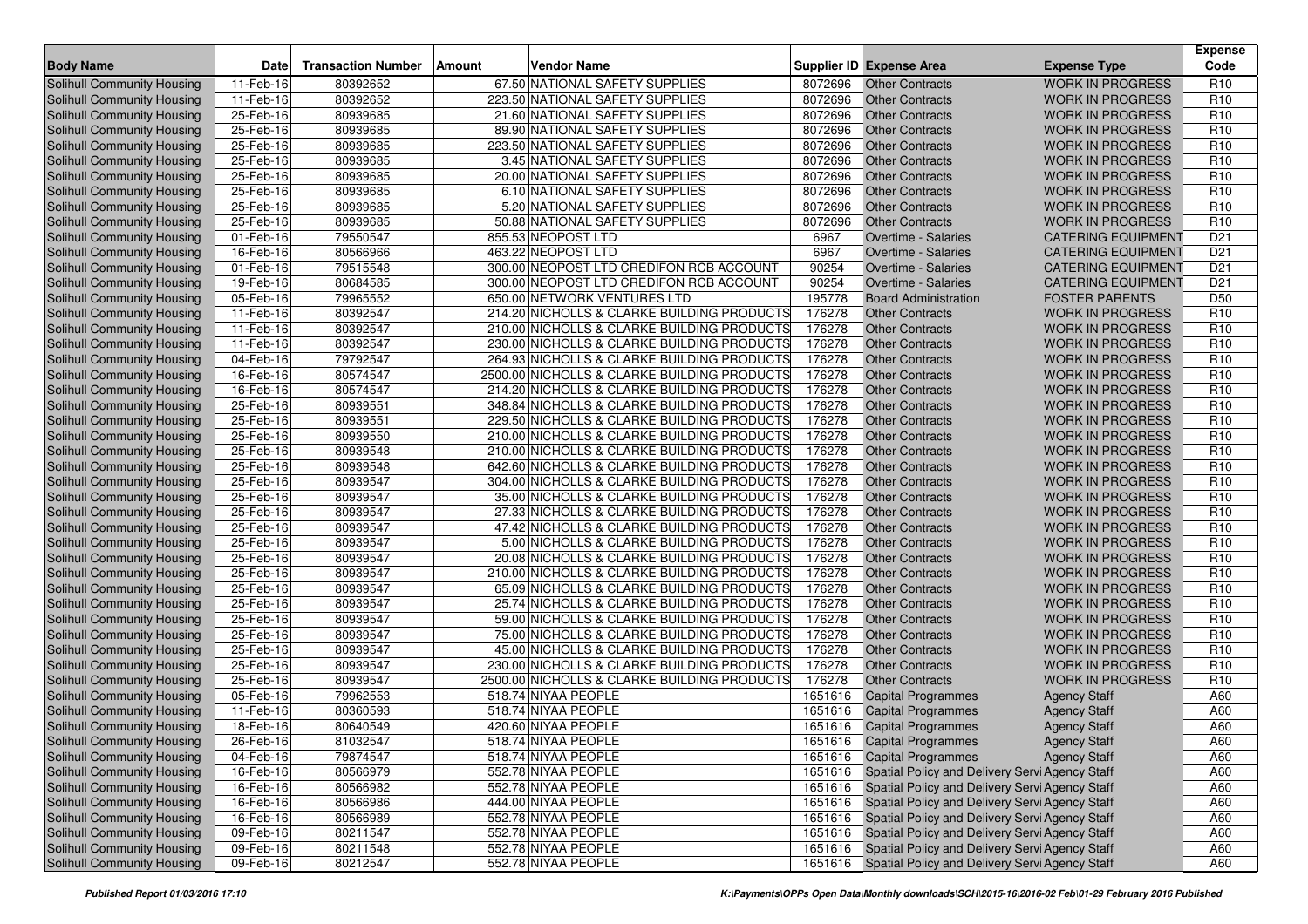| <b>Body Name</b>                  | <b>Date</b>             | <b>Transaction Number</b> | Amount<br><b>Vendor Name</b>       |         | <b>Supplier ID Expense Area</b>                |                            | <b>Expense</b><br>Code |
|-----------------------------------|-------------------------|---------------------------|------------------------------------|---------|------------------------------------------------|----------------------------|------------------------|
|                                   |                         |                           |                                    |         |                                                | <b>Expense Type</b>        |                        |
| <b>Solihull Community Housing</b> | 09-Feb-16               | 80212549                  | 552.78 NIYAA PEOPLE                | 1651616 | Spatial Policy and Delivery Servi Agency Staff |                            | A60                    |
| Solihull Community Housing        | 09-Feb-16               | 80213547                  | 552.78 NIYAA PEOPLE                | 1651616 | Spatial Policy and Delivery Servi Agency Staff |                            | A60                    |
| Solihull Community Housing        | $\overline{09}$ -Feb-16 | 80214547                  | 444.00 NIYAA PEOPLE                | 1651616 | Spatial Policy and Delivery Servi Agency Staff |                            | A60                    |
| <b>Solihull Community Housing</b> | 09-Feb-16               | 80216547                  | 401.25 NIYAA PEOPLE                | 1651616 | Spatial Policy and Delivery Servi Agency Staff |                            | A60                    |
| Solihull Community Housing        | 16-Feb-16               | 80566970                  | 552.78 NIYAA PEOPLE                | 1651616 | Spatial Policy and Delivery Servi Agency Staff |                            | A60                    |
| Solihull Community Housing        | 16-Feb-16               | 80566971                  | 552.78 NIYAA PEOPLE                | 1651616 | Spatial Policy and Delivery Servi Agency Staff |                            | A60                    |
| Solihull Community Housing        | 16-Feb-16               | 80566972                  | 328.68 NIYAA PEOPLE                | 1651616 | Spatial Policy and Delivery Servi Agency Staff |                            | A60                    |
| Solihull Community Housing        | 02-Feb-16               | 79640593                  | 552.78 NIYAA PEOPLE                | 1651616 | Spatial Policy and Delivery Servi Agency Staff |                            | A60                    |
| Solihull Community Housing        | 02-Feb-16               | 79640617                  | 552.78 NIYAA PEOPLE                | 1651616 | Spatial Policy and Delivery Servi Agency Staff |                            | A60                    |
| Solihull Community Housing        | 02-Feb-16               | 79640641                  | 552.78 NIYAA PEOPLE                | 1651616 | Spatial Policy and Delivery Servi Agency Staff |                            | A60                    |
| Solihull Community Housing        | 02-Feb-16               | 79640644                  | 444.00 NIYAA PEOPLE                | 1651616 | Spatial Policy and Delivery Servi Agency Staff |                            | A60                    |
| <b>Solihull Community Housing</b> | 19-Feb-16               | 80684587                  | 336.15 NIYAA PEOPLE                | 1651616 | Spatial Policy and Delivery Servi Agency Staff |                            | A60                    |
| Solihull Community Housing        | 05-Feb-16               | 79962551                  | 552.78 NIYAA PEOPLE                | 1651616 | Spatial Policy and Delivery Servi Agency Staff |                            | A60                    |
| Solihull Community Housing        | 02-Feb-16               | 79640646                  | 552.78 NIYAA PEOPLE                | 1651616 | Spatial Policy and Delivery Servi Agency Staff |                            | A60                    |
| <b>Solihull Community Housing</b> | 02-Feb-16               | 79640648                  | 552.78 NIYAA PEOPLE                | 1651616 | Spatial Policy and Delivery Servi Agency Staff |                            | A60                    |
| Solihull Community Housing        | 02-Feb-16               | 79640591                  | 552.78 NIYAA PEOPLE                | 1651616 | Spatial Policy and Delivery Servi Agency Staff |                            | A60                    |
| Solihull Community Housing        | 02-Feb-16               | 79640592                  | 552.78 NIYAA PEOPLE                | 1651616 | Spatial Policy and Delivery Servi Agency Staff |                            | A60                    |
| Solihull Community Housing        | 17-Feb-16               | 80599548                  | 552.78 NIYAA PEOPLE                | 1651616 | Spatial Policy and Delivery Servi Agency Staff |                            | A60                    |
| Solihull Community Housing        | 17-Feb-16               | 80600547                  | 552.78 NIYAA PEOPLE                | 1651616 | Spatial Policy and Delivery Servi Agency Staff |                            | A60                    |
| Solihull Community Housing        | 17-Feb-16               | 80601547                  | 552.78 NIYAA PEOPLE                | 1651616 | Spatial Policy and Delivery Servi Agency Staff |                            | A60                    |
| <b>Solihull Community Housing</b> | 17-Feb-16               | 80602547                  | 444.00 NIYAA PEOPLE                | 1651616 | Spatial Policy and Delivery Servi Agency Staff |                            | A60                    |
| Solihull Community Housing        | 17-Feb-16               | 80602549                  | 440.73 NIYAA PEOPLE                | 1651616 | Spatial Policy and Delivery Servi Agency Staff |                            | A60                    |
| Solihull Community Housing        | 17-Feb-16               | 80603547                  | 552.78 NIYAA PEOPLE                | 1651616 | Spatial Policy and Delivery Servi Agency Staff |                            | A60                    |
| Solihull Community Housing        | 16-Feb-16               | 80566969                  | 573.50 NIYAA PEOPLE                | 1651616 | <b>CHH - Sanctuary Scheme</b>                  | <b>Agency Staff</b>        | A60                    |
| Solihull Community Housing        | 25-Feb-16               | 80967547                  | 573.50 NIYAA PEOPLE                | 1651616 | <b>CHH - Sanctuary Scheme</b>                  | <b>Agency Staff</b>        | A60                    |
| Solihull Community Housing        | 16-Feb-16               | 80566975                  | 552.78 NIYAA PEOPLE                | 1651616 | Decent Homes Prog - Internal                   | <b>Agency Staff</b>        | A60                    |
| Solihull Community Housing        | 16-Feb-16               | 80566976                  | 448.20 NIYAA PEOPLE                | 1651616 | Decent Homes Prog - Internal                   | <b>Agency Staff</b>        | A60                    |
| Solihull Community Housing        | 17-Feb-16               | 80605548                  | 64.20 NIYAA PEOPLE                 | 1651616 | Decent Homes Prog - Internal                   | <b>Agency Staff</b>        | A60                    |
| Solihull Community Housing        | 17-Feb-16               | 80605548                  | 488.58 NIYAA PEOPLE                | 1651616 | Decent Homes Prog - Internal                   | <b>Agency Staff</b>        | A60                    |
| Solihull Community Housing        | 16-Feb-16               | 80566976                  | 537.84 NIYAA PEOPLE                | 1651616 | Decent Homes Prog - Internal                   | <b>Agency Staff</b>        | A60                    |
| <b>Solihull Community Housing</b> | 16-Feb-16               | 80566976                  | -537.84 NIYAA PEOPLE               | 1651616 | Decent Homes Prog - Internal                   | <b>Agency Staff</b>        | A60                    |
| Solihull Community Housing        | 25-Feb-16               | 80966550                  | 552.78 NIYAA PEOPLE                | 1651616 | Decent Homes Prog - Internal                   | <b>Agency Staff</b>        | A60                    |
| Solihull Community Housing        | 02-Feb-16               | 79640588                  | 552.78 NIYAA PEOPLE                | 1651616 | Decent Homes Prog - Internal                   | <b>Agency Staff</b>        | A60                    |
| <b>Solihull Community Housing</b> | 25-Feb-16               | 80966551                  | 522.78 NIYAA PEOPLE                | 1651616 | <b>Adaptations Major</b>                       | <b>Agency Staff</b>        | A60                    |
| Solihull Community Housing        | 25-Feb-16               | 80966551                  | -522.78 NIYAA PEOPLE               | 1651616 | <b>Adaptations Major</b>                       | <b>Agency Staff</b>        | A60                    |
| Solihull Community Housing        | 25-Feb-16               | 80966551                  | 552.78 NIYAA PEOPLE                | 1651616 | <b>Adaptations Major</b>                       | <b>Agency Staff</b>        | A60                    |
| Solihull Community Housing        | 16-Feb-16               | 80566967                  | 552.78 NIYAA PEOPLE                | 1651616 | <b>Adaptations Major</b>                       | <b>Agency Staff</b>        | A60                    |
| Solihull Community Housing        | 16-Feb-16               | 80566968                  | 545.31 NIYAA PEOPLE                | 1651616 | <b>Adaptations Major</b>                       | <b>Agency Staff</b>        | A60                    |
| Solihull Community Housing        | 17-Feb-16               | 80604547                  | 328.68 NIYAA PEOPLE                | 1651616 | <b>Adaptations Major</b>                       | <b>Agency Staff</b>        | A60                    |
| <b>Solihull Community Housing</b> | 18-Feb-16               | 80642548                  | 1017.50 NIYAA PEOPLE               | 1651616 | Catering                                       | <b>Agency Staff</b>        | A60                    |
| Solihull Community Housing        | 18-Feb-16               | 80640548                  | 888.00 NIYAA PEOPLE                | 1651616 | Catering                                       | <b>Agency Staff</b>        | A60                    |
| Solihull Community Housing        | 04-Feb-16               | 79873547                  | 660.00 NIYAA PEOPLE                | 1651616 | Catering                                       | <b>Agency Staff</b>        | A60                    |
| Solihull Community Housing        | 04-Feb-16               | 79875548                  | 48071.09 NOVUS PROPERTY SOLUTIONS  |         | 3522686 Cyclical Maintenance                   | <b>Contractor Payments</b> | <b>B70</b>             |
| Solihull Community Housing        | 04-Feb-16               | 79876547                  | 164984.57 NOVUS PROPERTY SOLUTIONS |         | 3522686 Cyclical Maintenance                   | <b>Contractor Payments</b> | <b>B70</b>             |
| Solihull Community Housing        | 16-Feb-16               | 80570688                  | 541.88 NOVUS PROPERTY SOLUTIONS    |         | 3522686 Decent Homes Prog - Internal           | <b>Contractor Payments</b> | <b>B70</b>             |
| Solihull Community Housing        | 16-Feb-16               | 80570687                  | 733.38 NOVUS PROPERTY SOLUTIONS    | 3522686 | Decent Homes Prog - Internal                   | <b>Contractor Payments</b> | <b>B70</b>             |
| Solihull Community Housing        | 19-Feb-16               | 80684636                  | 490.71 NOVUS PROPERTY SOLUTIONS    | 3522686 | Strategic Director - Developmen Insurances     |                            | <b>B27</b>             |
| Solihull Community Housing        | 19-Feb-16               | 80684644                  | 300.01 NOVUS PROPERTY SOLUTIONS    | 3522686 | <b>CHH - Sanctuary Scheme</b>                  | <b>BUILDINGS</b>           | <b>B31</b>             |
| Solihull Community Housing        | 19-Feb-16               | 80684643                  | 496.30 NOVUS PROPERTY SOLUTIONS    | 3522686 | <b>CHH - Sanctuary Scheme</b>                  | <b>BUILDINGS</b>           | <b>B31</b>             |
| Solihull Community Housing        | 19-Feb-16               | 80684642                  | 243.74 NOVUS PROPERTY SOLUTIONS    | 3522686 | CHH - Sanctuary Scheme                         | <b>BUILDINGS</b>           | <b>B31</b>             |
| Solihull Community Housing        | 19-Feb-16               | 80684639                  | 480.05 NOVUS PROPERTY SOLUTIONS    | 3522686 | CHH - Sanctuary Scheme                         | <b>BUILDINGS</b>           | <b>B31</b>             |
| Solihull Community Housing        | 19-Feb-16               | 80684638                  | 940.14 NOVUS PROPERTY SOLUTIONS    | 3522686 | <b>CHH - Sanctuary Scheme</b>                  | <b>BUILDINGS</b>           | <b>B31</b>             |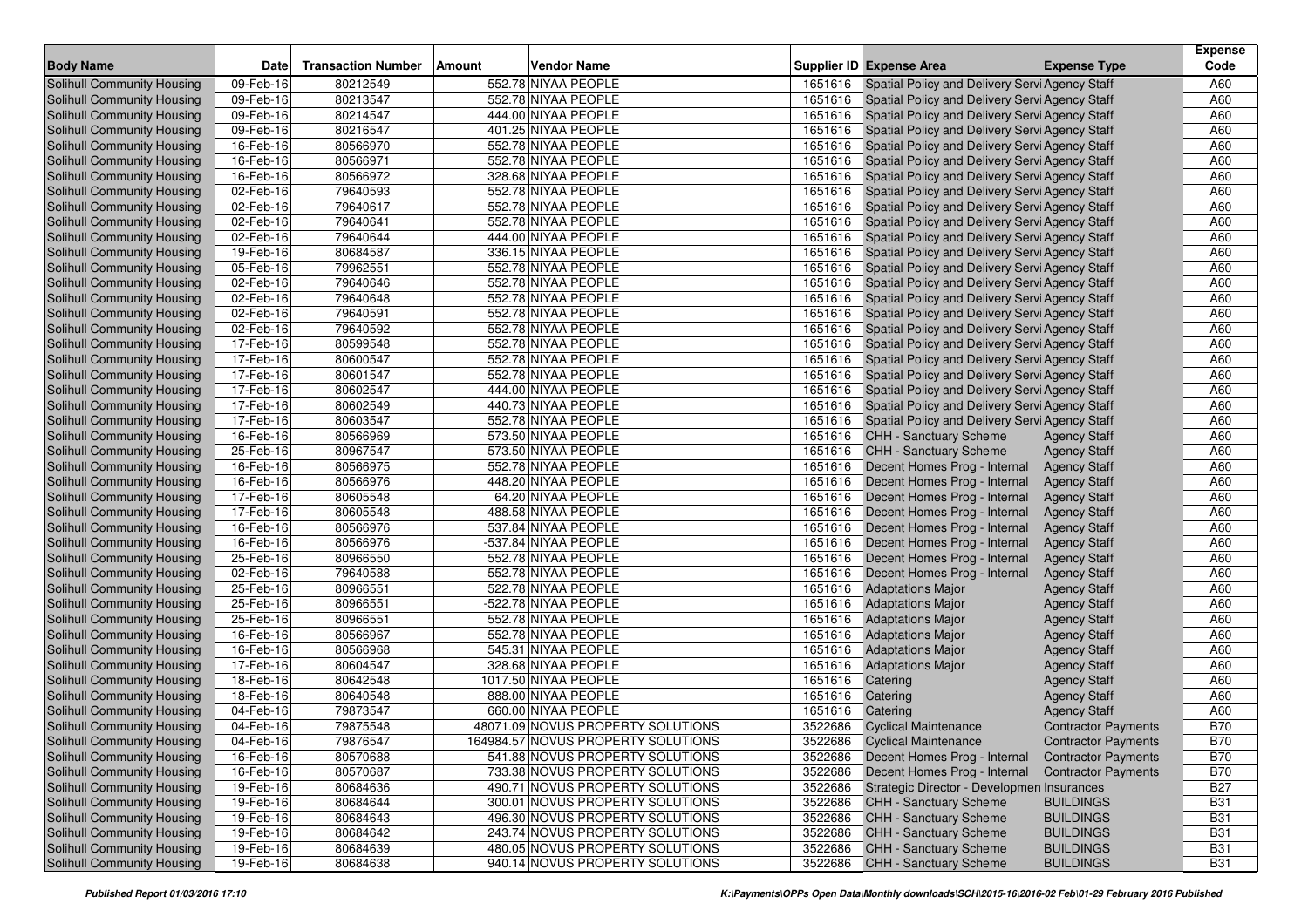| <b>Body Name</b>                  | <b>Date</b>             | <b>Transaction Number</b> | Amount | <b>Vendor Name</b>                        |         | <b>Supplier ID Expense Area</b>                       | <b>Expense Type</b>          | <b>Expense</b><br>Code |
|-----------------------------------|-------------------------|---------------------------|--------|-------------------------------------------|---------|-------------------------------------------------------|------------------------------|------------------------|
| Solihull Community Housing        | 19-Feb-16               | 80684630                  |        | 417.84 NOVUS PROPERTY SOLUTIONS           | 3522686 | CHH - Sanctuary Scheme                                | <b>BUILDINGS</b>             | <b>B31</b>             |
| Solihull Community Housing        | 05-Feb-16               | 80049814                  |        | 261.15 NOVUS PROPERTY SOLUTIONS           | 3522686 | <b>CHH - Sanctuary Scheme</b>                         | <b>BUILDINGS</b>             | <b>B31</b>             |
| Solihull Community Housing        | 19-Feb-16               | 80684626                  |        | 325.45 NOVUS PROPERTY SOLUTIONS           | 3522686 | CHH - Sanctuary Scheme                                | <b>BUILDINGS</b>             | <b>B31</b>             |
| Solihull Community Housing        | 19-Feb-16               | 80684625                  |        | 552.94 NOVUS PROPERTY SOLUTIONS           | 3522686 | <b>CHH - Sanctuary Scheme</b>                         | <b>BUILDINGS</b>             | <b>B31</b>             |
| Solihull Community Housing        | 19-Feb-16               | 80684624                  |        | 293.88 NOVUS PROPERTY SOLUTIONS           | 3522686 | CHH - Sanctuary Scheme                                | <b>BUILDINGS</b>             | <b>B31</b>             |
| Solihull Community Housing        | 19-Feb-16               | 80684623                  |        | 330.79 NOVUS PROPERTY SOLUTIONS           | 3522686 | CHH - Sanctuary Scheme                                | <b>BUILDINGS</b>             | <b>B31</b>             |
| Solihull Community Housing        | 05-Feb-16               | 80049824                  |        | 313.78 NOVUS PROPERTY SOLUTIONS           | 3522686 | <b>CHH - Sanctuary Scheme</b>                         | <b>BUILDINGS</b>             | <b>B31</b>             |
| Solihull Community Housing        | 09-Feb-16               | 80187547                  |        | 303.25 NPOWER                             | 40119   | Private Sector Leasing - 87 War Bangor/Keele/Wham/Ww  |                              | <b>B11</b>             |
| Solihull Community Housing        | 23-Feb-16               | 80881591                  |        | 70640.08 OPENVIEW SECURITY SOLUTIONS LTD  | 2385686 | <b>SRB</b>                                            | <b>Contractor Payments</b>   | <b>B70</b>             |
| Solihull Community Housing        | 04-Feb-16               | 79877547                  |        | 104230.87 OPENVIEW SECURITY SOLUTIONS LTD | 2385686 | <b>SRB</b>                                            | <b>Contractor Payments</b>   | <b>B70</b>             |
| Solihull Community Housing        | 16-Feb-16               | 80570660                  |        | 325.36 OPENVIEW SECURITY SOLUTIONS LTD    | 2385686 | Catering                                              | <b>Utility Related Works</b> | <b>B34</b>             |
| <b>Solihull Community Housing</b> | 16-Feb-16               | 80570665                  |        | 583.88 OPENVIEW SECURITY SOLUTIONS LTD    | 2385686 | Catering                                              | <b>Utility Related Works</b> | <b>B34</b>             |
| Solihull Community Housing        | 16-Feb-16               | 80570705                  |        | 300.00 OPUS STRUCTURAL SURVEYS            | 7489686 | CHH - Sanctuary Scheme                                | <b>External Structures</b>   | <b>B33</b>             |
| Solihull Community Housing        | 05-Feb-16               | 79965553                  |        | 2350.00 ORBIS PROTECT LIMITED             | 6049687 | Leisure, Parks & Play Administra Other Fees & Charges |                              | D <sub>59</sub>        |
| <b>Solihull Community Housing</b> | 24-Feb-16               | 80929553                  |        | 310.91 ORBIS PROTECT LIMITED              | 6049687 | Spatial Policy and Delivery Servi Voids               |                              | <b>B38</b>             |
| Solihull Community Housing        | 24-Feb-16               | 80929568                  |        | 353.63 ORBIS PROTECT LIMITED              | 6049687 | Spatial Policy and Delivery Servi Voids               |                              | <b>B38</b>             |
| Solihull Community Housing        | 24-Feb-16               | 80929592                  |        | 235.00 ORBIS PROTECT LIMITED              | 6049687 | Spatial Policy and Delivery Servi Voids               |                              | <b>B38</b>             |
| Solihull Community Housing        | 24-Feb-16               | 80929589                  |        | 382.50 ORBIS PROTECT LIMITED              | 6049687 | Spatial Policy and Delivery Servi Voids               |                              | <b>B38</b>             |
| Solihull Community Housing        | 24-Feb-16               | 80929587                  |        | 249.50 ORBIS PROTECT LIMITED              | 6049687 | Spatial Policy and Delivery Servi Voids               |                              | <b>B38</b>             |
| Solihull Community Housing        | 24-Feb-16               | 80929586                  |        | 225.00 ORBIS PROTECT LIMITED              | 6049687 | Spatial Policy and Delivery Servi Voids               |                              | <b>B38</b>             |
| <b>Solihull Community Housing</b> | 24-Feb-16               | 80929583                  |        | 386.22 ORBIS PROTECT LIMITED              | 6049687 | Spatial Policy and Delivery Servi Voids               |                              | <b>B38</b>             |
| Solihull Community Housing        | 24-Feb-16               | 80929603                  |        | 459.37 ORBIS PROTECT LIMITED              | 6049687 | Spatial Policy and Delivery Servi Voids               |                              | <b>B38</b>             |
| <b>Solihull Community Housing</b> | 24-Feb-16               | 80929706                  |        | 293.96 ORBIS PROTECT LIMITED              | 6049687 | Spatial Policy and Delivery Servi Voids               |                              | <b>B38</b>             |
| Solihull Community Housing        | 24-Feb-16               | 80929722                  |        | 266.42 ORBIS PROTECT LIMITED              | 6049687 | Spatial Policy and Delivery Servi Voids               |                              | <b>B38</b>             |
| Solihull Community Housing        | 24-Feb-16               | 80929716                  |        | 350.42 ORBIS PROTECT LIMITED              | 6049687 | Spatial Policy and Delivery Servi Voids               |                              | <b>B38</b>             |
| <b>Solihull Community Housing</b> | 24-Feb-16               | 80929710                  |        | 380.46 ORBIS PROTECT LIMITED              | 6049687 | Spatial Policy and Delivery Servi Voids               |                              | <b>B38</b>             |
| Solihull Community Housing        | 24-Feb-16               | 80929709                  |        | 330.82 ORBIS PROTECT LIMITED              | 6049687 | Spatial Policy and Delivery Servi Voids               |                              | <b>B38</b>             |
| Solihull Community Housing        | 24-Feb-16               | 80929618                  |        | 280.60 ORBIS PROTECT LIMITED              | 6049687 | Spatial Policy and Delivery Servi Voids               |                              | <b>B38</b>             |
| Solihull Community Housing        | 24-Feb-16               | 80929695                  |        | 341.06 ORBIS PROTECT LIMITED              | 6049687 | Spatial Policy and Delivery Servi Voids               |                              | <b>B38</b>             |
| Solihull Community Housing        | 24-Feb-16               | 80929688                  |        | 351.00 ORBIS PROTECT LIMITED              | 6049687 | Spatial Policy and Delivery Servi Voids               |                              | <b>B38</b>             |
| Solihull Community Housing        | 24-Feb-16               | 80929617                  |        | 471.61 ORBIS PROTECT LIMITED              | 6049687 | Spatial Policy and Delivery Servi Voids               |                              | <b>B38</b>             |
| Solihull Community Housing        | 24-Feb-16               | 80929609                  |        | 496.00 ORBIS PROTECT LIMITED              | 6049687 | Spatial Policy and Delivery Servi Voids               |                              | <b>B38</b>             |
| Solihull Community Housing        | 04-Feb-16               | 79792716                  |        | 4847.61 PACE PETROLEUM LTD                | 112230  | <b>Other Contracts</b>                                | <b>WORK IN PROGRESS</b>      | R <sub>10</sub>        |
| Solihull Community Housing        | 25-Feb-16               | 80939693                  |        | 807.80 PACE PETROLEUM LTD                 | 112230  | <b>Other Contracts</b>                                | <b>WORK IN PROGRESS</b>      | R <sub>10</sub>        |
| <b>Solihull Community Housing</b> | 11-Feb-16               | 80392666                  |        | 5495.00 PACE PETROLEUM LTD                | 112230  | <b>Other Contracts</b>                                | <b>WORK IN PROGRESS</b>      | R <sub>10</sub>        |
| Solihull Community Housing        | 29-Feb-16               | 81092548                  |        | 240.00 PAKAWASTE LTD                      | 7167    | <b>Other Contracts</b>                                | <b>ASC</b>                   | E20                    |
| Solihull Community Housing        | 10-Feb-16               | 80334567                  |        | 1092.56 PENNINGTON CHOICE LTD             | 227134  | Energy Performance Certificates Other Fees & Charges  |                              | D <sub>59</sub>        |
| Solihull Community Housing        | 05-Feb-16               | 80049647                  |        | 240.28 PINNACLE HOUSING LTD               | 280244  | Spatial Policy and Delivery Servi Voids               |                              | <b>B38</b>             |
| Solihull Community Housing        | 05-Feb-16               | 80049727                  |        | 264.29 PINNACLE HOUSING LTD               | 280244  | Spatial Policy and Delivery Servi Voids               |                              | <b>B38</b>             |
| <b>Solihull Community Housing</b> | 05-Feb-16               | 80049650                  |        | 456.50 PINNACLE HOUSING LTD               | 280244  | Spatial Policy and Delivery Servi Voids               |                              | <b>B38</b>             |
| Solihull Community Housing        | 05-Feb-16               | 80049649                  |        | 233.85 PINNACLE HOUSING LTD               | 280244  | Spatial Policy and Delivery Servi Voids               |                              | <b>B38</b>             |
| Solihull Community Housing        | 05-Feb-16               | 80049648                  |        | 220.56 PINNACLE HOUSING LTD               | 280244  | Spatial Policy and Delivery Servi Voids               |                              | <b>B38</b>             |
| Solihull Community Housing        | $\overline{05}$ -Feb-16 | 80049646                  |        | 389.87 PINNACLE HOUSING LTD               | 280244  | Spatial Policy and Delivery Servi Voids               |                              | <b>B38</b>             |
| Solihull Community Housing        | 05-Feb-16               | 80049658                  |        | 319.60 PINNACLE HOUSING LTD               | 280244  | Spatial Policy and Delivery Servi Voids               |                              | <b>B38</b>             |
| Solihull Community Housing        | 05-Feb-16               | 80049645                  |        | 331.23 PINNACLE HOUSING LTD               | 280244  | Spatial Policy and Delivery Servi Voids               |                              | <b>B38</b>             |
| Solihull Community Housing        | 05-Feb-16               | 80049644                  |        | 327.18 PINNACLE HOUSING LTD               | 280244  | Spatial Policy and Delivery Servi Voids               |                              | <b>B38</b>             |
| Solihull Community Housing        | 05-Feb-16               | 80049643                  |        | 399.42 PINNACLE HOUSING LTD               | 280244  | Spatial Policy and Delivery Servi Voids               |                              | <b>B38</b>             |
| Solihull Community Housing        | $05 - Feb - 16$         | 80049642                  |        | 379.70 PINNACLE HOUSING LTD               | 280244  | Spatial Policy and Delivery Servi Voids               |                              | <b>B38</b>             |
| Solihull Community Housing        | 05-Feb-16               | 80049640                  |        | 392.20 PINNACLE HOUSING LTD               | 280244  | Spatial Policy and Delivery Servi Voids               |                              | <b>B38</b>             |
| Solihull Community Housing        | 05-Feb-16               | 80049635                  |        | 220.56 PINNACLE HOUSING LTD               | 280244  | Spatial Policy and Delivery Servi Voids               |                              | <b>B38</b>             |
| Solihull Community Housing        | 05-Feb-16               | 80049634                  |        | 552.51 PINNACLE HOUSING LTD               | 280244  | Spatial Policy and Delivery Servi Voids               |                              | <b>B38</b>             |
| Solihull Community Housing        | 05-Feb-16               | 80049633                  |        | 236.41 PINNACLE HOUSING LTD               | 280244  | Spatial Policy and Delivery Servi Voids               |                              | <b>B38</b>             |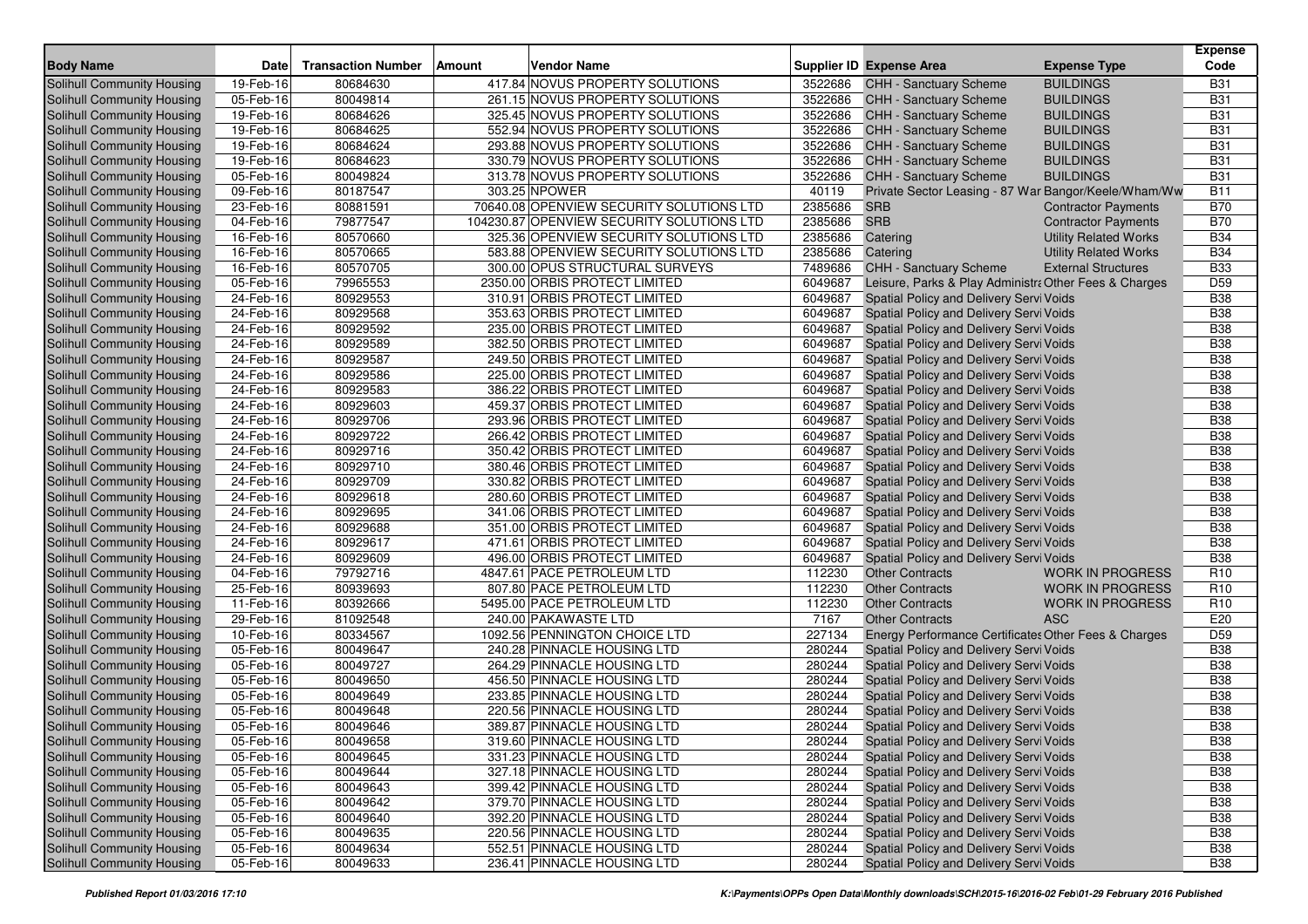| Code<br><b>Body Name</b><br><b>Transaction Number</b><br><b>Vendor Name</b><br><b>Supplier ID Expense Area</b><br><b>Expense Type</b><br><b>Date</b><br>Amount<br>246.78 PINNACLE HOUSING LTD<br>05-Feb-16<br>80049632<br>Spatial Policy and Delivery Servi Voids<br><b>B38</b><br>Solihull Community Housing<br>280244<br><b>B38</b><br>05-Feb-16<br>280244<br>Solihull Community Housing<br>80049631<br>299.95 PINNACLE HOUSING LTD<br>Spatial Policy and Delivery Servi Voids<br><b>B38</b><br>80049630<br>280244<br>Spatial Policy and Delivery Servi Voids<br>Solihull Community Housing<br>05-Feb-16<br>293.31 PINNACLE HOUSING LTD<br>05-Feb-16<br>80049628<br>251.89 PINNACLE HOUSING LTD<br>280244<br>Spatial Policy and Delivery Servi Voids<br><b>B38</b><br><b>Solihull Community Housing</b><br>Solihull Community Housing<br>05-Feb-16<br>80049627<br>239.19 PINNACLE HOUSING LTD<br>280244<br>Spatial Policy and Delivery Servi Voids<br><b>B38</b><br><b>B38</b><br>05-Feb-16<br>80049626<br>377.84 PINNACLE HOUSING LTD<br>280244<br>Spatial Policy and Delivery Servi Voids<br>Solihull Community Housing<br>05-Feb-16<br>80049625<br>303.68 PINNACLE HOUSING LTD<br>280244<br>Spatial Policy and Delivery Servi Voids<br><b>B38</b><br>Solihull Community Housing<br><b>B</b> 38<br>80049677<br>280244<br>Spatial Policy and Delivery Servi Voids<br>Solihull Community Housing<br>05-Feb-16<br>227.21 PINNACLE HOUSING LTD<br>280244<br>Solihull Community Housing<br>05-Feb-16<br>80049671<br>254.92 PINNACLE HOUSING LTD<br>Spatial Policy and Delivery Servi Voids<br><b>B38</b><br>280244<br><b>B38</b><br>Solihull Community Housing<br>05-Feb-16<br>80049670<br>270.08 PINNACLE HOUSING LTD<br>Spatial Policy and Delivery Servi Voids<br>05-Feb-16<br>80049667<br>265.34 PINNACLE HOUSING LTD<br>280244<br>Spatial Policy and Delivery Servi Voids<br><b>B38</b><br><b>Solihull Community Housing</b><br>05-Feb-16<br>80049665<br>348.52 PINNACLE HOUSING LTD<br>280244<br><b>B38</b><br>Solihull Community Housing<br>Spatial Policy and Delivery Servi Voids<br>Spatial Policy and Delivery Servi Voids<br><b>B38</b><br>Solihull Community Housing<br>05-Feb-16<br>80049693<br>216.82 PINNACLE HOUSING LTD<br>280244<br>05-Feb-16<br>80049690<br>313.60 PINNACLE HOUSING LTD<br>280244<br>Spatial Policy and Delivery Servi Voids<br><b>B38</b><br>Solihull Community Housing<br>05-Feb-16<br>288.11 PINNACLE HOUSING LTD<br>280244<br><b>B38</b><br>Solihull Community Housing<br>80049686<br>Spatial Policy and Delivery Servi Voids<br>287.01 PINNACLE HOUSING LTD<br>280244<br><b>B38</b><br>Solihull Community Housing<br>05-Feb-16<br>80049683<br>Spatial Policy and Delivery Servi Voids<br><b>B38</b><br>05-Feb-16<br>80049680<br>227.20 PINNACLE HOUSING LTD<br>280244<br>Spatial Policy and Delivery Servi Voids<br><b>Solihull Community Housing</b><br>05-Feb-16<br>80049623<br>220.56 PINNACLE HOUSING LTD<br>280244<br>Spatial Policy and Delivery Servi Voids<br><b>B38</b><br><b>Solihull Community Housing</b><br>280244<br>Spatial Policy and Delivery Servi Voids<br><b>B38</b><br>Solihull Community Housing<br>05-Feb-16<br>80049619<br>220.56 PINNACLE HOUSING LTD<br>05-Feb-16<br>80049618<br>280244<br>Spatial Policy and Delivery Servi Voids<br><b>B38</b><br><b>Solihull Community Housing</b><br>243.80 PINNACLE HOUSING LTD<br>280244<br>Spatial Policy and Delivery Servi Voids<br><b>B38</b><br>Solihull Community Housing<br>05-Feb-16<br>80049609<br>321.65 PINNACLE HOUSING LTD<br>280244<br>Spatial Policy and Delivery Servi Voids<br><b>B38</b><br>Solihull Community Housing<br>05-Feb-16<br>80049608<br>331.82 PINNACLE HOUSING LTD<br>05-Feb-16<br>80049607<br>373.86 PINNACLE HOUSING LTD<br>280244<br><b>B38</b><br>Solihull Community Housing<br>Spatial Policy and Delivery Servi Voids<br>Spatial Policy and Delivery Servi Voids<br><b>B38</b><br><b>Solihull Community Housing</b><br>05-Feb-16<br>80049606<br>363.86 PINNACLE HOUSING LTD<br>280244<br>Solihull Community Housing<br>05-Feb-16<br>80049604<br>256.74 PINNACLE HOUSING LTD<br>280244<br>Spatial Policy and Delivery Servi Voids<br><b>B38</b><br>80570649<br>395.44 PINNACLE HOUSING LTD<br>280244<br>Spatial Policy and Delivery Servi Voids<br><b>B38</b><br>Solihull Community Housing<br>16-Feb-16<br>05-Feb-16<br>280244<br>Spatial Policy and Delivery Servi Voids<br><b>B38</b><br>Solihull Community Housing<br>80049602<br>262.74 PINNACLE HOUSING LTD<br><b>B38</b><br>05-Feb-16<br>80049714<br>344.15 PINNACLE HOUSING LTD<br>280244<br>Solihull Community Housing<br>Spatial Policy and Delivery Servi Voids<br>Solihull Community Housing<br>05-Feb-16<br>80049710<br>485.23 PINNACLE HOUSING LTD<br>280244<br>Spatial Policy and Delivery Servi Voids<br><b>B38</b><br>05-Feb-16<br>80049705<br>228.34 PINNACLE HOUSING LTD<br>280244<br>Spatial Policy and Delivery Servi Voids<br><b>B38</b><br>Solihull Community Housing<br>80049704<br>280244<br><b>B38</b><br>Solihull Community Housing<br>05-Feb-16<br>328.67 PINNACLE HOUSING LTD<br>Spatial Policy and Delivery Servi Voids<br>80049702<br>280244<br>Spatial Policy and Delivery Servi Voids<br><b>B38</b><br>Solihull Community Housing<br>05-Feb-16<br>220.56 PINNACLE HOUSING LTD<br>05-Feb-16<br>80049701<br>268.56 PINNACLE HOUSING LTD<br>280244<br>Spatial Policy and Delivery Servi Voids<br><b>B38</b><br>Solihull Community Housing<br>05-Feb-16<br>80049698<br>280244<br>Spatial Policy and Delivery Servi Voids<br><b>B38</b><br>Solihull Community Housing<br>256.75 PINNACLE HOUSING LTD<br>280244<br><b>B38</b><br>Solihull Community Housing<br>05-Feb-16<br>80049696<br>246.78 PINNACLE HOUSING LTD<br>Spatial Policy and Delivery Servi Voids<br>280244<br>Spatial Policy and Delivery Servi Voids<br><b>B38</b><br>Solihull Community Housing<br>05-Feb-16<br>80049601<br>273.36 PINNACLE HOUSING LTD<br>05-Feb-16<br>80049600<br>456.44 PINNACLE HOUSING LTD<br>280244<br>Spatial Policy and Delivery Servi Voids<br><b>B38</b><br>Solihull Community Housing<br>Spatial Policy and Delivery Servi Voids<br><b>B38</b><br>Solihull Community Housing<br>05-Feb-16<br>80049598<br>256.74 PINNACLE HOUSING LTD<br>280244<br>80049595<br>273.36 PINNACLE HOUSING LTD<br>280244<br><b>B38</b><br>Solihull Community Housing<br>05-Feb-16<br>Spatial Policy and Delivery Servi Voids<br>05-Feb-16<br>345.77 PINNACLE HOUSING LTD<br>280244<br>Spatial Policy and Delivery Servi Voids<br><b>B38</b><br><b>Solihull Community Housing</b><br>80049594<br>280244<br>Spatial Policy and Delivery Servi Voids<br><b>B38</b><br>Solihull Community Housing<br>05-Feb-16<br>80049593<br>390.46 PINNACLE HOUSING LTD<br><b>B38</b><br>80049592<br>323.89 PINNACLE HOUSING LTD<br>280244<br>Spatial Policy and Delivery Servi Voids<br>Solihull Community Housing<br>05-Feb-16<br><b>Solihull Community Housing</b><br>05-Feb-16<br>80049591<br>233.83 PINNACLE HOUSING LTD<br>280244<br>Spatial Policy and Delivery Servi Voids<br><b>B38</b><br>80049587<br>280244<br>05-Feb-16<br><b>B38</b><br>Solihull Community Housing<br>313.59 PINNACLE HOUSING LTD<br>Spatial Policy and Delivery Servi Voids<br><b>B38</b><br>Solihull Community Housing<br>05-Feb-16<br>80049585<br>299.96 PINNACLE HOUSING LTD<br>280244<br>Spatial Policy and Delivery Servi Voids<br><b>Solihull Community Housing</b><br>217.22 PINNACLE HOUSING LTD<br>280244<br>Spatial Policy and Delivery Servi Voids<br>05-Feb-16<br>80049584<br><b>B38</b><br>Solihull Community Housing<br>05-Feb-16<br>323.56 PINNACLE HOUSING LTD<br>280244<br>Spatial Policy and Delivery Servi Voids<br><b>B38</b><br>80049582<br><b>Solihull Community Housing</b><br>05-Feb-16<br>80049579<br>343.89 PINNACLE HOUSING LTD<br>280244<br>Spatial Policy and Delivery Servi Voids<br><b>B38</b><br>Solihull Community Housing<br>Spatial Policy and Delivery Servi Voids<br><b>B38</b><br>05-Feb-16<br>80049578<br>362.48 PINNACLE HOUSING LTD<br>280244<br>Solihull Community Housing<br>05-Feb-16<br>80049577<br>239.51 PINNACLE HOUSING LTD<br>280244<br>Spatial Policy and Delivery Servi Voids<br><b>B38</b><br><b>Solihull Community Housing</b><br>05-Feb-16<br>80049576<br>329.86 PINNACLE HOUSING LTD<br>280244<br>Spatial Policy and Delivery Servi Voids<br><b>B38</b><br>Solihull Community Housing<br>05-Feb-16<br>331.51 PINNACLE HOUSING LTD<br>Spatial Policy and Delivery Servi Voids<br><b>B38</b><br>80049575<br>280244 |  |  |  |  | <b>Expense</b> |
|----------------------------------------------------------------------------------------------------------------------------------------------------------------------------------------------------------------------------------------------------------------------------------------------------------------------------------------------------------------------------------------------------------------------------------------------------------------------------------------------------------------------------------------------------------------------------------------------------------------------------------------------------------------------------------------------------------------------------------------------------------------------------------------------------------------------------------------------------------------------------------------------------------------------------------------------------------------------------------------------------------------------------------------------------------------------------------------------------------------------------------------------------------------------------------------------------------------------------------------------------------------------------------------------------------------------------------------------------------------------------------------------------------------------------------------------------------------------------------------------------------------------------------------------------------------------------------------------------------------------------------------------------------------------------------------------------------------------------------------------------------------------------------------------------------------------------------------------------------------------------------------------------------------------------------------------------------------------------------------------------------------------------------------------------------------------------------------------------------------------------------------------------------------------------------------------------------------------------------------------------------------------------------------------------------------------------------------------------------------------------------------------------------------------------------------------------------------------------------------------------------------------------------------------------------------------------------------------------------------------------------------------------------------------------------------------------------------------------------------------------------------------------------------------------------------------------------------------------------------------------------------------------------------------------------------------------------------------------------------------------------------------------------------------------------------------------------------------------------------------------------------------------------------------------------------------------------------------------------------------------------------------------------------------------------------------------------------------------------------------------------------------------------------------------------------------------------------------------------------------------------------------------------------------------------------------------------------------------------------------------------------------------------------------------------------------------------------------------------------------------------------------------------------------------------------------------------------------------------------------------------------------------------------------------------------------------------------------------------------------------------------------------------------------------------------------------------------------------------------------------------------------------------------------------------------------------------------------------------------------------------------------------------------------------------------------------------------------------------------------------------------------------------------------------------------------------------------------------------------------------------------------------------------------------------------------------------------------------------------------------------------------------------------------------------------------------------------------------------------------------------------------------------------------------------------------------------------------------------------------------------------------------------------------------------------------------------------------------------------------------------------------------------------------------------------------------------------------------------------------------------------------------------------------------------------------------------------------------------------------------------------------------------------------------------------------------------------------------------------------------------------------------------------------------------------------------------------------------------------------------------------------------------------------------------------------------------------------------------------------------------------------------------------------------------------------------------------------------------------------------------------------------------------------------------------------------------------------------------------------------------------------------------------------------------------------------------------------------------------------------------------------------------------------------------------------------------------------------------------------------------------------------------------------------------------------------------------------------------------------------------------------------------------------------------------------------------------------------------------------------------------------------------------------------------------------------------------------------------------------------------------------------------------------------------------------------------------------------------------------------------------------------------------------------------------------------------------------------------------------------------------------------------------------------------------------------------------------------------------------------------------------------------------------------------------------------------------------------------------------------------------------------------------------------------------------------------------------------------------------------------------------------------------------------------------------------------------------------------------------------------------------------------------------------------------------------------------------------------------------------------------------------------------------------------------------------------------------------------------------------------------------------------------------------------------------------------------------------------------------------------------------------------------------------------------------------------------------------------------------------------------------------------------------------------------------------------------------------------------------------------------------------------------------------------------------------------------------------------------------------------------------------------------------------------------------------------------------------------------------------------------------------------------------------------------------------------------------------------------------------------------------------------------------------------------------------------------------------------------------------------------------------------------------------------------------------------------------------------------------------------------------------------|--|--|--|--|----------------|
|                                                                                                                                                                                                                                                                                                                                                                                                                                                                                                                                                                                                                                                                                                                                                                                                                                                                                                                                                                                                                                                                                                                                                                                                                                                                                                                                                                                                                                                                                                                                                                                                                                                                                                                                                                                                                                                                                                                                                                                                                                                                                                                                                                                                                                                                                                                                                                                                                                                                                                                                                                                                                                                                                                                                                                                                                                                                                                                                                                                                                                                                                                                                                                                                                                                                                                                                                                                                                                                                                                                                                                                                                                                                                                                                                                                                                                                                                                                                                                                                                                                                                                                                                                                                                                                                                                                                                                                                                                                                                                                                                                                                                                                                                                                                                                                                                                                                                                                                                                                                                                                                                                                                                                                                                                                                                                                                                                                                                                                                                                                                                                                                                                                                                                                                                                                                                                                                                                                                                                                                                                                                                                                                                                                                                                                                                                                                                                                                                                                                                                                                                                                                                                                                                                                                                                                                                                                                                                                                                                                                                                                                                                                                                                                                                                                                                                                                                                                                                                                                                                                                                                                                                                                                                                                                                                                                                                                                                                                                                                                                                                                                                                                                                                                                                                                                                                                                                                                                                                                                                                                                  |  |  |  |  |                |
|                                                                                                                                                                                                                                                                                                                                                                                                                                                                                                                                                                                                                                                                                                                                                                                                                                                                                                                                                                                                                                                                                                                                                                                                                                                                                                                                                                                                                                                                                                                                                                                                                                                                                                                                                                                                                                                                                                                                                                                                                                                                                                                                                                                                                                                                                                                                                                                                                                                                                                                                                                                                                                                                                                                                                                                                                                                                                                                                                                                                                                                                                                                                                                                                                                                                                                                                                                                                                                                                                                                                                                                                                                                                                                                                                                                                                                                                                                                                                                                                                                                                                                                                                                                                                                                                                                                                                                                                                                                                                                                                                                                                                                                                                                                                                                                                                                                                                                                                                                                                                                                                                                                                                                                                                                                                                                                                                                                                                                                                                                                                                                                                                                                                                                                                                                                                                                                                                                                                                                                                                                                                                                                                                                                                                                                                                                                                                                                                                                                                                                                                                                                                                                                                                                                                                                                                                                                                                                                                                                                                                                                                                                                                                                                                                                                                                                                                                                                                                                                                                                                                                                                                                                                                                                                                                                                                                                                                                                                                                                                                                                                                                                                                                                                                                                                                                                                                                                                                                                                                                                                                  |  |  |  |  |                |
|                                                                                                                                                                                                                                                                                                                                                                                                                                                                                                                                                                                                                                                                                                                                                                                                                                                                                                                                                                                                                                                                                                                                                                                                                                                                                                                                                                                                                                                                                                                                                                                                                                                                                                                                                                                                                                                                                                                                                                                                                                                                                                                                                                                                                                                                                                                                                                                                                                                                                                                                                                                                                                                                                                                                                                                                                                                                                                                                                                                                                                                                                                                                                                                                                                                                                                                                                                                                                                                                                                                                                                                                                                                                                                                                                                                                                                                                                                                                                                                                                                                                                                                                                                                                                                                                                                                                                                                                                                                                                                                                                                                                                                                                                                                                                                                                                                                                                                                                                                                                                                                                                                                                                                                                                                                                                                                                                                                                                                                                                                                                                                                                                                                                                                                                                                                                                                                                                                                                                                                                                                                                                                                                                                                                                                                                                                                                                                                                                                                                                                                                                                                                                                                                                                                                                                                                                                                                                                                                                                                                                                                                                                                                                                                                                                                                                                                                                                                                                                                                                                                                                                                                                                                                                                                                                                                                                                                                                                                                                                                                                                                                                                                                                                                                                                                                                                                                                                                                                                                                                                                                  |  |  |  |  |                |
|                                                                                                                                                                                                                                                                                                                                                                                                                                                                                                                                                                                                                                                                                                                                                                                                                                                                                                                                                                                                                                                                                                                                                                                                                                                                                                                                                                                                                                                                                                                                                                                                                                                                                                                                                                                                                                                                                                                                                                                                                                                                                                                                                                                                                                                                                                                                                                                                                                                                                                                                                                                                                                                                                                                                                                                                                                                                                                                                                                                                                                                                                                                                                                                                                                                                                                                                                                                                                                                                                                                                                                                                                                                                                                                                                                                                                                                                                                                                                                                                                                                                                                                                                                                                                                                                                                                                                                                                                                                                                                                                                                                                                                                                                                                                                                                                                                                                                                                                                                                                                                                                                                                                                                                                                                                                                                                                                                                                                                                                                                                                                                                                                                                                                                                                                                                                                                                                                                                                                                                                                                                                                                                                                                                                                                                                                                                                                                                                                                                                                                                                                                                                                                                                                                                                                                                                                                                                                                                                                                                                                                                                                                                                                                                                                                                                                                                                                                                                                                                                                                                                                                                                                                                                                                                                                                                                                                                                                                                                                                                                                                                                                                                                                                                                                                                                                                                                                                                                                                                                                                                                  |  |  |  |  |                |
|                                                                                                                                                                                                                                                                                                                                                                                                                                                                                                                                                                                                                                                                                                                                                                                                                                                                                                                                                                                                                                                                                                                                                                                                                                                                                                                                                                                                                                                                                                                                                                                                                                                                                                                                                                                                                                                                                                                                                                                                                                                                                                                                                                                                                                                                                                                                                                                                                                                                                                                                                                                                                                                                                                                                                                                                                                                                                                                                                                                                                                                                                                                                                                                                                                                                                                                                                                                                                                                                                                                                                                                                                                                                                                                                                                                                                                                                                                                                                                                                                                                                                                                                                                                                                                                                                                                                                                                                                                                                                                                                                                                                                                                                                                                                                                                                                                                                                                                                                                                                                                                                                                                                                                                                                                                                                                                                                                                                                                                                                                                                                                                                                                                                                                                                                                                                                                                                                                                                                                                                                                                                                                                                                                                                                                                                                                                                                                                                                                                                                                                                                                                                                                                                                                                                                                                                                                                                                                                                                                                                                                                                                                                                                                                                                                                                                                                                                                                                                                                                                                                                                                                                                                                                                                                                                                                                                                                                                                                                                                                                                                                                                                                                                                                                                                                                                                                                                                                                                                                                                                                                  |  |  |  |  |                |
|                                                                                                                                                                                                                                                                                                                                                                                                                                                                                                                                                                                                                                                                                                                                                                                                                                                                                                                                                                                                                                                                                                                                                                                                                                                                                                                                                                                                                                                                                                                                                                                                                                                                                                                                                                                                                                                                                                                                                                                                                                                                                                                                                                                                                                                                                                                                                                                                                                                                                                                                                                                                                                                                                                                                                                                                                                                                                                                                                                                                                                                                                                                                                                                                                                                                                                                                                                                                                                                                                                                                                                                                                                                                                                                                                                                                                                                                                                                                                                                                                                                                                                                                                                                                                                                                                                                                                                                                                                                                                                                                                                                                                                                                                                                                                                                                                                                                                                                                                                                                                                                                                                                                                                                                                                                                                                                                                                                                                                                                                                                                                                                                                                                                                                                                                                                                                                                                                                                                                                                                                                                                                                                                                                                                                                                                                                                                                                                                                                                                                                                                                                                                                                                                                                                                                                                                                                                                                                                                                                                                                                                                                                                                                                                                                                                                                                                                                                                                                                                                                                                                                                                                                                                                                                                                                                                                                                                                                                                                                                                                                                                                                                                                                                                                                                                                                                                                                                                                                                                                                                                                  |  |  |  |  |                |
|                                                                                                                                                                                                                                                                                                                                                                                                                                                                                                                                                                                                                                                                                                                                                                                                                                                                                                                                                                                                                                                                                                                                                                                                                                                                                                                                                                                                                                                                                                                                                                                                                                                                                                                                                                                                                                                                                                                                                                                                                                                                                                                                                                                                                                                                                                                                                                                                                                                                                                                                                                                                                                                                                                                                                                                                                                                                                                                                                                                                                                                                                                                                                                                                                                                                                                                                                                                                                                                                                                                                                                                                                                                                                                                                                                                                                                                                                                                                                                                                                                                                                                                                                                                                                                                                                                                                                                                                                                                                                                                                                                                                                                                                                                                                                                                                                                                                                                                                                                                                                                                                                                                                                                                                                                                                                                                                                                                                                                                                                                                                                                                                                                                                                                                                                                                                                                                                                                                                                                                                                                                                                                                                                                                                                                                                                                                                                                                                                                                                                                                                                                                                                                                                                                                                                                                                                                                                                                                                                                                                                                                                                                                                                                                                                                                                                                                                                                                                                                                                                                                                                                                                                                                                                                                                                                                                                                                                                                                                                                                                                                                                                                                                                                                                                                                                                                                                                                                                                                                                                                                                  |  |  |  |  |                |
|                                                                                                                                                                                                                                                                                                                                                                                                                                                                                                                                                                                                                                                                                                                                                                                                                                                                                                                                                                                                                                                                                                                                                                                                                                                                                                                                                                                                                                                                                                                                                                                                                                                                                                                                                                                                                                                                                                                                                                                                                                                                                                                                                                                                                                                                                                                                                                                                                                                                                                                                                                                                                                                                                                                                                                                                                                                                                                                                                                                                                                                                                                                                                                                                                                                                                                                                                                                                                                                                                                                                                                                                                                                                                                                                                                                                                                                                                                                                                                                                                                                                                                                                                                                                                                                                                                                                                                                                                                                                                                                                                                                                                                                                                                                                                                                                                                                                                                                                                                                                                                                                                                                                                                                                                                                                                                                                                                                                                                                                                                                                                                                                                                                                                                                                                                                                                                                                                                                                                                                                                                                                                                                                                                                                                                                                                                                                                                                                                                                                                                                                                                                                                                                                                                                                                                                                                                                                                                                                                                                                                                                                                                                                                                                                                                                                                                                                                                                                                                                                                                                                                                                                                                                                                                                                                                                                                                                                                                                                                                                                                                                                                                                                                                                                                                                                                                                                                                                                                                                                                                                                  |  |  |  |  |                |
|                                                                                                                                                                                                                                                                                                                                                                                                                                                                                                                                                                                                                                                                                                                                                                                                                                                                                                                                                                                                                                                                                                                                                                                                                                                                                                                                                                                                                                                                                                                                                                                                                                                                                                                                                                                                                                                                                                                                                                                                                                                                                                                                                                                                                                                                                                                                                                                                                                                                                                                                                                                                                                                                                                                                                                                                                                                                                                                                                                                                                                                                                                                                                                                                                                                                                                                                                                                                                                                                                                                                                                                                                                                                                                                                                                                                                                                                                                                                                                                                                                                                                                                                                                                                                                                                                                                                                                                                                                                                                                                                                                                                                                                                                                                                                                                                                                                                                                                                                                                                                                                                                                                                                                                                                                                                                                                                                                                                                                                                                                                                                                                                                                                                                                                                                                                                                                                                                                                                                                                                                                                                                                                                                                                                                                                                                                                                                                                                                                                                                                                                                                                                                                                                                                                                                                                                                                                                                                                                                                                                                                                                                                                                                                                                                                                                                                                                                                                                                                                                                                                                                                                                                                                                                                                                                                                                                                                                                                                                                                                                                                                                                                                                                                                                                                                                                                                                                                                                                                                                                                                                  |  |  |  |  |                |
|                                                                                                                                                                                                                                                                                                                                                                                                                                                                                                                                                                                                                                                                                                                                                                                                                                                                                                                                                                                                                                                                                                                                                                                                                                                                                                                                                                                                                                                                                                                                                                                                                                                                                                                                                                                                                                                                                                                                                                                                                                                                                                                                                                                                                                                                                                                                                                                                                                                                                                                                                                                                                                                                                                                                                                                                                                                                                                                                                                                                                                                                                                                                                                                                                                                                                                                                                                                                                                                                                                                                                                                                                                                                                                                                                                                                                                                                                                                                                                                                                                                                                                                                                                                                                                                                                                                                                                                                                                                                                                                                                                                                                                                                                                                                                                                                                                                                                                                                                                                                                                                                                                                                                                                                                                                                                                                                                                                                                                                                                                                                                                                                                                                                                                                                                                                                                                                                                                                                                                                                                                                                                                                                                                                                                                                                                                                                                                                                                                                                                                                                                                                                                                                                                                                                                                                                                                                                                                                                                                                                                                                                                                                                                                                                                                                                                                                                                                                                                                                                                                                                                                                                                                                                                                                                                                                                                                                                                                                                                                                                                                                                                                                                                                                                                                                                                                                                                                                                                                                                                                                                  |  |  |  |  |                |
|                                                                                                                                                                                                                                                                                                                                                                                                                                                                                                                                                                                                                                                                                                                                                                                                                                                                                                                                                                                                                                                                                                                                                                                                                                                                                                                                                                                                                                                                                                                                                                                                                                                                                                                                                                                                                                                                                                                                                                                                                                                                                                                                                                                                                                                                                                                                                                                                                                                                                                                                                                                                                                                                                                                                                                                                                                                                                                                                                                                                                                                                                                                                                                                                                                                                                                                                                                                                                                                                                                                                                                                                                                                                                                                                                                                                                                                                                                                                                                                                                                                                                                                                                                                                                                                                                                                                                                                                                                                                                                                                                                                                                                                                                                                                                                                                                                                                                                                                                                                                                                                                                                                                                                                                                                                                                                                                                                                                                                                                                                                                                                                                                                                                                                                                                                                                                                                                                                                                                                                                                                                                                                                                                                                                                                                                                                                                                                                                                                                                                                                                                                                                                                                                                                                                                                                                                                                                                                                                                                                                                                                                                                                                                                                                                                                                                                                                                                                                                                                                                                                                                                                                                                                                                                                                                                                                                                                                                                                                                                                                                                                                                                                                                                                                                                                                                                                                                                                                                                                                                                                                  |  |  |  |  |                |
|                                                                                                                                                                                                                                                                                                                                                                                                                                                                                                                                                                                                                                                                                                                                                                                                                                                                                                                                                                                                                                                                                                                                                                                                                                                                                                                                                                                                                                                                                                                                                                                                                                                                                                                                                                                                                                                                                                                                                                                                                                                                                                                                                                                                                                                                                                                                                                                                                                                                                                                                                                                                                                                                                                                                                                                                                                                                                                                                                                                                                                                                                                                                                                                                                                                                                                                                                                                                                                                                                                                                                                                                                                                                                                                                                                                                                                                                                                                                                                                                                                                                                                                                                                                                                                                                                                                                                                                                                                                                                                                                                                                                                                                                                                                                                                                                                                                                                                                                                                                                                                                                                                                                                                                                                                                                                                                                                                                                                                                                                                                                                                                                                                                                                                                                                                                                                                                                                                                                                                                                                                                                                                                                                                                                                                                                                                                                                                                                                                                                                                                                                                                                                                                                                                                                                                                                                                                                                                                                                                                                                                                                                                                                                                                                                                                                                                                                                                                                                                                                                                                                                                                                                                                                                                                                                                                                                                                                                                                                                                                                                                                                                                                                                                                                                                                                                                                                                                                                                                                                                                                                  |  |  |  |  |                |
|                                                                                                                                                                                                                                                                                                                                                                                                                                                                                                                                                                                                                                                                                                                                                                                                                                                                                                                                                                                                                                                                                                                                                                                                                                                                                                                                                                                                                                                                                                                                                                                                                                                                                                                                                                                                                                                                                                                                                                                                                                                                                                                                                                                                                                                                                                                                                                                                                                                                                                                                                                                                                                                                                                                                                                                                                                                                                                                                                                                                                                                                                                                                                                                                                                                                                                                                                                                                                                                                                                                                                                                                                                                                                                                                                                                                                                                                                                                                                                                                                                                                                                                                                                                                                                                                                                                                                                                                                                                                                                                                                                                                                                                                                                                                                                                                                                                                                                                                                                                                                                                                                                                                                                                                                                                                                                                                                                                                                                                                                                                                                                                                                                                                                                                                                                                                                                                                                                                                                                                                                                                                                                                                                                                                                                                                                                                                                                                                                                                                                                                                                                                                                                                                                                                                                                                                                                                                                                                                                                                                                                                                                                                                                                                                                                                                                                                                                                                                                                                                                                                                                                                                                                                                                                                                                                                                                                                                                                                                                                                                                                                                                                                                                                                                                                                                                                                                                                                                                                                                                                                                  |  |  |  |  |                |
|                                                                                                                                                                                                                                                                                                                                                                                                                                                                                                                                                                                                                                                                                                                                                                                                                                                                                                                                                                                                                                                                                                                                                                                                                                                                                                                                                                                                                                                                                                                                                                                                                                                                                                                                                                                                                                                                                                                                                                                                                                                                                                                                                                                                                                                                                                                                                                                                                                                                                                                                                                                                                                                                                                                                                                                                                                                                                                                                                                                                                                                                                                                                                                                                                                                                                                                                                                                                                                                                                                                                                                                                                                                                                                                                                                                                                                                                                                                                                                                                                                                                                                                                                                                                                                                                                                                                                                                                                                                                                                                                                                                                                                                                                                                                                                                                                                                                                                                                                                                                                                                                                                                                                                                                                                                                                                                                                                                                                                                                                                                                                                                                                                                                                                                                                                                                                                                                                                                                                                                                                                                                                                                                                                                                                                                                                                                                                                                                                                                                                                                                                                                                                                                                                                                                                                                                                                                                                                                                                                                                                                                                                                                                                                                                                                                                                                                                                                                                                                                                                                                                                                                                                                                                                                                                                                                                                                                                                                                                                                                                                                                                                                                                                                                                                                                                                                                                                                                                                                                                                                                                  |  |  |  |  |                |
|                                                                                                                                                                                                                                                                                                                                                                                                                                                                                                                                                                                                                                                                                                                                                                                                                                                                                                                                                                                                                                                                                                                                                                                                                                                                                                                                                                                                                                                                                                                                                                                                                                                                                                                                                                                                                                                                                                                                                                                                                                                                                                                                                                                                                                                                                                                                                                                                                                                                                                                                                                                                                                                                                                                                                                                                                                                                                                                                                                                                                                                                                                                                                                                                                                                                                                                                                                                                                                                                                                                                                                                                                                                                                                                                                                                                                                                                                                                                                                                                                                                                                                                                                                                                                                                                                                                                                                                                                                                                                                                                                                                                                                                                                                                                                                                                                                                                                                                                                                                                                                                                                                                                                                                                                                                                                                                                                                                                                                                                                                                                                                                                                                                                                                                                                                                                                                                                                                                                                                                                                                                                                                                                                                                                                                                                                                                                                                                                                                                                                                                                                                                                                                                                                                                                                                                                                                                                                                                                                                                                                                                                                                                                                                                                                                                                                                                                                                                                                                                                                                                                                                                                                                                                                                                                                                                                                                                                                                                                                                                                                                                                                                                                                                                                                                                                                                                                                                                                                                                                                                                                  |  |  |  |  |                |
|                                                                                                                                                                                                                                                                                                                                                                                                                                                                                                                                                                                                                                                                                                                                                                                                                                                                                                                                                                                                                                                                                                                                                                                                                                                                                                                                                                                                                                                                                                                                                                                                                                                                                                                                                                                                                                                                                                                                                                                                                                                                                                                                                                                                                                                                                                                                                                                                                                                                                                                                                                                                                                                                                                                                                                                                                                                                                                                                                                                                                                                                                                                                                                                                                                                                                                                                                                                                                                                                                                                                                                                                                                                                                                                                                                                                                                                                                                                                                                                                                                                                                                                                                                                                                                                                                                                                                                                                                                                                                                                                                                                                                                                                                                                                                                                                                                                                                                                                                                                                                                                                                                                                                                                                                                                                                                                                                                                                                                                                                                                                                                                                                                                                                                                                                                                                                                                                                                                                                                                                                                                                                                                                                                                                                                                                                                                                                                                                                                                                                                                                                                                                                                                                                                                                                                                                                                                                                                                                                                                                                                                                                                                                                                                                                                                                                                                                                                                                                                                                                                                                                                                                                                                                                                                                                                                                                                                                                                                                                                                                                                                                                                                                                                                                                                                                                                                                                                                                                                                                                                                                  |  |  |  |  |                |
|                                                                                                                                                                                                                                                                                                                                                                                                                                                                                                                                                                                                                                                                                                                                                                                                                                                                                                                                                                                                                                                                                                                                                                                                                                                                                                                                                                                                                                                                                                                                                                                                                                                                                                                                                                                                                                                                                                                                                                                                                                                                                                                                                                                                                                                                                                                                                                                                                                                                                                                                                                                                                                                                                                                                                                                                                                                                                                                                                                                                                                                                                                                                                                                                                                                                                                                                                                                                                                                                                                                                                                                                                                                                                                                                                                                                                                                                                                                                                                                                                                                                                                                                                                                                                                                                                                                                                                                                                                                                                                                                                                                                                                                                                                                                                                                                                                                                                                                                                                                                                                                                                                                                                                                                                                                                                                                                                                                                                                                                                                                                                                                                                                                                                                                                                                                                                                                                                                                                                                                                                                                                                                                                                                                                                                                                                                                                                                                                                                                                                                                                                                                                                                                                                                                                                                                                                                                                                                                                                                                                                                                                                                                                                                                                                                                                                                                                                                                                                                                                                                                                                                                                                                                                                                                                                                                                                                                                                                                                                                                                                                                                                                                                                                                                                                                                                                                                                                                                                                                                                                                                  |  |  |  |  |                |
|                                                                                                                                                                                                                                                                                                                                                                                                                                                                                                                                                                                                                                                                                                                                                                                                                                                                                                                                                                                                                                                                                                                                                                                                                                                                                                                                                                                                                                                                                                                                                                                                                                                                                                                                                                                                                                                                                                                                                                                                                                                                                                                                                                                                                                                                                                                                                                                                                                                                                                                                                                                                                                                                                                                                                                                                                                                                                                                                                                                                                                                                                                                                                                                                                                                                                                                                                                                                                                                                                                                                                                                                                                                                                                                                                                                                                                                                                                                                                                                                                                                                                                                                                                                                                                                                                                                                                                                                                                                                                                                                                                                                                                                                                                                                                                                                                                                                                                                                                                                                                                                                                                                                                                                                                                                                                                                                                                                                                                                                                                                                                                                                                                                                                                                                                                                                                                                                                                                                                                                                                                                                                                                                                                                                                                                                                                                                                                                                                                                                                                                                                                                                                                                                                                                                                                                                                                                                                                                                                                                                                                                                                                                                                                                                                                                                                                                                                                                                                                                                                                                                                                                                                                                                                                                                                                                                                                                                                                                                                                                                                                                                                                                                                                                                                                                                                                                                                                                                                                                                                                                                  |  |  |  |  |                |
|                                                                                                                                                                                                                                                                                                                                                                                                                                                                                                                                                                                                                                                                                                                                                                                                                                                                                                                                                                                                                                                                                                                                                                                                                                                                                                                                                                                                                                                                                                                                                                                                                                                                                                                                                                                                                                                                                                                                                                                                                                                                                                                                                                                                                                                                                                                                                                                                                                                                                                                                                                                                                                                                                                                                                                                                                                                                                                                                                                                                                                                                                                                                                                                                                                                                                                                                                                                                                                                                                                                                                                                                                                                                                                                                                                                                                                                                                                                                                                                                                                                                                                                                                                                                                                                                                                                                                                                                                                                                                                                                                                                                                                                                                                                                                                                                                                                                                                                                                                                                                                                                                                                                                                                                                                                                                                                                                                                                                                                                                                                                                                                                                                                                                                                                                                                                                                                                                                                                                                                                                                                                                                                                                                                                                                                                                                                                                                                                                                                                                                                                                                                                                                                                                                                                                                                                                                                                                                                                                                                                                                                                                                                                                                                                                                                                                                                                                                                                                                                                                                                                                                                                                                                                                                                                                                                                                                                                                                                                                                                                                                                                                                                                                                                                                                                                                                                                                                                                                                                                                                                                  |  |  |  |  |                |
|                                                                                                                                                                                                                                                                                                                                                                                                                                                                                                                                                                                                                                                                                                                                                                                                                                                                                                                                                                                                                                                                                                                                                                                                                                                                                                                                                                                                                                                                                                                                                                                                                                                                                                                                                                                                                                                                                                                                                                                                                                                                                                                                                                                                                                                                                                                                                                                                                                                                                                                                                                                                                                                                                                                                                                                                                                                                                                                                                                                                                                                                                                                                                                                                                                                                                                                                                                                                                                                                                                                                                                                                                                                                                                                                                                                                                                                                                                                                                                                                                                                                                                                                                                                                                                                                                                                                                                                                                                                                                                                                                                                                                                                                                                                                                                                                                                                                                                                                                                                                                                                                                                                                                                                                                                                                                                                                                                                                                                                                                                                                                                                                                                                                                                                                                                                                                                                                                                                                                                                                                                                                                                                                                                                                                                                                                                                                                                                                                                                                                                                                                                                                                                                                                                                                                                                                                                                                                                                                                                                                                                                                                                                                                                                                                                                                                                                                                                                                                                                                                                                                                                                                                                                                                                                                                                                                                                                                                                                                                                                                                                                                                                                                                                                                                                                                                                                                                                                                                                                                                                                                  |  |  |  |  |                |
|                                                                                                                                                                                                                                                                                                                                                                                                                                                                                                                                                                                                                                                                                                                                                                                                                                                                                                                                                                                                                                                                                                                                                                                                                                                                                                                                                                                                                                                                                                                                                                                                                                                                                                                                                                                                                                                                                                                                                                                                                                                                                                                                                                                                                                                                                                                                                                                                                                                                                                                                                                                                                                                                                                                                                                                                                                                                                                                                                                                                                                                                                                                                                                                                                                                                                                                                                                                                                                                                                                                                                                                                                                                                                                                                                                                                                                                                                                                                                                                                                                                                                                                                                                                                                                                                                                                                                                                                                                                                                                                                                                                                                                                                                                                                                                                                                                                                                                                                                                                                                                                                                                                                                                                                                                                                                                                                                                                                                                                                                                                                                                                                                                                                                                                                                                                                                                                                                                                                                                                                                                                                                                                                                                                                                                                                                                                                                                                                                                                                                                                                                                                                                                                                                                                                                                                                                                                                                                                                                                                                                                                                                                                                                                                                                                                                                                                                                                                                                                                                                                                                                                                                                                                                                                                                                                                                                                                                                                                                                                                                                                                                                                                                                                                                                                                                                                                                                                                                                                                                                                                                  |  |  |  |  |                |
|                                                                                                                                                                                                                                                                                                                                                                                                                                                                                                                                                                                                                                                                                                                                                                                                                                                                                                                                                                                                                                                                                                                                                                                                                                                                                                                                                                                                                                                                                                                                                                                                                                                                                                                                                                                                                                                                                                                                                                                                                                                                                                                                                                                                                                                                                                                                                                                                                                                                                                                                                                                                                                                                                                                                                                                                                                                                                                                                                                                                                                                                                                                                                                                                                                                                                                                                                                                                                                                                                                                                                                                                                                                                                                                                                                                                                                                                                                                                                                                                                                                                                                                                                                                                                                                                                                                                                                                                                                                                                                                                                                                                                                                                                                                                                                                                                                                                                                                                                                                                                                                                                                                                                                                                                                                                                                                                                                                                                                                                                                                                                                                                                                                                                                                                                                                                                                                                                                                                                                                                                                                                                                                                                                                                                                                                                                                                                                                                                                                                                                                                                                                                                                                                                                                                                                                                                                                                                                                                                                                                                                                                                                                                                                                                                                                                                                                                                                                                                                                                                                                                                                                                                                                                                                                                                                                                                                                                                                                                                                                                                                                                                                                                                                                                                                                                                                                                                                                                                                                                                                                                  |  |  |  |  |                |
|                                                                                                                                                                                                                                                                                                                                                                                                                                                                                                                                                                                                                                                                                                                                                                                                                                                                                                                                                                                                                                                                                                                                                                                                                                                                                                                                                                                                                                                                                                                                                                                                                                                                                                                                                                                                                                                                                                                                                                                                                                                                                                                                                                                                                                                                                                                                                                                                                                                                                                                                                                                                                                                                                                                                                                                                                                                                                                                                                                                                                                                                                                                                                                                                                                                                                                                                                                                                                                                                                                                                                                                                                                                                                                                                                                                                                                                                                                                                                                                                                                                                                                                                                                                                                                                                                                                                                                                                                                                                                                                                                                                                                                                                                                                                                                                                                                                                                                                                                                                                                                                                                                                                                                                                                                                                                                                                                                                                                                                                                                                                                                                                                                                                                                                                                                                                                                                                                                                                                                                                                                                                                                                                                                                                                                                                                                                                                                                                                                                                                                                                                                                                                                                                                                                                                                                                                                                                                                                                                                                                                                                                                                                                                                                                                                                                                                                                                                                                                                                                                                                                                                                                                                                                                                                                                                                                                                                                                                                                                                                                                                                                                                                                                                                                                                                                                                                                                                                                                                                                                                                                  |  |  |  |  |                |
|                                                                                                                                                                                                                                                                                                                                                                                                                                                                                                                                                                                                                                                                                                                                                                                                                                                                                                                                                                                                                                                                                                                                                                                                                                                                                                                                                                                                                                                                                                                                                                                                                                                                                                                                                                                                                                                                                                                                                                                                                                                                                                                                                                                                                                                                                                                                                                                                                                                                                                                                                                                                                                                                                                                                                                                                                                                                                                                                                                                                                                                                                                                                                                                                                                                                                                                                                                                                                                                                                                                                                                                                                                                                                                                                                                                                                                                                                                                                                                                                                                                                                                                                                                                                                                                                                                                                                                                                                                                                                                                                                                                                                                                                                                                                                                                                                                                                                                                                                                                                                                                                                                                                                                                                                                                                                                                                                                                                                                                                                                                                                                                                                                                                                                                                                                                                                                                                                                                                                                                                                                                                                                                                                                                                                                                                                                                                                                                                                                                                                                                                                                                                                                                                                                                                                                                                                                                                                                                                                                                                                                                                                                                                                                                                                                                                                                                                                                                                                                                                                                                                                                                                                                                                                                                                                                                                                                                                                                                                                                                                                                                                                                                                                                                                                                                                                                                                                                                                                                                                                                                                  |  |  |  |  |                |
|                                                                                                                                                                                                                                                                                                                                                                                                                                                                                                                                                                                                                                                                                                                                                                                                                                                                                                                                                                                                                                                                                                                                                                                                                                                                                                                                                                                                                                                                                                                                                                                                                                                                                                                                                                                                                                                                                                                                                                                                                                                                                                                                                                                                                                                                                                                                                                                                                                                                                                                                                                                                                                                                                                                                                                                                                                                                                                                                                                                                                                                                                                                                                                                                                                                                                                                                                                                                                                                                                                                                                                                                                                                                                                                                                                                                                                                                                                                                                                                                                                                                                                                                                                                                                                                                                                                                                                                                                                                                                                                                                                                                                                                                                                                                                                                                                                                                                                                                                                                                                                                                                                                                                                                                                                                                                                                                                                                                                                                                                                                                                                                                                                                                                                                                                                                                                                                                                                                                                                                                                                                                                                                                                                                                                                                                                                                                                                                                                                                                                                                                                                                                                                                                                                                                                                                                                                                                                                                                                                                                                                                                                                                                                                                                                                                                                                                                                                                                                                                                                                                                                                                                                                                                                                                                                                                                                                                                                                                                                                                                                                                                                                                                                                                                                                                                                                                                                                                                                                                                                                                                  |  |  |  |  |                |
|                                                                                                                                                                                                                                                                                                                                                                                                                                                                                                                                                                                                                                                                                                                                                                                                                                                                                                                                                                                                                                                                                                                                                                                                                                                                                                                                                                                                                                                                                                                                                                                                                                                                                                                                                                                                                                                                                                                                                                                                                                                                                                                                                                                                                                                                                                                                                                                                                                                                                                                                                                                                                                                                                                                                                                                                                                                                                                                                                                                                                                                                                                                                                                                                                                                                                                                                                                                                                                                                                                                                                                                                                                                                                                                                                                                                                                                                                                                                                                                                                                                                                                                                                                                                                                                                                                                                                                                                                                                                                                                                                                                                                                                                                                                                                                                                                                                                                                                                                                                                                                                                                                                                                                                                                                                                                                                                                                                                                                                                                                                                                                                                                                                                                                                                                                                                                                                                                                                                                                                                                                                                                                                                                                                                                                                                                                                                                                                                                                                                                                                                                                                                                                                                                                                                                                                                                                                                                                                                                                                                                                                                                                                                                                                                                                                                                                                                                                                                                                                                                                                                                                                                                                                                                                                                                                                                                                                                                                                                                                                                                                                                                                                                                                                                                                                                                                                                                                                                                                                                                                                                  |  |  |  |  |                |
|                                                                                                                                                                                                                                                                                                                                                                                                                                                                                                                                                                                                                                                                                                                                                                                                                                                                                                                                                                                                                                                                                                                                                                                                                                                                                                                                                                                                                                                                                                                                                                                                                                                                                                                                                                                                                                                                                                                                                                                                                                                                                                                                                                                                                                                                                                                                                                                                                                                                                                                                                                                                                                                                                                                                                                                                                                                                                                                                                                                                                                                                                                                                                                                                                                                                                                                                                                                                                                                                                                                                                                                                                                                                                                                                                                                                                                                                                                                                                                                                                                                                                                                                                                                                                                                                                                                                                                                                                                                                                                                                                                                                                                                                                                                                                                                                                                                                                                                                                                                                                                                                                                                                                                                                                                                                                                                                                                                                                                                                                                                                                                                                                                                                                                                                                                                                                                                                                                                                                                                                                                                                                                                                                                                                                                                                                                                                                                                                                                                                                                                                                                                                                                                                                                                                                                                                                                                                                                                                                                                                                                                                                                                                                                                                                                                                                                                                                                                                                                                                                                                                                                                                                                                                                                                                                                                                                                                                                                                                                                                                                                                                                                                                                                                                                                                                                                                                                                                                                                                                                                                                  |  |  |  |  |                |
|                                                                                                                                                                                                                                                                                                                                                                                                                                                                                                                                                                                                                                                                                                                                                                                                                                                                                                                                                                                                                                                                                                                                                                                                                                                                                                                                                                                                                                                                                                                                                                                                                                                                                                                                                                                                                                                                                                                                                                                                                                                                                                                                                                                                                                                                                                                                                                                                                                                                                                                                                                                                                                                                                                                                                                                                                                                                                                                                                                                                                                                                                                                                                                                                                                                                                                                                                                                                                                                                                                                                                                                                                                                                                                                                                                                                                                                                                                                                                                                                                                                                                                                                                                                                                                                                                                                                                                                                                                                                                                                                                                                                                                                                                                                                                                                                                                                                                                                                                                                                                                                                                                                                                                                                                                                                                                                                                                                                                                                                                                                                                                                                                                                                                                                                                                                                                                                                                                                                                                                                                                                                                                                                                                                                                                                                                                                                                                                                                                                                                                                                                                                                                                                                                                                                                                                                                                                                                                                                                                                                                                                                                                                                                                                                                                                                                                                                                                                                                                                                                                                                                                                                                                                                                                                                                                                                                                                                                                                                                                                                                                                                                                                                                                                                                                                                                                                                                                                                                                                                                                                                  |  |  |  |  |                |
|                                                                                                                                                                                                                                                                                                                                                                                                                                                                                                                                                                                                                                                                                                                                                                                                                                                                                                                                                                                                                                                                                                                                                                                                                                                                                                                                                                                                                                                                                                                                                                                                                                                                                                                                                                                                                                                                                                                                                                                                                                                                                                                                                                                                                                                                                                                                                                                                                                                                                                                                                                                                                                                                                                                                                                                                                                                                                                                                                                                                                                                                                                                                                                                                                                                                                                                                                                                                                                                                                                                                                                                                                                                                                                                                                                                                                                                                                                                                                                                                                                                                                                                                                                                                                                                                                                                                                                                                                                                                                                                                                                                                                                                                                                                                                                                                                                                                                                                                                                                                                                                                                                                                                                                                                                                                                                                                                                                                                                                                                                                                                                                                                                                                                                                                                                                                                                                                                                                                                                                                                                                                                                                                                                                                                                                                                                                                                                                                                                                                                                                                                                                                                                                                                                                                                                                                                                                                                                                                                                                                                                                                                                                                                                                                                                                                                                                                                                                                                                                                                                                                                                                                                                                                                                                                                                                                                                                                                                                                                                                                                                                                                                                                                                                                                                                                                                                                                                                                                                                                                                                                  |  |  |  |  |                |
|                                                                                                                                                                                                                                                                                                                                                                                                                                                                                                                                                                                                                                                                                                                                                                                                                                                                                                                                                                                                                                                                                                                                                                                                                                                                                                                                                                                                                                                                                                                                                                                                                                                                                                                                                                                                                                                                                                                                                                                                                                                                                                                                                                                                                                                                                                                                                                                                                                                                                                                                                                                                                                                                                                                                                                                                                                                                                                                                                                                                                                                                                                                                                                                                                                                                                                                                                                                                                                                                                                                                                                                                                                                                                                                                                                                                                                                                                                                                                                                                                                                                                                                                                                                                                                                                                                                                                                                                                                                                                                                                                                                                                                                                                                                                                                                                                                                                                                                                                                                                                                                                                                                                                                                                                                                                                                                                                                                                                                                                                                                                                                                                                                                                                                                                                                                                                                                                                                                                                                                                                                                                                                                                                                                                                                                                                                                                                                                                                                                                                                                                                                                                                                                                                                                                                                                                                                                                                                                                                                                                                                                                                                                                                                                                                                                                                                                                                                                                                                                                                                                                                                                                                                                                                                                                                                                                                                                                                                                                                                                                                                                                                                                                                                                                                                                                                                                                                                                                                                                                                                                                  |  |  |  |  |                |
|                                                                                                                                                                                                                                                                                                                                                                                                                                                                                                                                                                                                                                                                                                                                                                                                                                                                                                                                                                                                                                                                                                                                                                                                                                                                                                                                                                                                                                                                                                                                                                                                                                                                                                                                                                                                                                                                                                                                                                                                                                                                                                                                                                                                                                                                                                                                                                                                                                                                                                                                                                                                                                                                                                                                                                                                                                                                                                                                                                                                                                                                                                                                                                                                                                                                                                                                                                                                                                                                                                                                                                                                                                                                                                                                                                                                                                                                                                                                                                                                                                                                                                                                                                                                                                                                                                                                                                                                                                                                                                                                                                                                                                                                                                                                                                                                                                                                                                                                                                                                                                                                                                                                                                                                                                                                                                                                                                                                                                                                                                                                                                                                                                                                                                                                                                                                                                                                                                                                                                                                                                                                                                                                                                                                                                                                                                                                                                                                                                                                                                                                                                                                                                                                                                                                                                                                                                                                                                                                                                                                                                                                                                                                                                                                                                                                                                                                                                                                                                                                                                                                                                                                                                                                                                                                                                                                                                                                                                                                                                                                                                                                                                                                                                                                                                                                                                                                                                                                                                                                                                                                  |  |  |  |  |                |
|                                                                                                                                                                                                                                                                                                                                                                                                                                                                                                                                                                                                                                                                                                                                                                                                                                                                                                                                                                                                                                                                                                                                                                                                                                                                                                                                                                                                                                                                                                                                                                                                                                                                                                                                                                                                                                                                                                                                                                                                                                                                                                                                                                                                                                                                                                                                                                                                                                                                                                                                                                                                                                                                                                                                                                                                                                                                                                                                                                                                                                                                                                                                                                                                                                                                                                                                                                                                                                                                                                                                                                                                                                                                                                                                                                                                                                                                                                                                                                                                                                                                                                                                                                                                                                                                                                                                                                                                                                                                                                                                                                                                                                                                                                                                                                                                                                                                                                                                                                                                                                                                                                                                                                                                                                                                                                                                                                                                                                                                                                                                                                                                                                                                                                                                                                                                                                                                                                                                                                                                                                                                                                                                                                                                                                                                                                                                                                                                                                                                                                                                                                                                                                                                                                                                                                                                                                                                                                                                                                                                                                                                                                                                                                                                                                                                                                                                                                                                                                                                                                                                                                                                                                                                                                                                                                                                                                                                                                                                                                                                                                                                                                                                                                                                                                                                                                                                                                                                                                                                                                                                  |  |  |  |  |                |
|                                                                                                                                                                                                                                                                                                                                                                                                                                                                                                                                                                                                                                                                                                                                                                                                                                                                                                                                                                                                                                                                                                                                                                                                                                                                                                                                                                                                                                                                                                                                                                                                                                                                                                                                                                                                                                                                                                                                                                                                                                                                                                                                                                                                                                                                                                                                                                                                                                                                                                                                                                                                                                                                                                                                                                                                                                                                                                                                                                                                                                                                                                                                                                                                                                                                                                                                                                                                                                                                                                                                                                                                                                                                                                                                                                                                                                                                                                                                                                                                                                                                                                                                                                                                                                                                                                                                                                                                                                                                                                                                                                                                                                                                                                                                                                                                                                                                                                                                                                                                                                                                                                                                                                                                                                                                                                                                                                                                                                                                                                                                                                                                                                                                                                                                                                                                                                                                                                                                                                                                                                                                                                                                                                                                                                                                                                                                                                                                                                                                                                                                                                                                                                                                                                                                                                                                                                                                                                                                                                                                                                                                                                                                                                                                                                                                                                                                                                                                                                                                                                                                                                                                                                                                                                                                                                                                                                                                                                                                                                                                                                                                                                                                                                                                                                                                                                                                                                                                                                                                                                                                  |  |  |  |  |                |
|                                                                                                                                                                                                                                                                                                                                                                                                                                                                                                                                                                                                                                                                                                                                                                                                                                                                                                                                                                                                                                                                                                                                                                                                                                                                                                                                                                                                                                                                                                                                                                                                                                                                                                                                                                                                                                                                                                                                                                                                                                                                                                                                                                                                                                                                                                                                                                                                                                                                                                                                                                                                                                                                                                                                                                                                                                                                                                                                                                                                                                                                                                                                                                                                                                                                                                                                                                                                                                                                                                                                                                                                                                                                                                                                                                                                                                                                                                                                                                                                                                                                                                                                                                                                                                                                                                                                                                                                                                                                                                                                                                                                                                                                                                                                                                                                                                                                                                                                                                                                                                                                                                                                                                                                                                                                                                                                                                                                                                                                                                                                                                                                                                                                                                                                                                                                                                                                                                                                                                                                                                                                                                                                                                                                                                                                                                                                                                                                                                                                                                                                                                                                                                                                                                                                                                                                                                                                                                                                                                                                                                                                                                                                                                                                                                                                                                                                                                                                                                                                                                                                                                                                                                                                                                                                                                                                                                                                                                                                                                                                                                                                                                                                                                                                                                                                                                                                                                                                                                                                                                                                  |  |  |  |  |                |
|                                                                                                                                                                                                                                                                                                                                                                                                                                                                                                                                                                                                                                                                                                                                                                                                                                                                                                                                                                                                                                                                                                                                                                                                                                                                                                                                                                                                                                                                                                                                                                                                                                                                                                                                                                                                                                                                                                                                                                                                                                                                                                                                                                                                                                                                                                                                                                                                                                                                                                                                                                                                                                                                                                                                                                                                                                                                                                                                                                                                                                                                                                                                                                                                                                                                                                                                                                                                                                                                                                                                                                                                                                                                                                                                                                                                                                                                                                                                                                                                                                                                                                                                                                                                                                                                                                                                                                                                                                                                                                                                                                                                                                                                                                                                                                                                                                                                                                                                                                                                                                                                                                                                                                                                                                                                                                                                                                                                                                                                                                                                                                                                                                                                                                                                                                                                                                                                                                                                                                                                                                                                                                                                                                                                                                                                                                                                                                                                                                                                                                                                                                                                                                                                                                                                                                                                                                                                                                                                                                                                                                                                                                                                                                                                                                                                                                                                                                                                                                                                                                                                                                                                                                                                                                                                                                                                                                                                                                                                                                                                                                                                                                                                                                                                                                                                                                                                                                                                                                                                                                                                  |  |  |  |  |                |
|                                                                                                                                                                                                                                                                                                                                                                                                                                                                                                                                                                                                                                                                                                                                                                                                                                                                                                                                                                                                                                                                                                                                                                                                                                                                                                                                                                                                                                                                                                                                                                                                                                                                                                                                                                                                                                                                                                                                                                                                                                                                                                                                                                                                                                                                                                                                                                                                                                                                                                                                                                                                                                                                                                                                                                                                                                                                                                                                                                                                                                                                                                                                                                                                                                                                                                                                                                                                                                                                                                                                                                                                                                                                                                                                                                                                                                                                                                                                                                                                                                                                                                                                                                                                                                                                                                                                                                                                                                                                                                                                                                                                                                                                                                                                                                                                                                                                                                                                                                                                                                                                                                                                                                                                                                                                                                                                                                                                                                                                                                                                                                                                                                                                                                                                                                                                                                                                                                                                                                                                                                                                                                                                                                                                                                                                                                                                                                                                                                                                                                                                                                                                                                                                                                                                                                                                                                                                                                                                                                                                                                                                                                                                                                                                                                                                                                                                                                                                                                                                                                                                                                                                                                                                                                                                                                                                                                                                                                                                                                                                                                                                                                                                                                                                                                                                                                                                                                                                                                                                                                                                  |  |  |  |  |                |
|                                                                                                                                                                                                                                                                                                                                                                                                                                                                                                                                                                                                                                                                                                                                                                                                                                                                                                                                                                                                                                                                                                                                                                                                                                                                                                                                                                                                                                                                                                                                                                                                                                                                                                                                                                                                                                                                                                                                                                                                                                                                                                                                                                                                                                                                                                                                                                                                                                                                                                                                                                                                                                                                                                                                                                                                                                                                                                                                                                                                                                                                                                                                                                                                                                                                                                                                                                                                                                                                                                                                                                                                                                                                                                                                                                                                                                                                                                                                                                                                                                                                                                                                                                                                                                                                                                                                                                                                                                                                                                                                                                                                                                                                                                                                                                                                                                                                                                                                                                                                                                                                                                                                                                                                                                                                                                                                                                                                                                                                                                                                                                                                                                                                                                                                                                                                                                                                                                                                                                                                                                                                                                                                                                                                                                                                                                                                                                                                                                                                                                                                                                                                                                                                                                                                                                                                                                                                                                                                                                                                                                                                                                                                                                                                                                                                                                                                                                                                                                                                                                                                                                                                                                                                                                                                                                                                                                                                                                                                                                                                                                                                                                                                                                                                                                                                                                                                                                                                                                                                                                                                  |  |  |  |  |                |
|                                                                                                                                                                                                                                                                                                                                                                                                                                                                                                                                                                                                                                                                                                                                                                                                                                                                                                                                                                                                                                                                                                                                                                                                                                                                                                                                                                                                                                                                                                                                                                                                                                                                                                                                                                                                                                                                                                                                                                                                                                                                                                                                                                                                                                                                                                                                                                                                                                                                                                                                                                                                                                                                                                                                                                                                                                                                                                                                                                                                                                                                                                                                                                                                                                                                                                                                                                                                                                                                                                                                                                                                                                                                                                                                                                                                                                                                                                                                                                                                                                                                                                                                                                                                                                                                                                                                                                                                                                                                                                                                                                                                                                                                                                                                                                                                                                                                                                                                                                                                                                                                                                                                                                                                                                                                                                                                                                                                                                                                                                                                                                                                                                                                                                                                                                                                                                                                                                                                                                                                                                                                                                                                                                                                                                                                                                                                                                                                                                                                                                                                                                                                                                                                                                                                                                                                                                                                                                                                                                                                                                                                                                                                                                                                                                                                                                                                                                                                                                                                                                                                                                                                                                                                                                                                                                                                                                                                                                                                                                                                                                                                                                                                                                                                                                                                                                                                                                                                                                                                                                                                  |  |  |  |  |                |
|                                                                                                                                                                                                                                                                                                                                                                                                                                                                                                                                                                                                                                                                                                                                                                                                                                                                                                                                                                                                                                                                                                                                                                                                                                                                                                                                                                                                                                                                                                                                                                                                                                                                                                                                                                                                                                                                                                                                                                                                                                                                                                                                                                                                                                                                                                                                                                                                                                                                                                                                                                                                                                                                                                                                                                                                                                                                                                                                                                                                                                                                                                                                                                                                                                                                                                                                                                                                                                                                                                                                                                                                                                                                                                                                                                                                                                                                                                                                                                                                                                                                                                                                                                                                                                                                                                                                                                                                                                                                                                                                                                                                                                                                                                                                                                                                                                                                                                                                                                                                                                                                                                                                                                                                                                                                                                                                                                                                                                                                                                                                                                                                                                                                                                                                                                                                                                                                                                                                                                                                                                                                                                                                                                                                                                                                                                                                                                                                                                                                                                                                                                                                                                                                                                                                                                                                                                                                                                                                                                                                                                                                                                                                                                                                                                                                                                                                                                                                                                                                                                                                                                                                                                                                                                                                                                                                                                                                                                                                                                                                                                                                                                                                                                                                                                                                                                                                                                                                                                                                                                                                  |  |  |  |  |                |
|                                                                                                                                                                                                                                                                                                                                                                                                                                                                                                                                                                                                                                                                                                                                                                                                                                                                                                                                                                                                                                                                                                                                                                                                                                                                                                                                                                                                                                                                                                                                                                                                                                                                                                                                                                                                                                                                                                                                                                                                                                                                                                                                                                                                                                                                                                                                                                                                                                                                                                                                                                                                                                                                                                                                                                                                                                                                                                                                                                                                                                                                                                                                                                                                                                                                                                                                                                                                                                                                                                                                                                                                                                                                                                                                                                                                                                                                                                                                                                                                                                                                                                                                                                                                                                                                                                                                                                                                                                                                                                                                                                                                                                                                                                                                                                                                                                                                                                                                                                                                                                                                                                                                                                                                                                                                                                                                                                                                                                                                                                                                                                                                                                                                                                                                                                                                                                                                                                                                                                                                                                                                                                                                                                                                                                                                                                                                                                                                                                                                                                                                                                                                                                                                                                                                                                                                                                                                                                                                                                                                                                                                                                                                                                                                                                                                                                                                                                                                                                                                                                                                                                                                                                                                                                                                                                                                                                                                                                                                                                                                                                                                                                                                                                                                                                                                                                                                                                                                                                                                                                                                  |  |  |  |  |                |
|                                                                                                                                                                                                                                                                                                                                                                                                                                                                                                                                                                                                                                                                                                                                                                                                                                                                                                                                                                                                                                                                                                                                                                                                                                                                                                                                                                                                                                                                                                                                                                                                                                                                                                                                                                                                                                                                                                                                                                                                                                                                                                                                                                                                                                                                                                                                                                                                                                                                                                                                                                                                                                                                                                                                                                                                                                                                                                                                                                                                                                                                                                                                                                                                                                                                                                                                                                                                                                                                                                                                                                                                                                                                                                                                                                                                                                                                                                                                                                                                                                                                                                                                                                                                                                                                                                                                                                                                                                                                                                                                                                                                                                                                                                                                                                                                                                                                                                                                                                                                                                                                                                                                                                                                                                                                                                                                                                                                                                                                                                                                                                                                                                                                                                                                                                                                                                                                                                                                                                                                                                                                                                                                                                                                                                                                                                                                                                                                                                                                                                                                                                                                                                                                                                                                                                                                                                                                                                                                                                                                                                                                                                                                                                                                                                                                                                                                                                                                                                                                                                                                                                                                                                                                                                                                                                                                                                                                                                                                                                                                                                                                                                                                                                                                                                                                                                                                                                                                                                                                                                                                  |  |  |  |  |                |
|                                                                                                                                                                                                                                                                                                                                                                                                                                                                                                                                                                                                                                                                                                                                                                                                                                                                                                                                                                                                                                                                                                                                                                                                                                                                                                                                                                                                                                                                                                                                                                                                                                                                                                                                                                                                                                                                                                                                                                                                                                                                                                                                                                                                                                                                                                                                                                                                                                                                                                                                                                                                                                                                                                                                                                                                                                                                                                                                                                                                                                                                                                                                                                                                                                                                                                                                                                                                                                                                                                                                                                                                                                                                                                                                                                                                                                                                                                                                                                                                                                                                                                                                                                                                                                                                                                                                                                                                                                                                                                                                                                                                                                                                                                                                                                                                                                                                                                                                                                                                                                                                                                                                                                                                                                                                                                                                                                                                                                                                                                                                                                                                                                                                                                                                                                                                                                                                                                                                                                                                                                                                                                                                                                                                                                                                                                                                                                                                                                                                                                                                                                                                                                                                                                                                                                                                                                                                                                                                                                                                                                                                                                                                                                                                                                                                                                                                                                                                                                                                                                                                                                                                                                                                                                                                                                                                                                                                                                                                                                                                                                                                                                                                                                                                                                                                                                                                                                                                                                                                                                                                  |  |  |  |  |                |
|                                                                                                                                                                                                                                                                                                                                                                                                                                                                                                                                                                                                                                                                                                                                                                                                                                                                                                                                                                                                                                                                                                                                                                                                                                                                                                                                                                                                                                                                                                                                                                                                                                                                                                                                                                                                                                                                                                                                                                                                                                                                                                                                                                                                                                                                                                                                                                                                                                                                                                                                                                                                                                                                                                                                                                                                                                                                                                                                                                                                                                                                                                                                                                                                                                                                                                                                                                                                                                                                                                                                                                                                                                                                                                                                                                                                                                                                                                                                                                                                                                                                                                                                                                                                                                                                                                                                                                                                                                                                                                                                                                                                                                                                                                                                                                                                                                                                                                                                                                                                                                                                                                                                                                                                                                                                                                                                                                                                                                                                                                                                                                                                                                                                                                                                                                                                                                                                                                                                                                                                                                                                                                                                                                                                                                                                                                                                                                                                                                                                                                                                                                                                                                                                                                                                                                                                                                                                                                                                                                                                                                                                                                                                                                                                                                                                                                                                                                                                                                                                                                                                                                                                                                                                                                                                                                                                                                                                                                                                                                                                                                                                                                                                                                                                                                                                                                                                                                                                                                                                                                                                  |  |  |  |  |                |
|                                                                                                                                                                                                                                                                                                                                                                                                                                                                                                                                                                                                                                                                                                                                                                                                                                                                                                                                                                                                                                                                                                                                                                                                                                                                                                                                                                                                                                                                                                                                                                                                                                                                                                                                                                                                                                                                                                                                                                                                                                                                                                                                                                                                                                                                                                                                                                                                                                                                                                                                                                                                                                                                                                                                                                                                                                                                                                                                                                                                                                                                                                                                                                                                                                                                                                                                                                                                                                                                                                                                                                                                                                                                                                                                                                                                                                                                                                                                                                                                                                                                                                                                                                                                                                                                                                                                                                                                                                                                                                                                                                                                                                                                                                                                                                                                                                                                                                                                                                                                                                                                                                                                                                                                                                                                                                                                                                                                                                                                                                                                                                                                                                                                                                                                                                                                                                                                                                                                                                                                                                                                                                                                                                                                                                                                                                                                                                                                                                                                                                                                                                                                                                                                                                                                                                                                                                                                                                                                                                                                                                                                                                                                                                                                                                                                                                                                                                                                                                                                                                                                                                                                                                                                                                                                                                                                                                                                                                                                                                                                                                                                                                                                                                                                                                                                                                                                                                                                                                                                                                                                  |  |  |  |  |                |
|                                                                                                                                                                                                                                                                                                                                                                                                                                                                                                                                                                                                                                                                                                                                                                                                                                                                                                                                                                                                                                                                                                                                                                                                                                                                                                                                                                                                                                                                                                                                                                                                                                                                                                                                                                                                                                                                                                                                                                                                                                                                                                                                                                                                                                                                                                                                                                                                                                                                                                                                                                                                                                                                                                                                                                                                                                                                                                                                                                                                                                                                                                                                                                                                                                                                                                                                                                                                                                                                                                                                                                                                                                                                                                                                                                                                                                                                                                                                                                                                                                                                                                                                                                                                                                                                                                                                                                                                                                                                                                                                                                                                                                                                                                                                                                                                                                                                                                                                                                                                                                                                                                                                                                                                                                                                                                                                                                                                                                                                                                                                                                                                                                                                                                                                                                                                                                                                                                                                                                                                                                                                                                                                                                                                                                                                                                                                                                                                                                                                                                                                                                                                                                                                                                                                                                                                                                                                                                                                                                                                                                                                                                                                                                                                                                                                                                                                                                                                                                                                                                                                                                                                                                                                                                                                                                                                                                                                                                                                                                                                                                                                                                                                                                                                                                                                                                                                                                                                                                                                                                                                  |  |  |  |  |                |
|                                                                                                                                                                                                                                                                                                                                                                                                                                                                                                                                                                                                                                                                                                                                                                                                                                                                                                                                                                                                                                                                                                                                                                                                                                                                                                                                                                                                                                                                                                                                                                                                                                                                                                                                                                                                                                                                                                                                                                                                                                                                                                                                                                                                                                                                                                                                                                                                                                                                                                                                                                                                                                                                                                                                                                                                                                                                                                                                                                                                                                                                                                                                                                                                                                                                                                                                                                                                                                                                                                                                                                                                                                                                                                                                                                                                                                                                                                                                                                                                                                                                                                                                                                                                                                                                                                                                                                                                                                                                                                                                                                                                                                                                                                                                                                                                                                                                                                                                                                                                                                                                                                                                                                                                                                                                                                                                                                                                                                                                                                                                                                                                                                                                                                                                                                                                                                                                                                                                                                                                                                                                                                                                                                                                                                                                                                                                                                                                                                                                                                                                                                                                                                                                                                                                                                                                                                                                                                                                                                                                                                                                                                                                                                                                                                                                                                                                                                                                                                                                                                                                                                                                                                                                                                                                                                                                                                                                                                                                                                                                                                                                                                                                                                                                                                                                                                                                                                                                                                                                                                                                  |  |  |  |  |                |
|                                                                                                                                                                                                                                                                                                                                                                                                                                                                                                                                                                                                                                                                                                                                                                                                                                                                                                                                                                                                                                                                                                                                                                                                                                                                                                                                                                                                                                                                                                                                                                                                                                                                                                                                                                                                                                                                                                                                                                                                                                                                                                                                                                                                                                                                                                                                                                                                                                                                                                                                                                                                                                                                                                                                                                                                                                                                                                                                                                                                                                                                                                                                                                                                                                                                                                                                                                                                                                                                                                                                                                                                                                                                                                                                                                                                                                                                                                                                                                                                                                                                                                                                                                                                                                                                                                                                                                                                                                                                                                                                                                                                                                                                                                                                                                                                                                                                                                                                                                                                                                                                                                                                                                                                                                                                                                                                                                                                                                                                                                                                                                                                                                                                                                                                                                                                                                                                                                                                                                                                                                                                                                                                                                                                                                                                                                                                                                                                                                                                                                                                                                                                                                                                                                                                                                                                                                                                                                                                                                                                                                                                                                                                                                                                                                                                                                                                                                                                                                                                                                                                                                                                                                                                                                                                                                                                                                                                                                                                                                                                                                                                                                                                                                                                                                                                                                                                                                                                                                                                                                                                  |  |  |  |  |                |
|                                                                                                                                                                                                                                                                                                                                                                                                                                                                                                                                                                                                                                                                                                                                                                                                                                                                                                                                                                                                                                                                                                                                                                                                                                                                                                                                                                                                                                                                                                                                                                                                                                                                                                                                                                                                                                                                                                                                                                                                                                                                                                                                                                                                                                                                                                                                                                                                                                                                                                                                                                                                                                                                                                                                                                                                                                                                                                                                                                                                                                                                                                                                                                                                                                                                                                                                                                                                                                                                                                                                                                                                                                                                                                                                                                                                                                                                                                                                                                                                                                                                                                                                                                                                                                                                                                                                                                                                                                                                                                                                                                                                                                                                                                                                                                                                                                                                                                                                                                                                                                                                                                                                                                                                                                                                                                                                                                                                                                                                                                                                                                                                                                                                                                                                                                                                                                                                                                                                                                                                                                                                                                                                                                                                                                                                                                                                                                                                                                                                                                                                                                                                                                                                                                                                                                                                                                                                                                                                                                                                                                                                                                                                                                                                                                                                                                                                                                                                                                                                                                                                                                                                                                                                                                                                                                                                                                                                                                                                                                                                                                                                                                                                                                                                                                                                                                                                                                                                                                                                                                                                  |  |  |  |  |                |
|                                                                                                                                                                                                                                                                                                                                                                                                                                                                                                                                                                                                                                                                                                                                                                                                                                                                                                                                                                                                                                                                                                                                                                                                                                                                                                                                                                                                                                                                                                                                                                                                                                                                                                                                                                                                                                                                                                                                                                                                                                                                                                                                                                                                                                                                                                                                                                                                                                                                                                                                                                                                                                                                                                                                                                                                                                                                                                                                                                                                                                                                                                                                                                                                                                                                                                                                                                                                                                                                                                                                                                                                                                                                                                                                                                                                                                                                                                                                                                                                                                                                                                                                                                                                                                                                                                                                                                                                                                                                                                                                                                                                                                                                                                                                                                                                                                                                                                                                                                                                                                                                                                                                                                                                                                                                                                                                                                                                                                                                                                                                                                                                                                                                                                                                                                                                                                                                                                                                                                                                                                                                                                                                                                                                                                                                                                                                                                                                                                                                                                                                                                                                                                                                                                                                                                                                                                                                                                                                                                                                                                                                                                                                                                                                                                                                                                                                                                                                                                                                                                                                                                                                                                                                                                                                                                                                                                                                                                                                                                                                                                                                                                                                                                                                                                                                                                                                                                                                                                                                                                                                  |  |  |  |  |                |
|                                                                                                                                                                                                                                                                                                                                                                                                                                                                                                                                                                                                                                                                                                                                                                                                                                                                                                                                                                                                                                                                                                                                                                                                                                                                                                                                                                                                                                                                                                                                                                                                                                                                                                                                                                                                                                                                                                                                                                                                                                                                                                                                                                                                                                                                                                                                                                                                                                                                                                                                                                                                                                                                                                                                                                                                                                                                                                                                                                                                                                                                                                                                                                                                                                                                                                                                                                                                                                                                                                                                                                                                                                                                                                                                                                                                                                                                                                                                                                                                                                                                                                                                                                                                                                                                                                                                                                                                                                                                                                                                                                                                                                                                                                                                                                                                                                                                                                                                                                                                                                                                                                                                                                                                                                                                                                                                                                                                                                                                                                                                                                                                                                                                                                                                                                                                                                                                                                                                                                                                                                                                                                                                                                                                                                                                                                                                                                                                                                                                                                                                                                                                                                                                                                                                                                                                                                                                                                                                                                                                                                                                                                                                                                                                                                                                                                                                                                                                                                                                                                                                                                                                                                                                                                                                                                                                                                                                                                                                                                                                                                                                                                                                                                                                                                                                                                                                                                                                                                                                                                                                  |  |  |  |  |                |
|                                                                                                                                                                                                                                                                                                                                                                                                                                                                                                                                                                                                                                                                                                                                                                                                                                                                                                                                                                                                                                                                                                                                                                                                                                                                                                                                                                                                                                                                                                                                                                                                                                                                                                                                                                                                                                                                                                                                                                                                                                                                                                                                                                                                                                                                                                                                                                                                                                                                                                                                                                                                                                                                                                                                                                                                                                                                                                                                                                                                                                                                                                                                                                                                                                                                                                                                                                                                                                                                                                                                                                                                                                                                                                                                                                                                                                                                                                                                                                                                                                                                                                                                                                                                                                                                                                                                                                                                                                                                                                                                                                                                                                                                                                                                                                                                                                                                                                                                                                                                                                                                                                                                                                                                                                                                                                                                                                                                                                                                                                                                                                                                                                                                                                                                                                                                                                                                                                                                                                                                                                                                                                                                                                                                                                                                                                                                                                                                                                                                                                                                                                                                                                                                                                                                                                                                                                                                                                                                                                                                                                                                                                                                                                                                                                                                                                                                                                                                                                                                                                                                                                                                                                                                                                                                                                                                                                                                                                                                                                                                                                                                                                                                                                                                                                                                                                                                                                                                                                                                                                                                  |  |  |  |  |                |
|                                                                                                                                                                                                                                                                                                                                                                                                                                                                                                                                                                                                                                                                                                                                                                                                                                                                                                                                                                                                                                                                                                                                                                                                                                                                                                                                                                                                                                                                                                                                                                                                                                                                                                                                                                                                                                                                                                                                                                                                                                                                                                                                                                                                                                                                                                                                                                                                                                                                                                                                                                                                                                                                                                                                                                                                                                                                                                                                                                                                                                                                                                                                                                                                                                                                                                                                                                                                                                                                                                                                                                                                                                                                                                                                                                                                                                                                                                                                                                                                                                                                                                                                                                                                                                                                                                                                                                                                                                                                                                                                                                                                                                                                                                                                                                                                                                                                                                                                                                                                                                                                                                                                                                                                                                                                                                                                                                                                                                                                                                                                                                                                                                                                                                                                                                                                                                                                                                                                                                                                                                                                                                                                                                                                                                                                                                                                                                                                                                                                                                                                                                                                                                                                                                                                                                                                                                                                                                                                                                                                                                                                                                                                                                                                                                                                                                                                                                                                                                                                                                                                                                                                                                                                                                                                                                                                                                                                                                                                                                                                                                                                                                                                                                                                                                                                                                                                                                                                                                                                                                                                  |  |  |  |  |                |
|                                                                                                                                                                                                                                                                                                                                                                                                                                                                                                                                                                                                                                                                                                                                                                                                                                                                                                                                                                                                                                                                                                                                                                                                                                                                                                                                                                                                                                                                                                                                                                                                                                                                                                                                                                                                                                                                                                                                                                                                                                                                                                                                                                                                                                                                                                                                                                                                                                                                                                                                                                                                                                                                                                                                                                                                                                                                                                                                                                                                                                                                                                                                                                                                                                                                                                                                                                                                                                                                                                                                                                                                                                                                                                                                                                                                                                                                                                                                                                                                                                                                                                                                                                                                                                                                                                                                                                                                                                                                                                                                                                                                                                                                                                                                                                                                                                                                                                                                                                                                                                                                                                                                                                                                                                                                                                                                                                                                                                                                                                                                                                                                                                                                                                                                                                                                                                                                                                                                                                                                                                                                                                                                                                                                                                                                                                                                                                                                                                                                                                                                                                                                                                                                                                                                                                                                                                                                                                                                                                                                                                                                                                                                                                                                                                                                                                                                                                                                                                                                                                                                                                                                                                                                                                                                                                                                                                                                                                                                                                                                                                                                                                                                                                                                                                                                                                                                                                                                                                                                                                                                  |  |  |  |  |                |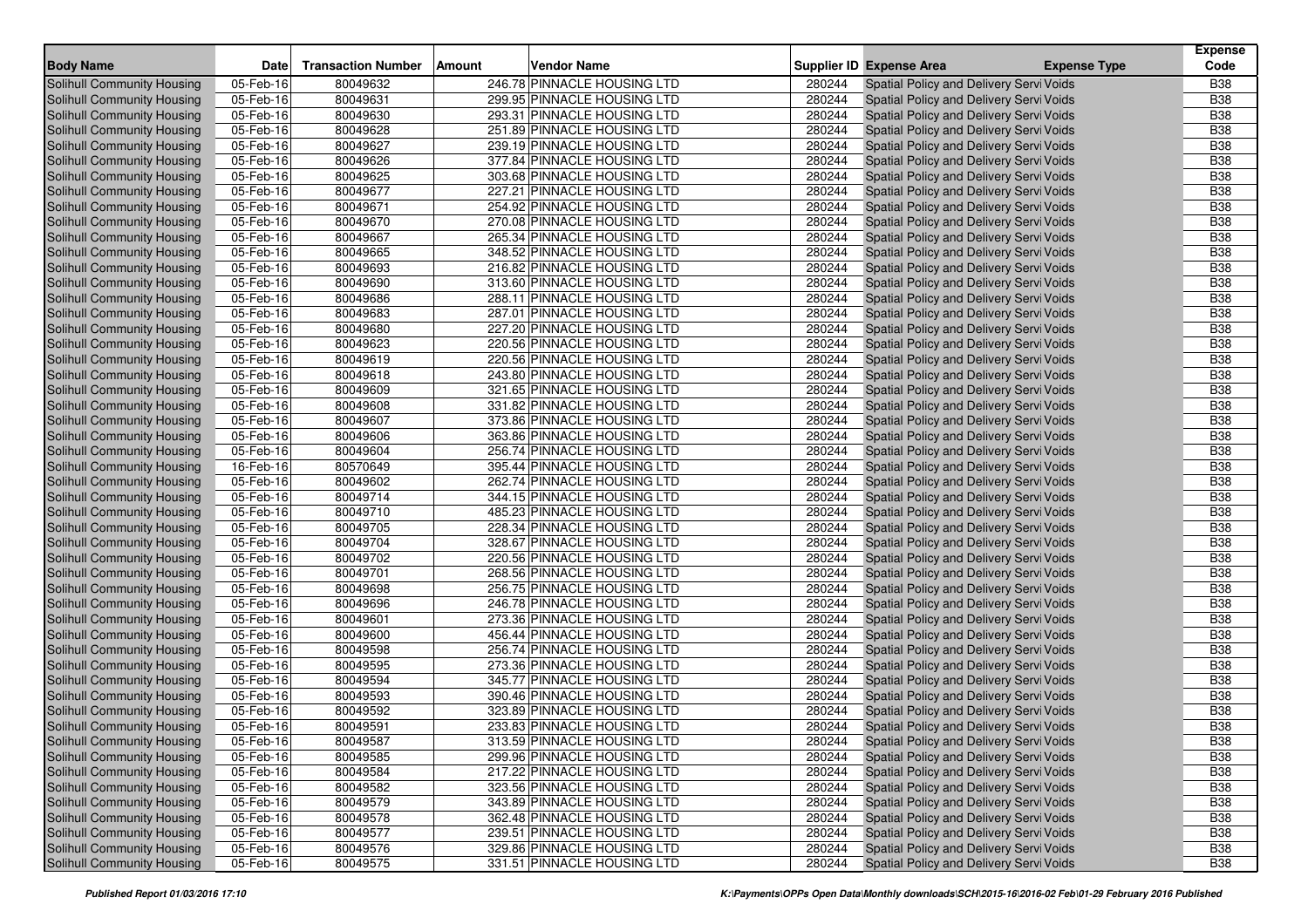| <b>Body Name</b>                                                | <b>Date</b>            | <b>Transaction Number</b> | Vendor Name<br>Amount                                                                |                   | <b>Supplier ID Expense Area</b>                         | <b>Expense Type</b>                                          | Expense<br>Code   |
|-----------------------------------------------------------------|------------------------|---------------------------|--------------------------------------------------------------------------------------|-------------------|---------------------------------------------------------|--------------------------------------------------------------|-------------------|
|                                                                 |                        | 80049574                  | 382.88 PINNACLE HOUSING LTD                                                          | 280244            |                                                         |                                                              | <b>B38</b>        |
| <b>Solihull Community Housing</b><br>Solihull Community Housing | 05-Feb-16              |                           | 286.17 PINNACLE HOUSING LTD                                                          | 280244            | Spatial Policy and Delivery Servi Voids                 |                                                              | <b>B38</b>        |
|                                                                 | 05-Feb-16              | 80049573                  |                                                                                      | 280244            | Spatial Policy and Delivery Servi Voids                 |                                                              | <b>B38</b>        |
| Solihull Community Housing<br><b>Solihull Community Housing</b> | 05-Feb-16              | 80049740                  | 256.75 PINNACLE HOUSING LTD                                                          |                   | Spatial Policy and Delivery Servi Voids                 |                                                              |                   |
|                                                                 | 05-Feb-16              | 80049739<br>79881547      | 236.09 PINNACLE HOUSING LTD                                                          | 280244<br>8888687 | Spatial Policy and Delivery Servi Voids                 |                                                              | <b>B38</b>        |
| Solihull Community Housing                                      | 04-Feb-16              | 80733547                  | 3264.00 PRIMEXECUTIVE & CONSULTANCY SERVIC<br>2052.75 QUALITY GAS AUDIT SERVICES LTD |                   | <b>Capital Programmes</b>                               | <b>Agency Staff</b>                                          | A60<br><b>B34</b> |
| Solihull Community Housing<br>Solihull Community Housing        | 22-Feb-16              | 80423547                  | 1811.25 QUALITY GAS AUDIT SERVICES LTD                                               | 118053<br>118053  | Catering<br>Catering                                    | <b>Utility Related Works</b><br><b>Utility Related Works</b> | <b>B34</b>        |
| Solihull Community Housing                                      | 12-Feb-16<br>12-Feb-16 | 80423548                  | 1610.00 QUALITY GAS AUDIT SERVICES LTD                                               | 118053            | Catering                                                | <b>Utility Related Works</b>                                 | <b>B34</b>        |
| Solihull Community Housing                                      | 12-Feb-16              | 80423549                  | 2415.00 QUALITY GAS AUDIT SERVICES LTD                                               | 118053            |                                                         | <b>Utility Related Works</b>                                 | <b>B34</b>        |
| Solihull Community Housing                                      | 04-Feb-16              | 79889549                  | 37431.76 R S MILLER ROOFING(WOLVERHAMPTON) I                                         | 75827             | Catering<br><b>Pitched Re-roofing</b>                   |                                                              | <b>B70</b>        |
|                                                                 | 08-Feb-16              | 80097555                  | 428.83 RANDSTAD EMPLOYMENT BUREAU LIMITED                                            | 219089            | <b>Wellbeing Service</b>                                | <b>Contractor Payments</b>                                   | A60               |
| Solihull Community Housing<br>Solihull Community Housing        | 24-Feb-16              | 80912556                  | 428.83 RANDSTAD EMPLOYMENT BUREAU LIMITED                                            | 219089            | <b>Wellbeing Service</b>                                | <b>Agency Staff</b><br><b>Agency Staff</b>                   | A60               |
| Solihull Community Housing                                      | 16-Feb-16              | 80571548                  | 428.83 RANDSTAD EMPLOYMENT BUREAU LIMITED                                            | 219089            | <b>Wellbeing Service</b>                                | <b>Agency Staff</b>                                          | A60               |
| Solihull Community Housing                                      | 02-Feb-16              | 79640649                  | 428.83 RANDSTAD EMPLOYMENT BUREAU LIMITED                                            | 219089            | <b>Wellbeing Service</b>                                | <b>Agency Staff</b>                                          | A60               |
| <b>Solihull Community Housing</b>                               | 10-Feb-16              | 80334560                  | 429.94 RANDSTAD EMPLOYMENT BUREAU LTD                                                | 54515             | Housing Aid & Homelessness                              | <b>Agency Staff</b>                                          | A60               |
| Solihull Community Housing                                      | 19-Feb-16              | 80684588                  | 517.09 RANDSTAD EMPLOYMENT BUREAU LTD                                                | 54515             | <b>Housing Aid &amp; Homelessness</b>                   | <b>Agency Staff</b>                                          | A60               |
| Solihull Community Housing                                      | 15-Feb-16              | 80450547                  | 7500.00 Redacted Personal Data                                                       | 5664686           | Private Sector - Disabled Faciliti Contractor Payments  |                                                              | <b>B70</b>        |
| Solihull Community Housing                                      | 15-Feb-16              | 80449547                  | 1939.00 Redacted Personal Data                                                       | 10089687          | Capital Expenditure (Non Currer HRA                     |                                                              | U32               |
| Solihull Community Housing                                      | 08-Feb-16              | 80080547                  | 2826.60 Redacted Personal Data                                                       | 124854            | Capital Expenditure (Non Currer HRA                     |                                                              | U32               |
| Solihull Community Housing                                      | 29-Feb-16              | 81064547                  | 650.00 Redacted Personal Data                                                        | 10271689          | Capital Expenditure (Non Currer Provision For Homelessn |                                                              | U20               |
| Solihull Community Housing                                      | 24-Feb-16              | 80912553                  | 9000.00 Redacted Personal Data                                                       | 10073687          | Private Sector - Disabled Faciliti Contractor Payments  |                                                              | <b>B70</b>        |
| Solihull Community Housing                                      | 12-Feb-16              | 80422550                  | 1882.00 Redacted Personal Data                                                       | 8482687           | Private Sector - Disabled Faciliti Contractor Payments  |                                                              | <b>B70</b>        |
| <b>Solihull Community Housing</b>                               | 03-Feb-16              | 79720547                  | 2440.32 Redacted Personal Data                                                       | 80026             | Capital Expenditure (Non Currer HRA                     |                                                              | U32               |
| Solihull Community Housing                                      | 03-Feb-16              | 79720547                  | -2440.32 Redacted Personal Data                                                      | 80026             | Capital Expenditure (Non Currer HRA                     |                                                              | U32               |
| Solihull Community Housing                                      | 03-Feb-16              | 79720547                  | 2303.50 Redacted Personal Data                                                       | 80026             | Capital Expenditure (Non Currer HRA                     |                                                              | U32               |
| <b>Solihull Community Housing</b>                               | 04-Feb-16              | 79884548                  | 483.22 REED                                                                          | 260459            | <b>CHH - Sanctuary Scheme</b>                           | <b>Agency Staff</b>                                          | A60               |
| Solihull Community Housing                                      | 16-Feb-16              | 80572551                  | 489.75 REED                                                                          | 260459            | <b>CHH - Sanctuary Scheme</b>                           | <b>Agency Staff</b>                                          | A60               |
| Solihull Community Housing                                      | 10-Feb-16              | 80334573                  | 391.80 REED                                                                          | 260459            | CHH - Sanctuary Scheme                                  | <b>Agency Staff</b>                                          | A60               |
| <b>Solihull Community Housing</b>                               | 18-Feb-16              | 80643548                  | 391.80 REED                                                                          | 260459            | CHH - Sanctuary Scheme                                  | <b>Agency Staff</b>                                          | A60               |
| Solihull Community Housing                                      | 05-Feb-16              | 79965547                  | 388.81 REED                                                                          | 260459            | Leisure, Parks & Play Administra Agency Staff           |                                                              | A60               |
| Solihull Community Housing                                      | 05-Feb-16              | 79979598                  | 399.26 REED                                                                          | 260459            | Leisure, Parks & Play Administra Agency Staff           |                                                              | A60               |
| <b>Solihull Community Housing</b>                               | $05$ -Feb-16           | 79965551                  | 340.45 REED                                                                          | 260459            | Leisure, Parks & Play Administra Agency Staff           |                                                              | A60               |
| Solihull Community Housing                                      | 24-Feb-16              | 80916547                  | 458.06 REED                                                                          | 260459            | Leisure, Parks & Play Administra Agency Staff           |                                                              | A60               |
| <b>Solihull Community Housing</b>                               | 24-Feb-16              | 80916597                  | 494.25 REED                                                                          | 260459            | Leisure, Parks & Play Administra Agency Staff           |                                                              | A60               |
| Solihull Community Housing                                      | 24-Feb-16              | 80918547                  | 464.25 REED                                                                          | 260459            | Leisure, Parks & Play Administra Agency Staff           |                                                              | A60               |
| Solihull Community Housing                                      | 24-Feb-16              | 80919547                  | 484.37 REED                                                                          | 260459            | Leisure, Parks & Play Administra Agency Staff           |                                                              | A60               |
| <b>Solihull Community Housing</b>                               | 05-Feb-16              | 79965551                  | 340.45 REED                                                                          | 260459            | Leisure, Parks & Play Administra Agency Staff           |                                                              | A60               |
| Solihull Community Housing                                      | 05-Feb-16              | 79965551                  | -340.45 REED                                                                         | 260459            | Leisure, Parks & Play Administra Agency Staff           |                                                              | A60               |
| Solihull Community Housing                                      | 05-Feb-16              | 79966547                  | 464.25 REED                                                                          | 260459            | Leisure, Parks & Play Administra Agency Staff           |                                                              | A60               |
| Solihull Community Housing                                      | 05-Feb-16              | 79966548                  | 433.30 REED                                                                          | 260459            | Leisure, Parks & Play Administra Agency Staff           |                                                              | A60               |
| Solihull Community Housing                                      | 05-Feb-16              | 79966549                  | 461.30 REED                                                                          | 260459            | Leisure, Parks & Play Administra Agency Staff           |                                                              | A60               |
| Solihull Community Housing                                      | 04-Feb-16              | 79882547                  | 225.00 REED                                                                          | 260459            | Business Support - MST Back O Agency Staff              |                                                              | A60               |
| Solihull Community Housing                                      | 04-Feb-16              | 79883547                  | 1132.50 REED                                                                         | 260459            | Business Support - MST Back O Agency Staff              |                                                              | A60               |
| Solihull Community Housing                                      | 24-Feb-16              | 80913547                  | 1192.50 REED                                                                         | 260459            | Business Support - MST Back O Agency Staff              |                                                              | A60               |
| Solihull Community Housing                                      | 24-Feb-16              | 80914547                  | 1222.50 REED                                                                         | 260459            | Business Support - MST Back O Agency Staff              |                                                              | A60               |
| Solihull Community Housing                                      | 10-Feb-16              | 80334568                  | 1170.00 REED                                                                         | 260459            | Business Support - MST Back O Agency Staff              |                                                              | A60               |
| Solihull Community Housing                                      | 16-Feb-16              | 80572548                  | 1185.00 REED                                                                         | 260459            | Business Support - MST Back O Agency Staff              |                                                              | A60               |
| Solihull Community Housing                                      | 02-Feb-16              | 79640562                  | 553.00 RESOURCE PRINT SOLUTIONS                                                      | 1030596           | Customer, Communication & Inf Printing                  |                                                              | D80               |
| Solihull Community Housing                                      | 04-Feb-16              | 79884634                  | 1036.00 RESOURCING GROUP                                                             | 131156            | Catering                                                | <b>Agency Staff</b>                                          | A60               |
| Solihull Community Housing                                      | 04-Feb-16              | 79889547                  | 870.00 RESOURCING GROUP                                                              | 131156            | <b>Capital Programmes</b>                               | <b>Agency Staff</b>                                          | A60               |
| Solihull Community Housing                                      | 09-Feb-16              | 80218547                  | 600.00 RESOURCING GROUP                                                              | 131156            | <b>Capital Programmes</b>                               | <b>Agency Staff</b>                                          | A60               |
| Solihull Community Housing                                      | 09-Feb-16              | 80232548                  | 870.00 RESOURCING GROUP                                                              | 131156            | <b>Capital Programmes</b>                               | <b>Agency Staff</b>                                          | A60               |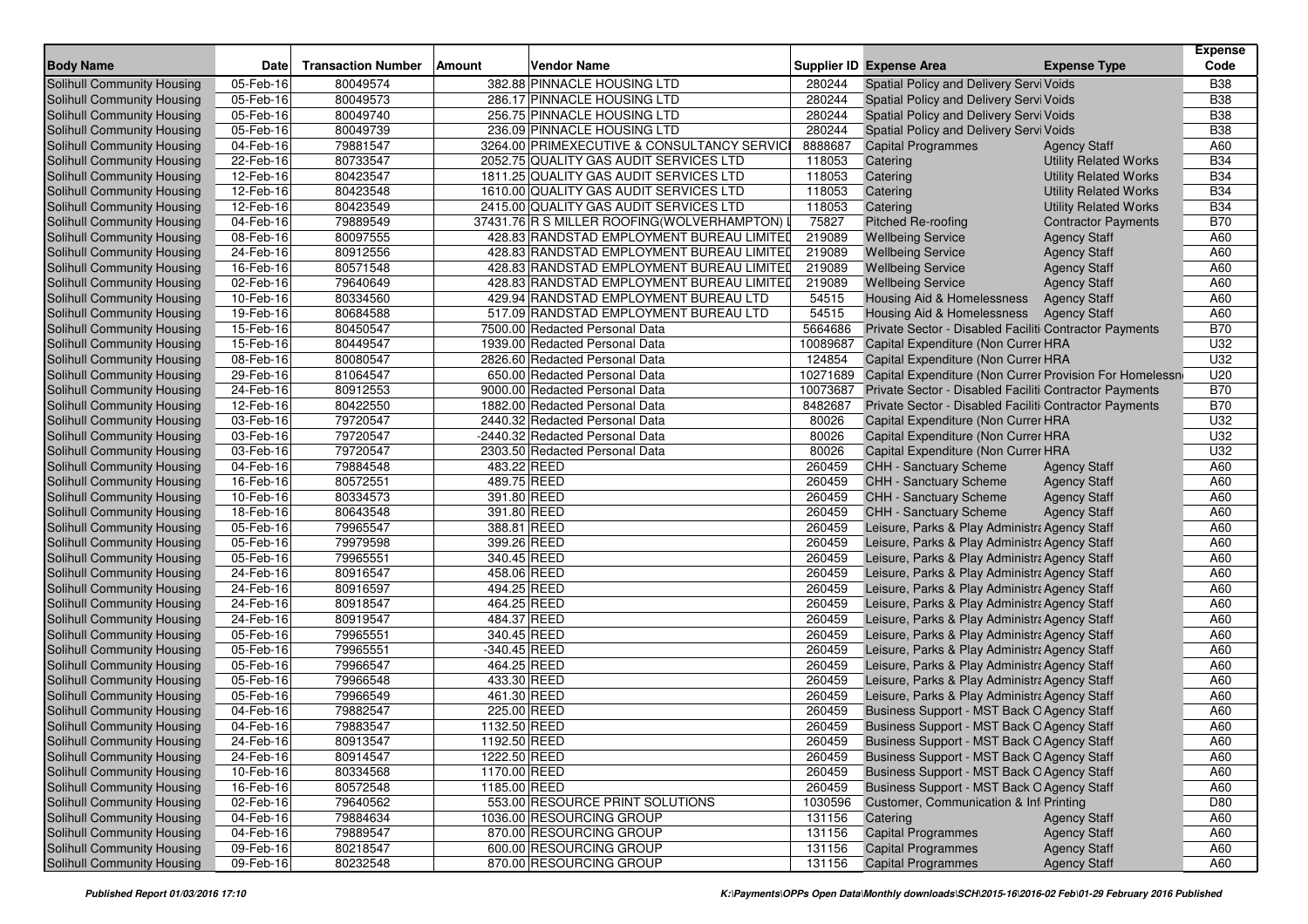| <b>Body Name</b>                                                | Date                   | <b>Transaction Number</b> | Amount | Vendor Name                                        |                  | Supplier ID Expense Area                                 | <b>Expense Type</b>                   | <b>Expense</b><br>Code |
|-----------------------------------------------------------------|------------------------|---------------------------|--------|----------------------------------------------------|------------------|----------------------------------------------------------|---------------------------------------|------------------------|
|                                                                 |                        |                           |        |                                                    |                  |                                                          |                                       |                        |
| <b>Solihull Community Housing</b>                               | 04-Feb-16              | 79886547                  |        | 611.25 RESOURCING GROUP                            | 131156           | <b>Capital Programmes</b>                                | <b>Agency Staff</b>                   | A60                    |
| Solihull Community Housing                                      | 23-Feb-16              | 80881594                  |        | 870.00 RESOURCING GROUP<br>870.00 RESOURCING GROUP | 131156           | <b>Capital Programmes</b>                                | <b>Agency Staff</b>                   | A60<br>A60             |
| Solihull Community Housing                                      | 18-Feb-16              | 80643549                  |        |                                                    | 131156           | <b>Capital Programmes</b>                                | <b>Agency Staff</b>                   |                        |
| Solihull Community Housing                                      | 26-Feb-16              | 81034549                  |        | 648.75 RESOURCING GROUP<br>663.75 RESOURCING GROUP | 131156           | <b>Capital Programmes</b>                                | <b>Agency Staff</b>                   | A60                    |
| Solihull Community Housing                                      | 26-Feb-16              | 81034552<br>80648547      |        | 1036.00 RESOURCING GROUP                           | 131156<br>131156 | <b>Capital Programmes</b>                                | <b>Agency Staff</b>                   | A60                    |
| Solihull Community Housing<br>Solihull Community Housing        | 18-Feb-16<br>24-Feb-16 | 80919549                  |        | 1036.00 RESOURCING GROUP                           | 131156           | Catering                                                 | <b>Agency Staff</b>                   | A60<br>A60             |
|                                                                 | 26-Feb-16              | 81034548                  |        | 1036.00 RESOURCING GROUP                           | 131156           | Catering<br>Catering                                     | <b>Agency Staff</b>                   | A60                    |
| Solihull Community Housing<br><b>Solihull Community Housing</b> | 02-Feb-16              | 79672660                  |        | 626.00 REYNOLDS SIGNS                              | 7530             | Overtime - Salaries                                      | <b>Agency Staff</b><br><b>GROUNDS</b> | <b>B30</b>             |
| Solihull Community Housing                                      | 16-Feb-16              | 80566936                  |        | 248.92 RICOH UK LTD                                | 54723            | <b>Overtime - Salaries</b>                               | <b>DEPRECIATION</b>                   | D33                    |
| Solihull Community Housing                                      | 16-Feb-16              | 80566937                  |        | -248.92 RICOH UK LTD                               | 54723            | <b>Overtime - Salaries</b>                               | <b>DEPRECIATION</b>                   | D33                    |
| Solihull Community Housing                                      | 08-Feb-16              | 80099547                  |        | 2151.13 ROYAL MAIL                                 | 7602             | <b>Overtime - Salaries</b>                               | <b>CATERING EQUIPMENT</b>             | D <sub>21</sub>        |
| Solihull Community Housing                                      | 19-Feb-16              | 80684592                  |        | 1270.58 ROYAL MAIL                                 | 7602             | <b>Overtime - Salaries</b>                               | <b>CATERING EQUIPMENT</b>             | D <sub>21</sub>        |
| Solihull Community Housing                                      | 10-Feb-16              | 80334570                  |        | 480.00 SAPPHIRE MANAGEMENT SERVICES UK LT          | 209446           | <b>Housing Aid &amp; Homelessness</b>                    | <b>Agency Staff</b>                   | A60                    |
| Solihull Community Housing                                      | 29-Feb-16              | 81093549                  |        | 474.00 SAPPHIRE MANAGEMENT SERVICES UK LT          | 209446           | Housing Aid & Homelessness                               | <b>Agency Staff</b>                   | A60                    |
| Solihull Community Housing                                      | 08-Feb-16              | 80100547                  |        | 1536.68 SCCI ALPHATRACK LTD                        | 2490687          | Catering                                                 | <b>Utility Related Works</b>          | <b>B34</b>             |
| Solihull Community Housing                                      | 12-Feb-16              | 80423551                  |        | 1955.01 SELECT WINDOWS (HI) LTD                    | 3968691          | High Rise Window Replacement Contractor Payments         |                                       | <b>B70</b>             |
| Solihull Community Housing                                      | 19-Feb-16              | 80684555                  |        | 624.97 SEVERN TRENT WATER LTD                      | 7745             | Private Sector Leasing - 87 War Cheshunt/Dillington/Wbrc |                                       | <b>B12</b>             |
| Solihull Community Housing                                      | 08-Feb-16              | 80084547                  |        | 7.50 SOLIHULL COMMUNITY HOUSING                    | 102685           | 82 Warwick Road Intensive Sup Fixtures & Fittings        |                                       | <b>B91</b>             |
| Solihull Community Housing                                      | 08-Feb-16              | 80084547                  |        | 370.00 SOLIHULL COMMUNITY HOUSING                  | 102685           | Subscriptions-Employees                                  | Bangor/Keele/Wham/Ww                  | <b>B11</b>             |
| Solihull Community Housing                                      | 08-Feb-16              | 80084547                  |        | 4.40 SOLIHULL COMMUNITY HOUSING                    | 102685           | <b>Housing Aid &amp; Homelessness</b>                    | <b>CONTRIBUTION TO PRO</b>            | D90                    |
| Solihull Community Housing                                      | 01-Feb-16              | 79560547                  |        | 18360.00 SOLIHULL MBC                              | 80026            | Gas Warm Air/B'boiler/Storage I Contractor Payments      |                                       | <b>B70</b>             |
| Solihull Community Housing                                      | 17-Feb-16              | 80578547                  |        | 0.75 SOLIHULL MBC                                  | 80026            | Payroll - Payable to SMBC                                | <b>LONG TERM CREDITOR</b>             | S <sub>09</sub>        |
| Solihull Community Housing                                      | 17-Feb-16              | 80578547                  |        | 498.06 SOLIHULL MBC                                | 80026            | Payroll - Payable to SMBC                                | <b>LONG TERM CREDITOR</b>             | S09                    |
| Solihull Community Housing                                      | 17-Feb-16              | 80578547                  |        | 347.71 SOLIHULL MBC                                | 80026            | Payroll - Payable to SMBC                                | <b>LONG TERM CREDITOR</b>             | S09                    |
| <b>Solihull Community Housing</b>                               | 17-Feb-16              | 80578547                  |        | 3.00 SOLIHULL MBC                                  | 80026            | Payroll - Payable to SMBC                                | <b>LONG TERM CREDITOR</b>             | S09                    |
| Solihull Community Housing                                      | 01-Feb-16              | 79560547                  |        | 5100.00 SOLIHULL MBC                               | 80026            | Spatial Policy and Delivery Servi Voids                  |                                       | <b>B38</b>             |
| Solihull Community Housing                                      | 01-Feb-16              | 79560547                  |        | 1020.00 SOLIHULL MBC                               | 80026            | Spatial Policy and Delivery Servi Voids                  |                                       | <b>B38</b>             |
| Solihull Community Housing                                      | 01-Feb-16              | 79560547                  |        | 3060.00 SOLIHULL MBC                               | 80026            | <b>Electrical Testing</b>                                | <b>Utility Related Works</b>          | <b>B34</b>             |
| Solihull Community Housing                                      | 01-Feb-16              | 79560547                  |        | 10220.00 SOLIHULL MBC                              | 80026            | Catering                                                 | <b>Utility Related Works</b>          | <b>B34</b>             |
| Solihull Community Housing                                      | 01-Feb-16              | 79560547                  |        | 7140.00 SOLIHULL MBC                               | 80026            | Catering                                                 | <b>Utility Related Works</b>          | <b>B34</b>             |
| <b>Solihull Community Housing</b>                               | 01-Feb-16              | 79560547                  |        | 5100.00 SOLIHULL MBC                               | 80026            | Catering                                                 | <b>Utility Related Works</b>          | <b>B34</b>             |
| Solihull Community Housing                                      | 12-Feb-16              | 80422557                  |        | 2500.00 SOLIHULL MBC                               | 80026            | Gas                                                      | <b>HEAD OFFICE CHARGE</b>             | H <sub>10</sub>        |
| <b>Solihull Community Housing</b>                               | 12-Feb-16              | 80422557                  |        | -2500.00 SOLIHULL MBC                              | 80026            | Gas                                                      | <b>HEAD OFFICE CHARGE</b>             | H <sub>10</sub>        |
| Solihull Community Housing                                      | 17-Feb-16              | 80595083                  |        | 477.81 SOLIHULL MBC (COUNCIL TAX)                  | 69188            | Spatial Policy and Delivery Servi Council Tax            |                                       | <b>B21</b>             |
| Solihull Community Housing                                      | 10-Feb-16              | 80306827                  |        | 567.49 SOLIHULL MBC (COUNCIL TAX)                  | 69188            | Spatial Policy and Delivery Servi Council Tax            |                                       | <b>B21</b>             |
| <b>Solihull Community Housing</b>                               | 10-Feb-16              | 80306826                  |        | 468.54 SOLIHULL MBC (COUNCIL TAX)                  | 69188            | Spatial Policy and Delivery Servi Council Tax            |                                       | <b>B21</b>             |
| Solihull Community Housing                                      | 17-Feb-16              | 80595088                  |        | 519.25 SOLIHULL MBC (COUNCIL TAX)                  | 69188            | Spatial Policy and Delivery Servi Council Tax            |                                       | <b>B21</b>             |
| Solihull Community Housing                                      | 17-Feb-16              | 80595087                  |        | 502.80 SOLIHULL MBC (COUNCIL TAX)                  | 69188            | Spatial Policy and Delivery Servi Council Tax            |                                       | <b>B21</b>             |
| Solihull Community Housing                                      | 17-Feb-16              | 80595086                  |        | 495.77 SOLIHULL MBC (COUNCIL TAX)                  | 69188            | Spatial Policy and Delivery Servi Council Tax            |                                       | <b>B21</b>             |
| Solihull Community Housing                                      | 17-Feb-16              | 80595085                  |        | 486.89 SOLIHULL MBC (COUNCIL TAX)                  | 69188            | Spatial Policy and Delivery Servi Council Tax            |                                       | <b>B21</b>             |
| Solihull Community Housing                                      | 17-Feb-16              | 80595084                  |        | 484.36 SOLIHULL MBC (COUNCIL TAX)                  | 69188            | Spatial Policy and Delivery Servi Council Tax            |                                       | <b>B21</b>             |
| Solihull Community Housing                                      | 17-Feb-16              | 80595082                  |        | 476.69 SOLIHULL MBC (COUNCIL TAX)                  | 69188            | Spatial Policy and Delivery Servi Council Tax            |                                       | <b>B21</b>             |
| Solihull Community Housing                                      | 17-Feb-16              | 80595081                  |        | 469.94 SOLIHULL MBC (COUNCIL TAX)                  | 69188            | Spatial Policy and Delivery Servi Council Tax            |                                       | <b>B21</b>             |
| Solihull Community Housing                                      | 17-Feb-16              | 80595080                  |        | 468.54 SOLIHULL MBC (COUNCIL TAX)                  | 69188            | Spatial Policy and Delivery Servi Council Tax            |                                       | <b>B21</b>             |
| Solihull Community Housing                                      | 17-Feb-16              | 80595079                  |        | 460.34 SOLIHULL MBC (COUNCIL TAX)                  | 69188            | Spatial Policy and Delivery Servi Council Tax            |                                       | <b>B21</b>             |
| <b>Solihull Community Housing</b>                               | 17-Feb-16              | 80595078                  |        | 441.85 SOLIHULL MBC (COUNCIL TAX)                  | 69188            | Spatial Policy and Delivery Servi Council Tax            |                                       | <b>B21</b>             |
| Solihull Community Housing                                      | 17-Feb-16              | 80595007                  |        | 278.07 SOLIHULL MBC (COUNCIL TAX)                  | 69188            | Spatial Policy and Delivery Servi Council Tax            |                                       | <b>B21</b>             |
| Solihull Community Housing                                      | 17-Feb-16              | 80595063                  |        | 397.24 SOLIHULL MBC (COUNCIL TAX)                  | 69188            | Spatial Policy and Delivery Servi Council Tax            |                                       | <b>B21</b>             |
| Solihull Community Housing                                      | 17-Feb-16              | 80595062                  |        | 396.20 SOLIHULL MBC (COUNCIL TAX)                  | 69188            | Spatial Policy and Delivery Servi Council Tax            |                                       | <b>B21</b>             |
| Solihull Community Housing                                      | 17-Feb-16              | 80595061                  |        | 395.61 SOLIHULL MBC (COUNCIL TAX)                  | 69188            | Spatial Policy and Delivery Servi Council Tax            |                                       | <b>B21</b>             |
| Solihull Community Housing                                      | 17-Feb-16              | 80595060                  |        | 394.13 SOLIHULL MBC (COUNCIL TAX)                  | 69188            | Spatial Policy and Delivery Servi Council Tax            |                                       | <b>B21</b>             |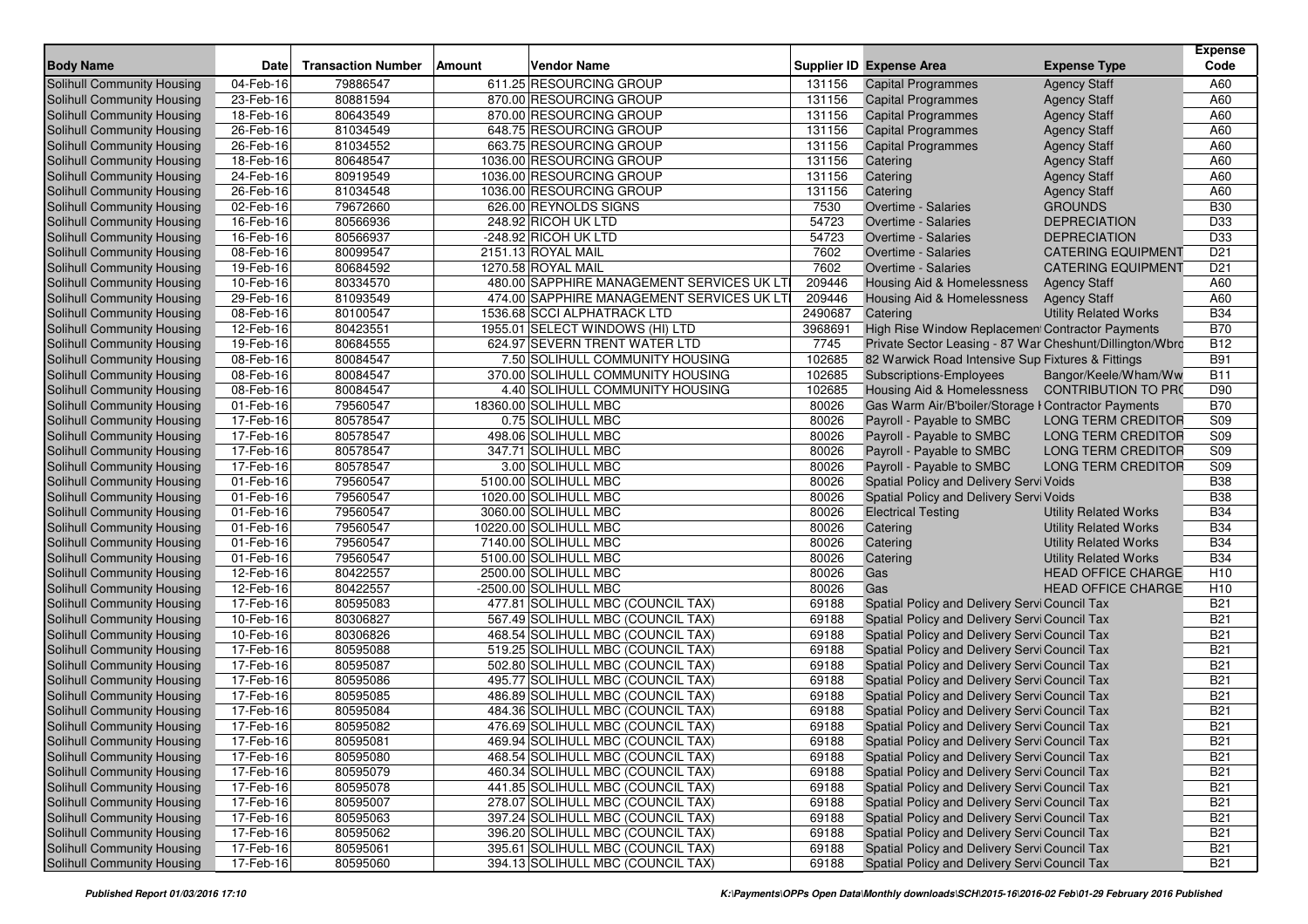| <b>Body Name</b>                  | <b>Date</b> | <b>Transaction Number</b> | Amount | <b>Vendor Name</b>                |       | Supplier ID Expense Area                      | <b>Expense Type</b> | <b>Expense</b><br>Code |
|-----------------------------------|-------------|---------------------------|--------|-----------------------------------|-------|-----------------------------------------------|---------------------|------------------------|
| Solihull Community Housing        | 17-Feb-16   | 80595059                  |        | 391.65 SOLIHULL MBC (COUNCIL TAX) | 69188 | Spatial Policy and Delivery Servi Council Tax |                     | <b>B21</b>             |
| <b>Solihull Community Housing</b> | 17-Feb-16   | 80595058                  |        | 387.90 SOLIHULL MBC (COUNCIL TAX) | 69188 | Spatial Policy and Delivery Servi Council Tax |                     | <b>B21</b>             |
| <b>Solihull Community Housing</b> | 17-Feb-16   | 80595057                  |        | 387.90 SOLIHULL MBC (COUNCIL TAX) | 69188 | Spatial Policy and Delivery Servi Council Tax |                     | <b>B21</b>             |
| Solihull Community Housing        | 17-Feb-16   | 80595056                  |        | 381.51 SOLIHULL MBC (COUNCIL TAX) | 69188 | Spatial Policy and Delivery Servi Council Tax |                     | <b>B21</b>             |
| Solihull Community Housing        | 17-Feb-16   | 80595055                  |        | 377.63 SOLIHULL MBC (COUNCIL TAX) | 69188 | Spatial Policy and Delivery Servi Council Tax |                     | <b>B21</b>             |
| <b>Solihull Community Housing</b> | 17-Feb-16   | 80595054                  |        | 372.31 SOLIHULL MBC (COUNCIL TAX) | 69188 | Spatial Policy and Delivery Servi Council Tax |                     | <b>B21</b>             |
| Solihull Community Housing        | 17-Feb-16   | 80595053                  |        | 366.75 SOLIHULL MBC (COUNCIL TAX) | 69188 | Spatial Policy and Delivery Servi Council Tax |                     | <b>B21</b>             |
| Solihull Community Housing        | 17-Feb-16   | 80595052                  |        | 363.82 SOLIHULL MBC (COUNCIL TAX) | 69188 | Spatial Policy and Delivery Servi Council Tax |                     | <b>B21</b>             |
| Solihull Community Housing        | 17-Feb-16   | 80595051                  |        | 363.82 SOLIHULL MBC (COUNCIL TAX) | 69188 | Spatial Policy and Delivery Servi Council Tax |                     | <b>B21</b>             |
| <b>Solihull Community Housing</b> | 17-Feb-16   | 80595050                  |        | 359.64 SOLIHULL MBC (COUNCIL TAX) | 69188 | Spatial Policy and Delivery Servi Council Tax |                     | <b>B21</b>             |
| Solihull Community Housing        | 17-Feb-16   | 80594993                  |        | 262.03 SOLIHULL MBC (COUNCIL TAX) | 69188 | Spatial Policy and Delivery Servi Council Tax |                     | <b>B21</b>             |
| Solihull Community Housing        | 17-Feb-16   | 80594992                  |        | 262.03 SOLIHULL MBC (COUNCIL TAX) | 69188 | Spatial Policy and Delivery Servi Council Tax |                     | <b>B21</b>             |
| <b>Solihull Community Housing</b> | 17-Feb-16   | 80594991                  |        | 262.03 SOLIHULL MBC (COUNCIL TAX) | 69188 | Spatial Policy and Delivery Servi Council Tax |                     | <b>B21</b>             |
| <b>Solihull Community Housing</b> | 17-Feb-16   | 80594990                  |        | 262.03 SOLIHULL MBC (COUNCIL TAX) | 69188 | Spatial Policy and Delivery Servi Council Tax |                     | <b>B21</b>             |
| Solihull Community Housing        | 17-Feb-16   | 80595006                  |        | 278.07 SOLIHULL MBC (COUNCIL TAX) | 69188 | Spatial Policy and Delivery Servi Council Tax |                     | <b>B21</b>             |
| Solihull Community Housing        | 17-Feb-16   | 80595005                  |        | 275.39 SOLIHULL MBC (COUNCIL TAX) | 69188 | Spatial Policy and Delivery Servi Council Tax |                     | <b>B21</b>             |
| <b>Solihull Community Housing</b> | 17-Feb-16   | 80595004                  |        | 272.39 SOLIHULL MBC (COUNCIL TAX) | 69188 | Spatial Policy and Delivery Servi Council Tax |                     | <b>B21</b>             |
| Solihull Community Housing        | 17-Feb-16   | 80595003                  |        | 272.39 SOLIHULL MBC (COUNCIL TAX) | 69188 | Spatial Policy and Delivery Servi Council Tax |                     | <b>B21</b>             |
| Solihull Community Housing        | 17-Feb-16   | 80595002                  |        | 272.39 SOLIHULL MBC (COUNCIL TAX) | 69188 | Spatial Policy and Delivery Servi Council Tax |                     | <b>B21</b>             |
| Solihull Community Housing        | 17-Feb-16   | 80595001                  |        | 272.39 SOLIHULL MBC (COUNCIL TAX) | 69188 | Spatial Policy and Delivery Servi Council Tax |                     | <b>B21</b>             |
| Solihull Community Housing        | 17-Feb-16   | 80595000                  |        | 272.39 SOLIHULL MBC (COUNCIL TAX) | 69188 | Spatial Policy and Delivery Servi Council Tax |                     | <b>B21</b>             |
| Solihull Community Housing        | 17-Feb-16   | 80594999                  |        | 269.73 SOLIHULL MBC (COUNCIL TAX) | 69188 | Spatial Policy and Delivery Servi Council Tax |                     | <b>B21</b>             |
| Solihull Community Housing        | 17-Feb-16   | 80594998                  |        | 269.73 SOLIHULL MBC (COUNCIL TAX) | 69188 | Spatial Policy and Delivery Servi Council Tax |                     | <b>B21</b>             |
| Solihull Community Housing        | 17-Feb-16   | 80594997                  |        | 269.73 SOLIHULL MBC (COUNCIL TAX) | 69188 | Spatial Policy and Delivery Servi Council Tax |                     | <b>B21</b>             |
| Solihull Community Housing        | 17-Feb-16   | 80594996                  |        | 269.73 SOLIHULL MBC (COUNCIL TAX) | 69188 | Spatial Policy and Delivery Servi Council Tax |                     | <b>B21</b>             |
| Solihull Community Housing        | 17-Feb-16   | 80594995                  |        | 269.70 SOLIHULL MBC (COUNCIL TAX) | 69188 | Spatial Policy and Delivery Servi Council Tax |                     | <b>B21</b>             |
| Solihull Community Housing        | 17-Feb-16   | 80594994                  |        | 264.89 SOLIHULL MBC (COUNCIL TAX) | 69188 | Spatial Policy and Delivery Servi Council Tax |                     | <b>B21</b>             |
| Solihull Community Housing        | 17-Feb-16   | 80594989                  |        | 260.28 SOLIHULL MBC (COUNCIL TAX) | 69188 | Spatial Policy and Delivery Servi Council Tax |                     | <b>B21</b>             |
| Solihull Community Housing        | 17-Feb-16   | 80594988                  |        | 258.20 SOLIHULL MBC (COUNCIL TAX) | 69188 | Spatial Policy and Delivery Servi Council Tax |                     | <b>B21</b>             |
| <b>Solihull Community Housing</b> | 17-Feb-16   | 80594987                  |        | 258.20 SOLIHULL MBC (COUNCIL TAX) | 69188 | Spatial Policy and Delivery Servi Council Tax |                     | <b>B21</b>             |
| Solihull Community Housing        | 17-Feb-16   | 80594986                  |        | 257.71 SOLIHULL MBC (COUNCIL TAX) | 69188 | Spatial Policy and Delivery Servi Council Tax |                     | <b>B21</b>             |
| Solihull Community Housing        | 17-Feb-16   | 80594985                  |        | 257.71 SOLIHULL MBC (COUNCIL TAX) | 69188 | Spatial Policy and Delivery Servi Council Tax |                     | <b>B21</b>             |
| Solihull Community Housing        | 17-Feb-16   | 80594984                  |        | 257.71 SOLIHULL MBC (COUNCIL TAX) | 69188 | Spatial Policy and Delivery Servi Council Tax |                     | <b>B21</b>             |
| Solihull Community Housing        | 17-Feb-16   | 80594983                  |        | 257.71 SOLIHULL MBC (COUNCIL TAX) | 69188 | Spatial Policy and Delivery Servi Council Tax |                     | <b>B21</b>             |
| Solihull Community Housing        | 17-Feb-16   | 80594982                  |        | 257.32 SOLIHULL MBC (COUNCIL TAX) | 69188 | Spatial Policy and Delivery Servi Council Tax |                     | <b>B21</b>             |
| Solihull Community Housing        | 17-Feb-16   | 80594981                  |        | 255.18 SOLIHULL MBC (COUNCIL TAX) | 69188 | Spatial Policy and Delivery Servi Council Tax |                     | <b>B21</b>             |
| Solihull Community Housing        | 17-Feb-16   | 80594980                  |        | 251.75 SOLIHULL MBC (COUNCIL TAX) | 69188 | Spatial Policy and Delivery Servi Council Tax |                     | <b>B21</b>             |
| Solihull Community Housing        | 17-Feb-16   | 80595049                  |        | 359.64 SOLIHULL MBC (COUNCIL TAX) | 69188 | Spatial Policy and Delivery Servi Council Tax |                     | <b>B21</b>             |
| <b>Solihull Community Housing</b> | 17-Feb-16   | 80595048                  |        | 356.95 SOLIHULL MBC (COUNCIL TAX) | 69188 | Spatial Policy and Delivery Servi Council Tax |                     | <b>B21</b>             |
| Solihull Community Housing        | 17-Feb-16   | 80595047                  |        | 355.71 SOLIHULL MBC (COUNCIL TAX) | 69188 | Spatial Policy and Delivery Servi Council Tax |                     | <b>B21</b>             |
| Solihull Community Housing        | 17-Feb-16   | 80595046                  |        | 353.72 SOLIHULL MBC (COUNCIL TAX) | 69188 | Spatial Policy and Delivery Servi Council Tax |                     | <b>B21</b>             |
| Solihull Community Housing        | 17-Feb-16   | 80595045                  |        | 351.94 SOLIHULL MBC (COUNCIL TAX) | 69188 | Spatial Policy and Delivery Servi Council Tax |                     | <b>B21</b>             |
| Solihull Community Housing        | 17-Feb-16   | 80595044                  |        | 350.22 SOLIHULL MBC (COUNCIL TAX) | 69188 | Spatial Policy and Delivery Servi Council Tax |                     | <b>B21</b>             |
| Solihull Community Housing        | 17-Feb-16   | 80595043                  |        | 347.04 SOLIHULL MBC (COUNCIL TAX) | 69188 | Spatial Policy and Delivery Servi Council Tax |                     | <b>B21</b>             |
| Solihull Community Housing        | 17-Feb-16   | 80595042                  |        | 346.14 SOLIHULL MBC (COUNCIL TAX) | 69188 | Spatial Policy and Delivery Servi Council Tax |                     | <b>B21</b>             |
| Solihull Community Housing        | 17-Feb-16   | 80595041                  |        | 341.66 SOLIHULL MBC (COUNCIL TAX) | 69188 | Spatial Policy and Delivery Servi Council Tax |                     | <b>B21</b>             |
| Solihull Community Housing        | 17-Feb-16   | 80595040                  |        | 339.60 SOLIHULL MBC (COUNCIL TAX) | 69188 | Spatial Policy and Delivery Servi Council Tax |                     | <b>B21</b>             |
| Solihull Community Housing        | 17-Feb-16   | 80595039                  |        | 333.95 SOLIHULL MBC (COUNCIL TAX) | 69188 | Spatial Policy and Delivery Servi Council Tax |                     | <b>B21</b>             |
| Solihull Community Housing        | 17-Feb-16   | 80595038                  |        | 328.45 SOLIHULL MBC (COUNCIL TAX) | 69188 | Spatial Policy and Delivery Servi Council Tax |                     | <b>B21</b>             |
| Solihull Community Housing        | 17-Feb-16   | 80595037                  |        | 326.00 SOLIHULL MBC (COUNCIL TAX) | 69188 | Spatial Policy and Delivery Servi Council Tax |                     | <b>B21</b>             |
| Solihull Community Housing        | 17-Feb-16   | 80595036                  |        | 322.25 SOLIHULL MBC (COUNCIL TAX) | 69188 | Spatial Policy and Delivery Servi Council Tax |                     | <b>B21</b>             |
| Solihull Community Housing        | 17-Feb-16   | 80594979                  |        | 251.75 SOLIHULL MBC (COUNCIL TAX) | 69188 | Spatial Policy and Delivery Servi Council Tax |                     | <b>B21</b>             |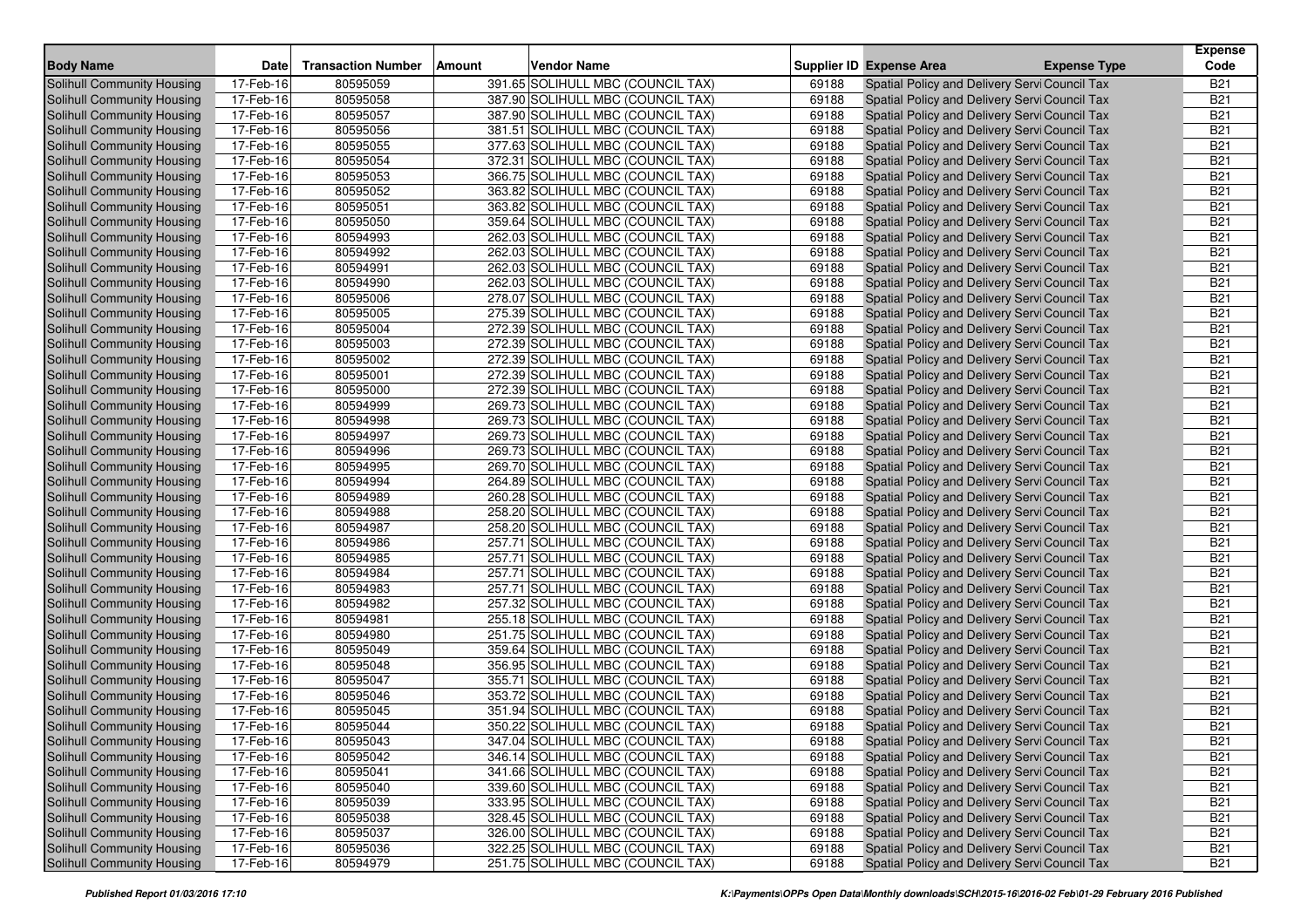| <b>Body Name</b>                  | <b>Date</b> | <b>Transaction Number</b> | <b>Amount</b> | <b>Vendor Name</b>                |       | Supplier ID Expense Area                      | <b>Expense Type</b> | <b>Expense</b><br>Code |
|-----------------------------------|-------------|---------------------------|---------------|-----------------------------------|-------|-----------------------------------------------|---------------------|------------------------|
| Solihull Community Housing        | 17-Feb-16   | 80594978                  |               | 251.75 SOLIHULL MBC (COUNCIL TAX) | 69188 | Spatial Policy and Delivery Servi Council Tax |                     | <b>B21</b>             |
| Solihull Community Housing        | 17-Feb-16   | 80594977                  |               | 251.75 SOLIHULL MBC (COUNCIL TAX) | 69188 | Spatial Policy and Delivery Servi Council Tax |                     | <b>B21</b>             |
| Solihull Community Housing        | 17-Feb-16   | 80595077                  |               | 441.85 SOLIHULL MBC (COUNCIL TAX) | 69188 | Spatial Policy and Delivery Servi Council Tax |                     | <b>B21</b>             |
| Solihull Community Housing        | 17-Feb-16   | 80595076                  |               | 433.91 SOLIHULL MBC (COUNCIL TAX) | 69188 | Spatial Policy and Delivery Servi Council Tax |                     | <b>B21</b>             |
| <b>Solihull Community Housing</b> | 17-Feb-16   | 80595075                  |               | 431.57 SOLIHULL MBC (COUNCIL TAX) | 69188 | Spatial Policy and Delivery Servi Council Tax |                     | <b>B21</b>             |
| Solihull Community Housing        | 17-Feb-16   | 80595074                  |               | 431.57 SOLIHULL MBC (COUNCIL TAX) | 69188 | Spatial Policy and Delivery Servi Council Tax |                     | <b>B21</b>             |
| Solihull Community Housing        | 17-Feb-16   | 80595073                  |               | 426.36 SOLIHULL MBC (COUNCIL TAX) | 69188 | Spatial Policy and Delivery Servi Council Tax |                     | <b>B21</b>             |
| <b>Solihull Community Housing</b> | 17-Feb-16   | 80595116                  |               | 718.98 SOLIHULL MBC (COUNCIL TAX) | 69188 | Spatial Policy and Delivery Servi Council Tax |                     | <b>B21</b>             |
| <b>Solihull Community Housing</b> | 17-Feb-16   | 80595115                  |               | 718.98 SOLIHULL MBC (COUNCIL TAX) | 69188 | Spatial Policy and Delivery Servi Council Tax |                     | <b>B21</b>             |
| <b>Solihull Community Housing</b> | 17-Feb-16   | 80595114                  |               | 703.99 SOLIHULL MBC (COUNCIL TAX) | 69188 | Spatial Policy and Delivery Servi Council Tax |                     | <b>B21</b>             |
| Solihull Community Housing        | 17-Feb-16   | 80595113                  |               | 703.99 SOLIHULL MBC (COUNCIL TAX) | 69188 | Spatial Policy and Delivery Servi Council Tax |                     | <b>B21</b>             |
| <b>Solihull Community Housing</b> | 17-Feb-16   | 80595112                  |               | 693.60 SOLIHULL MBC (COUNCIL TAX) | 69188 | Spatial Policy and Delivery Servi Council Tax |                     | <b>B21</b>             |
| Solihull Community Housing        | 17-Feb-16   | 80595111                  |               | 693.60 SOLIHULL MBC (COUNCIL TAX) | 69188 | Spatial Policy and Delivery Servi Council Tax |                     | <b>B21</b>             |
| Solihull Community Housing        | 17-Feb-16   | 80595110                  |               | 689.11 SOLIHULL MBC (COUNCIL TAX) | 69188 | Spatial Policy and Delivery Servi Council Tax |                     | <b>B21</b>             |
| <b>Solihull Community Housing</b> | 17-Feb-16   | 80595109                  |               | 685.05 SOLIHULL MBC (COUNCIL TAX) | 69188 | Spatial Policy and Delivery Servi Council Tax |                     | <b>B21</b>             |
| Solihull Community Housing        | 17-Feb-16   | 80595108                  |               | 669.63 SOLIHULL MBC (COUNCIL TAX) | 69188 | Spatial Policy and Delivery Servi Council Tax |                     | <b>B21</b>             |
| Solihull Community Housing        | 17-Feb-16   | 80595107                  |               | 669.28 SOLIHULL MBC (COUNCIL TAX) | 69188 | Spatial Policy and Delivery Servi Council Tax |                     | <b>B21</b>             |
| <b>Solihull Community Housing</b> | 17-Feb-16   | 80595106                  |               | 653.39 SOLIHULL MBC (COUNCIL TAX) | 69188 | Spatial Policy and Delivery Servi Council Tax |                     | <b>B21</b>             |
| Solihull Community Housing        | 17-Feb-16   | 80595035                  |               | 322.25 SOLIHULL MBC (COUNCIL TAX) | 69188 | Spatial Policy and Delivery Servi Council Tax |                     | <b>B21</b>             |
| Solihull Community Housing        | 17-Feb-16   | 80595072                  |               | 423.87 SOLIHULL MBC (COUNCIL TAX) | 69188 | Spatial Policy and Delivery Servi Council Tax |                     | <b>B21</b>             |
| <b>Solihull Community Housing</b> | 17-Feb-16   | 80595071                  |               | 423.87 SOLIHULL MBC (COUNCIL TAX) | 69188 | Spatial Policy and Delivery Servi Council Tax |                     | <b>B21</b>             |
| <b>Solihull Community Housing</b> | 17-Feb-16   | 80595070                  |               | 416.88 SOLIHULL MBC (COUNCIL TAX) | 69188 | Spatial Policy and Delivery Servi Council Tax |                     | <b>B21</b>             |
| <b>Solihull Community Housing</b> | 17-Feb-16   | 80595069                  |               | 413.59 SOLIHULL MBC (COUNCIL TAX) | 69188 | Spatial Policy and Delivery Servi Council Tax |                     | <b>B21</b>             |
| <b>Solihull Community Housing</b> | 17-Feb-16   | 80595068                  |               | 401.29 SOLIHULL MBC (COUNCIL TAX) | 69188 | Spatial Policy and Delivery Servi Council Tax |                     | <b>B21</b>             |
| Solihull Community Housing        | 17-Feb-16   | 80595067                  |               | 401.29 SOLIHULL MBC (COUNCIL TAX) | 69188 | Spatial Policy and Delivery Servi Council Tax |                     | <b>B21</b>             |
| Solihull Community Housing        | 17-Feb-16   | 80595066                  |               | 399.20 SOLIHULL MBC (COUNCIL TAX) | 69188 | Spatial Policy and Delivery Servi Council Tax |                     | <b>B21</b>             |
| Solihull Community Housing        | 17-Feb-16   | 80595065                  |               | 399.09 SOLIHULL MBC (COUNCIL TAX) | 69188 | Spatial Policy and Delivery Servi Council Tax |                     | <b>B21</b>             |
| Solihull Community Housing        | 17-Feb-16   | 80595064                  |               | 398.86 SOLIHULL MBC (COUNCIL TAX) | 69188 | Spatial Policy and Delivery Servi Council Tax |                     | <b>B21</b>             |
| <b>Solihull Community Housing</b> | 17-Feb-16   | 80595034                  |               | 317.79 SOLIHULL MBC (COUNCIL TAX) | 69188 | Spatial Policy and Delivery Servi Council Tax |                     | <b>B21</b>             |
| Solihull Community Housing        | 17-Feb-16   | 80595033                  |               | 315.97 SOLIHULL MBC (COUNCIL TAX) | 69188 | Spatial Policy and Delivery Servi Council Tax |                     | <b>B21</b>             |
| Solihull Community Housing        | 17-Feb-16   | 80595032                  |               | 315.97 SOLIHULL MBC (COUNCIL TAX) | 69188 | Spatial Policy and Delivery Servi Council Tax |                     | <b>B21</b>             |
| Solihull Community Housing        | 17-Feb-16   | 80595031                  |               | 315.97 SOLIHULL MBC (COUNCIL TAX) | 69188 | Spatial Policy and Delivery Servi Council Tax |                     | <b>B21</b>             |
| <b>Solihull Community Housing</b> | 17-Feb-16   | 80595030                  |               | 315.97 SOLIHULL MBC (COUNCIL TAX) | 69188 | Spatial Policy and Delivery Servi Council Tax |                     | <b>B21</b>             |
| Solihull Community Housing        | 17-Feb-16   | 80595029                  |               | 308.06 SOLIHULL MBC (COUNCIL TAX) | 69188 | Spatial Policy and Delivery Servi Council Tax |                     | <b>B21</b>             |
| <b>Solihull Community Housing</b> | 17-Feb-16   | 80595028                  |               | 306.44 SOLIHULL MBC (COUNCIL TAX) | 69188 | Spatial Policy and Delivery Servi Council Tax |                     | <b>B21</b>             |
| Solihull Community Housing        | 17-Feb-16   | 80595027                  |               | 305.71 SOLIHULL MBC (COUNCIL TAX) | 69188 | Spatial Policy and Delivery Servi Council Tax |                     | <b>B21</b>             |
| Solihull Community Housing        | 17-Feb-16   | 80595026                  |               | 305.70 SOLIHULL MBC (COUNCIL TAX) | 69188 | Spatial Policy and Delivery Servi Council Tax |                     | <b>B21</b>             |
| Solihull Community Housing        | 17-Feb-16   | 80595025                  |               | 304.90 SOLIHULL MBC (COUNCIL TAX) | 69188 | Spatial Policy and Delivery Servi Council Tax |                     | <b>B21</b>             |
| Solihull Community Housing        | 17-Feb-16   | 80595024                  |               | 302.70 SOLIHULL MBC (COUNCIL TAX) | 69188 | Spatial Policy and Delivery Servi Council Tax |                     | <b>B21</b>             |
| <b>Solihull Community Housing</b> | 17-Feb-16   | 80595023                  |               | 300.66 SOLIHULL MBC (COUNCIL TAX) | 69188 | Spatial Policy and Delivery Servi Council Tax |                     | <b>B21</b>             |
| Solihull Community Housing        | 17-Feb-16   | 80595022                  |               | 300.21 SOLIHULL MBC (COUNCIL TAX) | 69188 | Spatial Policy and Delivery Servi Council Tax |                     | <b>B21</b>             |
| Solihull Community Housing        | 17-Feb-16   | 80595105                  |               | 651.93 SOLIHULL MBC (COUNCIL TAX) | 69188 | Spatial Policy and Delivery Servi Council Tax |                     | <b>B21</b>             |
| Solihull Community Housing        | 17-Feb-16   | 80595104                  |               | 646.93 SOLIHULL MBC (COUNCIL TAX) | 69188 | Spatial Policy and Delivery Servi Council Tax |                     | <b>B21</b>             |
| Solihull Community Housing        | 17-Feb-16   | 80595103                  |               | 627.07 SOLIHULL MBC (COUNCIL TAX) | 69188 | Spatial Policy and Delivery Servi Council Tax |                     | <b>B21</b>             |
| Solihull Community Housing        | 17-Feb-16   | 80595102                  |               | 617.23 SOLIHULL MBC (COUNCIL TAX) | 69188 | Spatial Policy and Delivery Servi Council Tax |                     | <b>B21</b>             |
| Solihull Community Housing        | 17-Feb-16   | 80595101                  |               | 611.43 SOLIHULL MBC (COUNCIL TAX) | 69188 | Spatial Policy and Delivery Servi Council Tax |                     | <b>B21</b>             |
| Solihull Community Housing        | 17-Feb-16   | 80595100                  |               | 603.69 SOLIHULL MBC (COUNCIL TAX) | 69188 | Spatial Policy and Delivery Servi Council Tax |                     | <b>B21</b>             |
| <b>Solihull Community Housing</b> | 17-Feb-16   | 80595099                  |               | 600.42 SOLIHULL MBC (COUNCIL TAX) | 69188 | Spatial Policy and Delivery Servi Council Tax |                     | <b>B21</b>             |
| Solihull Community Housing        | 17-Feb-16   | 80595098                  |               | 599.41 SOLIHULL MBC (COUNCIL TAX) | 69188 | Spatial Policy and Delivery Servi Council Tax |                     | <b>B21</b>             |
| Solihull Community Housing        | 17-Feb-16   | 80595097                  |               | 593.74 SOLIHULL MBC (COUNCIL TAX) | 69188 | Spatial Policy and Delivery Servi Council Tax |                     | <b>B21</b>             |
| Solihull Community Housing        | 17-Feb-16   | 80595096                  |               | 582.75 SOLIHULL MBC (COUNCIL TAX) | 69188 | Spatial Policy and Delivery Servi Council Tax |                     | <b>B21</b>             |
| Solihull Community Housing        | 17-Feb-16   | 80595095                  |               | 578.83 SOLIHULL MBC (COUNCIL TAX) | 69188 | Spatial Policy and Delivery Servi Council Tax |                     | <b>B21</b>             |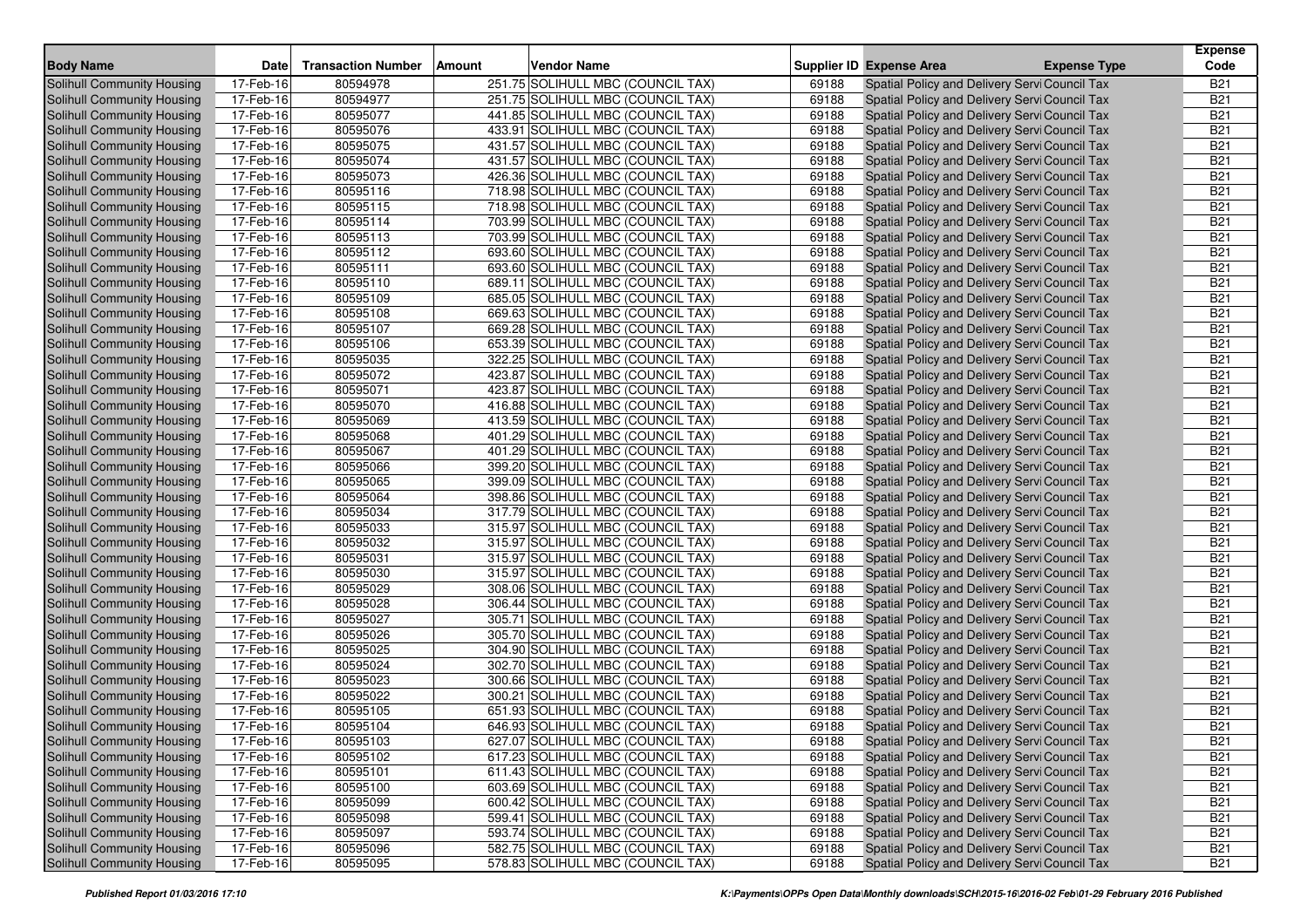| <b>Body Name</b>                  | <b>Date</b> | <b>Transaction Number</b> | <b>Amount</b> | <b>Vendor Name</b>                 |       | Supplier ID Expense Area                      | <b>Expense Type</b> | <b>Expense</b><br>Code |
|-----------------------------------|-------------|---------------------------|---------------|------------------------------------|-------|-----------------------------------------------|---------------------|------------------------|
| Solihull Community Housing        | 17-Feb-16   | 80595094                  |               | 572.16 SOLIHULL MBC (COUNCIL TAX)  | 69188 | Spatial Policy and Delivery Servi Council Tax |                     | <b>B21</b>             |
| Solihull Community Housing        | 17-Feb-16   | 80595093                  |               | 567.49 SOLIHULL MBC (COUNCIL TAX)  | 69188 | Spatial Policy and Delivery Servi Council Tax |                     | <b>B21</b>             |
| Solihull Community Housing        | 17-Feb-16   | 80595092                  |               | 548.26 SOLIHULL MBC (COUNCIL TAX)  | 69188 | Spatial Policy and Delivery Servi Council Tax |                     | <b>B21</b>             |
| Solihull Community Housing        | 17-Feb-16   | 80595021                  |               | 297.99 SOLIHULL MBC (COUNCIL TAX)  | 69188 | Spatial Policy and Delivery Servi Council Tax |                     | <b>B21</b>             |
| <b>Solihull Community Housing</b> | 17-Feb-16   | 80595020                  |               | 295.09 SOLIHULL MBC (COUNCIL TAX)  | 69188 | Spatial Policy and Delivery Servi Council Tax |                     | <b>B21</b>             |
| Solihull Community Housing        | 17-Feb-16   | 80595019                  |               | 294.98 SOLIHULL MBC (COUNCIL TAX)  | 69188 | Spatial Policy and Delivery Servi Council Tax |                     | <b>B21</b>             |
| Solihull Community Housing        | 17-Feb-16   | 80595018                  |               | 293.08 SOLIHULL MBC (COUNCIL TAX)  | 69188 | Spatial Policy and Delivery Servi Council Tax |                     | <b>B21</b>             |
| <b>Solihull Community Housing</b> | 17-Feb-16   | 80595017                  |               | 293.08 SOLIHULL MBC (COUNCIL TAX)  | 69188 | Spatial Policy and Delivery Servi Council Tax |                     | <b>B21</b>             |
| <b>Solihull Community Housing</b> | 17-Feb-16   | 80595016                  |               | 287.71 SOLIHULL MBC (COUNCIL TAX)  | 69188 | Spatial Policy and Delivery Servi Council Tax |                     | <b>B21</b>             |
| <b>Solihull Community Housing</b> | 17-Feb-16   | 80595015                  |               | 287.71 SOLIHULL MBC (COUNCIL TAX)  | 69188 | Spatial Policy and Delivery Servi Council Tax |                     | <b>B21</b>             |
| Solihull Community Housing        | 17-Feb-16   | 80595014                  |               | 287.71 SOLIHULL MBC (COUNCIL TAX)  | 69188 | Spatial Policy and Delivery Servi Council Tax |                     | <b>B21</b>             |
| <b>Solihull Community Housing</b> | 17-Feb-16   | 80595013                  |               | 287.54 SOLIHULL MBC (COUNCIL TAX)  | 69188 | Spatial Policy and Delivery Servi Council Tax |                     | <b>B21</b>             |
| Solihull Community Housing        | 17-Feb-16   | 80595012                  |               | 284.72 SOLIHULL MBC (COUNCIL TAX)  | 69188 | Spatial Policy and Delivery Servi Council Tax |                     | <b>B21</b>             |
| Solihull Community Housing        | 17-Feb-16   | 80595011                  |               | 282.55 SOLIHULL MBC (COUNCIL TAX)  | 69188 | Spatial Policy and Delivery Servi Council Tax |                     | <b>B21</b>             |
| <b>Solihull Community Housing</b> | 17-Feb-16   | 80595010                  |               | 280.01 SOLIHULL MBC (COUNCIL TAX)  | 69188 | Spatial Policy and Delivery Servi Council Tax |                     | <b>B21</b>             |
| Solihull Community Housing        | 17-Feb-16   | 80595009                  |               | 280.01 SOLIHULL MBC (COUNCIL TAX)  | 69188 | Spatial Policy and Delivery Servi Council Tax |                     | <b>B21</b>             |
| Solihull Community Housing        | 17-Feb-16   | 80595008                  |               | 278.08 SOLIHULL MBC (COUNCIL TAX)  | 69188 | Spatial Policy and Delivery Servi Council Tax |                     | <b>B21</b>             |
| <b>Solihull Community Housing</b> | 17-Feb-16   | 80595091                  |               | 527.76 SOLIHULL MBC (COUNCIL TAX)  | 69188 | Spatial Policy and Delivery Servi Council Tax |                     | <b>B21</b>             |
| Solihull Community Housing        | 17-Feb-16   | 80595090                  |               | 525.59 SOLIHULL MBC (COUNCIL TAX)  | 69188 | Spatial Policy and Delivery Servi Council Tax |                     | <b>B21</b>             |
| Solihull Community Housing        | 17-Feb-16   | 80595089                  |               | 522.89 SOLIHULL MBC (COUNCIL TAX)  | 69188 | Spatial Policy and Delivery Servi Council Tax |                     | <b>B21</b>             |
| <b>Solihull Community Housing</b> | 10-Feb-16   | 80306825                  |               | 431.57 SOLIHULL MBC (COUNCIL TAX)  | 69188 | Spatial Policy and Delivery Servi Council Tax |                     | <b>B21</b>             |
| <b>Solihull Community Housing</b> | 10-Feb-16   | 80306824                  |               | 397.24 SOLIHULL MBC (COUNCIL TAX)  | 69188 | Spatial Policy and Delivery Servi Council Tax |                     | <b>B21</b>             |
| Solihull Community Housing        | 10-Feb-16   | 80306823                  |               | 377.63 SOLIHULL MBC (COUNCIL TAX)  | 69188 | Spatial Policy and Delivery Servi Council Tax |                     | <b>B21</b>             |
| <b>Solihull Community Housing</b> | 10-Feb-16   | 80306822                  |               | 359.64 SOLIHULL MBC (COUNCIL TAX)  | 69188 | Spatial Policy and Delivery Servi Council Tax |                     | <b>B21</b>             |
| Solihull Community Housing        | 10-Feb-16   | 80306821                  |               | 323.92 SOLIHULL MBC (COUNCIL TAX)  | 69188 | Spatial Policy and Delivery Servi Council Tax |                     | <b>B21</b>             |
| Solihull Community Housing        | 10-Feb-16   | 80306820                  |               | 317.79 SOLIHULL MBC (COUNCIL TAX)  | 69188 | Spatial Policy and Delivery Servi Council Tax |                     | <b>B21</b>             |
| Solihull Community Housing        | 10-Feb-16   | 80306819                  |               | 306.44 SOLIHULL MBC (COUNCIL TAX)  | 69188 | Spatial Policy and Delivery Servi Council Tax |                     | <b>B21</b>             |
| Solihull Community Housing        | 10-Feb-16   | 80306818                  |               | 300.66 SOLIHULL MBC (COUNCIL TAX)  | 69188 | Spatial Policy and Delivery Servi Council Tax |                     | <b>B21</b>             |
| <b>Solihull Community Housing</b> | 10-Feb-16   | 80306817                  |               | 295.09 SOLIHULL MBC (COUNCIL TAX)  | 69188 | Spatial Policy and Delivery Servi Council Tax |                     | <b>B21</b>             |
| Solihull Community Housing        | 10-Feb-16   | 80306816                  |               | 294.98 SOLIHULL MBC (COUNCIL TAX)  | 69188 | Spatial Policy and Delivery Servi Council Tax |                     | <b>B21</b>             |
| Solihull Community Housing        | 10-Feb-16   | 80306815                  |               | 287.71 SOLIHULL MBC (COUNCIL TAX)  | 69188 | Spatial Policy and Delivery Servi Council Tax |                     | <b>B21</b>             |
| Solihull Community Housing        | 10-Feb-16   | 80306814                  |               | 287.71 SOLIHULL MBC (COUNCIL TAX)  | 69188 | Spatial Policy and Delivery Servi Council Tax |                     | <b>B21</b>             |
| Solihull Community Housing        | 10-Feb-16   | 80306813                  |               | 278.17 SOLIHULL MBC (COUNCIL TAX)  | 69188 | Spatial Policy and Delivery Servi Council Tax |                     | <b>B21</b>             |
| Solihull Community Housing        | 10-Feb-16   | 80306812                  |               | 278.08 SOLIHULL MBC (COUNCIL TAX)  | 69188 | Spatial Policy and Delivery Servi Council Tax |                     | <b>B21</b>             |
| <b>Solihull Community Housing</b> | 10-Feb-16   | 80306811                  |               | 278.07 SOLIHULL MBC (COUNCIL TAX)  | 69188 | Spatial Policy and Delivery Servi Council Tax |                     | <b>B21</b>             |
| Solihull Community Housing        | 10-Feb-16   | 80306810                  |               | 278.07 SOLIHULL MBC (COUNCIL TAX)  | 69188 | Spatial Policy and Delivery Servi Council Tax |                     | <b>B21</b>             |
| Solihull Community Housing        | 10-Feb-16   | 80306809                  |               | 272.39 SOLIHULL MBC (COUNCIL TAX)  | 69188 | Spatial Policy and Delivery Servi Council Tax |                     | <b>B21</b>             |
| Solihull Community Housing        | 10-Feb-16   | 80306808                  |               | 272.39 SOLIHULL MBC (COUNCIL TAX)  | 69188 | Spatial Policy and Delivery Servi Council Tax |                     | <b>B21</b>             |
| Solihull Community Housing        | 10-Feb-16   | 80306807                  |               | 269.73 SOLIHULL MBC (COUNCIL TAX)  | 69188 | Spatial Policy and Delivery Servi Council Tax |                     | <b>B21</b>             |
| <b>Solihull Community Housing</b> | 10-Feb-16   | 80306806                  |               | 264.89 SOLIHULL MBC (COUNCIL TAX)  | 69188 | Spatial Policy and Delivery Servi Council Tax |                     | <b>B21</b>             |
| Solihull Community Housing        | 10-Feb-16   | 80306805                  |               | 260.28 SOLIHULL MBC (COUNCIL TAX)  | 69188 | Spatial Policy and Delivery Servi Council Tax |                     | <b>B21</b>             |
| Solihull Community Housing        | 10-Feb-16   | 80306804                  |               | 258.20 SOLIHULL MBC (COUNCIL TAX)  | 69188 | Spatial Policy and Delivery Servi Council Tax |                     | <b>B21</b>             |
| Solihull Community Housing        | 10-Feb-16   | 80306803                  |               | 251.75 SOLIHULL MBC (COUNCIL TAX)  | 69188 | Spatial Policy and Delivery Servi Council Tax |                     | <b>B21</b>             |
| Solihull Community Housing        | 17-Feb-16   | 80610555                  |               | 877.97 SOLIHULL MBC (COUNCIL TAX)  | 69188 | Spatial Policy and Delivery Servi Council Tax |                     | <b>B21</b>             |
| Solihull Community Housing        | 17-Feb-16   | 80610554                  |               | 867.82 SOLIHULL MBC (COUNCIL TAX)  | 69188 | Spatial Policy and Delivery Servi Council Tax |                     | <b>B21</b>             |
| Solihull Community Housing        | 17-Feb-16   | 80610566                  |               | 1256.76 SOLIHULL MBC (COUNCIL TAX) | 69188 | Spatial Policy and Delivery Servi Council Tax |                     | <b>B21</b>             |
| Solihull Community Housing        | 17-Feb-16   | 80610565                  |               | 1044.17 SOLIHULL MBC (COUNCIL TAX) | 69188 | Spatial Policy and Delivery Servi Council Tax |                     | <b>B21</b>             |
| <b>Solihull Community Housing</b> | 17-Feb-16   | 80610564                  |               | 1020.24 SOLIHULL MBC (COUNCIL TAX) | 69188 | Spatial Policy and Delivery Servi Council Tax |                     | <b>B21</b>             |
| <b>Solihull Community Housing</b> | 17-Feb-16   | 80610563                  |               | 965.16 SOLIHULL MBC (COUNCIL TAX)  | 69188 | Spatial Policy and Delivery Servi Council Tax |                     | <b>B21</b>             |
| Solihull Community Housing        | 17-Feb-16   | 80610562                  |               | 940.21 SOLIHULL MBC (COUNCIL TAX)  | 69188 | Spatial Policy and Delivery Servi Council Tax |                     | <b>B21</b>             |
| Solihull Community Housing        | 17-Feb-16   | 80610561                  |               | 920.94 SOLIHULL MBC (COUNCIL TAX)  | 69188 | Spatial Policy and Delivery Servi Council Tax |                     | <b>B21</b>             |
| Solihull Community Housing        | 17-Feb-16   | 80610560                  |               | 919.58 SOLIHULL MBC (COUNCIL TAX)  | 69188 | Spatial Policy and Delivery Servi Council Tax |                     | <b>B21</b>             |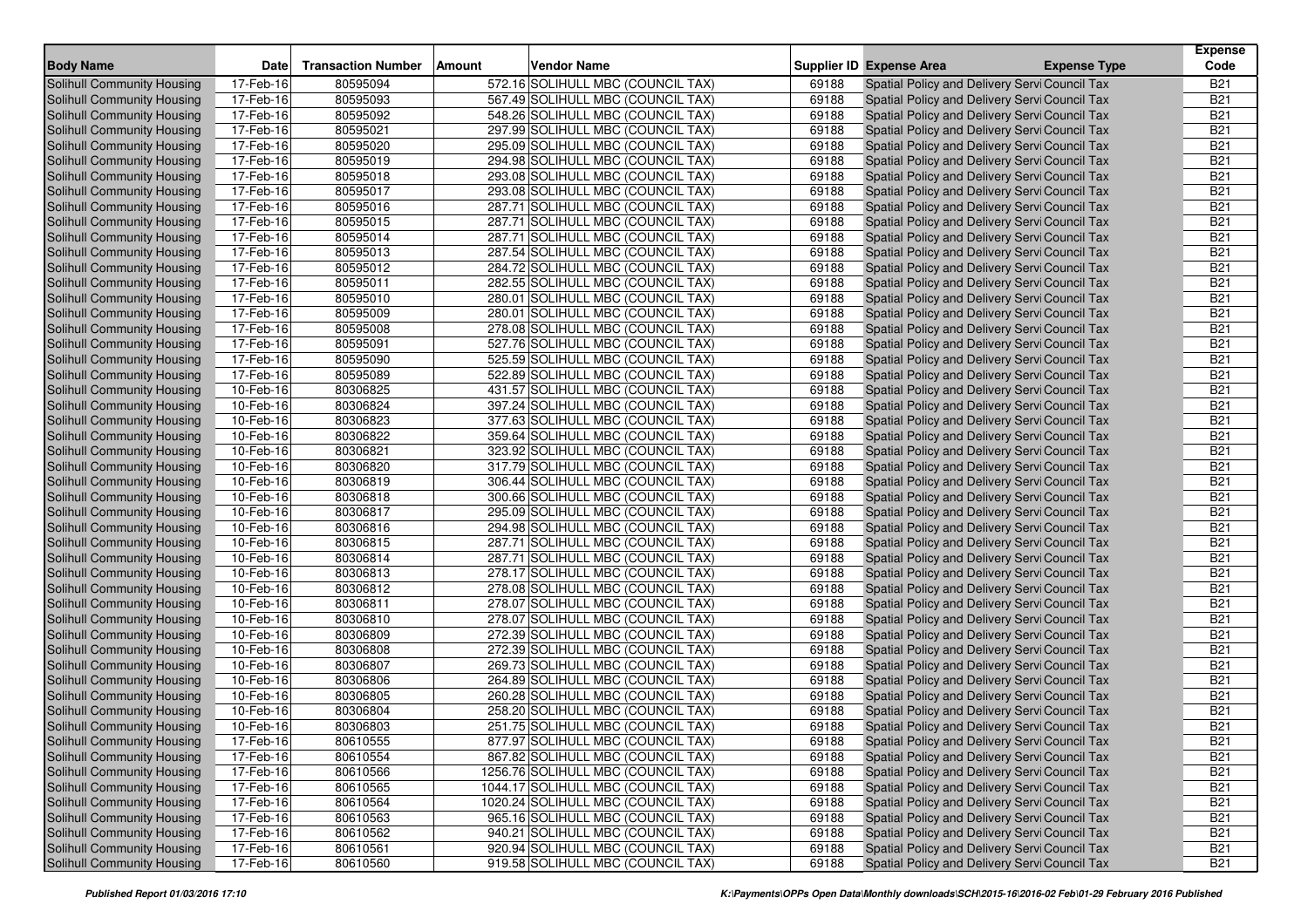|                                                          |                        |                           |        |                                                                                         |                |                                                              |                                                    | <b>Expense</b>           |
|----------------------------------------------------------|------------------------|---------------------------|--------|-----------------------------------------------------------------------------------------|----------------|--------------------------------------------------------------|----------------------------------------------------|--------------------------|
| <b>Body Name</b>                                         | <b>Date</b>            | <b>Transaction Number</b> | Amount | <b>Vendor Name</b>                                                                      |                | Supplier ID Expense Area                                     | <b>Expense Type</b>                                | Code                     |
| <b>Solihull Community Housing</b>                        | 17-Feb-16              | 80610559                  |        | 905.13 SOLIHULL MBC (COUNCIL TAX)                                                       | 69188          | Spatial Policy and Delivery Servi Council Tax                |                                                    | <b>B21</b>               |
| Solihull Community Housing                               | 17-Feb-16              | 80610558                  |        | 904.01 SOLIHULL MBC (COUNCIL TAX)                                                       | 69188          | Spatial Policy and Delivery Servi Council Tax                |                                                    | <b>B21</b>               |
| Solihull Community Housing                               | 17-Feb-16              | 80610557                  |        | 898.24 SOLIHULL MBC (COUNCIL TAX)                                                       | 69188          | Spatial Policy and Delivery Servi Council Tax                |                                                    | <b>B21</b>               |
| Solihull Community Housing                               | 17-Feb-16              | 80610556                  |        | 890.13 SOLIHULL MBC (COUNCIL TAX)                                                       | 69188          | Spatial Policy and Delivery Servi Council Tax                |                                                    | <b>B21</b>               |
| Solihull Community Housing                               | 10-Feb-16              | 80306802                  |        | 251.75 SOLIHULL MBC (COUNCIL TAX)                                                       | 69188          | Spatial Policy and Delivery Servi Council Tax                |                                                    | <b>B21</b>               |
| Solihull Community Housing                               | 10-Feb-16              | 80306801                  |        | 251.75 SOLIHULL MBC (COUNCIL TAX)                                                       | 69188          | Spatial Policy and Delivery Servi Council Tax                |                                                    | <b>B21</b>               |
| Solihull Community Housing                               | 17-Feb-16              | 80610553                  |        | 860.15 SOLIHULL MBC (COUNCIL TAX)                                                       | 69188          | Spatial Policy and Delivery Servi Council Tax                |                                                    | <b>B21</b>               |
| Solihull Community Housing                               | 17-Feb-16              | 80610552                  |        | 793.62 SOLIHULL MBC (COUNCIL TAX)                                                       | 69188          | Spatial Policy and Delivery Servi Council Tax                |                                                    | <b>B21</b>               |
| Solihull Community Housing                               | 17-Feb-16              | 80610551                  |        | 792.85 SOLIHULL MBC (COUNCIL TAX)                                                       | 69188          | Spatial Policy and Delivery Servi Council Tax                |                                                    | <b>B21</b>               |
| Solihull Community Housing                               | 17-Feb-16              | 80610550                  |        | 766.10 SOLIHULL MBC (COUNCIL TAX)                                                       | 69188          | Spatial Policy and Delivery Servi Council Tax                |                                                    | <b>B21</b>               |
| Solihull Community Housing                               | 17-Feb-16              | 80610549                  |        | 751.77 SOLIHULL MBC (COUNCIL TAX)                                                       | 69188          | Spatial Policy and Delivery Servi Council Tax                |                                                    | <b>B21</b>               |
| <b>Solihull Community Housing</b>                        | 17-Feb-16              | 80610548                  |        | 741.17 SOLIHULL MBC (COUNCIL TAX)                                                       | 69188          | Spatial Policy and Delivery Servi Council Tax                |                                                    | <b>B21</b>               |
| Solihull Community Housing                               | 17-Feb-16              | 80610578                  |        | 964.72 SOLIHULL MBC (COUNCIL TAX)                                                       | 69188          | Subscriptions-Employees                                      | <b>Council Tax</b>                                 | <b>B21</b>               |
| Solihull Community Housing                               | 17-Feb-16              | 80610577                  |        | 764.09 SOLIHULL MBC (COUNCIL TAX)                                                       | 69188          | Subscriptions-Employees                                      | <b>Council Tax</b>                                 | <b>B21</b>               |
| <b>Solihull Community Housing</b>                        | 17-Feb-16              | 80610576                  |        | 754.31 SOLIHULL MBC (COUNCIL TAX)                                                       | 69188          | Subscriptions-Employees                                      | <b>Council Tax</b>                                 | <b>B21</b>               |
| Solihull Community Housing                               | 17-Feb-16              | 80610575                  |        | 733.29 SOLIHULL MBC (COUNCIL TAX)                                                       | 69188          | Subscriptions-Employees                                      | <b>Council Tax</b>                                 | <b>B21</b>               |
| <b>Solihull Community Housing</b>                        | 17-Feb-16              | 80610574                  |        | 720.76 SOLIHULL MBC (COUNCIL TAX)                                                       | 69188          | <b>Subscriptions-Employees</b>                               | <b>Council Tax</b>                                 | <b>B21</b>               |
| <b>Solihull Community Housing</b>                        | 17-Feb-16              | 80610573                  |        | 502.22 SOLIHULL MBC (COUNCIL TAX)                                                       | 69188          | <b>Subscriptions-Employees</b>                               | <b>Council Tax</b>                                 | <b>B21</b>               |
| Solihull Community Housing                               | 17-Feb-16              | 80610572                  |        | 490.85 SOLIHULL MBC (COUNCIL TAX)                                                       | 69188          | Subscriptions-Employees                                      | <b>Council Tax</b>                                 | <b>B21</b>               |
| Solihull Community Housing                               | 17-Feb-16              | 80610571                  |        | 490.65 SOLIHULL MBC (COUNCIL TAX)                                                       | 69188          | Subscriptions-Employees                                      | <b>Council Tax</b>                                 | <b>B21</b>               |
| Solihull Community Housing                               | 17-Feb-16              | 80610570                  |        | 325.97 SOLIHULL MBC (COUNCIL TAX)                                                       | 69188          | Subscriptions-Employees                                      | <b>Council Tax</b>                                 | <b>B21</b>               |
| Solihull Community Housing                               | 17-Feb-16              | 80610569<br>79672549      |        | 275.43 SOLIHULL MBC (COUNCIL TAX)                                                       | 69188<br>9466  | <b>Subscriptions-Employees</b><br>New Build - Green Hill Way | <b>Council Tax</b>                                 | <b>B21</b><br><b>B70</b> |
| Solihull Community Housing<br>Solihull Community Housing | 02-Feb-16<br>23-Feb-16 | 80881550                  |        | 1925.00 SOLIHULL METROPOLITAN BOROUGH COU<br>3465.00 SOLIHULL METROPOLITAN BOROUGH COUI | 9466           | New Build - Cambridge Drive                                  | <b>Contractor Payments</b>                         | <b>B70</b>               |
|                                                          |                        | 80636547                  |        | 500.05 SOUTHERN ELECTRIC PLC                                                            |                |                                                              | <b>Contractor Payments</b><br>Bangor/Keele/Wham/Ww | <b>B11</b>               |
| Solihull Community Housing<br>Solihull Community Housing | 18-Feb-16              |                           |        | 304.74 SOUTHERN ELECTRIC PLC                                                            | 76903          | <b>Family Intervention Programme</b>                         | Bangor/Keele/Wham/Ww                               | <b>B11</b>               |
|                                                          | 18-Feb-16<br>18-Feb-16 | 80636547<br>80636547      |        | 540.98 SOUTHERN ELECTRIC PLC                                                            | 76903<br>76903 | <b>Auckland Hall</b><br>Solihull Area Office                 |                                                    | <b>B11</b>               |
| Solihull Community Housing<br>Solihull Community Housing | 18-Feb-16              | 80636547                  |        | 393.94 SOUTHERN ELECTRIC PLC                                                            | 76903          | <b>Biomass System</b>                                        | Bangor/Keele/Wham/Ww<br>Bangor/Keele/Wham/Ww       | <b>B11</b>               |
| Solihull Community Housing                               | 18-Feb-16              | 80636547                  |        | 4483.70 SOUTHERN ELECTRIC PLC                                                           | 76903          | <b>Frontline Offices</b>                                     | Bangor/Keele/Wham/Ww                               | <b>B11</b>               |
| Solihull Community Housing                               | 18-Feb-16              | 80636547                  |        | 549.21 SOUTHERN ELECTRIC PLC                                                            | 76903          | <b>Greenfield Centre</b>                                     | Bangor/Keele/Wham/Ww                               | <b>B11</b>               |
| Solihull Community Housing                               | 18-Feb-16              | 80636547                  |        | 97.71 SOUTHERN ELECTRIC PLC                                                             | 76903          | <b>Crabtree Hall</b>                                         | Bangor/Keele/Wham/Ww                               | <b>B11</b>               |
| Solihull Community Housing                               | 18-Feb-16              | 80636547                  |        | 25334.96 SOUTHERN ELECTRIC PLC                                                          | 76903          | Partnership Salary cost                                      | Bangor/Keele/Wham/Ww                               | <b>B11</b>               |
| Solihull Community Housing                               | 18-Feb-16              | 80636547                  |        | 14611.27 SOUTHERN ELECTRIC PLC                                                          | 76903          | Partnership Salary cost                                      | Bangor/Keele/Wham/Ww                               | <b>B11</b>               |
| Solihull Community Housing                               | 24-Feb-16              | 80912558                  |        | 880.02 SOUTHERN ELECTRIC PLC                                                            | 76903          | Partnership Salary cost                                      | Bangor/Keele/Wham/Ww                               | <b>B11</b>               |
| Solihull Community Housing                               | 24-Feb-16              | 80912559                  |        | 966.38 SOUTHERN ELECTRIC PLC                                                            | 76903          | Partnership Salary cost                                      | Bangor/Keele/Wham/Ww                               | <b>B11</b>               |
| Solihull Community Housing                               | 24-Feb-16              | 80912560                  |        | 1401.32 SOUTHERN ELECTRIC PLC                                                           | 76903          | Partnership Salary cost                                      | Bangor/Keele/Wham/Ww                               | <b>B11</b>               |
| Solihull Community Housing                               | 19-Feb-16              | 80684593                  |        | 2024.59 SOUTHERN ELECTRIC PLC                                                           | 76903          | Partnership Salary cost                                      | Bangor/Keele/Wham/Ww                               | <b>B11</b>               |
| Solihull Community Housing                               | 18-Feb-16              | 80636547                  |        | 2717.81 SOUTHERN ELECTRIC PLC                                                           | 76903          | <b>Subscriptions-Employees</b>                               | Bangor/Keele/Wham/Ww                               | <b>B11</b>               |
| <b>Solihull Community Housing</b>                        | 18-Feb-16              | 80636547                  |        | 4777.86 SOUTHERN ELECTRIC PLC                                                           | 76903          | Overtime - Salaries                                          | Bangor/Keele/Wham/Ww                               | <b>B11</b>               |
| <b>Solihull Community Housing</b>                        | 18-Feb-16              | 80636547                  |        | 1228.09 SOUTHERN ELECTRIC PLC                                                           | 76903          | Jigsaw Project                                               | Bangor/Keele/Wham/Ww                               | <b>B11</b>               |
| Solihull Community Housing                               | 18-Feb-16              | 80636547                  |        | 1293.53 SOUTHERN ELECTRIC PLC                                                           | 76903          | Business Support - MST Back O Bangor/Keele/Wham/Ww           |                                                    | <b>B11</b>               |
| Solihull Community Housing                               | 18-Feb-16              | 80636547                  |        | 75.56 SOUTHERN ELECTRIC PLC                                                             | 76903          | Business Support - MST Back O Bangor/Keele/Wham/Ww           |                                                    | <b>B11</b>               |
| <b>Solihull Community Housing</b>                        | 25-Feb-16              | 80939692                  |        | 2427.57 SUPRA UK LTD                                                                    | 73055          | <b>Other Contracts</b>                                       | <b>WORK IN PROGRESS</b>                            | R <sub>10</sub>          |
| Solihull Community Housing                               | 02-Feb-16              | 79672662                  |        | 428.00 SWIFT FIRE & SECURITY                                                            | 116287         | Overtime - Salaries                                          | OTHER OPERATIONAL                                  | <b>B43</b>               |
| Solihull Community Housing                               | 10-Feb-16              | 80334548                  |        | 2377.44 TELLING BLAISDONS LTD                                                           |                | 4173686 Climate Change Project                               | <b>Contractor Payments</b>                         | <b>B70</b>               |
| Solihull Community Housing                               | 23-Feb-16              | 80881551                  |        | 3475.00 TES ENVIRONMENTAL SERVICES LTD                                                  | 9196687        | CL - Stowe Pool                                              | <b>Contractor Payments</b>                         | <b>B70</b>               |
| Solihull Community Housing                               | 23-Feb-16              | 80881552                  |        | 8704.45 THOMAS VALE CONSTRUCTION                                                        | 4649686        | New Build - Oakley Estate                                    | <b>Contractor Payments</b>                         | <b>B70</b>               |
| Solihull Community Housing                               | 23-Feb-16              | 80881553                  |        | 17843.64 THOMAS VALE CONSTRUCTION                                                       | 4649686        | New Build - Oakley Estate                                    | <b>Contractor Payments</b>                         | <b>B70</b>               |
| <b>Solihull Community Housing</b>                        | 26-Feb-16              | 81038547                  |        | 33.98 TOTAL GAS & POWER LTD                                                             | 687955         | <b>Greenfield Centre</b>                                     | Newham                                             | <b>B10</b>               |
| Solihull Community Housing                               | 02-Feb-16              | 79677368                  |        | 38.87 TOTAL GAS & POWER LTD                                                             | 687955         | <b>Greenfield Centre</b>                                     | Newham                                             | <b>B10</b>               |
| Solihull Community Housing                               | 26-Feb-16              | 81038547                  |        | 21.39 TOTAL GAS & POWER LTD                                                             | 687955         | <b>Birbeck House</b>                                         | Newham                                             | <b>B10</b>               |
| Solihull Community Housing                               | 02-Feb-16              | 79677368                  |        | 21.39 TOTAL GAS & POWER LTD                                                             | 687955         | <b>Birbeck House</b>                                         | Newham                                             | <b>B10</b>               |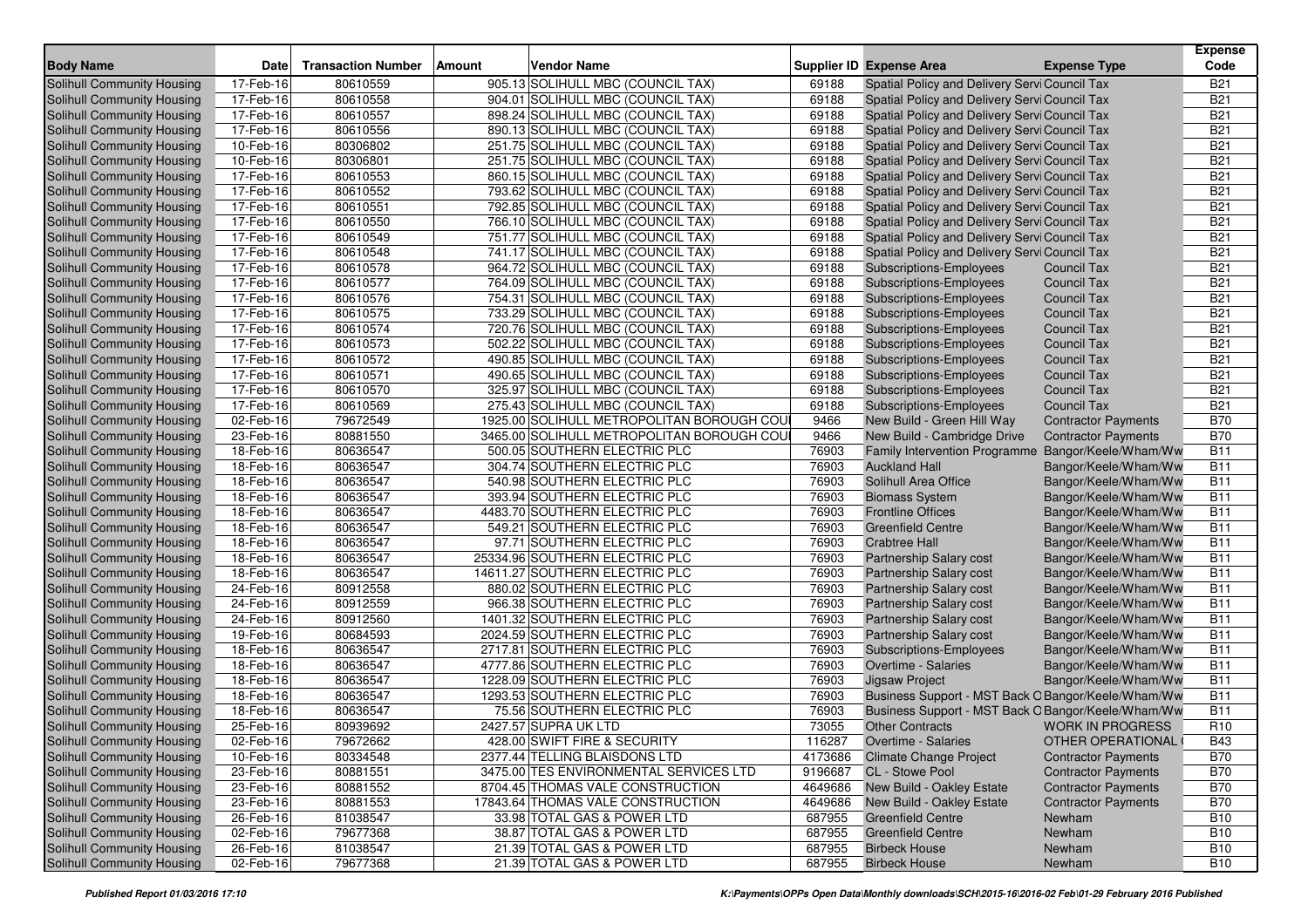| <b>Body Name</b>                  | <b>Date</b> | <b>Transaction Number</b> | Amount | Vendor Name                            |          | <b>Supplier ID Expense Area</b>                  | <b>Expense Type</b>        | <b>Expense</b><br>Code |
|-----------------------------------|-------------|---------------------------|--------|----------------------------------------|----------|--------------------------------------------------|----------------------------|------------------------|
| Solihull Community Housing        | 26-Feb-16   | 81038547                  |        | 49.12 TOTAL GAS & POWER LTD            | 687955   | <b>Crabtree Hall</b>                             | Newham                     | <b>B10</b>             |
| Solihull Community Housing        | 02-Feb-16   | 79677368                  |        | 41.19 TOTAL GAS & POWER LTD            | 687955   | <b>Crabtree Hall</b>                             | Newham                     | <b>B10</b>             |
| Solihull Community Housing        | 26-Feb-16   | 81038547                  |        | 86.21 TOTAL GAS & POWER LTD            | 687955   | Whar Hall Farm Community Hall Newham             |                            | <b>B10</b>             |
| Solihull Community Housing        | 02-Feb-16   | 79677368                  |        | 68.69 TOTAL GAS & POWER LTD            | 687955   | Whar Hall Farm Community Hall Newham             |                            | <b>B10</b>             |
| Solihull Community Housing        | 26-Feb-16   | 81038547                  |        | 248.79 TOTAL GAS & POWER LTD           | 687955   | Subscriptions-Employees                          | Newham                     | <b>B10</b>             |
| Solihull Community Housing        | 02-Feb-16   | 79677368                  |        | 134.90 TOTAL GAS & POWER LTD           | 687955   | <b>Subscriptions-Employees</b>                   | Newham                     | <b>B10</b>             |
| Solihull Community Housing        | 02-Feb-16   | 79678547                  |        | 126.56 TOTAL GAS & POWER LTD           | 687955   | Subscriptions-Employees                          | Newham                     | <b>B10</b>             |
| Solihull Community Housing        | 26-Feb-16   | 81038547                  |        | 832.51 TOTAL GAS & POWER LTD           | 687955   | Overtime - Salaries                              | Newham                     | <b>B10</b>             |
| Solihull Community Housing        | 02-Feb-16   | 79678547                  |        | 505.03 TOTAL GAS & POWER LTD           | 687955   | <b>Overtime - Salaries</b>                       | Newham                     | <b>B10</b>             |
| Solihull Community Housing        | 26-Feb-16   | 81038547                  |        | 554.91 TOTAL GAS & POWER LTD           | 687955   | Business Support - MST Back ONewham              |                            | <b>B10</b>             |
| Solihull Community Housing        | 02-Feb-16   | 79678547                  |        | 470.20 TOTAL GAS & POWER LTD           | 687955   | Business Support - MST Back O Newham             |                            | <b>B10</b>             |
| Solihull Community Housing        | 26-Feb-16   | 81038547                  |        | 1233.65 TOTAL GAS & POWER LTD          | 687955   | Gas (Old Sheltered Housing Scl Newham            |                            | <b>B10</b>             |
| <b>Solihull Community Housing</b> | 26-Feb-16   | 81038547                  |        | 3197.27 TOTAL GAS & POWER LTD          | 687955   | Gas (Old Sheltered Housing Scl Newham            |                            | <b>B10</b>             |
| Solihull Community Housing        | 02-Feb-16   | 79677368                  |        | 684.80 TOTAL GAS & POWER LTD           | 687955   | Gas (Old Sheltered Housing Scl Newham            |                            | <b>B10</b>             |
| <b>Solihull Community Housing</b> | 02-Feb-16   | 79678547                  |        | 2570.35 TOTAL GAS & POWER LTD          | 687955   | Gas (Old Sheltered Housing Sch Newham            |                            | <b>B10</b>             |
| Solihull Community Housing        | 16-Feb-16   | 80570706                  |        | 1939.25 TYRER BUILDING CONTRACTORS     | 104269   | Kitchens                                         | <b>Contractor Payments</b> | <b>B70</b>             |
| Solihull Community Housing        | 26-Feb-16   | 81048623                  |        | 1195.82 TYRER BUILDING CONTRACTORS     | 104269   | Kitchens                                         | <b>Contractor Payments</b> | <b>B70</b>             |
| Solihull Community Housing        | 16-Feb-16   | 80570708                  |        | 2251.67 TYRER BUILDING CONTRACTORS     | 104269   | <b>Food Festival</b>                             | <b>Contractor Payments</b> | <b>B70</b>             |
| <b>Solihull Community Housing</b> | 16-Feb-16   | 80570707                  |        | 917.63 TYRER BUILDING CONTRACTORS      | 104269   | <b>Food Festival</b>                             | <b>Contractor Payments</b> | <b>B70</b>             |
| Solihull Community Housing        | 26-Feb-16   | 81048626                  |        | 2631.54 TYRER BUILDING CONTRACTORS     | 104269   | <b>Food Festival</b>                             | <b>Contractor Payments</b> | <b>B70</b>             |
| Solihull Community Housing        | 26-Feb-16   | 81048625                  |        | 1526.42 TYRER BUILDING CONTRACTORS     | 104269   | <b>Food Festival</b>                             | <b>Contractor Payments</b> | <b>B70</b>             |
| Solihull Community Housing        | 26-Feb-16   | 81048624                  |        | 4322.43 TYRER BUILDING CONTRACTORS     | 104269   | <b>Food Festival</b>                             | <b>Contractor Payments</b> | <b>B70</b>             |
| Solihull Community Housing        | 25-Feb-16   | 80972549                  |        | 9582.09 TYRER BUILDING CONTRACTORS     | 104269   | CHH - Sanctuary Scheme                           | <b>BUILDINGS</b>           | <b>B31</b>             |
| Solihull Community Housing        | 17-Feb-16   | 80612550                  |        | 420.32 VENN GROUP                      | 115628   | Local Land Charges-LDC                           | <b>Agency Staff</b>        | A60                    |
| Solihull Community Housing        | 17-Feb-16   | 80610547                  |        | 420.32 VENN GROUP                      | 115628   | <b>Local Land Charges-LDC</b>                    | <b>Agency Staff</b>        | A60                    |
| <b>Solihull Community Housing</b> | 17-Feb-16   | 80610580                  |        | 420.32 VENN GROUP                      | 115628   | Local Land Charges-LDC                           | <b>Agency Staff</b>        | A60                    |
| Solihull Community Housing        | 17-Feb-16   | 80611548                  |        | 420.32 VENN GROUP                      | 115628   | Local Land Charges-LDC                           | <b>Agency Staff</b>        | A60                    |
| Solihull Community Housing        | 17-Feb-16   | 80614548                  |        | 420.32 VENN GROUP                      | 115628   | Local Land Charges-LDC                           | <b>Agency Staff</b>        | A60                    |
| <b>Solihull Community Housing</b> | 17-Feb-16   | 80614549                  |        | 420.32 VENN GROUP                      | 115628   | Local Land Charges-LDC                           | <b>Agency Staff</b>        | A60                    |
| Solihull Community Housing        | 12-Feb-16   | 80423552                  |        | 522.50 WALKER COTTER                   | 3562686  | New Build - Oakley Estate                        | <b>Contractor Payments</b> | <b>B70</b>             |
| Solihull Community Housing        | 22-Feb-16   | 80736547                  |        | 4545.00 WALKER TROUP                   | 10262687 | New Build - Cambridge Drive                      | <b>Contractor Payments</b> | <b>B70</b>             |
| Solihull Community Housing        | 04-Feb-16   | 79891547                  |        | 30951.60 WATES CONSTRUCTION LTD        | 272406   | Low Rise - Envelope Programm Contractor Payments |                            | <b>B70</b>             |
| Solihull Community Housing        | 04-Feb-16   | 79892547                  |        | 213980.48 WATES CONSTRUCTION LTD       | 272406   | Low Rise - Envelope Programm Contractor Payments |                            | <b>B70</b>             |
| Solihull Community Housing        | 24-Feb-16   | 80912561                  |        | 384234.78 WATES CONSTRUCTION LTD       | 272406   | Low Rise - Envelope Programm Contractor Payments |                            | <b>B70</b>             |
| Solihull Community Housing        | 29-Feb-16   | 81098548                  |        | 470.00 WESSEX LIFT CO LTD              | 177799   | Printing                                         | <b>Contractor Payments</b> | <b>B70</b>             |
| Solihull Community Housing        | 10-Feb-16   | 80334574                  |        | 540.00 WESTSIDE FORESTRY LTD           | 10195687 | New Build - Richmond Road                        | <b>Contractor Payments</b> | <b>B70</b>             |
| Solihull Community Housing        | 16-Feb-16   | 80572559                  |        | 1260.00 WETTONS CLEANING SERVICES LTD  | 239471   | Partnership Salary cost                          | <b>OTHER OCCUPANCY CO</b>  | <b>B50</b>             |
| Solihull Community Housing        | 19-Feb-16   | 80684649                  |        | 1728.16 WETTONS CLEANING SERVICES LTD  | 239471   | <b>Partnership Salary cost</b>                   | OTHER OCCUPANCY CO         | <b>B50</b>             |
| Solihull Community Housing        | 19-Feb-16   | 80684650                  |        | 52157.64 WETTONS CLEANING SERVICES LTD | 239471   | Partnership Salary cost                          | OTHER OCCUPANCY CO         | <b>B50</b>             |
| Solihull Community Housing        | 10-Feb-16   | 80334576                  |        | 234.00 WETTONS CLEANING SERVICES LTD   | 239471   | 82 Warwick Road Intensive Sup BUILDINGS          |                            | <b>B31</b>             |
| Solihull Community Housing        | 10-Feb-16   | 80334578                  |        | 230.41 WETTONS CLEANING SERVICES LTD   | 239471   | 82 Warwick Road Intensive Sup BUILDINGS          |                            | <b>B31</b>             |
| Solihull Community Housing        | 29-Feb-16   | 81098550                  |        | 308.54 WIRELESS INNOVATION LTD         | 2404686  | <b>Partnership Salary cost</b>                   | <b>PRINTING</b>            | D40                    |
| Solihull Community Housing        | 05-Feb-16   | 80049566                  |        | 297.54 WOODHULL ROOFING LTD            | 221070   | CHH - Sanctuary Scheme                           | <b>External Structures</b> | <b>B33</b>             |
| Solihull Community Housing        | 05-Feb-16   | 80049565                  |        | 1050.23 WOODHULL ROOFING LTD           | 221070   | <b>CHH - Sanctuary Scheme</b>                    | <b>External Structures</b> | <b>B33</b>             |
| Solihull Community Housing        | 05-Feb-16   | 80049564                  |        | 257.68 WOODHULL ROOFING LTD            | 221070   | <b>CHH - Sanctuary Scheme</b>                    | <b>External Structures</b> | <b>B33</b>             |
| Solihull Community Housing        | 05-Feb-16   | 80049563                  |        | 334.42 WOODHULL ROOFING LTD            | 221070   | CHH - Sanctuary Scheme                           | <b>External Structures</b> | <b>B33</b>             |
| Solihull Community Housing        | 05-Feb-16   | 80049561                  |        | 291.42 WOODHULL ROOFING LTD            | 221070   | <b>CHH - Sanctuary Scheme</b>                    | <b>External Structures</b> | <b>B33</b>             |
| Solihull Community Housing        | 05-Feb-16   | 80049560                  |        | 323.58 WOODHULL ROOFING LTD            | 221070   | CHH - Sanctuary Scheme                           | <b>External Structures</b> | <b>B33</b>             |
| Solihull Community Housing        | 05-Feb-16   | 80049558                  |        | 268.16 WOODHULL ROOFING LTD            | 221070   | CHH - Sanctuary Scheme                           | <b>External Structures</b> | <b>B33</b>             |
| Solihull Community Housing        | 05-Feb-16   | 80049554                  |        | 2931.59 WOODHULL ROOFING LTD           | 221070   | CHH - Sanctuary Scheme                           | <b>External Structures</b> | <b>B33</b>             |
| Solihull Community Housing        | 05-Feb-16   | 80049553                  |        | 550.02 WOODHULL ROOFING LTD            | 221070   | CHH - Sanctuary Scheme                           | <b>External Structures</b> | <b>B33</b>             |
| <b>Solihull Community Housing</b> | 19-Feb-16   | 80684604                  |        | 334.15 WOODHULL ROOFING LTD            | 221070   | CHH - Sanctuary Scheme                           | <b>External Structures</b> | <b>B33</b>             |